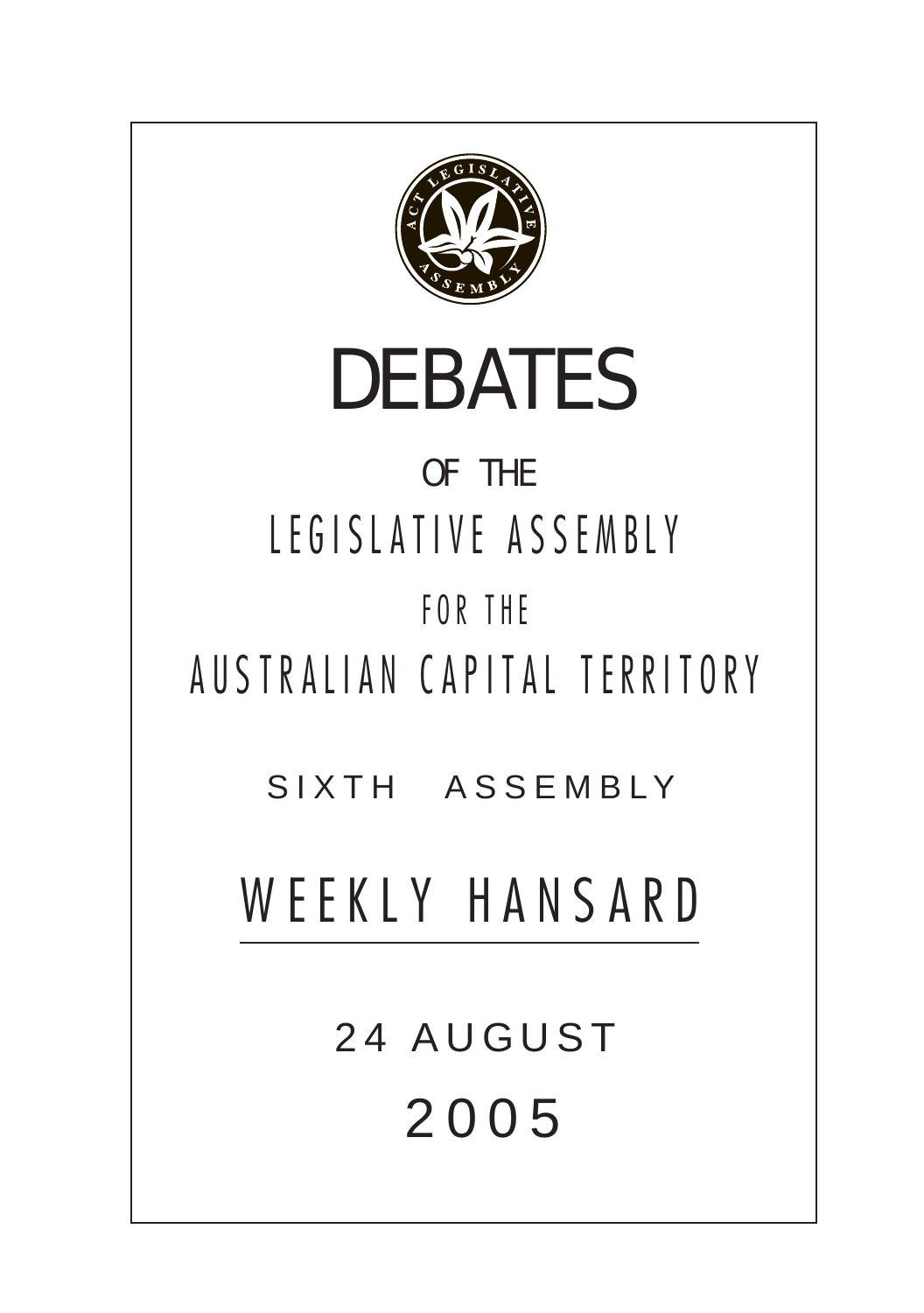# Wednesday, 24 August 2005

| Questions without notice:                          |  |  |
|----------------------------------------------------|--|--|
|                                                    |  |  |
|                                                    |  |  |
|                                                    |  |  |
|                                                    |  |  |
|                                                    |  |  |
|                                                    |  |  |
|                                                    |  |  |
|                                                    |  |  |
|                                                    |  |  |
|                                                    |  |  |
|                                                    |  |  |
| Supplementary answers to questions without notice: |  |  |
|                                                    |  |  |
|                                                    |  |  |
|                                                    |  |  |
|                                                    |  |  |
|                                                    |  |  |
| Adjournment:                                       |  |  |
|                                                    |  |  |
|                                                    |  |  |
|                                                    |  |  |
|                                                    |  |  |
|                                                    |  |  |
|                                                    |  |  |
|                                                    |  |  |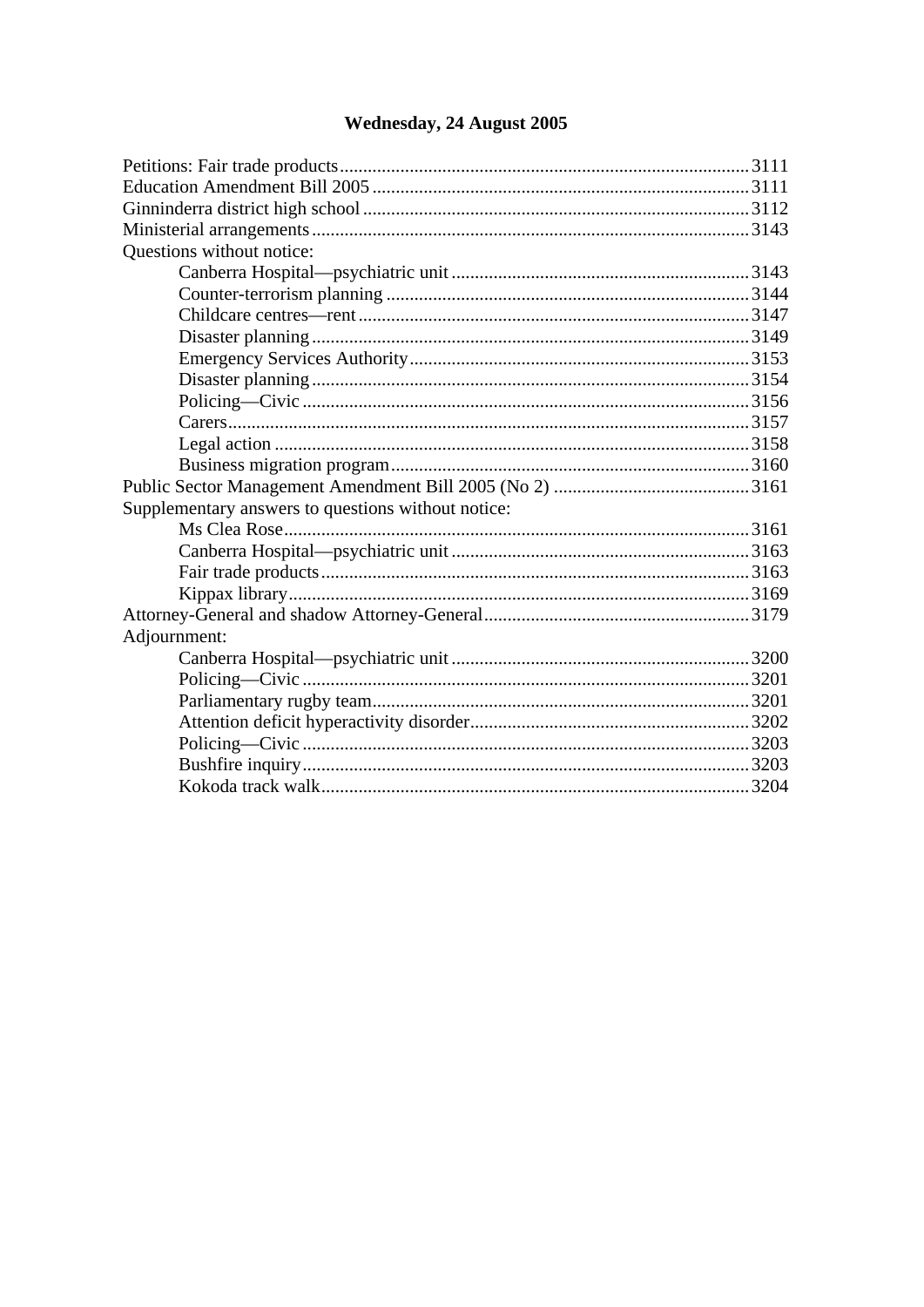## <span id="page-2-0"></span>**Wednesday, 24 August 2005**

**MR SPEAKER** (Mr Berry) took the chair at 10.30 am and asked members to stand in silence and pray or reflect on their responsibilities to the people of the Australian Capital Territory.

## **Petitions**

*The following petition was lodged for presentation by Dr Foskey, from 124 residents:* 

#### **Fair trade products**

We, the undersigned, request that the Legislative Assembly of the Australian Capital Territory promote global social and environmental sustainability by:

- using Fair trade certified products such as tea, coffee and chocolate at functions and elsewhere as appropriate
- taking into account the global social sustainability provided by Fair trade certified products in Government sustainability and procurement policy
- promoting the use of Fair trade certified products by consumers and businesses within the Australian Capital Territory

*The Clerk having announced that the terms of the petition would be recorded in Hansard and a copy referred to the appropriate minister, the petition was received.* 

### **Education Amendment Bill 2005**

**Mrs Dunne**, pursuant to notice, presented the bill and its explanatory statement.

Title read by Clerk.

**MRS DUNNE** (Ginninderra) (10.33): I move:

That this bill be agreed to in principle.

The object of this bill is simple: to clarify or spell out the intended meaning of section 20 (5) of the Education Act 2004 with regard to the closure or amalgamation of government schools. Until recently the ordinary meaning of the words in that section seemed clear enough. The section reads:

Before closing or amalgamating a government school, the Minister must—

(b) ensure that school communities affected by the closure or amalgamation have been adequately consulted during a period of at least six months.

As I said, that is the ordinary meaning of the words. The meaning that is understood by parents, students and teachers of Ginninderra district high school is that if a minister contemplates the possibility of closing or amalgamating a school he or she should spend at least six months consulting the community before deciding whether or not to proceed. That is definitely what the parents of Ginninderra thought and that, clearly, is the spirit of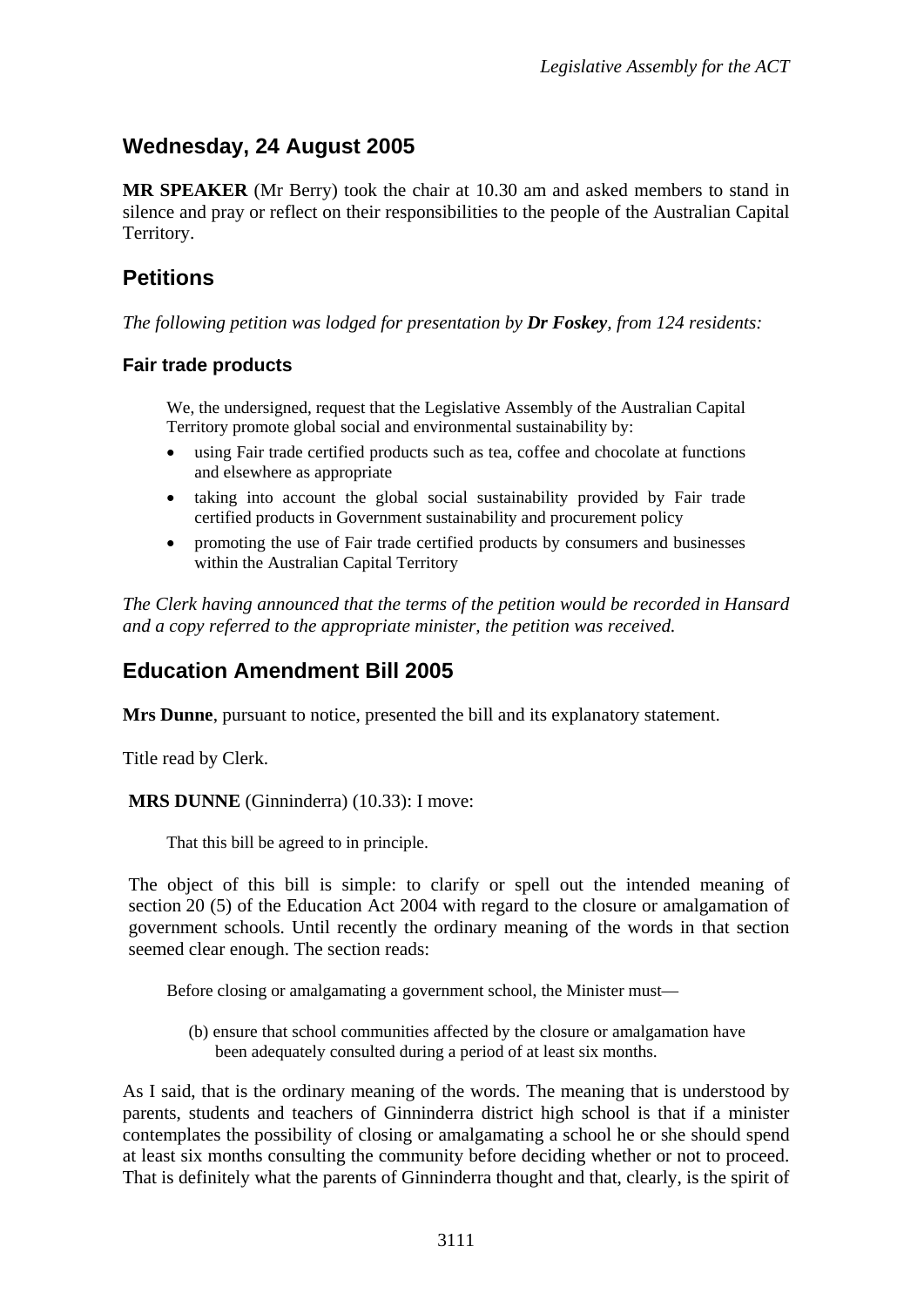<span id="page-3-0"></span>the act. However, as we have seen, it is possible to put a somewhat Jesuitical spin on those words to enable the period of consultation to take place after the decision has been made.

Consultation after the fact, if not exactly a contradiction in terms, is not consultation in good faith. We are asking people not about the decision itself but about the consequences or the fallout of that decision. It is like telling someone, "You can help me choose the means by which I carry out these acts." That is hardly the sort of offer with which you could do anything other than refuse. This amendment seeks to restore a sense of good faith—to make it clear that the ordinary meaning of the section's wording, which the general community had supposed to be the intended sense, is in fact the case.

The amendment therefore specifies that consultation should take place before any decision to close or amalgamate a school is taken—not before the school is closed or amalgamated but before any decision is taken. In the interests of reassuring those who have a stake in ACT government schools, as well as in the interests of plain, honest language, I commend the bill to the Assembly.

Debate (on motion by **Ms Gallagher**) adjourned to the next sitting.

### **Ginninderra district high school**

**MRS DUNNE** (Ginninderra) (10.36): I move:

That this Assembly:

(1) notes:

- (a) the Stanhope Government's:
	- (i) decision to close the Ginninderra District High School; and
	- (ii) failure to properly consult the school and the wider community in the spirit of the Education Act before the decision was made to close the Ginninderra District High School;
- (b) the adverse impact that the closure of the Ginninderra District High School will have on the
	- (i) present student body; and

(ii) other schools in the area and the wider community;

- (c) that the present student body is being forced out of Ginninderra District High School now;
- (d) that only now the Stanhope Government is consulting with the business community on the closure of the Ginninderra District High School; and
- (e) the impact the closure of the Ginninderra District High School will have on surrounding schools; and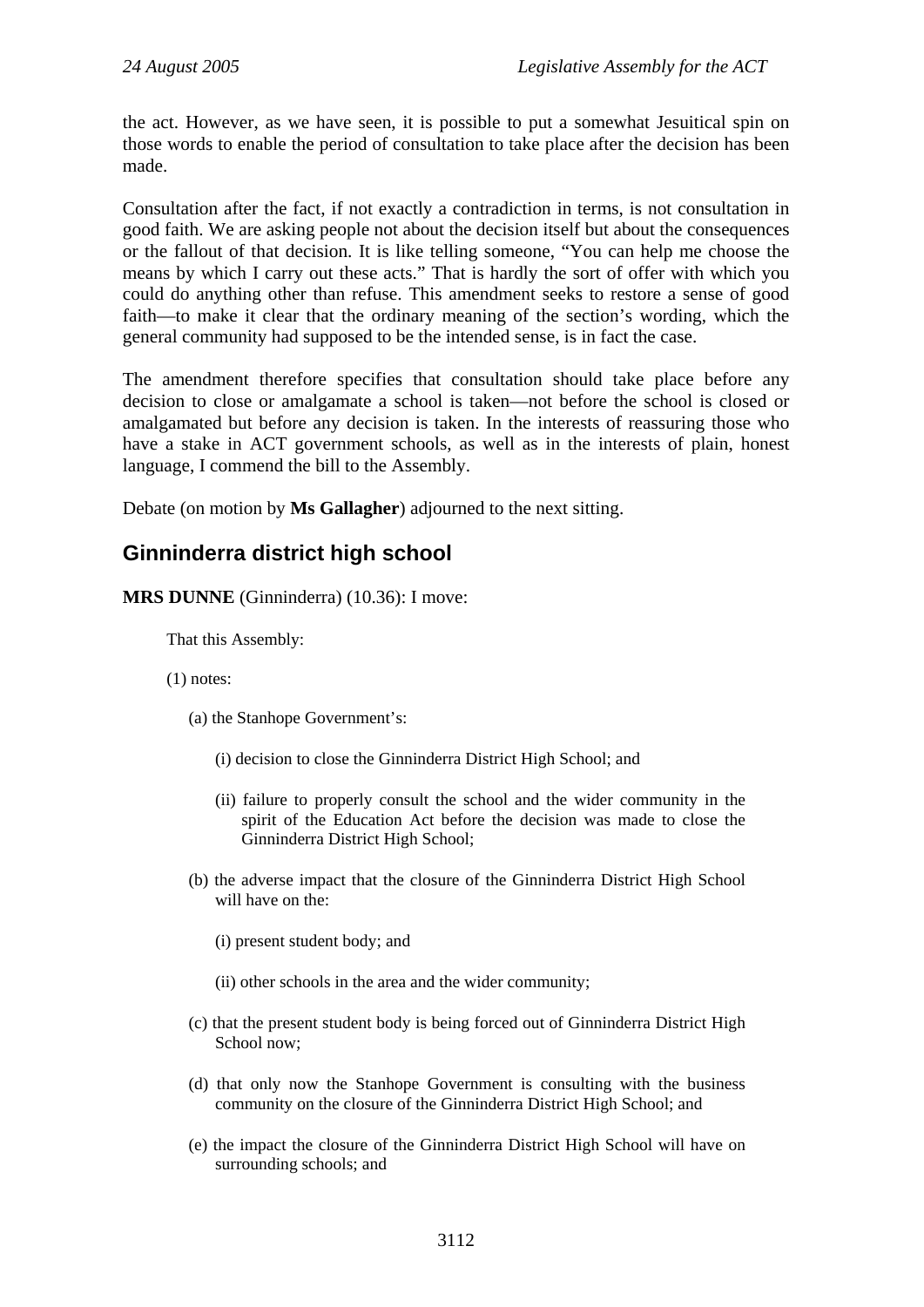(2) calls on the Stanhope Government to:

- (a) table by the adjournment on Thursday, 18 August 2005 all advice received that led to the decision to close Ginninderra District High School;
- (b) share that advice with the school community at Ginninderra District High School;
- (c) suspend all activity which would lead to the closure of the Ginninderra District High School until the whole community has been consulted on the educational, financial and social impact of the closure and the community has been given an opportunity to consider other alternatives; and
- (d) ensure that proper consultation is carried out before the decision is made to close any other school in West Belconnen.

There are several reasons for moving this motion. They are, however, quite simple to summarise. The proposed closure of Ginninderra district high school, along with several other schools, and their replacement by a mega school epitomises the corporatist arrogance of the Stanhope government and its contempt for the ordinary people of Canberra—the very people Labor has traditionally claimed to represent. I would like to substantiate my claim by referring to section 20 (5) of the Education Act 2004, which states:

Before closing or amalgamating a government school, the Minister must—

- (a) have regard to the educational, financial and social impact on students at the school, the students' families and the general school community; and
- (b) ensure that school communities affected by the closure or amalgamation have been adequately consulted during a period of at least six months.

I have already alluded to the fact that, while in a literal sense this second clause allows the interpretation that school communities need only be consulted before a school is closed, it is evident that the spirit of the act means something quite different. Consultations should take place before any decision is made. That is certainly how most parents, students and teachers have interpreted it until the latest display of government condescension. The minister is supposed to be accountable to those parents, students and teachers and they are the people that the minister is supposed to be serving.

It is difficult to ascertain precise details. Although the Chief Minister states that he approves of open government, it appears from media reports that the only consultation that occurred before a decision was made about Ginninderra high school involved a series of eight secret focus groups at a reported cost to taxpayers of something between \$35,000 and \$45,000. Up to \$45,000 was handed over to a group called Colmar Brunton Social Research. In addition, there was a question about whether that figure included \$50 paid to each participant to sign a confidentiality agreement and come to the government's preferred conclusion. That is something we do not know.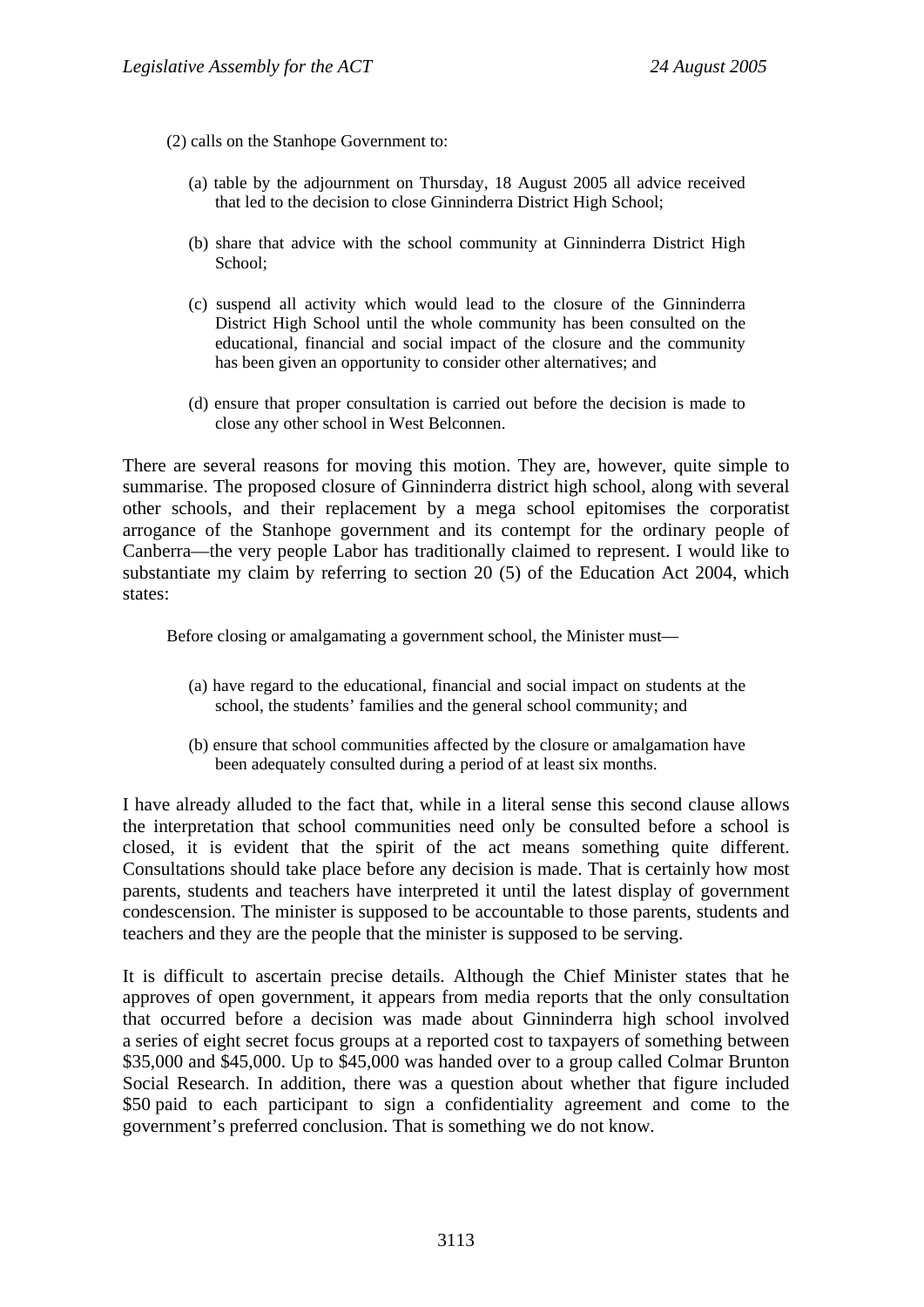We know from a spokesperson for Minister Gallagher that the discussion of the focus groups only partly concerned the closure of Ginninderra district high school. Most of the information and opinions they provided would be used for the new departmental strategic plan—yet another Stanhope strategic plan. I wonder, and other members of the community wonder, whether that was the same person who in August last year categorically ruled out Labor closing any schools during the second term of the Stanhope ALP government.

In any case, if what he or she said is true it is evident that the government had no intention of consulting parents, students, teachers or the community of Ginninderra district high school before it chose to demolish their school and fragment their community. Let us be clear about how highhanded the government has been about all this. There was no mention of the proposed closure in the election campaign and there was no mention of it in the May budget.

Parents, students and teachers of Ginninderra district high school were not involved in the secret ad hoc focus group discussions that were held before the decision was announced. The only consultation that is taking place is after the event. It is designed only to canvass ways in which the community might respond to government diktats—an issue that needs to be emphasised. The consultation that is currently being undertaken is designed to canvass ways in which the community might respond to government diktats.

What is involved in this so-called consultation? Suggestion boxes have been placed in Belconnen schools. We can email our views and there are letterboxes—which are probably dead letterboxes—so that individuals might write down their views and they can be carefully orchestrated in forums that are held for the minister's benefit. The only time the minister was game to meet Ginninderra district high school students and the community was after the announcement. I think she was totally thrown by the reaction she received at that meeting from parents, students, teachers and the wider community.

Some credit should be given to the minister, as the Chief Minister did not have the decency to attend that meeting even though it was located in his electorate. The Chief Minister is not willing or able to debate this issue with me at a public meeting although he has been asked to do so. This entire government bustle about consultation is simply posturing; it is a charade. No matter how many sham meetings we arrange, no matter how many Katy boxes are foisted on Belconnen schools, there is no democratic accountability in the process.

It is devised purely and simply to meet the formal requirements of the Education Act. In other words, it is designed to ignore completely the spirit of the Education Act. The government has already made up its mind. Any actions on the part of Ginninderra district high school will not change that. As I said earlier, the government's actions will not only affect the Ginninderra district high school community; the proposal for a mega school will force the closure of Melba high school—by the minister's own admission that will happen—Holt and Higgins primary schools and preschools.

In addition, it is quite likely that pressure will be placed on Charnwood, Latham and Macgregor primary schools. This issue is all about the large school syndrome. Obviously the government thinks size matters, but we have to ask: Why? What is the reason behind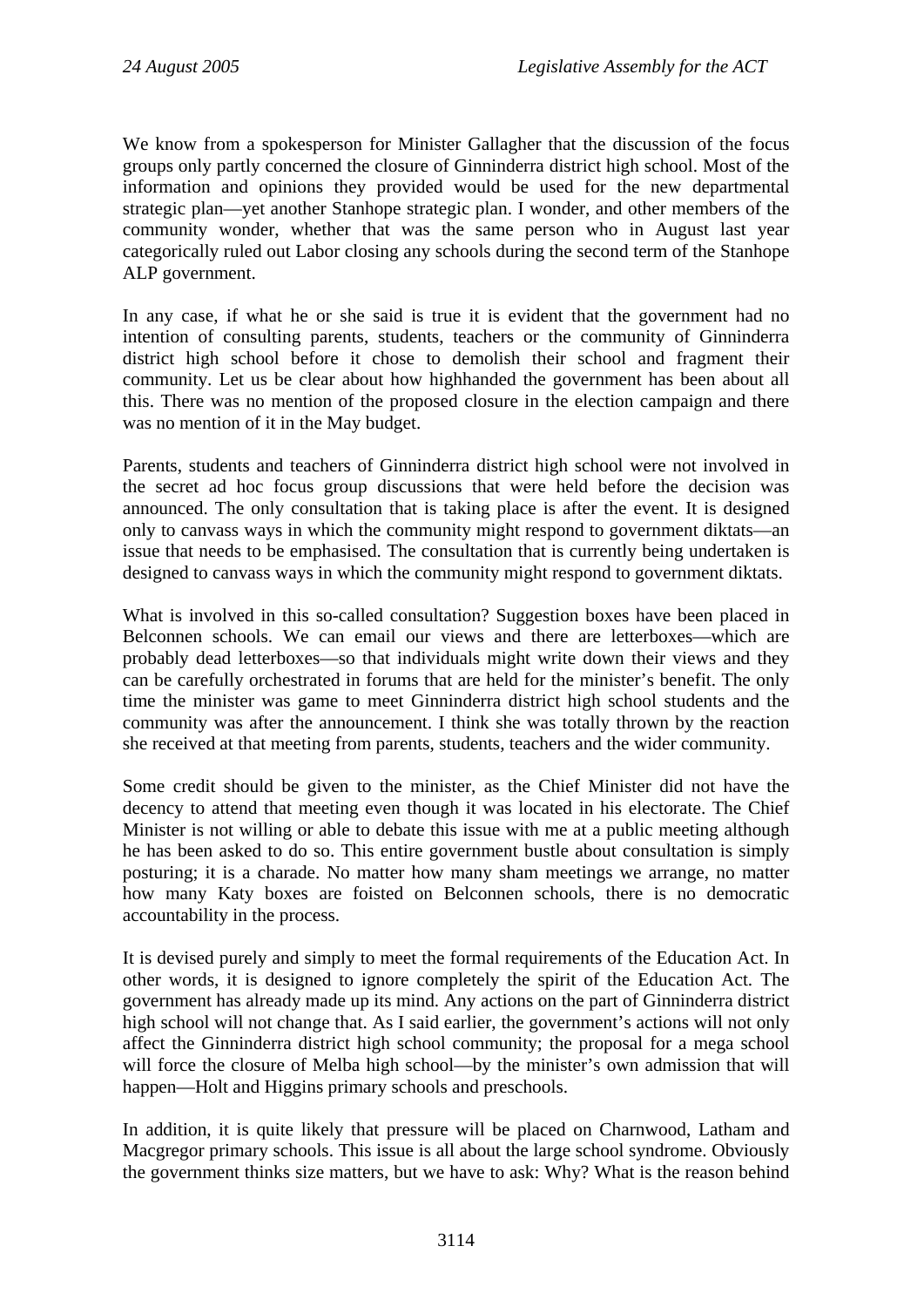all this duplicity and furtiveness? When we are dealing with this Chief Minister we know that it is often to do with hubris. That certainly explains a lot, at least in the style of Jon "Supersize Me" Stanhope who cannot help himself when he is meddling in other people's affairs.

But is there anything else to it? Is there any reasoning at all behind this rush to break up communities and impose an educational monolith in the whole of west Belconnen? I suspect that there is. Minister Gallagher has been reported as saying that the preschool to year 10 school model is the government's preferred model for new schools. The preferred model is not the parents' model or the model for students or teachers; it is the government's model. The Chief Minister said he is on top of international research, which demonstrates the obvious superiority of his government's views, presumably over the views of parents, children, teachers and the wider community. Why would he bother asking opinions before ploughing ahead with his grandiose design? What would they know about the latest international research and would he care?

Those of us who are not part of the Stanhope court might be tempted to ask what he and his retainers know about it. One should always be careful about citing research. In this case, however, it is possible to state with confidence that the overwhelming bulk of studies over the past 20 years broadly concur—to quote from a recent academic literature review—that small schools are superior to large schools on most measures and equal to them on the rest.

There is one significant qualification. Students in communities with a high socioeconomic status perform well in larger schools. Everyone else is far better off in a more intimate learning community. There are several reasons for that, one of which can be put down as being the opportunity for small schools to operate as autonomous, distinctive institutions with a well-defined culture.

Specific advantages include: less anonymity, with students being personally known by their teachers and peers, which assists in their learning; there is less probability of disruption and violence; teachers have a better knowledge of individual students; small schools are more effective in closing the achievement gap between high-income and low-income students; and there is a higher rate of participation in extra curricular activities.

As eminent educationalist Michael Klonsky put it, large schools generally correlate with inefficiency, institutional bureaucracy and personal loneliness. Smaller schools function more like communities. Community is what we are about today. As with many regrettable intellectual fashions, the school consolidation movement can largely be traced to the influence of one misguided book: Professor James Conant's 1959 *The American High School Today*. In it the then president of Harvard—who, incidentally, played a major role in the Manhattan project, so he obviously always thought big—contended that the economies of scale provided by larger size schools would provide more comprehensive educational programs at a lower cost per student.

Even as economics that has only ever been partly plausible. More detailed empirical research has conclusively demonstrated that while average student costs initially decline as enrolments increase this is followed by quite dramatic rises. That is because after reaching a certain size larger schools require more resources to handle the increased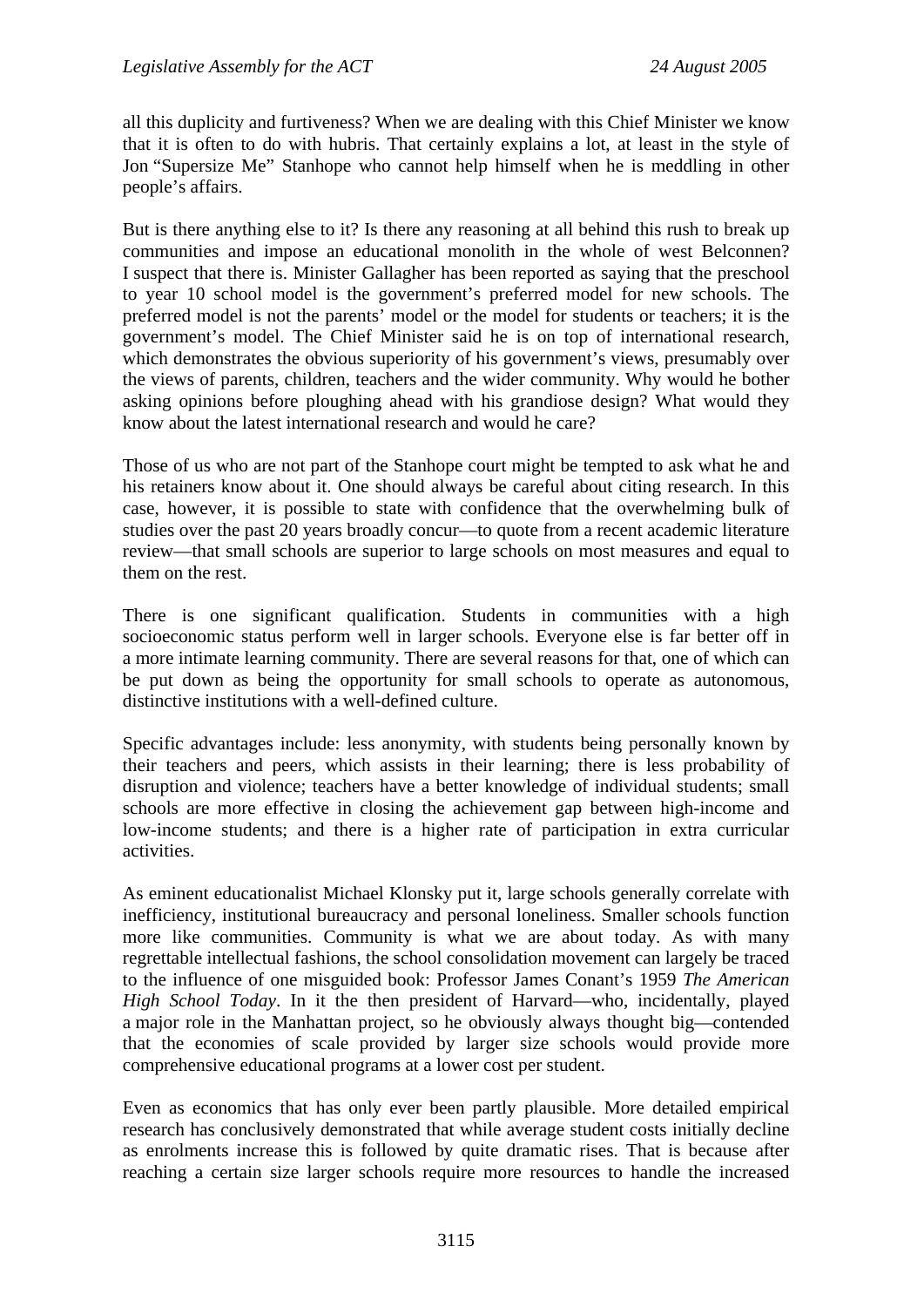bureaucratic as well as curriculum demands. In particular, larger schools require more administrative and maintenance staff rather than teaching staff. In other words, there is an optimal size. After that, economies of scale turn into their opposite.

But it is not only diseconomies of scale that militate against generalised school enlargement. When Professor Conant wrote his unfortunate classic, the middle class dominated large, urban American schools. His was a model for a particular affluent segment of society at a particular time. Subsequent developments have seen middle class students protecting their interests, either by migrating to private schools or by forming de facto elite public education ghettos determined by high-income catchment areas.

In the meantime, most bigger inner city schools turned into dysfunctional institutions marked by depersonalisation, alienation, violence and increasingly low achievement. That further disadvantaged the already disadvantaged: the poor, most ethnic minorities and those with intellectual and physical disabilities. One providential reaction, based on overwhelming research, has been the recent smaller schools movement in the United States. Amongst its backers is the Bill and Melinda Gates Foundation, whose manifesto states in part:

Today's large comprehensive high schools are obsolete: they prepare a privileged fraction of students for college while placing many students on tracks to nowhere ...

The manifesto goes on to state that the foundation:

is committed to the concept that students should be able to choose from several small, innovative public high schools that offer a highly personalised, rigorous education and prepare every student for college, work and citizenship.

I mentioned the Bill and Melinda Gates Foundation as Mr Stanhope is fond of saying that the proposed mega school will be a state-of-the-art twenty-first century school with twenty-first century facilities. On the contrary, it would appear that so far as educational theory and practice are concerned Mr Stanhope is still in the cassette era while everyone else is using MP3 players. To the extent to which the Conant model applies in the ACT today, it is to larger selective schools like Marist College and Canberra Grammar whose catchment is the whole territory. It does not apply to community-based schools such as those under threat from the mooted redevelopment.

Leaving aside this bogus claim that mega schools reflect the latest educational wisdom, what do Mr Stanhope and Ms Gallagher have to gain from this ridiculous imposition on west Belconnen? One obvious answer is that it facilitates conformity and uniformity. It suits the bureaucratic imagination, or almost complete lack of it. It is a technocratic and corporatist solution, which suits Ms Gallagher in particular. As a child of the 1960s she is imbued with all the pedagogical nonsense—

#### **Ms Gallagher**: The 1970s.

**MRS DUNNE**: Yes, I suppose it is. Sadly, it is only the 1970s. All the pedagogical nonsense that emerged in the 1960s and 1970s thwarted educational reform in western schooling. Her process of curriculum renewal, of which I have been critical in the past, is being undertaken with what appears to be the express intention of emulating every hair-brained, pedagogical fad over the past few decades.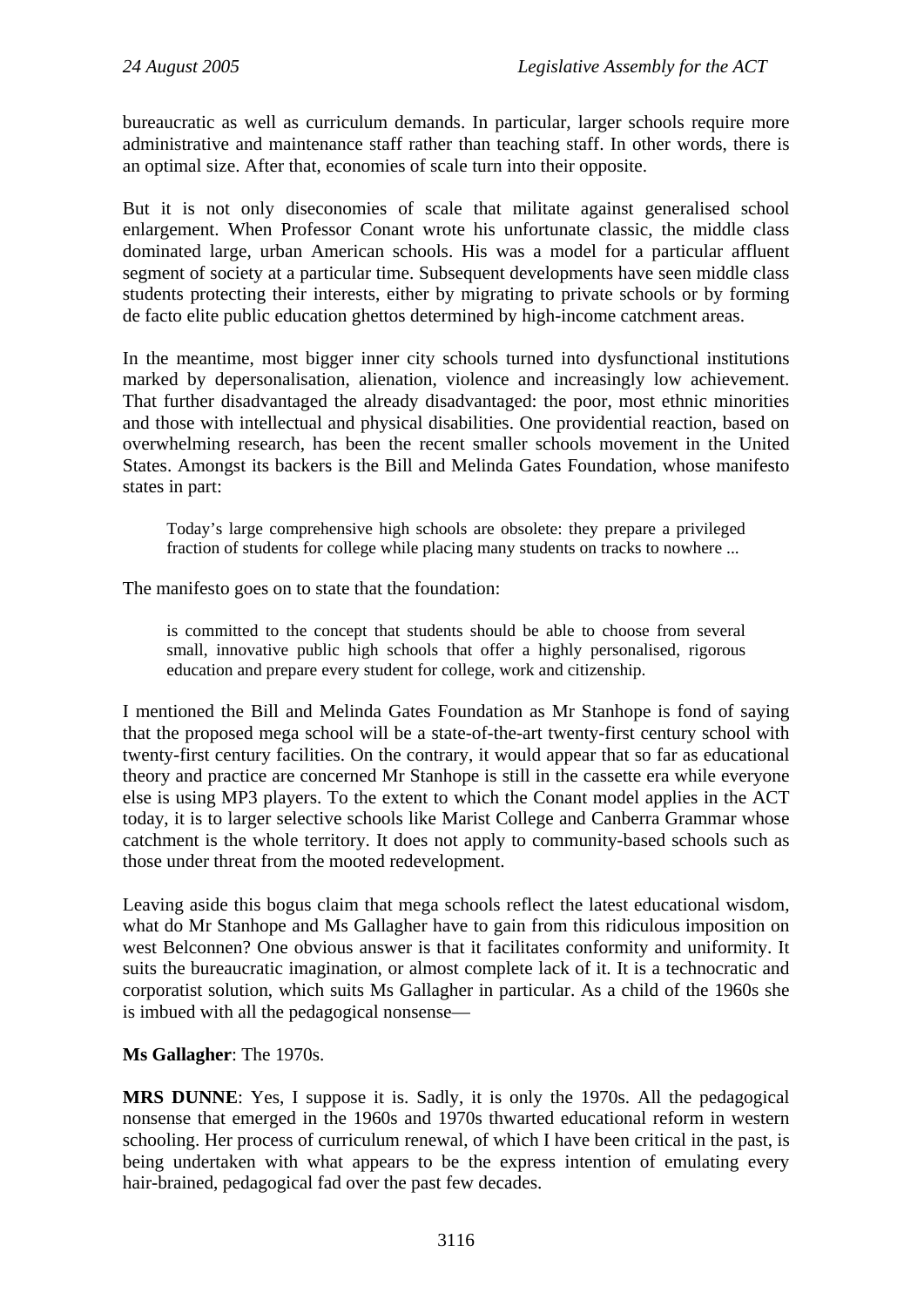Instead of learning to read and write, do mathematics and science, or study languages, history or geography, students are being asked to engage in essential learning achievements. These include such triumphs as: students make considered decisions; the student understands change; the student understands Australia and Australians; and the student interprets and constructs multi-model texts. If anyone is puzzled by what that means it is further elaborated as follows:

The student interprets and constructs communications using any combination of sound, print, gesture, still images, moving images, symbols and graphics.

In the last 19 seconds of my speech I could resort to French mime, but I will not do so. The opposition opposes the government's proposal as it has failed to consult with the community. It has also failed to take into consideration the best educational outcomes for students in west Belconnen.

**MR SPEAKER**: Order! The member's time has expired.

**MS GALLAGHER** (Molonglo—Minister for Education and Training, Minister for Children, Youth and Family Support, Minister for Women and Minister for Industrial Relations) (10.51): I thank Mrs Dunne for bringing this matter to the attention of the Assembly for discussion today. Mrs Dunne's motion fails to mention that the government's proposal for west Belconnen includes a new school—a new \$43 million state-of-the-art school for west Belconnen. What Mrs Dunne refers to as the ridiculous imposition of a \$43 million investment in the community signifies the biggest single capital investment in education the territory has seen.

While we continue to consult on this proposal the government believes it has the potential to lead to significant benefits for west Belconnen. A \$43 million investment in the community can only reap benefits. The proposed new school would offer modern facilities, latest technology, specialist teaching spaces and a rich curriculum. While the existing Ginninderra district high school has served the community well, the proposal put forward by the government represents a significant investment in the future of west Belconnen. A strong public education system requires investment.

Unlike the opposition the Stanhope government does not believe in closing schools and leaving the community to suffer without additional infrastructure. This proposal will deliver the best educational facilities and a brighter future to children living in the west Belconnen community. Quite simply, ACT government schools are the best in Australia. Our results speak for themselves, whether in literacy and numeracy benchmarks or international results in science and mathematics. But leading the country takes real investment, strong commitment and constant innovation. Our students deserve the best opportunities, the broadest choices and the best facilities. That is what this proposed development will deliver to the people of west Belconnen.

The government's proposal incorporates a middle schooling model. The purpose-built middle school will cater for students in years 6 to 8 and will assist them in making the transition from primary to high school. This model has already been successful in the ACT in its award-winning Amaroo school, Gold Creek school and Telopea Park school. Moving from primary school to high school can be a time of mixed emotions and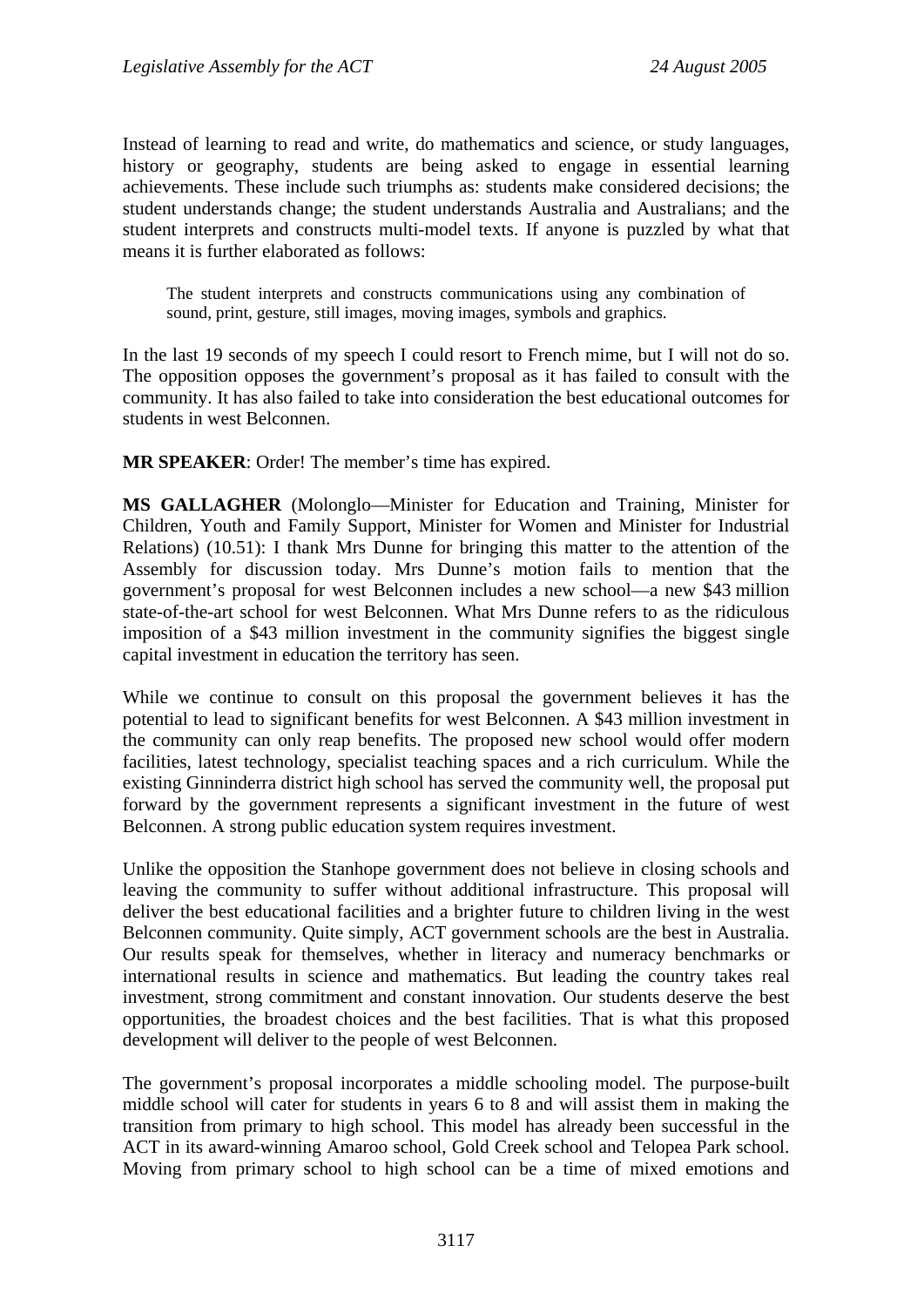concerns for young adolescent students. For many this time represents a major steppingstone on the path to becoming an adult. This time is also marked by several changes in educational expectations and practices.

In Australia primary school students tend to be taught in self-contained classrooms with one or two teachers. As students reach high schools they are required to interact with more students and teachers and there are greater expectations of them for individual responsibility and decision-making. This period of transition has often been associated with a decline in academic achievement, performance motivation and self-perception for many students as they adapt to new environments and expectations.

The model that has been put forward by the government is about creating a new school with new opportunities and a focus on middle schooling. The government is of the view that these opportunities, which are provided to students in new areas of Canberra, should not be confined only to those new areas; they should also be available to children and students in those long-established areas of the city. Mrs Dunne's motion also calls on the government to table information in the Assembly. A number of members of the community have already approached the department and me seeking information in relation to this proposal. Recently, the Ginninderra parents and citizens association submitted a list of questions to the government relating to the proposal.

In response to these requests, information is being prepared and that information will be made public. I will ensure that it is passed on to members of the Assembly. The opposition is calling for the suspension of all activity that would lead to the closure of Ginninderra district high school until the consultation process is complete. The opposition is already using scaremongering tactics by referring to the fact that other schools in the area will be closing. How irresponsible is that approach? It named schools such as Charnwood, Latham, Macgregor and Melba as being under threat of closure and caused unnecessary angst and concern in the community.

**Mrs Dunne**: You said in your first press release that Melba would close.

**MS GALLAGHER**: I did not state in my first press release that Melba would close. Mrs Dunne, the words that you state in this place and the words you put in your media releases have a real effect on parents and students in the community. There are consequences as a result of using such scare tactics. It would be grossly irresponsible for us, as a government, to put this proposal to the community for a six-month consultation, and do nothing to prepare students, teachers and parents in the school for their educational requirements next year. Children would miss out on enrolling in schools of their choice and they would also face uncertainty over their future until the end of the year. The transition process will continue.

The government is in the process of comprehensive transition arrangements for all students. All years 7, 8 and 9 students have had information sessions delivered by representatives of other high schools. Bus tours to other high schools have also commenced so students will have the opportunity to examine their options for next year. Unfortunately, Mrs Dunne's motion makes no mention of the opposition's views on this proposal. I could not help but notice that Mrs Dunne chose to use the word "notes" in the text of her motion. Where does the opposition stand on this issue and on the broader issue of school closures? In 1996 when the shadow education spokesperson worked for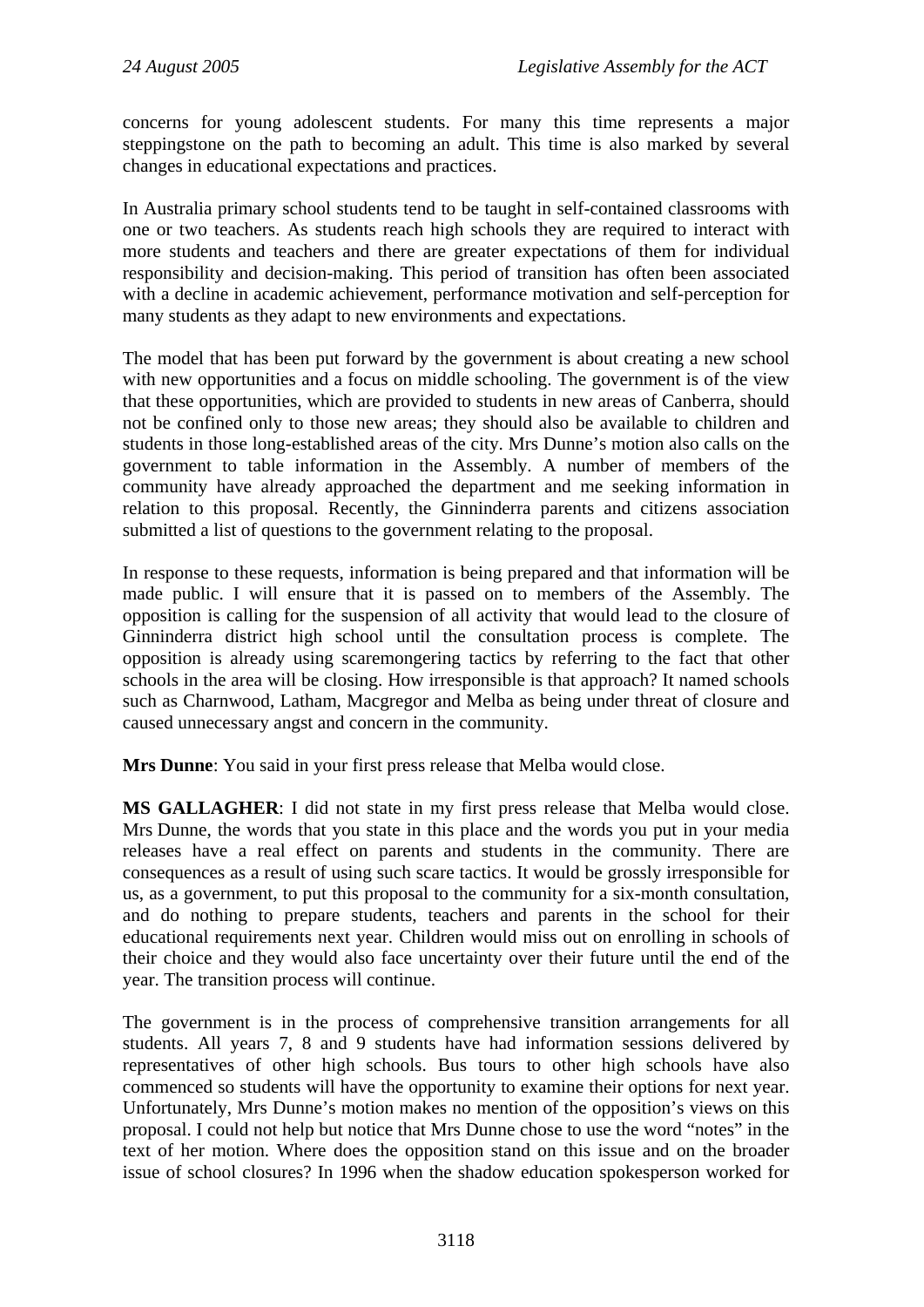the then Attorney General, Gary Humphries, he said in this place regarding the Liberal Party's decision to close Charnwood high school:

This Government will make sure that schools are provided in new areas of the ACT—like Gungahlin, South Tuggeranong and other places, like Lanyon, where they are needed—because that is where the school-age population is heaviest; that is where the demand is greatest. But, Mr Speaker, that means ultimately that we will have to look at the question of what happens to schools in older areas where those populations are declining.

That is a pretty damning statement from a government minister, essentially admitting that inner city schools will close with no replacement infrastructure. The closure of Charnwood high school was a disaster, with no thought for replacement infrastructure or for the future of students at that school. The Liberal Party has taught governments, ministers and teachers around the country how not to go about closing schools. This motion comes from a party that was on the record at the last election as having a policy to close schools and not to replace them with new infrastructure in order to save money. We have heard nothing from the Liberals about reinvestment, forward planning, consideration for children and young people, and the future of the territory. All we have heard is economic rationalist arguments about efficiency and school closures.

Mrs Dunne has already said she agrees that Ginninderra district high school should close but she has offered no replacement. It is clear that the Liberal Party would gladly close schools all over Canberra with no thought for further investment in the community. We are faced with some difficult issues around Ginninderra district high school and the wider west Belconnen community and we have put our solution to the community. We welcome the community feedback we have already received. We are investigating suggestions from the community and we are doing the further work that we have been asked to do. We are consulting widely.

Last week in this place I detailed the many consultation options that the government has prepared. In July we had a well-attended community forum at Ginninderra district high school and I have agreed to hold another one on 14 September. The government has implemented as many different channels as possible to enable people to provide their feedback on this proposal. Suggestion boxes have been placed in every government high school, with good intentions. Electronic feedback methods have also been set up with members of the public able to provide feedback to the department of education website via email.

The website has already received interest, ranging from individual questions from students and families seeking specific information on subject selection, to people wanting to ensure that their children can be enrolled in the new school. Last week ACT community councils met to discuss the idea. In coming weeks Belconnen Community Council will be hosting a special meeting for residents and Belconnen Community Services and Uniting Care Kippax are already arranging a forum. As I said earlier, the government is hosting another community forum at Ginninderra district high school in September. Again I expect a number of members of the community to attend and to discuss the proposal in detail with the government.

Mrs Dunne's original motion criticised us for our approach in proposing a solution to the issues in west Belconnen, and then discussing that solution with the community.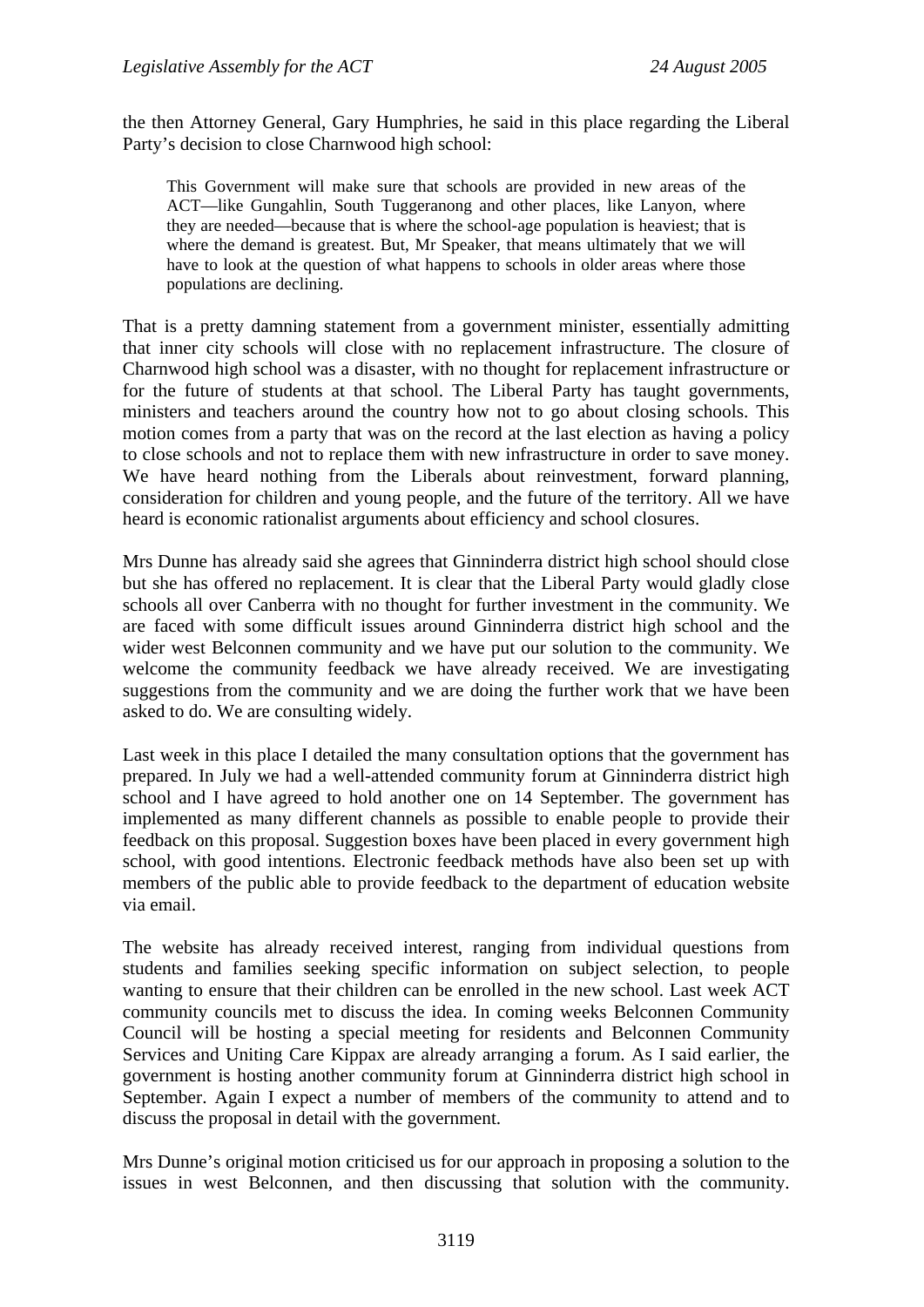However, that seems at odds with Mrs Dunne's comments on radio last week when discussing her amendment to the Civil Law (Wrongs) Act. When she was pressed on whether she had consulted on her proposed changes her response was:

 … what you do in the course of this, is you introduce your legislation and say this is what we want to do, let's talk about it. That's the sort of normal course of events.

At one time or another the opposition has said it believes schools need to be closed, that the best outcome is four schools on one campus and the best form of consultation is to put a proposal to members of the community in order to obtain their views. That is exactly what we have done. In short, I believe that the Liberal Party agrees with every aspect of this proposal. The only problem appears to be the fact that the ACT government is making the suggestion rather than the Liberal opposition.

I have circulated an amendment that I intend to move to Mrs Dunne's motion. Essentially, that amendment asks the Assembly to note that the ACT government has announced a proposal to build a new state-of-the-art school in west Belconnen, that the proposal will inject an additional \$43 million worth of new infrastructure into the west Belconnen area; and that the proposal involves a multi-campus middle schooling model already used successfully elsewhere in the ACT.

Whilst my amendment acknowledges that the proposal will result in disruption to the current students of Ginninderra district high school, individual transitional plans are being put in place to address the educational needs of each student. The ACT government has commenced an extensive process of community consultation that is not due to conclude until September. Importantly, in response to community concerns and feedback, further work is being done by the ACT government. That information will be made available to the community prior to the next public meeting in September.

This government is being open and it is engaging in genuine consultation on the proposal that has been put to the west Belconnen community. We do not hide behind the fact that we are currently working through significant and difficult issues with those communities that would be affected if this proposal goes ahead. We are not saying that everything is hunky-dory; we acknowledge that difficult conversations have to be had but we are balancing those difficult conversations with the future educational needs of west Belconnen.

We are also taking into consideration the positive feedback we have had from the community. We have acknowledged our significant commitment of resources to an area in Canberra that is in need of it. Mr Stefaniak has on the notice paper a motion calling for better infrastructure in west Belconnen. This government acknowledges the push for infrastructure improvements in west Belconnen. We put forward a proposal that we know will affect a number of people. We are answering every question that has been asked of us and we are providing all the information we can.

Some information will not be made public. I have explained to those members of the community who have asked me that I will be making public as much information as I can. Any information that is not made public will not be made public for very good reasons. I am happy to discuss that matter further. This proposal is not about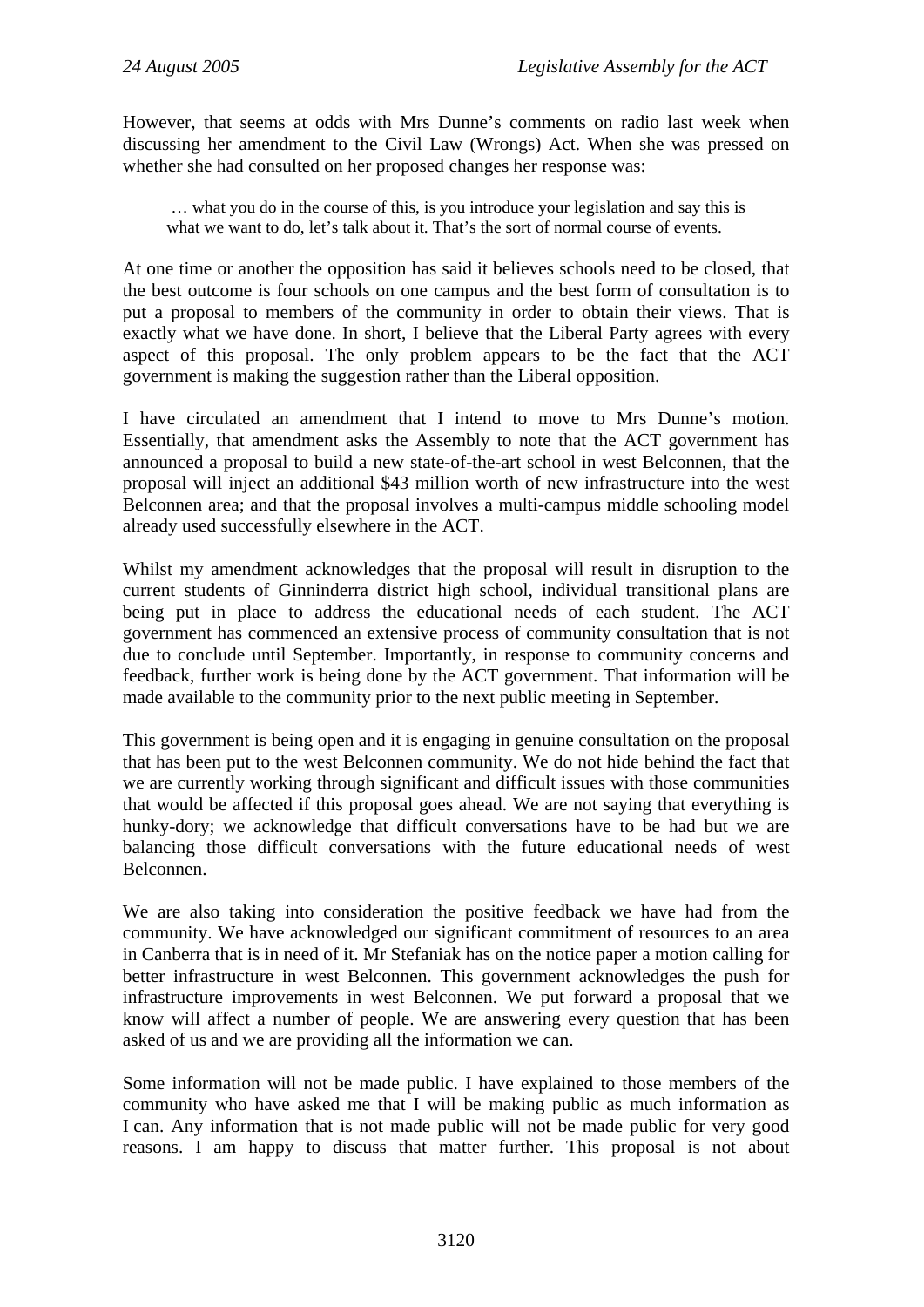convenience; it is about protecting students and ensuring any information that assists the government in making decisions is protected, and for good reason.

We will release all the information we can. I have met with the parents and citizens association, with the union and with members of the community. I have responded to every question that has been asked of me. Essentially, this is a good and strong proposal for the future educational needs of west Belconnen. We would like to see this proposal implemented across other areas of Canberra.

No minister would stand up in this chamber and say that he or she has ignored all the issues that are facing us—declining enrolments, ageing infrastructure and the number of schools in the ACT. For the first time since self-government this government is acknowledging the difficult issues. It is not talking about closing the doors, walking away and leaving communities without a school; it is talking about reinvesting and building a new school in an established area. We believe it will have significant educational benefits for children in that area for the next 10, 20, 30, 40 or 50 years. I move:

Omit all words after "notes:", substitute:

- (a) that the ACT Government has recently announced a proposal to build a new state-of-the-art school in West Belconnen;
- (b) the proposal will inject an investment of \$43 million of infrastructure with considerable educational benefits for the children and young people of West Belconnen;
- (c) the proposal involves a multi-campus, middle schooling model, already used successfully elsewhere in the ACT and Australia;
- (d) while the proposal will result in disruption to the current students of Ginninderra District High School, individual transition plans to address the educational needs of each student are being implemented to minimise the disruption to each student;
- (e) that the ACT Government has commenced an extensive process of community consultation due to conclude in December 2005; and
- (f) that, in response to community concerns, further work will be done by the ACT Government in response to community feedback, and that information will be made available to the community prior to the next public meeting in September.

**MR SPEAKER**: Mrs Dunne, point of order.

**Mrs Dunne**: Mr Speaker, I wish to raise a point of order. I ask for a ruling on whether or not this motion is out of order because it is contrary to the spirit of the motion originally moved and negates most of that motion. If the government wants to vote down the motion, that is fine. This is a standard practice. The motion needs to be in accordance with the original motion.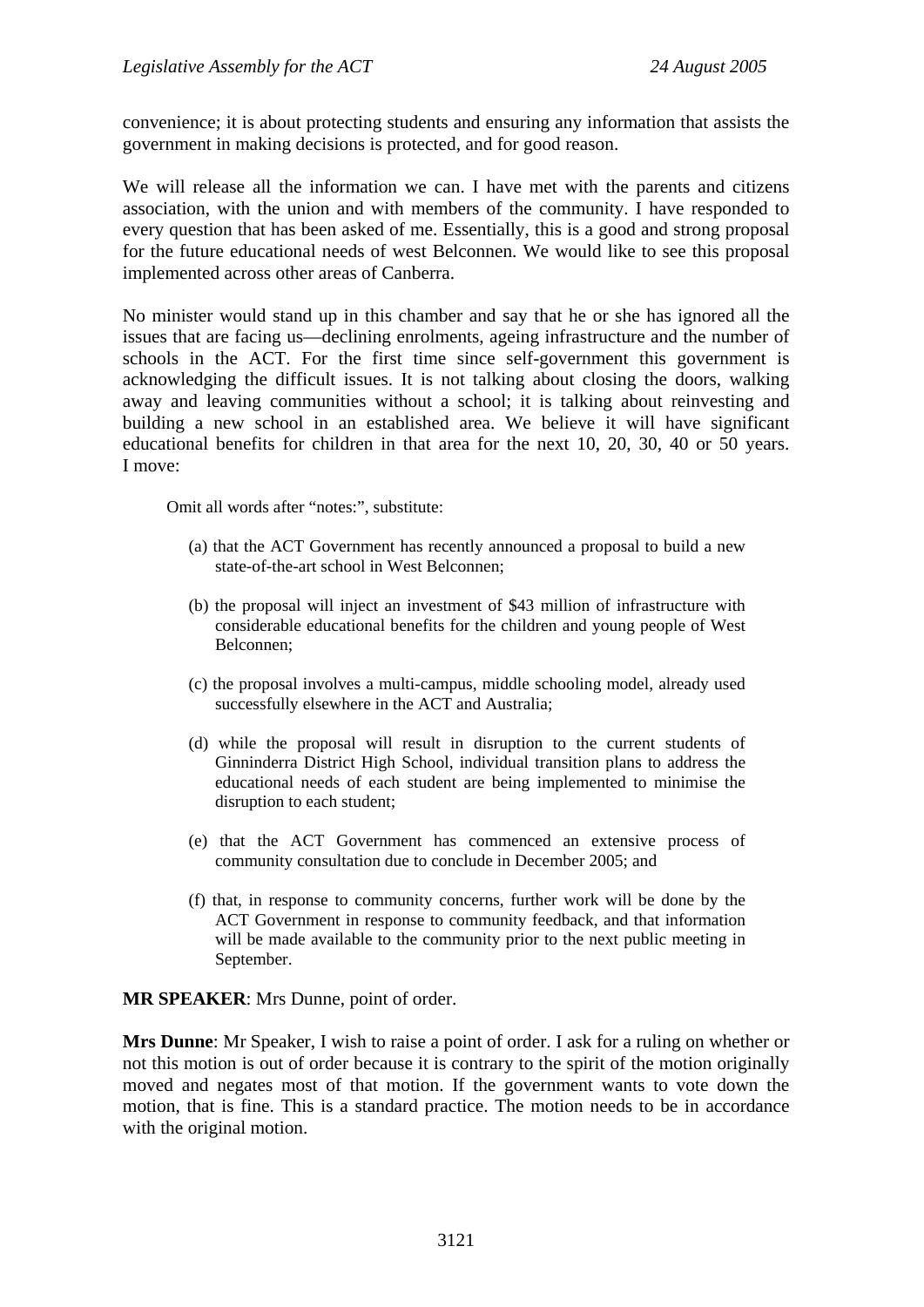**MR SPEAKER**: It is an alternative proposition. They have a long history of being acceptable both in this chamber and in others. It is an alternative proposition to the one that is contained within the motion. That is the practice we have always followed here, Mrs Dunne.

**DR FOSKEY** (Molonglo) (11.08): I share many of Mrs Dunne's concerns regarding the way the government has managed the decision-making process in relation to the proposal to replace Ginninderra district high school with a new superschool covering preschool to year 10. I believe the government has failed to bring the community along and involve those most affected in the process and, as a result, many students, parents and members of the community have felt disenfranchised. I would not support all of Mrs Dunne's motion in detail but I share enough of her concern to support the motion. I do not support the government's amendment. The government's amendment fails to acknowledge that the way in which this decision was announced and the poor process that has been followed has had a significant negative impact on students, parents, teachers and the local community associated with Ginninderra district high school.

I respect the fact that the government has responsibility for making difficult decisions about the future education infrastructure needs of the ACT. I acknowledge that these decisions are complex and even that the decision to build a new school might be the right one. I do not want to be misrepresented here. I am not endorsing the decision to build this new superschool; all I am saying is that we cannot be sure this is the right model. I have many concerns about the superschool model and I am not convinced it is the best solution. I moved to Canberra in the mid-1980s so my children could attend high school. I deliberately chose a small high school because it had an excellent caring model, which I believe is easy to do in a small school. Nonetheless, we are not arguing that here.

Due to the lack of information available I am not in a position to judge the relative benefits of the model. It seems that for every argument in favour of the model there is an argument against it. It would be very healthy to have a robust community debate with all of the information and the alternative options on the table. It is unfortunate that the government has missed the opportunity to engage the community in this discussion in a way that would allow those with an interest to hear both sides dispassionately. In particular I believe it is a tragedy that the government did not engage the students, parents and those most affected in the process prior to announcing future plans.

One of the things we all know about community consultation is that, if you involve people from the earliest opportunity and you listen to them, they own the decision with the government. I would have thought that is what we wanted here. But we now have an adversarial public debate in which everyone has to pick a side. The content of this amendment has become typical of this place and it silences every other voice in the house. This is not conducive to good decision-making. It would be far preferable to have an open discussion about options for school infrastructure allowing students, parents and the wider community to have all of the information and to work through the upsides and downsides of various options to inform the deliberations of a government that cares about education. Not only would such a process provide a much stronger basis for the final decision, it would also allow all those affected to feel part of the process.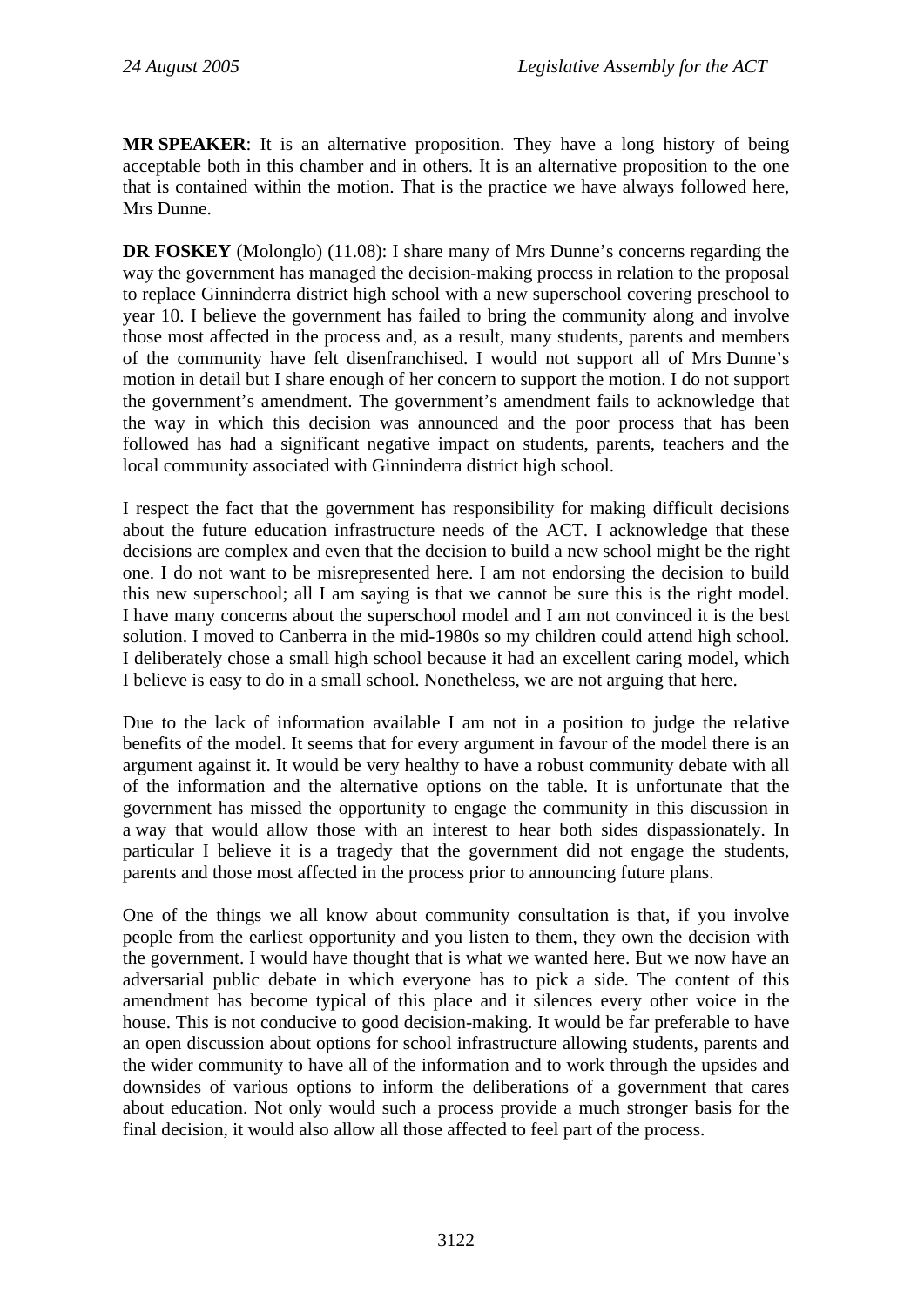I recognise that Mrs Dunne is concerned about the impact of the closure of the school on students and while I accept that the closure of Ginninderra district high school will have some adverse impact on the current student body and may also have an adverse impact on other schools in the area, I reiterate that that does not necessarily mean that the decision is wrong. It is possible that the decision to build a new school has merit and that the adverse impact on current students could be remedied by better transitional planning if the students and their families felt involved in the decision and supported the proposals for change. Likewise, if the proposal for change had broader community support, any potential adverse impact on other schools in the wider community could be minimised.

We need to think about the impact on the other schools that are going to take in these children. I have already heard anecdotally from students I know in some of the schools where students will be going that there is a resistance, as there so often is, to accepting students in later years. It is hard for those kids; we need to acknowledge that. It is unfortunate that the decision appears to have been taken without due consideration being given to the impact on the current students. As a result they are feeling, with justification, opposed to the changes. The kids at Watson high—the school I chose for my kids in the 1980s—held rallies and marches in an endeavour to keep their school open but it was eventually closed.

The current student body is the group most affected by the decision to close Ginninderra district high school and there is a real danger that they will be disadvantaged. I have heard the Chief Minister dismiss student protests against the closure of the school as an indication of a successful education system and a healthy democratic process. He has taken credit for the students' protests but has not responded to their concerns. We see this as paternalistic and patronising, and I disagree with his position. He is taking credit for the fact that the students are standing up for themselves. He admires their articulate expression; but he does not listen to what they have to say. Protests by students at Ginninderra district high school indicate dissatisfaction with the way this government makes decisions without engaging those affected. The fact that we now have students who feel let down by the government and by the education system is not a good outcome for our education system.

I concur with the view of the Foundation for Young Australians that active citizenship is developed through participation and decision-making, and it is important that the process actively balances young people's social rights and responsibilities. Gerison Landsdowne, in his address to the United Nations in 2002, said, "It is through learning to question, to express views and have opinions taken seriously that young people develop skills, build competencies, acquire confidence and form aspirations."

This is a cyclic process. The more opportunities for young people, the more confident and experienced they become so they can participate in larger opportunities. I think it is time the government acknowledged that this has not occurred in relation to the Ginninderra high decision and that, instead, students are feeling left out of the democratic process. The government should have consulted with the students prior to making any decision. The government prides itself on its consultations with young people; and indeed some of those have been good. The students at Ginninderra high are also young people and they should have been afforded the same respect.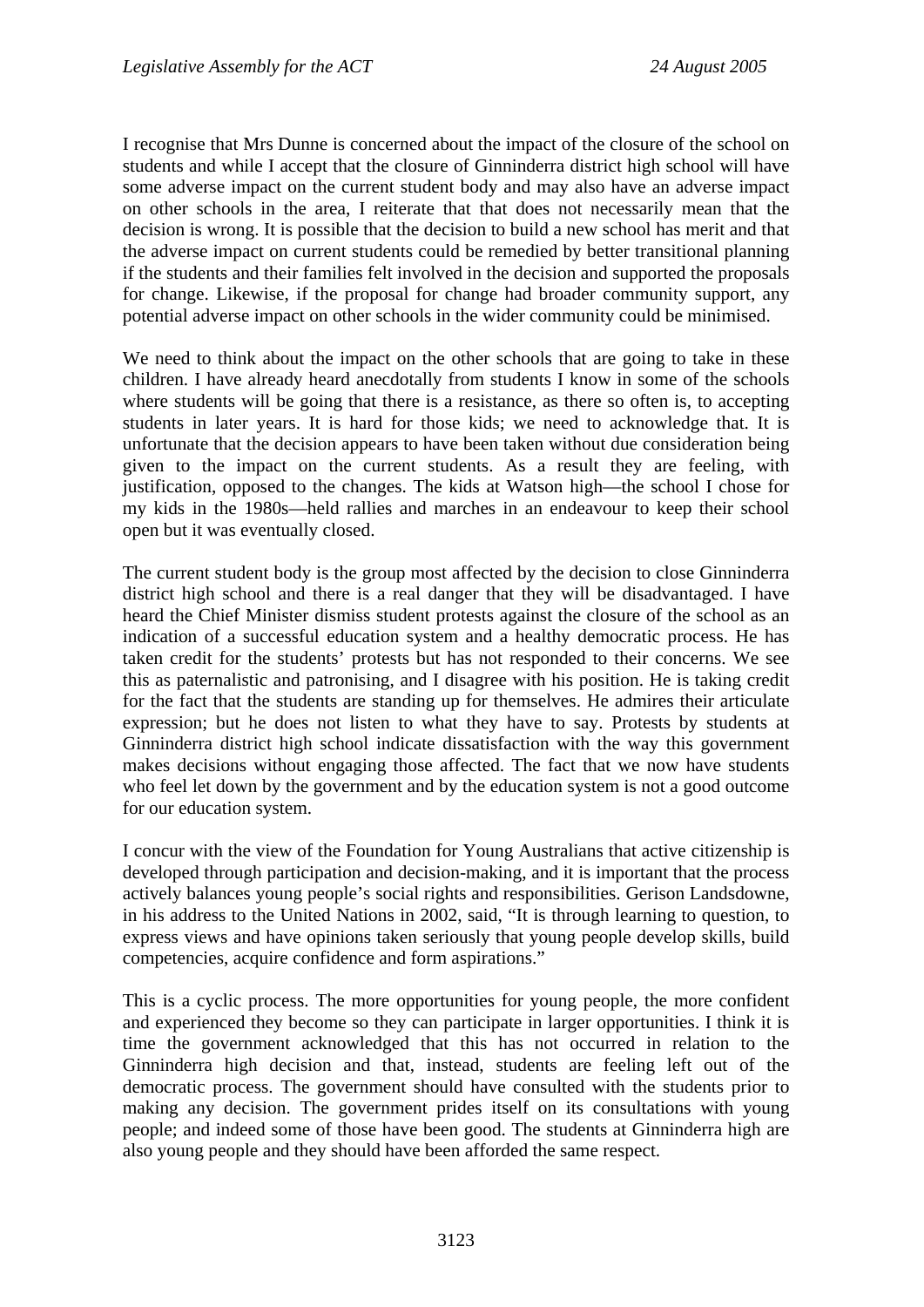We could have had a number of options with pros and cons for current students. For example, a decision to build a new school could have been subject to an agreement that current students complete their schooling at Ginninderra high, which would delay the building of the new school by up to four years, or it might have been subject to a guarantee that students would be accepted into a school of their choice. If they had been given all the information on the options the students could have given the government a proposal that we might not have thought of which might have been better.

I am not sure that the business community is a major stakeholder—this is from Mrs Dunne's motion. I think it is important that consultation happens with the students, the parents and members of the community. I support the second part of Mrs Dunne's motion. I think it is absolutely essential that the government table the advice that led to its decision. I think that advice should be shared with the school community. Proper consultation is absolutely necessary. The government should be prepared to change its decision after it has engaged in this six months of consultation but we have not seen any evidence that it will do that. That is what good consultation does; it informs government practice.

It is a pity, I think, that the Australian Education Union has firmly lined up with the government and is vigorously defending the virtues of the superschool. Perhaps it was involved from an early stage, unlike the parents and citizens association, which appears to have been left out of the process. I think the AEU's stance has the effect of silencing teachers who might have a different opinion for pedagogical reasons or for other reasons—pastoral care, for instance. Representatives of the students of Ginninderra high are also in a difficult position. It concerns me that they have not been supported to have a strong voice in this debate.

**MR STANHOPE** (Ginninderra—Chief Minister, Attorney-General, Minister for the Environment and Minister for Arts, Heritage and Indigenous Affairs) (11.18): I am very pleased to be able to participate in this debate to acknowledge the significance of the investment in education that is anticipated through this development. The point was well made by the minister that this is the first time since self-government that an ACT government has taken a decision of this magnitude in relation to investment or reinvestment in public education in the ACT. It is innovative and challenging to the extent that it reflects change. Change is often difficult to deal with and does present challenges. Certainly where children are involved in change it presents particular challenges and additional sensitivities. The government is aware of those sensitivities and has responded, I believe, absolutely to them.

We are, of course, acutely conscious of the impact of dislocation and the sense of loss students at a school will feel, with the challenge of making their way in a new school and the impact that will have on their friendship groups and on the routine they have come to accept and feel will perhaps be part of their lives for a few additional years. Knowing that impact and the policy implications of decisions such as this one to close a school within Canberra the government nevertheless grasped the opportunity to provide unequalled learning opportunities for children in the whole of Belconnen through the development of a state-of-the-art major new multi-campus school in west Belconnen.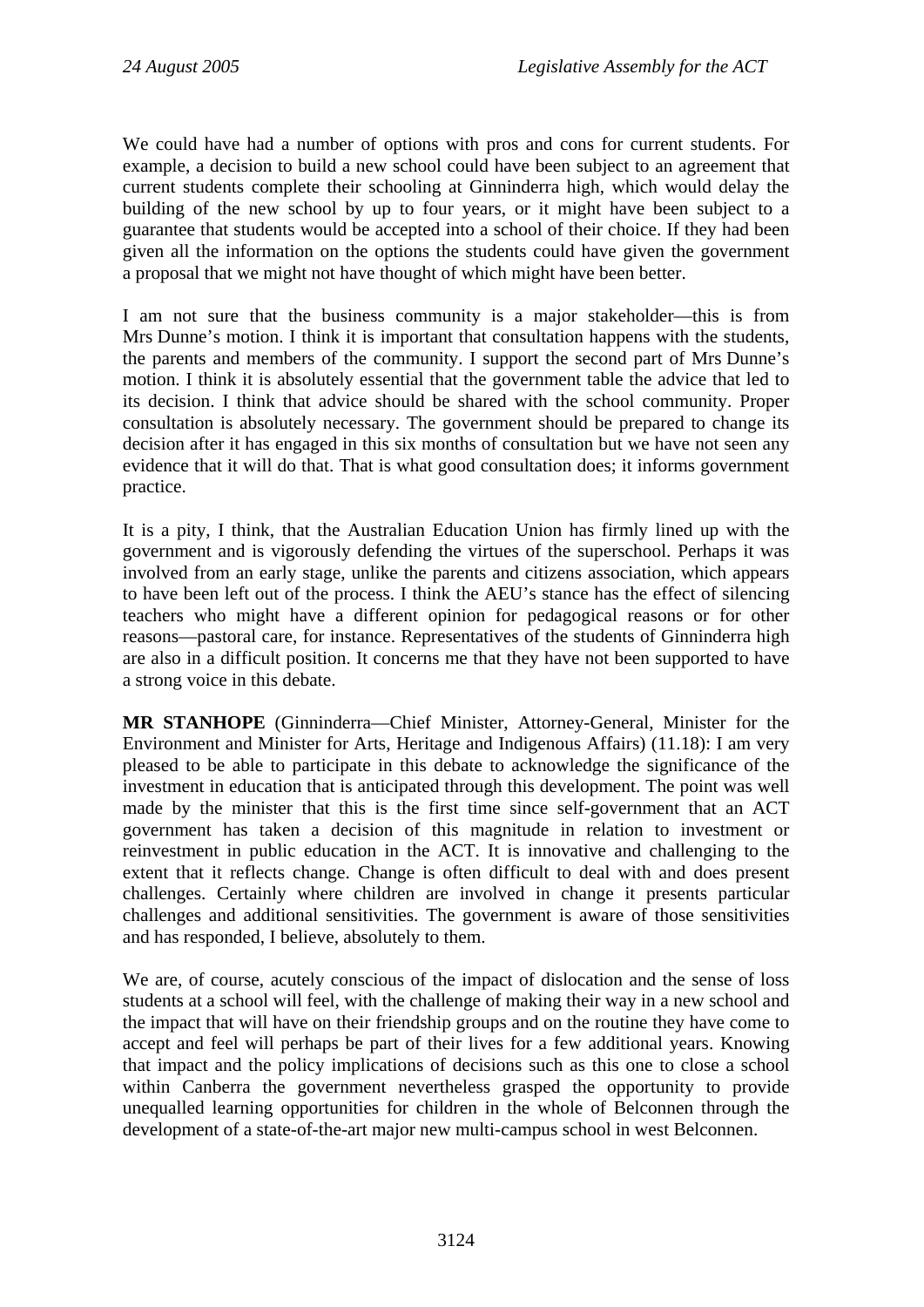To put the decision in context, the government had to make some fundamental decisions before undertaking consultation in order to talk about the proposal and what we were prepared to do. It would have been extremely difficult for the minister to commence a consultation process in relation to a project of this order without the authority of cabinet in relation to whether or not the cabinet or the government would support expenditure of the order of \$43 million.

This is a major piece of capital works; it is an incredibly significant project in terms of size. This is the third-largest capital budget investment the government proposes in the ACT. I think the only other larger project in the ACT at this time is the prison and the second-largest project would be Gungahlin Drive. That is the significance and order of the investment the ACT government proposes to make. It simply would not have been possible for the minister to engage in meaningful consultation or conversation with the people of Belconnen without a detailed understanding of the authority she had from government or cabinet in relation to those negotiations. With that authority she can now, as she has, put the proposal on the table—that the government is prepared to make this major investment in education in Belconnen for the benefit of the current generation of students and indeed for the benefit of all students who wish to attend this school in the next number of generations.

This is the government recommitting to public education; it is the government acknowledging that a fundamental role of government, and one of the most important roles government fulfils, is to ensure equality of access to quality education for all of the children in our community or society. The government takes this challenge seriously. It is at the top of the list of issues that we are committed to delivering on. As a government we will not shirk our responsibility to ensure that every child in Canberra, every child within our community, has equality of access to quality education. That cannot be said without fear of contradiction in relation to the delivery of education at this moment in west Belconnen and it simply cannot be said about Ginninderra district high school or about our capacity to meet the commitment to our promise that every child will have equality of access to high quality education.

The minister has spoken in detail this morning about the commitment she has made to consult. The challenge that has been thrown down by the opposition, by the Greens, this morning is that we have not committed to consultation and that we are not being open. There could be no more open and fulsome process of consultation than that which has commenced and is now being pursued by the minister and will continue. As the minister said, every question that has been asked of her or her department by the residents of Belconnen will be answered in full. All details around the nature of the new school what the upgrade will mean and what the new design will entail—will be answered as first order questions, as will every other question that has yet to be asked. Every question that has been posed to the government through all of the mechanisms that have been made available will be responded to fully, and every member of the community will be provided with answers to those questions.

Let us look at the nature of the new school and what will be provided at the newly built school to replace Ginninderra district high school. The school will provide a preschool to year 10 facility on a single campus rather than on several separate sites, allowing facilities such as the library, canteen, administration areas, facilities and outdoor spaces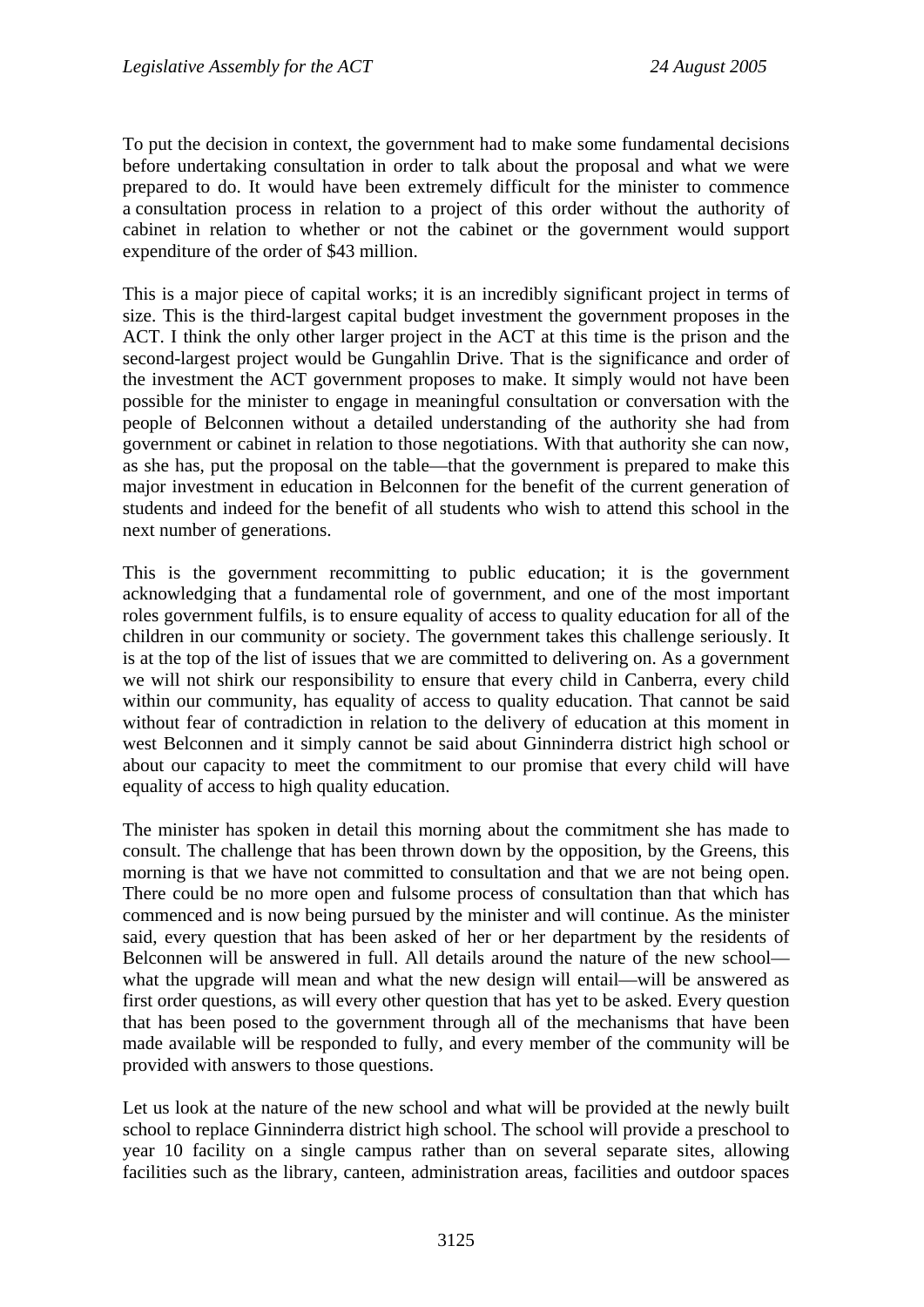to be shared across the campus. There are some efficiencies in that. It will be constructed to meet current building codes and standards, including the latest disabled access and equity requirements and current fire safety requirements. It will be constructed to meet current environmental and sustainable design standards and requirements, integrate the infrastructure necessary to provide the latest technologies and incorporate facilities able to be used by the community, such as the gymnasium. It will be more energy efficient and cost much less to maintain than older schools.

It is also important, in the context of the physical structure, to understand what the proposed new school will deliver through that infrastructure. It will deliver the most modern and up-to-date facilities and specialist teaching spaces of any school in the ACT. That is the promise and that is what will be delivered. The new facility will house four distinct schools on a single campus; we need to remember that. There will be a preschool of approximately 100 students, a primary school of 480 students, a middle school of 500 students and a high school of perhaps 360 students. There will be four separate schools of those sizes, not the dramatic, gargantuan school that has been painted by some. The preschool will have its own separate teaching area and playground with safe, modern equipment; the primary years of kindergarten to year 5 will continue to offer small class sizes, with access through the synergies provided by four co-located schools.

The primary school will have access to a modern library, a gymnasium and music and art facilities. They will also have their own separate playground and their own play equipment. The purpose-built middle school will assist students making the transition from primary to high school, which for some students is particularly difficult and problematic. Students will have a single home room with nearby access to the full range of specialist facilities such as science laboratories, specialist drama rooms, specialist music rooms, specialist art rooms, specialist technical rooms and a gymnasium.

Students in years 9 and 10 will benefit from highly specialised classrooms and equipment, including a science area with spaces for practical activities, a technology area for project development for design, electronics and robotics, and the high school will also have purpose-built spaces for visual arts, textiles, media, music, drama and home science. The school will have a library with specific areas catering for the needs of younger students and providing access to information for older students. The multipurpose gymnasium will be used for gymnastics, sporting and other fitness programs, as well as being adaptable for drama performances, presentations and music. The promise the government makes through the redevelopment and this major investment in west Belconnen is that the people and students of west Belconnen will, through this process, be delivered the best school, the best learning opportunities and the best teaching spaces available to any child in the ACT. I am enormously proud of that.

**MR SPEAKER**: Order! The member's time has expired.

**MR STEFANIAK** (Ginninderra) (11.28): I will speak to both the motion and the amendment. I think the biggest problem in what the Chief Minister said is that this government simply has not consulted; it has put the cart before the horse. I understand this proposal has been around since about January. Why was it not in the budget? Why was it not before the estimates committee? Why was it just dumped, effectively as a fait accompli, in mid-July on the people of west Belconnen, especially the Ginninderra high school community? A few members have touched on school closures here in the past.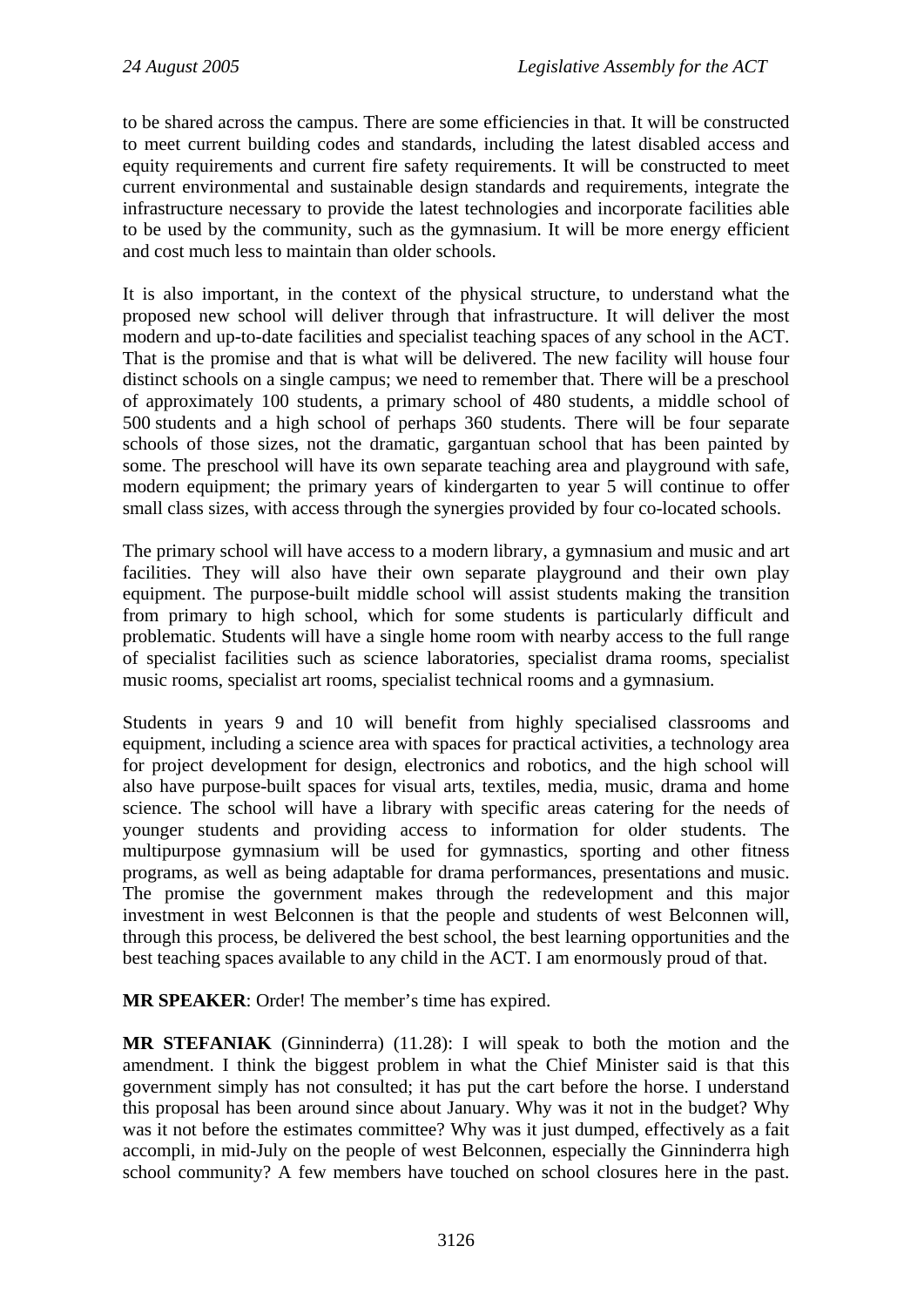I think that is very relevant because any government has to tread very warily in respect of school closures.

**Mr Corbell**: Did you close a school?

**MR STEFANIAK**: Yes; and they do so. Dr Foskey talked about the closure of Watson high by the federal Labor government, which caused a lot of angst. In the first Assembly there was a huge issue around school closures. I think that, up until now, governments have trod a lot more warily in relation to school closures, not putting the cart before the horse and ensuring that consultation occurs. Schools have closed before but I do not think I have ever seen a situation—certainly not since the first Assembly—where a community has been told, "Right; this is what is going to happen." It sounds like a good idea—perhaps \$45 million going into a nice, big new school. However, when the Chief Minister was talking, Mrs Dunne told me that you find the types of facilities he has mentioned in any modern primary school or high school; that they are the facilities you will find in our high schools throughout the ACT.

What about the effect on the community? This is why consultation should have occurred. If the government had come up with a bright idea and said, "This is what we are thinking about; what do you reckon?" they could have gone through a process of community consultation in relation to that. Just lumbering it on the community is putting the cart before the horse. It is the wrong way to do things and it has caused a lot of angst in the community.

Mrs Dunne is calling on the government to simply table its advice, which one would think is quite reasonable; to share that advice with the school community; to suspend all activity that would lead to the closure of Ginninderra district high school until the whole community has been consulted on the educational, financial, and social impacts of that closure; to give an opportunity for other alternatives to be considered to ensure that proper consultation is carried out before a decision is made to close any other school in west Belconnen.

That is reasonable; that is what has occurred over about the last 10 years in respect of the very difficult issue of school closures. A school is more than just bricks and mortar; a school is a community, a place where friendships are made. Especially if it is a school with a good school community, a school is a place where kids learn in a very pleasant environment. To my knowledge, from living in the area, that is exactly what Ginninderra district high has been providing to its students; so there is naturally a lot of angst about this.

I am a bit amazed, too, at the consultation process; it seems like a focus group. Whether or not they are paid \$50 is perhaps a moot point but it may be relevant. It is certainly a focus group sworn to secrecy where, obviously, some people are involved and others are not. It seems certain that neither the P&C nor the school community knew anything about it. In mid-July the focus group had concluded and the minister had made up her mind, as had cabinet. The proposal was done as a fait accompli. That is not really a good way of consulting.

Someone mentioned Charnwood high school, which was difficult. For a number of reasons that school went down from about 700 in the days of, I think, Ray Gunn and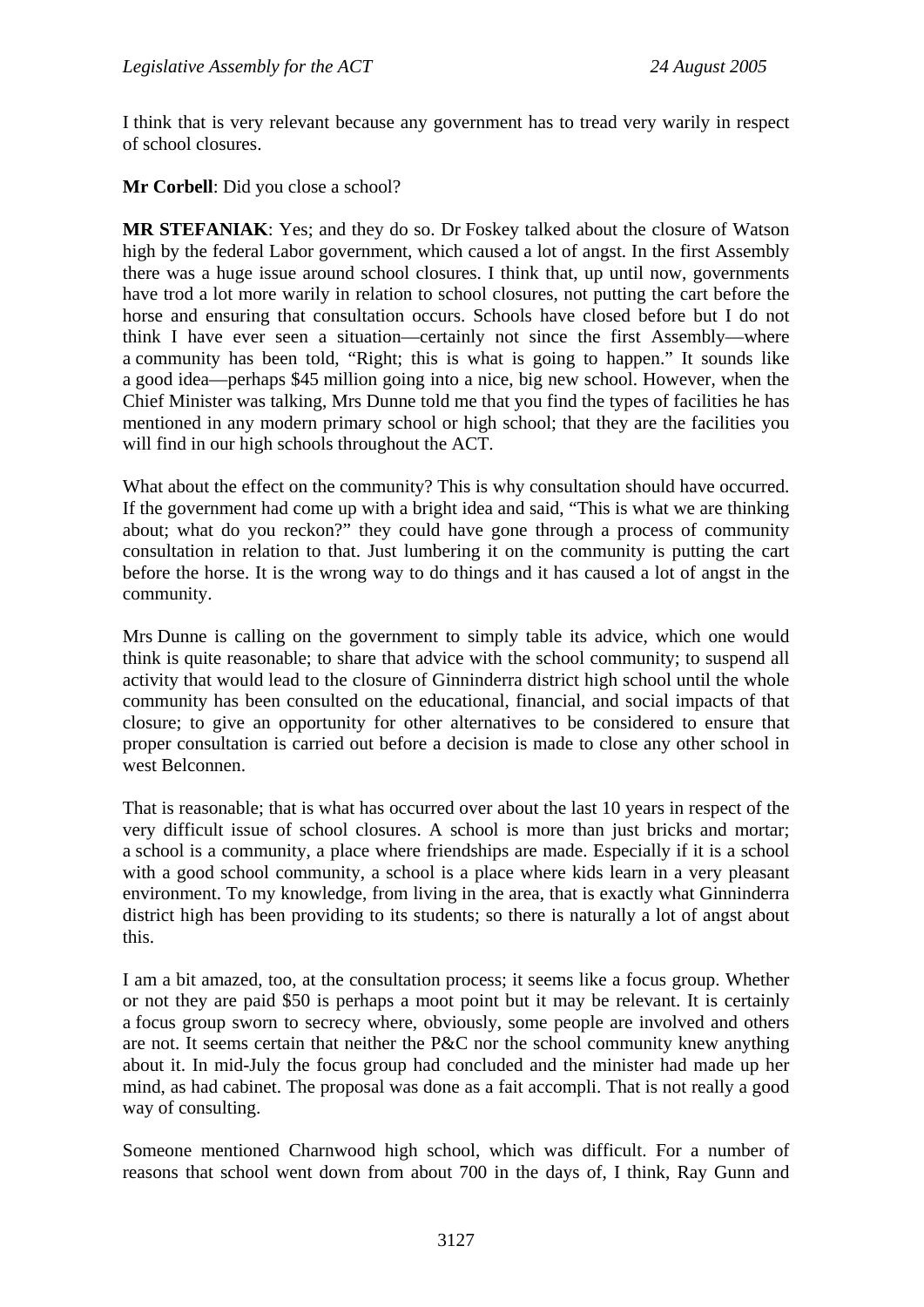Max Green to about 200 back in about 1995. That was difficult but there was a consultation process. The school closed. There were options too. One I would like to have seen taken up was the twinning of the school with Melba high but the school community ultimately rejected that. They did not like closing but they were at least assisted. There was a transition period when most of the students went to Ginninderra district high. If you perhaps want to look at how to consult, just go back through your departmental records. This is not rocket science. We have a static, and indeed possibly a slightly declining, school population because of demographics in the territory. These issues are going to come up. They need to be dealt with sensitively and sensibly and they need to involve people.

Back in October 1999 guidelines for schools with declining enrolments were put out. These were successfully adopted with a minimum of angst, although not without angst because you are always going to get angst. There are always people who do not want to see their school close, for obvious reasons. If the process is to happen it has to be managed properly. The community has to be involved, and it was. Apart from offering about 100 grand a year if schools went from two sites to one there were also guidelines put in place that I think are quite relevant. I would commend this to the minister. It is a reasonable consultation model which I think would stand the test of time, rather than what you have done.

Firstly, the school board would analyse enrolment information and trends. That would include a number of things such as the number of kids in the priority enrolment area, the rate of decline to the school, other enrolments outside the area and whether the trends are likely to continue. It would then go to step two, and this is just within the school community. The board would then analyse the benefits and disadvantages of the future size of the school, looking at things like the programs on offer, the resources, the social and learning environment, extracurricular activities, parent participation and staff workloads. The board would then either come to a decision to proceed to do something in consolation with a school community or say, "No, we are not going to proceed further. These issues can be addressed in amendments to the school development plan; we will carry on and try to improve the situation without taking further steps."

If the board decided to proceed it would then consult with the school community and a planning process would be undertaken. They would then inform the director and the schools would convene meetings of the community, provide information and get feedback. That would lead to a further decision—either to proceed on the development of options or that there is no need to proceed. Issues can then be addressed through school development planning with feedback from the community.

After that there would be the fourth step of the analysis of strategic options, which would then lead to a plan for implementation. The community of the school would consider the options and either authorise the board to proceed with those options or at that late stage say, "No, those options are not acceptable" and inform the school community and the cluster of schools of its decision. I seek leave to table that. I think it might help the minister if she has forgotten about it.

Leave granted.

**MR STEFANIAK**: I table the following document: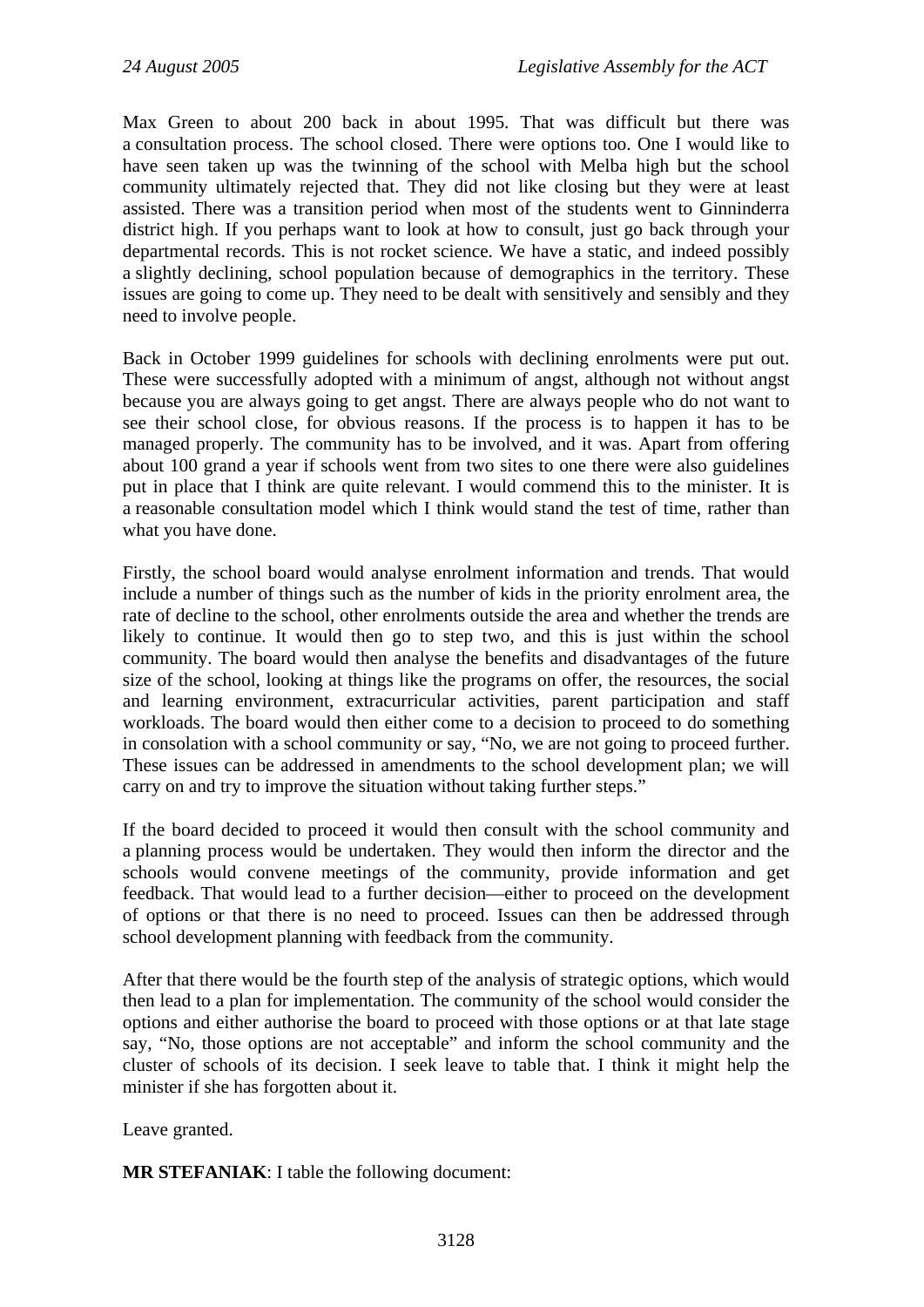Schools with declining enrolments—Copy of guidelines prepared by the Department of Education and Community Services.

That was used very effectively by a number of schools, in particular by Spence primary and Melba primary. They spent a 12-month period of consultation within their school community to close the Spence site, which ultimately happened, and merge on the Melba site. It was a difficult decision but because it actively involved the school community, who I think approached the department halfway through. At the end of the day, that decision was announced. I think there were six people who were upset by it out of a community of about 250. When it happened I probably could have named them. They got over it but the decision was taken; the community had ownership of that.

As a result of that paper similar processes were started with several other primary schools. Wanniassa primary school—a K to 10 school on the other side of the oval went into a K to 10 arrangement with the high school. There were several other schools which almost got to that stage but the school community said, "No, we like it how it is." Those schools are still there today. There was a genuine consultation process. I think the minister might have said that the Liberal Party took to the last election a policy of closing schools. She had better check that again because there would be consultations if mergers looked like being required. It was hardly a policy of closing schools. I note that the current government seems to have a policy not to close schools during the process of government. They now have this fait accompli on the table. Maybe the minister is starting to back off a bit; I think she needs to, and I think she needs to take the school communities along with her.

There are a number of issues here. One could perhaps query whether the figures in this megaschool are going to be correct; whether there will be 500 or 600 people in the high school component and whether there will be 500 in the middle school from year 6 to year 8. There are obvious concerns in relation to the proposal that would close down Ginninderra district high school now. Other members have talked about other obvious concerns such as what happens to the students in the interim and what happens to Holt primary and Higgins primary. I know they are worried at both McGregor primary school and Melba high school. These are the sorts of issues that should have been discussed and thrashed out in a proper consultation period before the government lumbered the community with basically a fait accompli. The government needs to seriously rethink this and it needs to act in concert with the school community. I encourage members to support Mrs Dunne's motion.

**MR CORBELL** (Molonglo—Minister for Health and Minister for Planning) (11.38): I am very pleased to stand today to speak in favour of the government's proposal for west Belconnen. In doing so I obviously support the amendment moved by Ms Gallagher. This proposal is a significant one for the west Belconnen community. This is not a government that has said to the community of west Belconnen, "Your schools are in decline; your enrolments are falling; you are going to have to think about closing a school" and that is the end of the discussion. That is what the Liberal Party did when they were in government. When Charnwood high saw declining enrolments they went to the community and said, "Your school is in decline; your enrolments are dropping; you need to think about closure." Did they offer an alternative? Did they talk about investing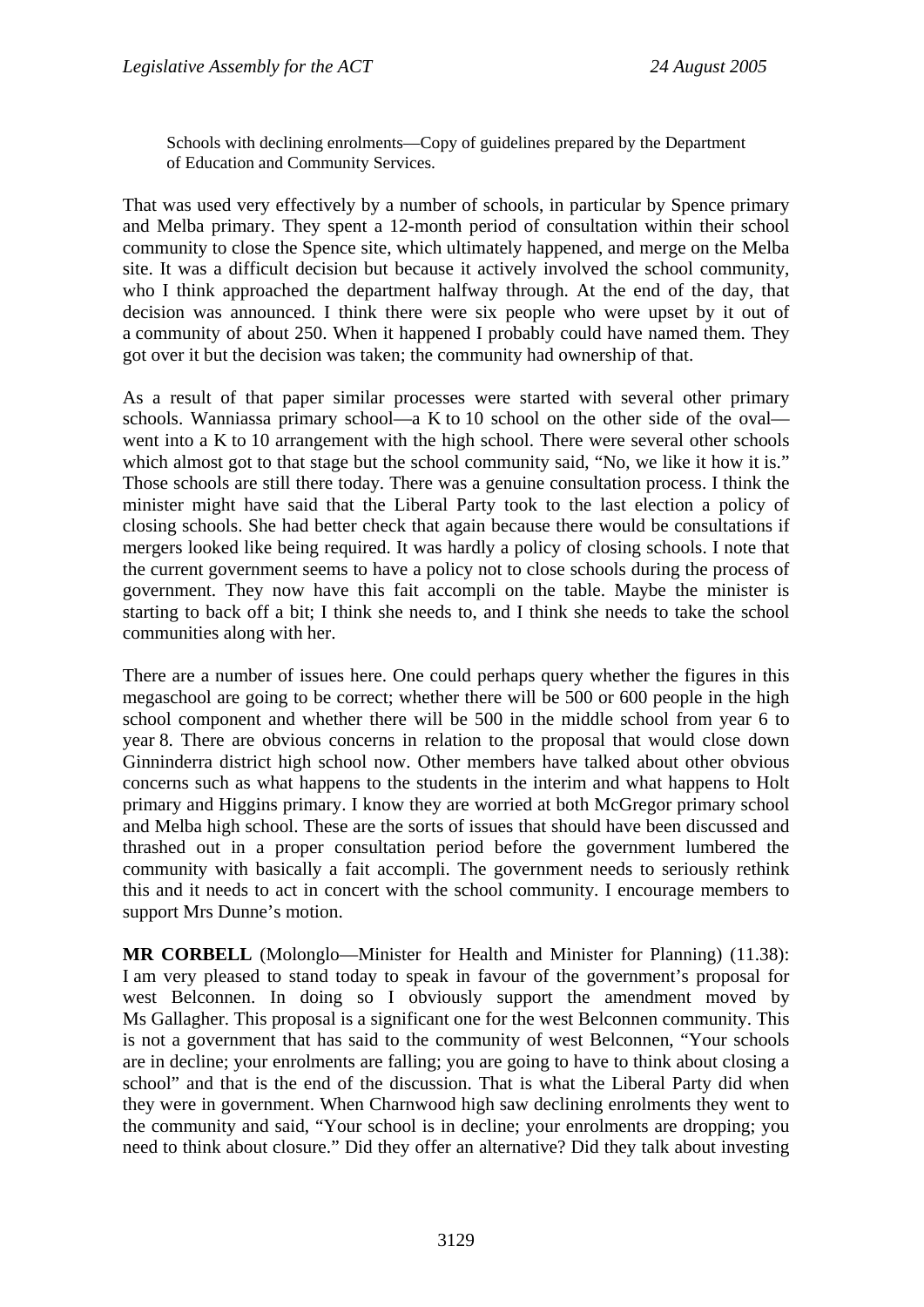in improving the educational infrastructure in the area? Did they say, "We are prepared to put \$43 million on the table to provide you with better schooling?" No.

#### *Opposition members interjecting—*

**MR CORBELL**: No, they did not. What did Mr Stefaniak do when he was education minister? He closed Charnwood high school and offered nothing in return; he put the lock on the door and walked away. That was the approach of the previous Liberal government when it came to west Belconnen. They even sold the school after it closed and did not retain it as a government-owned facility for use in the future. In contrast Labor is saying, "If you live in this part of Canberra you deserve the same level of investment in education facilities as any other part of the city does. You deserve support; you deserve investment; your children deserve the same opportunities in your suburbs." Let us look at the demographics to back that statement up. Eighty per cent of all the children and young people eligible to attend Ginninderra high school who are in the priority catchment area for that high school do not go there; they go elsewhere.

**Mrs Dunne**: You have never found out why. You have no idea why, and have never shown any interest.

### **MR SPEAKER**: Order, Mrs Dunne!

**MR CORBELL**: Mr Speaker, I have heard Mrs Dunne in silence and I would ask her to do me the same courtesy. Eighty per cent of them go elsewhere. There are two options when you have that sort of situation. Either you say, "That's just the way it is; Ginninderra high school is under pressure; the school will need to close"—or you say, "What can we do for that community to encourage the people who live there to send their children to the local high school?" We either could do what the Liberals did and just say, "Charnwood has declining enrolments, it has to close", or we could invest and give people a real choice. We can say that public education is just as well resourced, just as well invested in, just as well respected and honoured as an education choice as other parts of the education system and we are going to invest in it accordingly in west Belconnen.

That is what the government has chosen to do. It has put the proposal on the table. It has said, as a government, "This is what we believe is the best way forward. We want to talk to you about it; we want to get your feedback on it and we want to understand whether or not it should proceed." That is what the minister has done. That shows leadership; it shows a commitment to public education; and it shows that you have some idea about where you want to go.

In contrast, what do we have from the opposition and, regrettably, from the Greens? We have an argument that says, "No, do not do this; but we do not have any alternative." They are saying that closure is not a good thing and yet they have no alternative. They are not prepared to say, "It is a good thing that the government has an alternative; it is a good thing that there is the opportunity for discussion." They are prepared to take the negative but they are not prepared to accept the positive. They are not prepared to engage in that debate. They simply say, "It involves change; it is too hard; I will side with those who are scared of that change." That is not leadership; it is reactive, opportunistic politics. That is the difference in this debate today.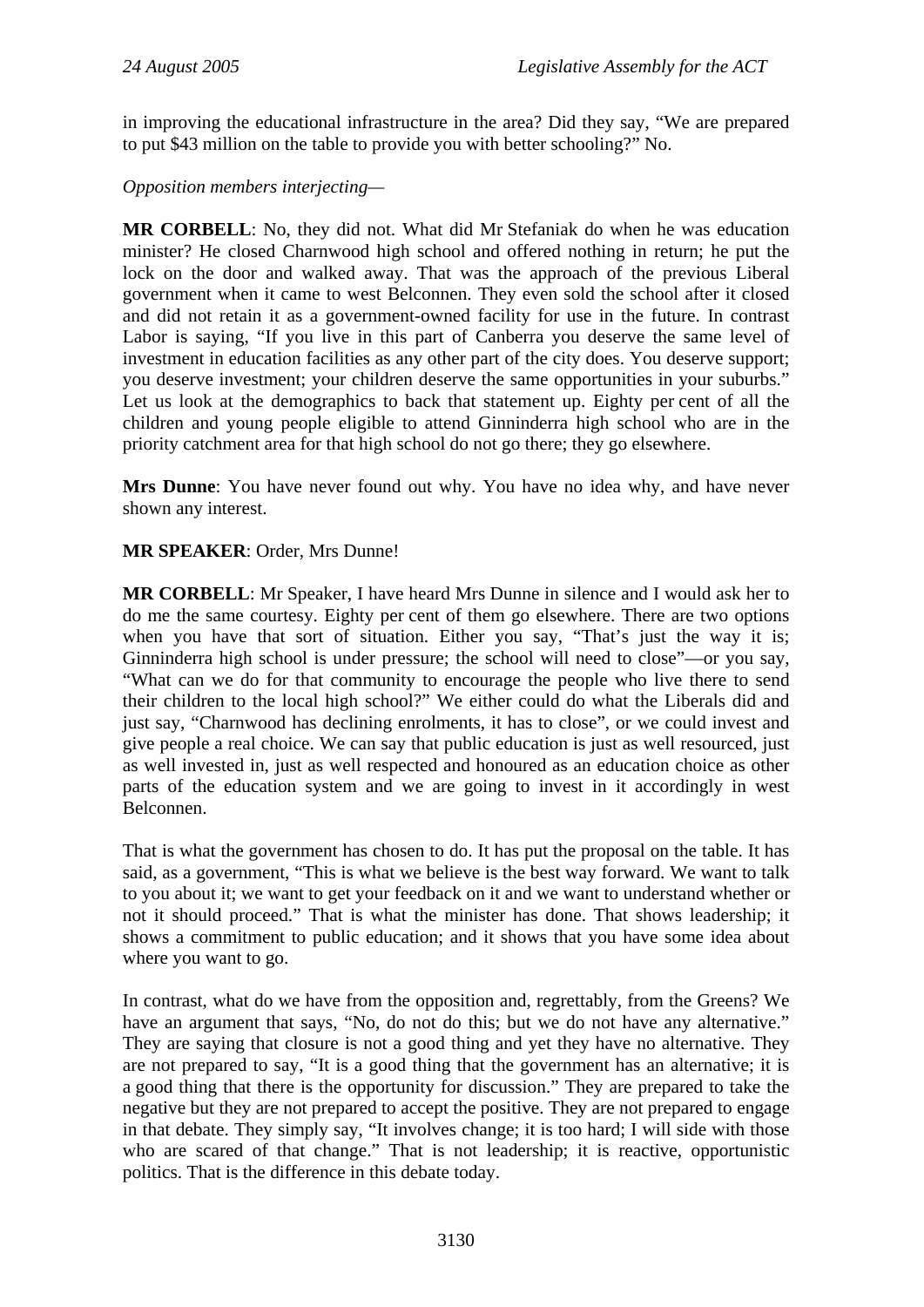The Chief Minister and the minister have outlined a number of the benefits that will come from the potential development of this new school. It is worth reiterating the fact that the new school will provide, on a single campus, a range of schooling environments that suit the needs of the different age groups for which it will cater. There will be specific areas for the care and education of young children in preschool and in the early years of primary schooling; there will be a middle school to recognise the transition children make from the earlier years of primary as they head towards what have traditionally been seen as the secondary years of schooling; and then there will be the senior areas of the school, where they are truly emerging as young adults into our community and being taught in an environment that recognises that change.

That is a contemporary approach to schooling and one that we know is delivering very powerful results in other parts of the city. When I was education minister I had the opportunity to ensure that the money was made available for the development of Amaroo. Amaroo is an outstanding project. Enormous emotional investment has been put into that school by the community. It is recognised as more than a school; it is recognised as a community asset; it is recognised as a focal point for the community and is utilised as such.

There is one thing I want to refute in this debate. We have heard it said from those critical of this decision, "Why spend money on the buildings? That does not change the educational outcomes." To some degree that is true. You still obviously need, first and foremost and most importantly, the teachers with the skills to impart knowledge and learning to students. But do not for a moment underestimate the environment in which young people learn and the value of a quality learning environment. It is about more than bricks and mortar; it is about a quality learning environment with access to modern facilities and modern technologies and to the options that will give a truly enriched learning environment for children and young people. Our older schools are struggling more and more to deliver that. Investing in new infrastructure is one way to deliver that essential component in the process of providing the best possible education for children and young people in our community.

The Liberal Party's motion today is the motion of a party that has no alternative other than to react to the government and no alternative other than to say that whatever the government does is wrong. It is not the motion of a party which says, "We accept that there is a need for improving investment"; it is not the motion of a party that recognises the need to invest in communities and in their educational outcomes; it is simply the motion of a party trying to capitalise on the uncertainty and concern that always arises in a debate like this.

The government has put its proposal on the table. It is a thoughtful, far-sighted proposal and demonstrates a commitment to maintaining quality public education in this area of Canberra. How the community responds to the issues that come up is part of the consultation process the minister has embarked upon. That is a sound and robust process and one that I hope will ultimately lead to a better outcome for this part of Canberra. I obviously support the amendment moved by the minister and oppose the proposal by Mrs Dunne.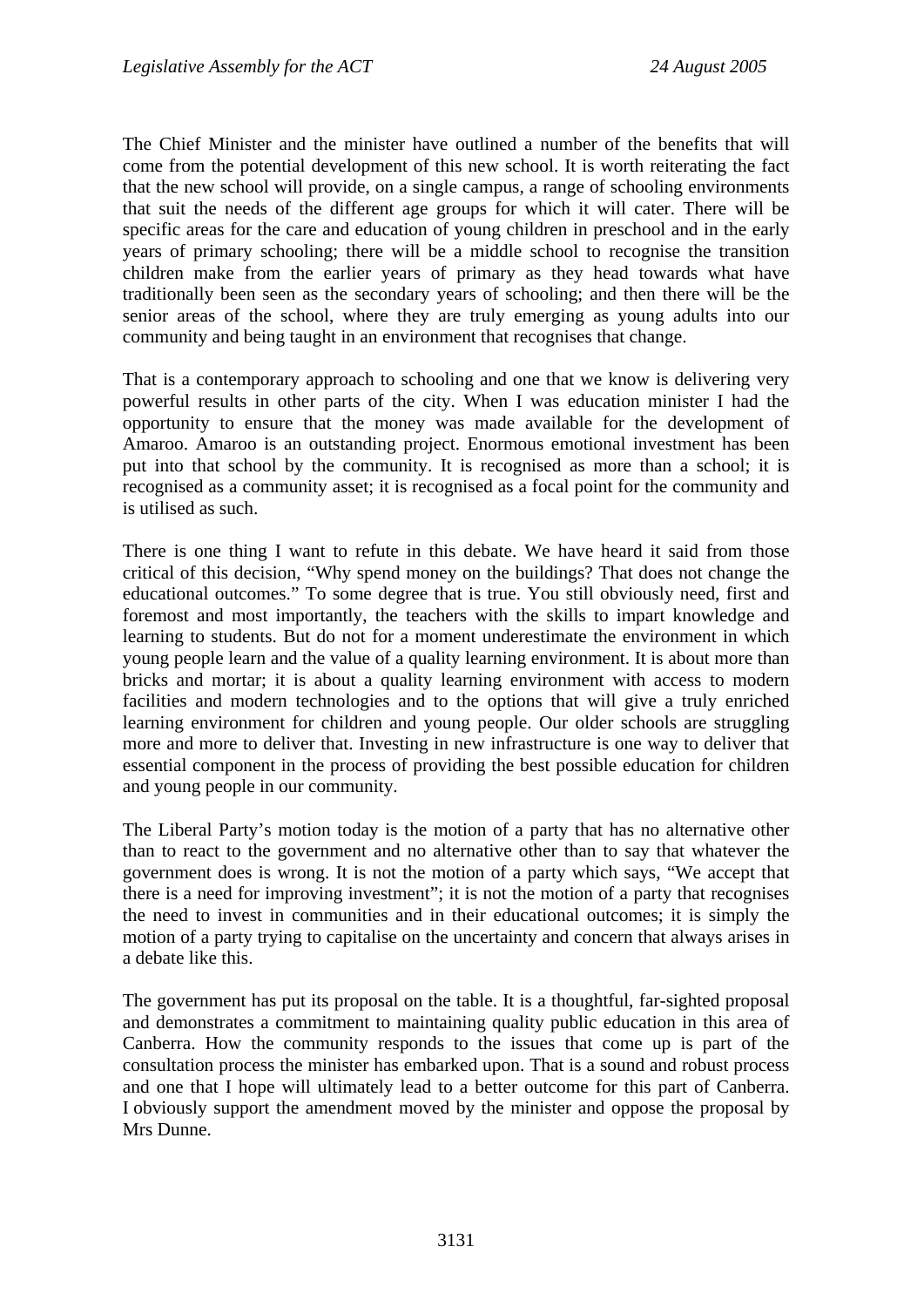**MRS DUNNE** (Ginninderra) (11.48): I move the amendment to Ms Gallagher's amendment circulated in my name:

Add:

"(g) that the ACT Government's 'extensive process of community consultation' due to conclude in December 2005—was undertaken only *after the* Government had already made a decision to close the Ginninderra District High School.".

Ms Gallagher has done what government members always do on private members day. Instead of having the intestinal fortitude to just vote down things they do not like, they rip the heart out of them and create a psalm to themselves, saying how wonderful they are. This motion as originally moved was to draw attention to the failure of the government to adequately consult before decisions were made. The amendment I propose adds an extra paragraph to Ms Gallagher's motion. It says:

that the ACT government's 'extensive process of community consultation'—due to conclude in December 2005—was undertaken only *after the* Government had already made a decision to close the Ginninderra District High School.

Mr Corbell said in his speech, "What would we do?" As we have been saying consistently, as Dr Foskey has said in here today, as I have said consistently since the outset and as the bill I moved earlier today indicates, we would first of all take the community into our confidence and listen to them. Rather than having this forced consultation where the outcome is predetermined, we would have taken the community into our confidence. Mr Stefaniak spoke about the guidelines, which were done away with, that existed under the previous government until the Education Act 2004 was implemented and about how you would undertake consultation on how to deal with schools with falling enrolments.

Members of the Ginninderra district high school board have told me that on a number of occasions they have started that process, that they have looked at the process and said, "Do we need to do anything? Do we need to start this process?" I have been told they decided that they did not have to do anything because the advice the community received in August 2004 from the department was that there would be no closures of schools. On the basis of that advice, given by a spokesman for the minister, they did not go ahead with any part of the process because they found it was not the time to do it.

Mr Corbell asked what we would have done. First of all we would have done something to find out why a large proportion of the people in the area are leaving the community, turning their back on that community school and going to other schools. We would have taken the community into our confidence. Today we need to clearly acknowledge that this government has failed to do that. The only person on the Labor benches who has acted honourably on this is you, Mr Speaker. You have had the courage to stand up and speak openly about the trouble this has caused.

I hope Ms Porter has something to say here because, at the moment, she gives the impression that she is nothing more than a marionette whose strings are pulled by a minister and says what they want her to say. I would really like to see Ms Porter stand up here today in support of the people in her electorate in west Belconnen who are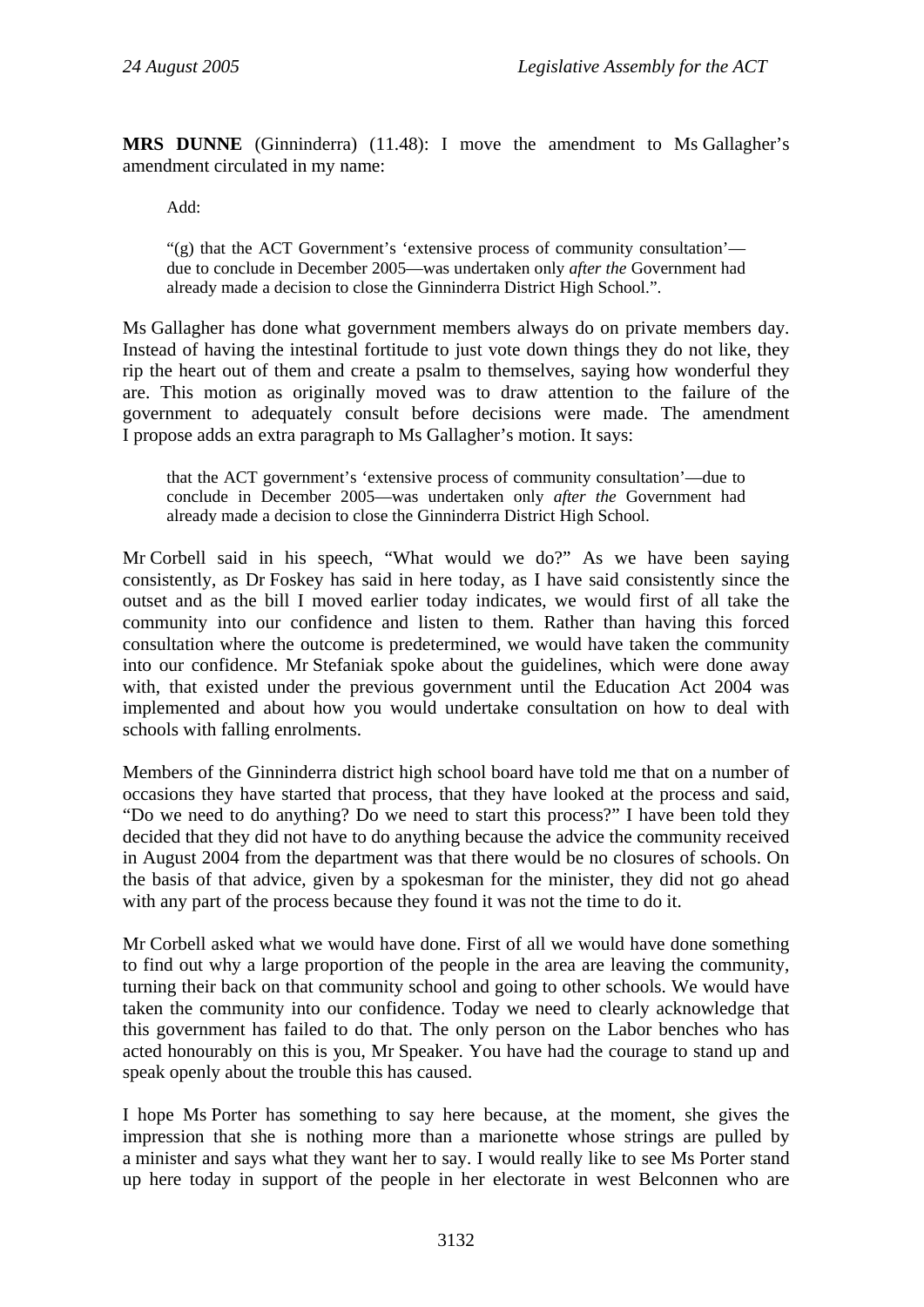unhappy about this process. If we had a proper process we still might decide that the school should close and decide to build a \$43 million megaschool. Instead of saying that all the decisions are made upfront and it is a take it or leave it thing, why do we not have a proper consultation? Why do we not acknowledge that this government has failed to consult properly?

**DR FOSKEY** (Molonglo) (11.52): This debate has been narrowed to one about whether to close this school, yet it should be about what are the best educational outcomes for west Belconnen. We keep hearing that there are good reasons for closing this school and building a new school. I know that the government likes big things, but I will put that aside. I am not saying that a megaschool with small campuses—as we keep hearing, the emphasis now is on small within big—would not be good. It could be good. The real question is: what are the best educational outcomes for west Belconnen?

I want to know why the government continually compares itself, as Mr Corbell just did, with what it sees as the worst practice in consultation—we keep hearing about Charnwood high—to justify its own poor practice. We should be comparing ourselves with best practice. We should be looking to what it is. We have a community engagement protocol, for goodness sake. I am just very concerned that the government has, as it so often does, shut its ears.

Is the government afraid of meaningful consultation? What would have happened if we had gone to those students and said, "Do you think students should be paid to go to school?" Such an exercise has shown up in the literature time and again: de Bono did it when he took one to students. We would probably all say, straight off the top of our heads, that if we had gone to those students and asked them, they would all have said that they should be paid to go to school. But what happens if they are given the best information about the ramifications of that? They have brains, they are coming out of a good education system, they can think logically, they can put two and two together.

When De Bono did this exercise, the students decided that it was not a good idea to pay students to go to school. The government would like that. We cannot afford to pay them to go to school. We have to make school pleasant so that they go there. We have to make sure that they are part of the decision making so that they feel that school is theirs. We set up student representative committees. We need to talk to them. Are these things pretend?

We have heard from Ms Gallagher about secret stuff, data that we are not allowed to look at and that was persuasive enough for the government to decide that its option is the best one. I say that there should not be any secret data. I do not want to hear individual stuff, but if it is demographic data that says—

**Ms Gallagher**: That is not what I am talking about.

**DR FOSKEY**: No, you can talk about it later. I understand that there are things that we do not need to know, but I think that as much as possible should be on the table, although nothing personal.

**Ms Gallagher**: That is what I have said.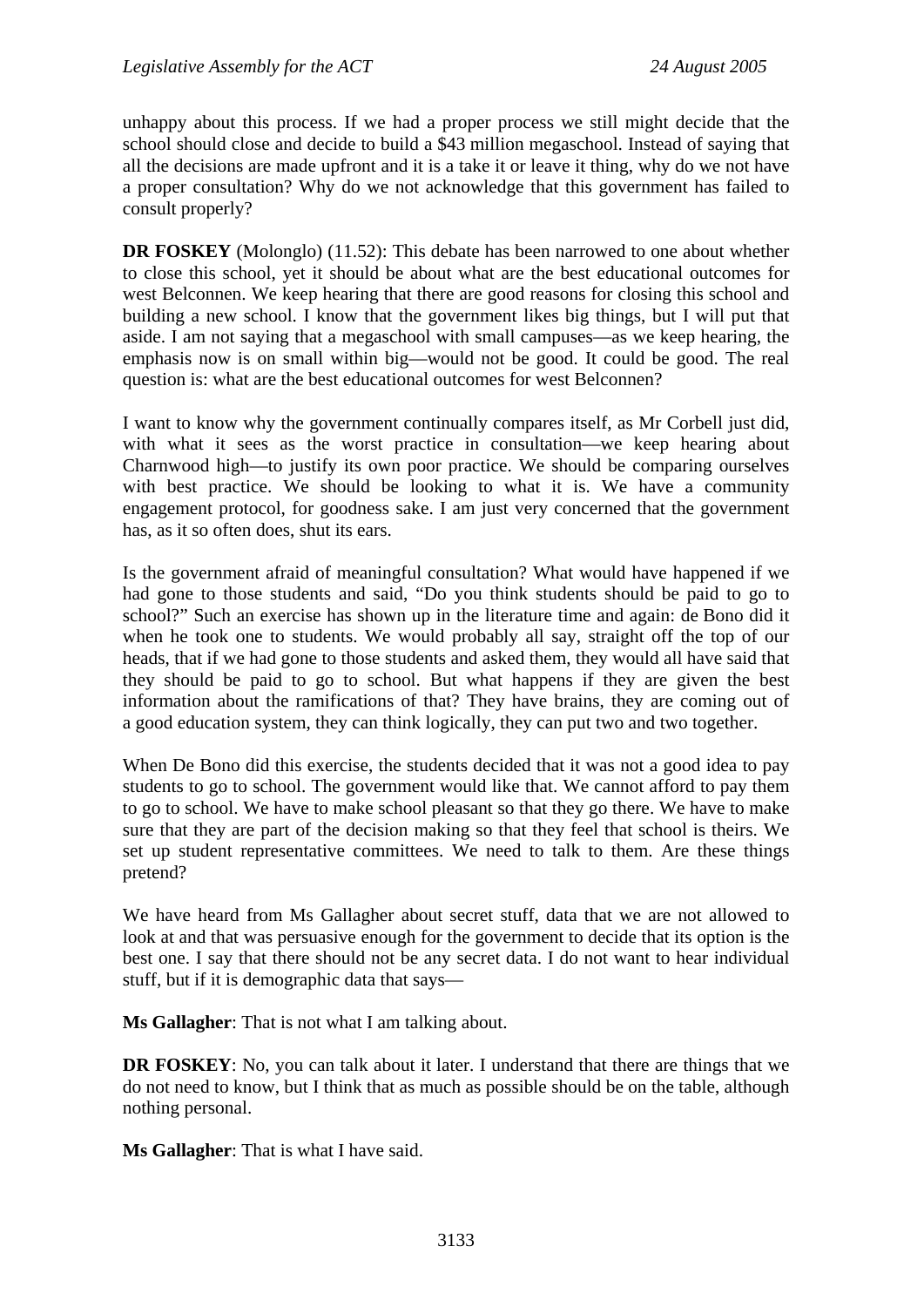**DR FOSKEY**: We are having a debate here, Ms Gallagher; therefore, I need to say all these things.

**MR SPEAKER**: You should not contribute to the conversation, Dr Foskey. Rather than having a conversation, just continue with the debate.

**DR FOSKEY**: Thank you. I feel that if the community has access to all the relevant data—some of it may be in the secret category—especially if it is demographic data, especially if it socioeconomic data, then we can be assured that that will help the community to come along with a decision which may even be the one the government wants.

I was pleased to hear Ms Gallagher say that the government is now funding a consultancy to investigate alternative sites for the new school, because it has given hope to the community that maybe the government will not close this school before setting up the new one, which I think has been a major concern. It also shows that Ms Gallagher is prepared to listen—I have seen evidence of that before—and that she does respond from the heart, in a sense, to real concerns of people. That gives me hope that the consultation process we are to see now might be a good thing. But it would have been better to have investigated these alternative sites first and then brought the community along in the decision making.

Let us hope that the government has learned a valuable lesson from that. We need to know now that the government is treating the current and future consultation as that to show that it is open now to good process and other opinions and that this consultation process is not just a wearing down process, which is my fear, a barrage as to why this one is good for you and how the government is right, to get the community to accept the government's preferred model.

Maybe the preferred model is good, but there is cynicism in the community that the government needs to respond to so that it is not just the community being sold something. That is what people feel could happen. I really do thank Mrs Dunne for bringing on this debate, because we are now hearing politicians justifying what they have done. It is important that it happens in the Assembly, but it should also be happening and have happened before elsewhere. We need to know why it is a good idea to close one school and establish another.

The other thing I have heard a bit about today, certainly from Mr Stanhope, is that the spending of money—\$43 million in this case—is in itself a good thing. Let's say that we said to the community, "There is \$43 million available for you, and us, to spend on the best educational outcomes"—without tying the \$43 million to this model, as in, "If you do not want this model, sorry, you will not get the \$43 million." That is not being said out loud, but it is in there. If the community knows that \$43 million is going to be spent on the very best educational outcomes, that is exciting, that is positive. It just could be that there would be all kinds of ways of spending that money that would be good for every school in the area. I do not know about that. The trouble is that we do not know about that.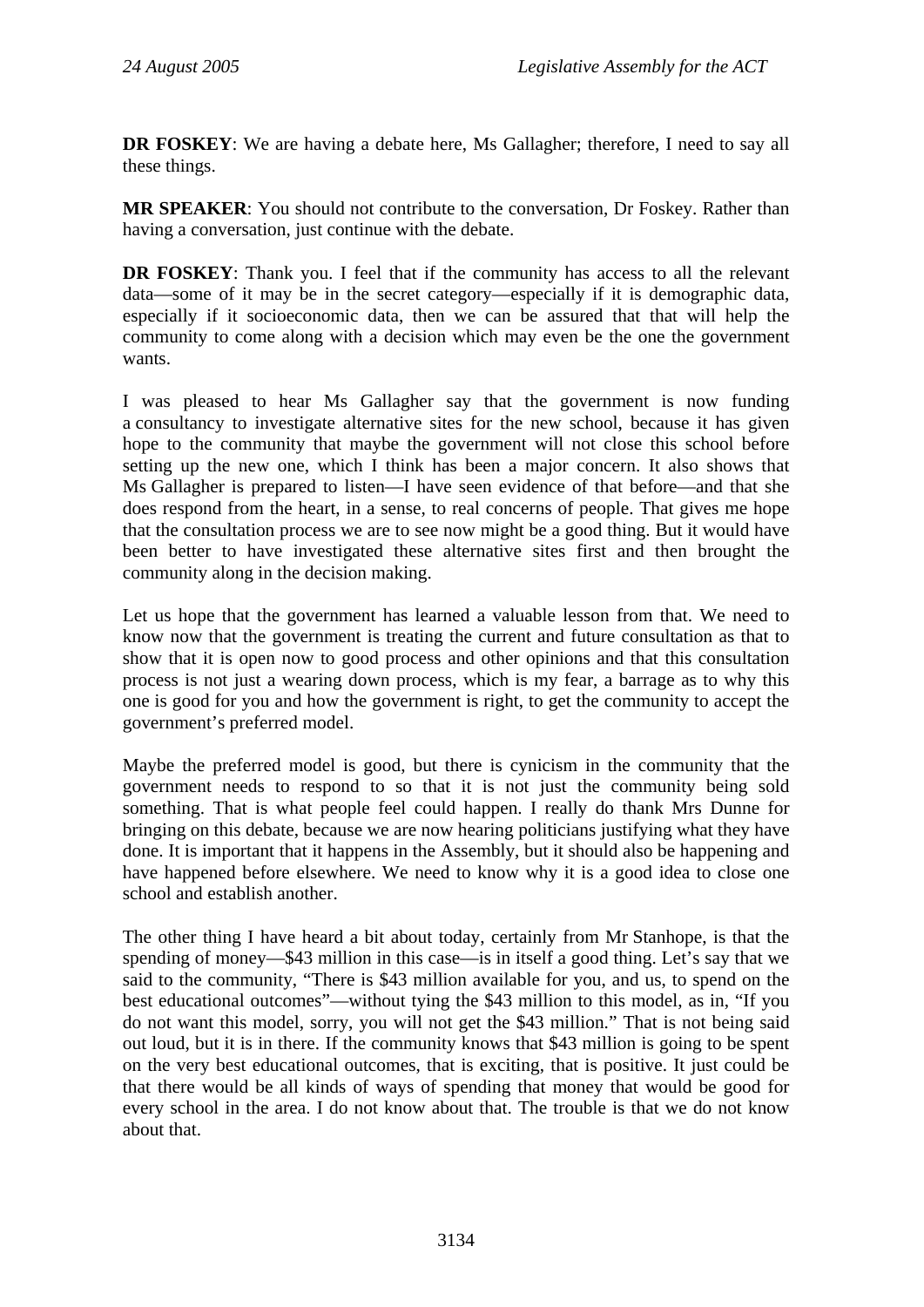I will be supporting Mrs Dunne's amendment because I would like to feel that we had a government that can take on criticism. I would like to think that we had a government that was self-critical. I would like to think that we had a government that listened to other members of the Assembly. Sometimes I do see that, but I feel that this practice of replacing one motion, which expresses really valid community concern, with another motion that just wipes that community concern off the slate is disrespectful.

I guess that the Labor members who represent Ginninderra have heard it all. I hope they will have a good response to their constituents because they have the job of going into their party room and trying to persuade the ministers otherwise. I do not know how easy or hard that would be; that is all a black box to me. I do not know what goes on in there. I do not know how it feels to be a Labor member who has constituents saying that they do not like something and not be able to do something about it. Let us hear from them.

**MS PORTER** (Ginninderra) (12.01): Mr Speaker, I will be speaking against Mrs Dunne's amendment and for Ms Gallagher's amendment. I am pleased and proud to support Ms Gallagher's amendment and to provide my support for the ACT government's proposal to build a state-of-the-art schooling facility in my electorate.

As members would be aware, the skill and knowledge required of students have changed markedly since Canberra's schooling infrastructure first started to take shape. Subject choices have diversified, career prospects have extended and the day-to-day needs of learning environments have multiplied. It is more than reading, writing and arithmetic, Mrs Dunne.

The Stanhope government, unlike its predecessors, is a progressive and active legislative force. We do not simply react to populism and attempt to get our faces cheaply in front of a camera as often as possible. We on this side have real commitment to the people of the ACT. We are a proactive government, a government with vision. What is more, we have a track record to prove this commitment. No other government in this territory's history has delivered on essential services to the extent of the current administration and no other party is more committed to using the power of these offices to deliver improved outcomes for this community.

Upon election to office, the Stanhope government was entrusted with stewardship of innovation and industry in the ACT. In response, we have set out to develop practical applications of an overall vision, the Canberra plan. The proposal we are discussing today is another building block in society, which this government boldly envisaged through the vision that is the Canberra plan. We are committed to making Canberra a better place to live, work and learn and, what is more, this government has demonstrated a willingness to make the necessary financial commitment needed to realise such objectives.

The proposed facility will deliver to the west Belconnen community specialist facilities in its public school, a school that the students deserve. Students in the new school will enjoy, as other members before me have said, access to purpose-built areas for visual arts, drama and media studies and the delivery of a venue with the capability to revitalise the whole community.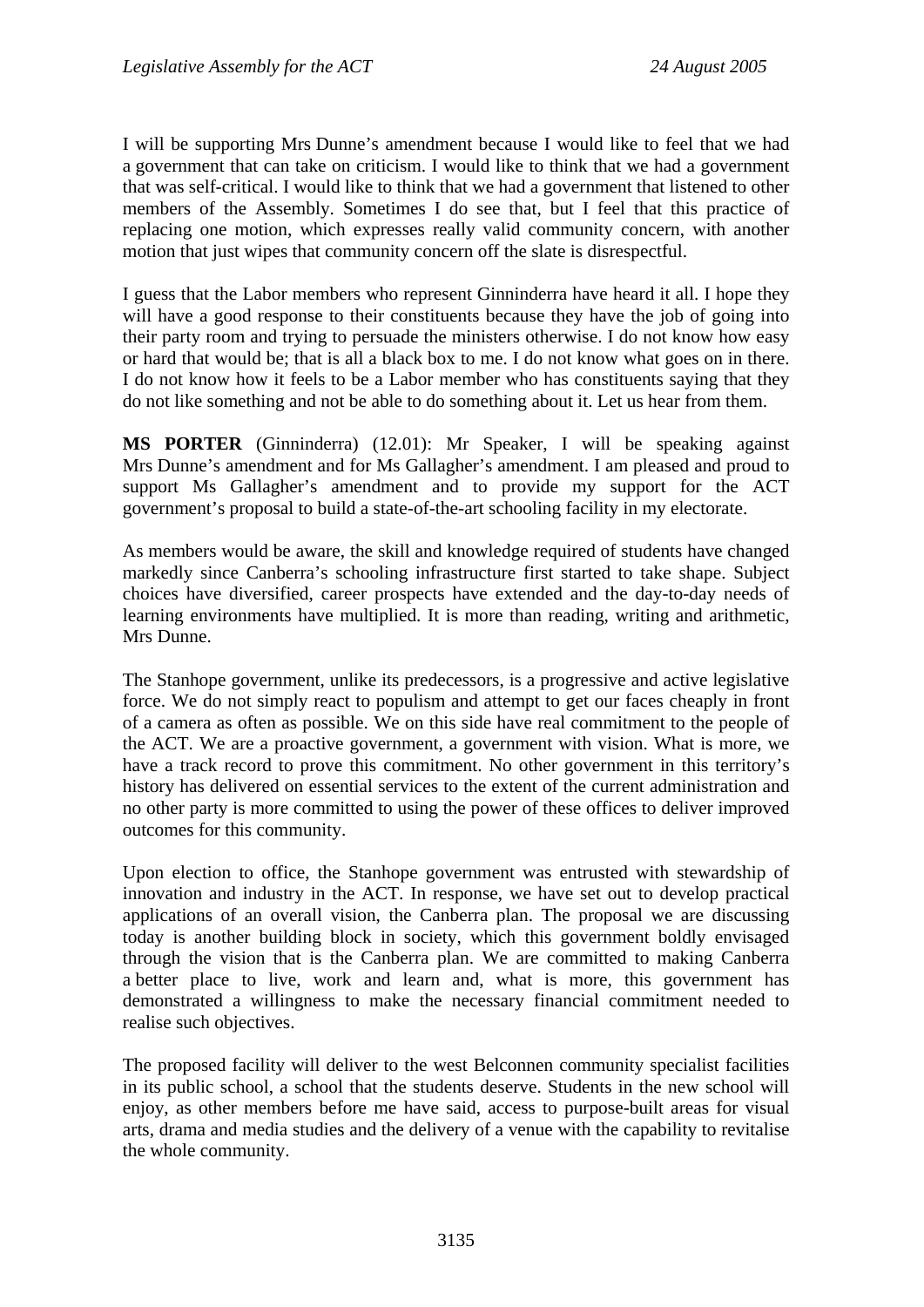As the minister for education has explained, the Chief Minister has explained and the planning minister has explained—I do not know how many more people need to explain this to members opposite—the campus will include four schools: a preschool, a primary school, a middle school and a high school. There will not be the huge megaschool, as those opposite and Dr Foskey seem to believe. All the claims about large schools hold no water at all.

The central plank of this proposal is, as other speakers have said before me, \$43 million of investment in the Belconnen community, an investment in the future of our children. I have no reservations about this financial commitment because, unlike those opposite and those who preceded them as representatives of the ACT Liberal Party, I fundamentally believe in the role of government to deliver essential infrastructure and not simply pay lip service to long-term priorities in the secret hope that they will never actually have to deliver them.

This government is one of delivery. Under the Stanhope Labor government, this territory has seen an extra \$100 million invested in public education. This government also has a proud history of public consultation before implementation of major community-based reforms and the proposal to rejuvenate Belconnen's educational community is no different. We are commencing now a six-month process of communication with representative groups, peak bodies and individual stakeholders. Further to this, we have held and will hold more community consultation forums.

I have great faith in the community that I represent and I know that it will not be blinded by the scaremongering tactics of Mrs Dunne, who seeks only to hijack a public debate about educational outcomes for our children in search of a few political points. It was my belief when I came to this place that all of my colleagues, regardless of political affiliations, respected the great responsibilities which election held. Accordingly, I had hoped that, independent of the political games that inevitably get played in a place like this, representatives would always put the long-term welfare of their community above their desire for a political win. Perhaps I was naive.

In the past few weeks, watching Mrs Dunne's populist crusade about this issue, I have been gravely disappointed. Mrs Dunne, I hasten to ask you whom you are actually representing in this place: your constituents or your own ambitions? It surprised me significantly that, up until now, we had not heard hide or hair of Mr Stefaniak. I was beginning to think that it was because Mr Stefaniak had recognised the value of the proposal. Mrs Dunne and Mr Stefaniak, are you interested in sound educational outcomes?

I can assure you that I do represent the people of Ginninderra, and I represent them in a majority government voted in by the ACT community. That is quite different from Mrs Dunne's position. She was voted into opposition by the community not once but twice. Why is that, Mr Speaker? I see constant communication with my community as an integral part of my job and I have wholeheartedly committed myself since coming into this place. I have held mobile offices throughout the electorate at least weekly and I have met thousands of members of the community that I represent.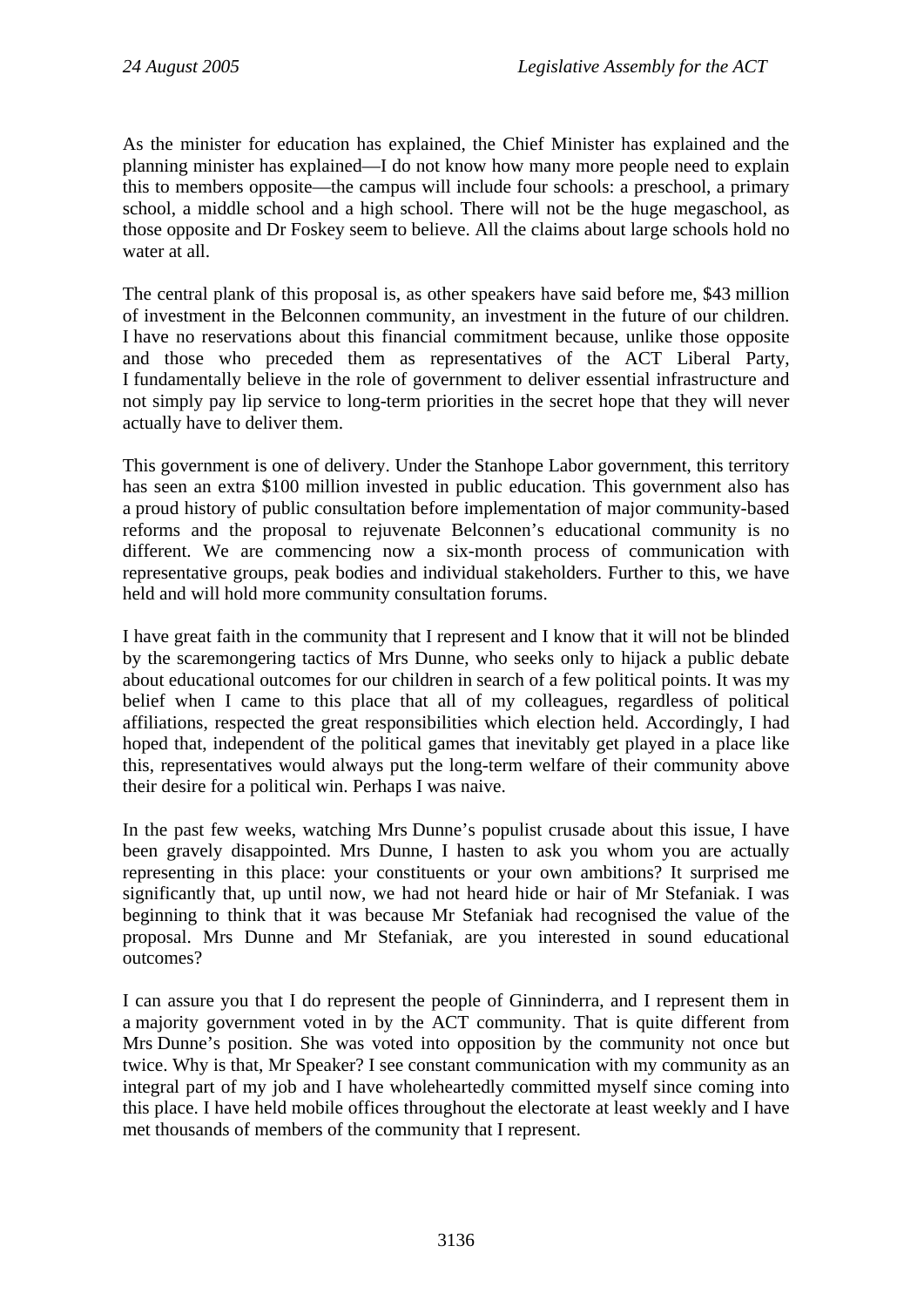During recent meetings of this type, I have had the opportunity to discuss the proposed school at west Belconnen with a diverse cross-section of our community. Overwhelmingly, the response from these one-to-one meetings has been of an encouraging nature. Some residents have expressed a number of concerns but in the form of questions, all of which are now being answered as part of the overall consultation process. Generally, people have been excited at the prospect of such a significant investment in their community.

Mr Speaker, as you would expect from a government that has consistently proven its commitment to community consultation, management of this proposal has had various mechanisms for feedback built into it. Interested stakeholders have had the opportunity, as the minister said, to contribute to the decision-making process throughout the entire project time line, including through on-line methods, and at each stage of the approval the community will have the opportunity to contribute to prospective designs.

As an elected representative of the Ginninderra region, I am delighted that this government has chosen to commit to the future of students in my electorate. I am extremely pleased that the resources could be found to fund a proposal that will invigorate both the west Belconnen community and the learning environment for our children. I sincerely look forward to my fellow Ginninderra representatives opposite, Mr Stefaniak and Mrs Dunne, supporting the constituents we represent by actively supporting this significant investment in our community. I therefore commend Ms Gallagher's amendment to the Assembly and do not support Mrs Dunne's amendment.

**MR SESELJA** (Molonglo) (12.09): Ms Porter just expressed what we have been hearing from the government quite a bit lately. Every time an issue is raised in this place that they do not like, we are scaremongering. The opposition is somehow scaremongering by taking up the case of the community and actually holding this government to account. It has become a pretty common response from the government. Mr Quinlan was saying it last week in relation to shutting down the bushfire inquiry. We are seeing it over and over; it is a standard line. If we raise an issue that the government does not like you raising, we are said to be scaremongering. That is rubbish. This issue is about consultation and it is about the lack of proper and genuine consultation.

In this place last week, responding to a dorothy dixer from Ms Porter, the education minister went on at length about what she termed the extensive community consultation process currently being conducted on the proposed megaschool in west Belconnen. I must admit, Mr Speaker, I was pleasantly surprised when she began her answer. After all, this was from the education minister who, in this year's estimates hearings, admitted that she did not know what her consultative obligations were under her own education act and who then claimed that the words "the minister must ask for and consider the advice of" mean "I am not required to consult".

She actually said it twice: "I am not required to consult." The question was put to her, "Is not it up to you to ask for advice?" That was in relation to sections 19 (1) and 76 (1) of the act, which state, as I have just said, that the minister must ask for, and consider the advice of, both government and non-government schools education councils. When that question was put to her she flatly replied, "No, I do not think it is."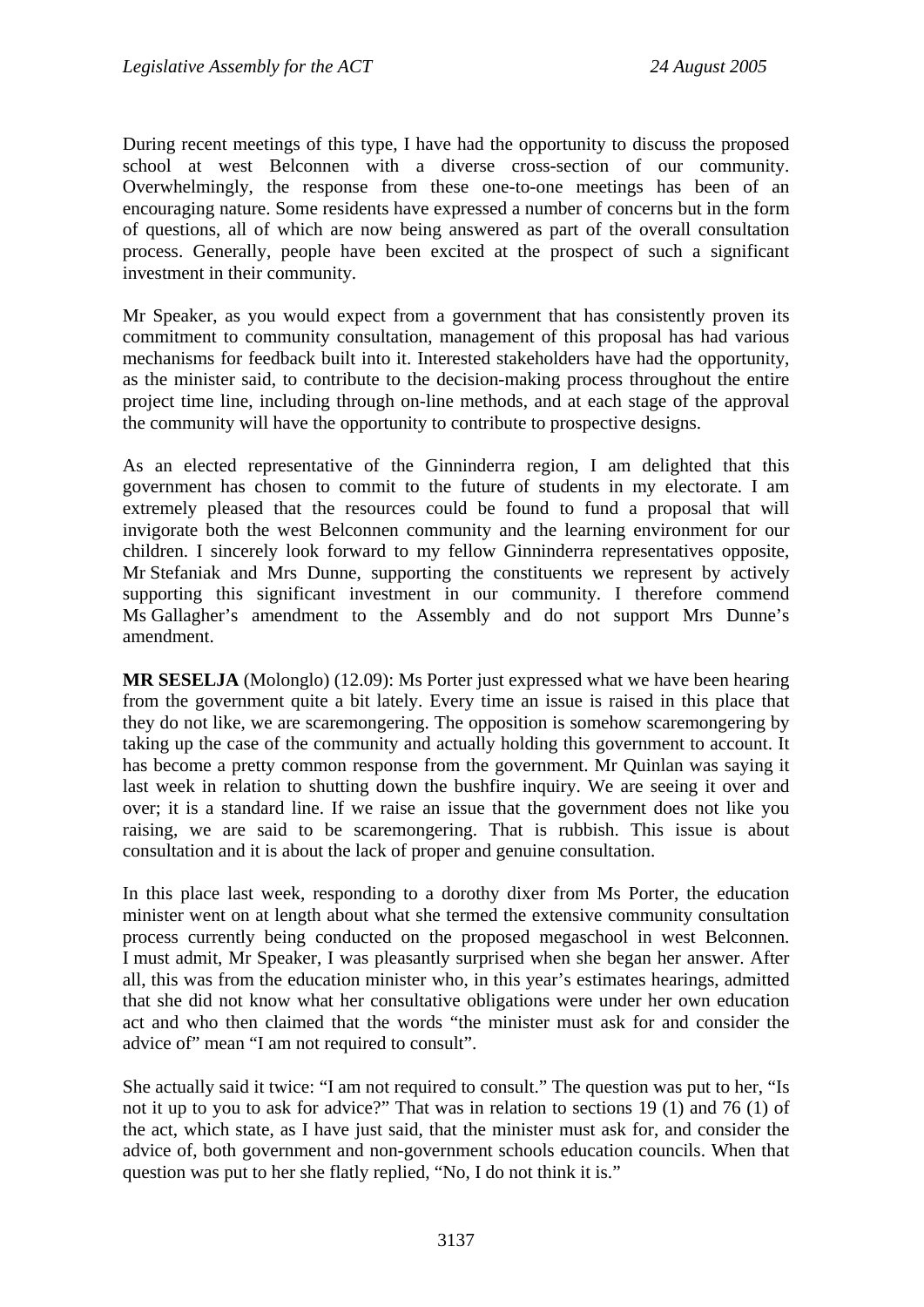Clearly, the minister is a product of the progressive education reforms she is now trying to foist on all students in the ACT, the Humpty Dumpty school of language teaching. I remind the minister—or was Lewis Carroll too old-fashioned for you at school?— "When I use a word,' Humpty Dumpty said in rather a scornful tone, 'it means just what I choose it to mean—neither more nor less.'" In the looking glass world of Katy Gallagher, "ask for" and "consider" mean the exact opposite. Truly, Canberra is fortunate to have such a postmodern education minister.

Nonetheless, as I say, I was pleasantly surprised to hear Ms Gallagher say last week she would detail extensive consultations on the government's unilateral decision to close down several schools in Ginninderra in favour of a bureaucratic megaschool. That followed her admission in this place of 30 June that she accepts the criticism from the Liberal opposition on the requirements of the education act and how they were not met this year: "It will not happen again. I accept the criticism." But what did we discover last week, once we started to go into the detail of the so-called consultation in Ginninderra? As Mrs Dunne noted, it is all over bar the pouting. With carefully orchestrated forums and some electronic gimmickry, as the minister puts it, "All of those issues have been taken on board and fed through the department." Does that mean that they have been duly noted, filed and ignored?

The fact is that this is all just window-dressing. The decision has already been taken and community consultation is a post factum rationalisation—or, to quote the minister herself in this place last week, "We put to the community our solution that we think will deliver the results we want to see educationally in that area." Mr Speaker, I think that sums up the government's new attitude to consultation. I support Mrs Dunne's amendment, I support her original motion and I oppose Ms Gallagher's amendment.

**MS GALLAGHER** (Molonglo—Minister for Education and Training, Minister for Children, Youth and Family Support, Minister for Women and Minister for Industrial Relations) (12.13): I thank Mr Seselja for his somewhat patronising comments. I put it to him that he is struggling for relevance in this debate. He has to get in on this one because he has not been able to have a view and his jealousy over the fact that he is not in the cabinet room is becoming clearer every day. The fact that he is not involved, that he is not in government, that he is not making decisions really upsets Mr Seselja. He is not aware of the decisions the government has made and he cannot quite cope with that, but that is the role of being in opposition and I will leave it at that.

The government will not be supporting Mrs Dunne's amendment because the amendment does not accurately reflect the government's decision. The government has put a proposal to the community on a vision and an idea for education in the west Belconnen area. That proposal will be under discussion and under consultation until the end of December. As an element of that proposal, the government has suggested that the Ginninderra district high school would need to close in order to deliver on the proposal. So the amendment put forward by Mrs Dunne is incorrect and the government cannot support it for that reason.

I will just address some of the issues that have been raised by other speakers in speaking to the amendment. A number of times the question has been asked: why was this not in the budget? I have explained that a number of times, but it probably needs to be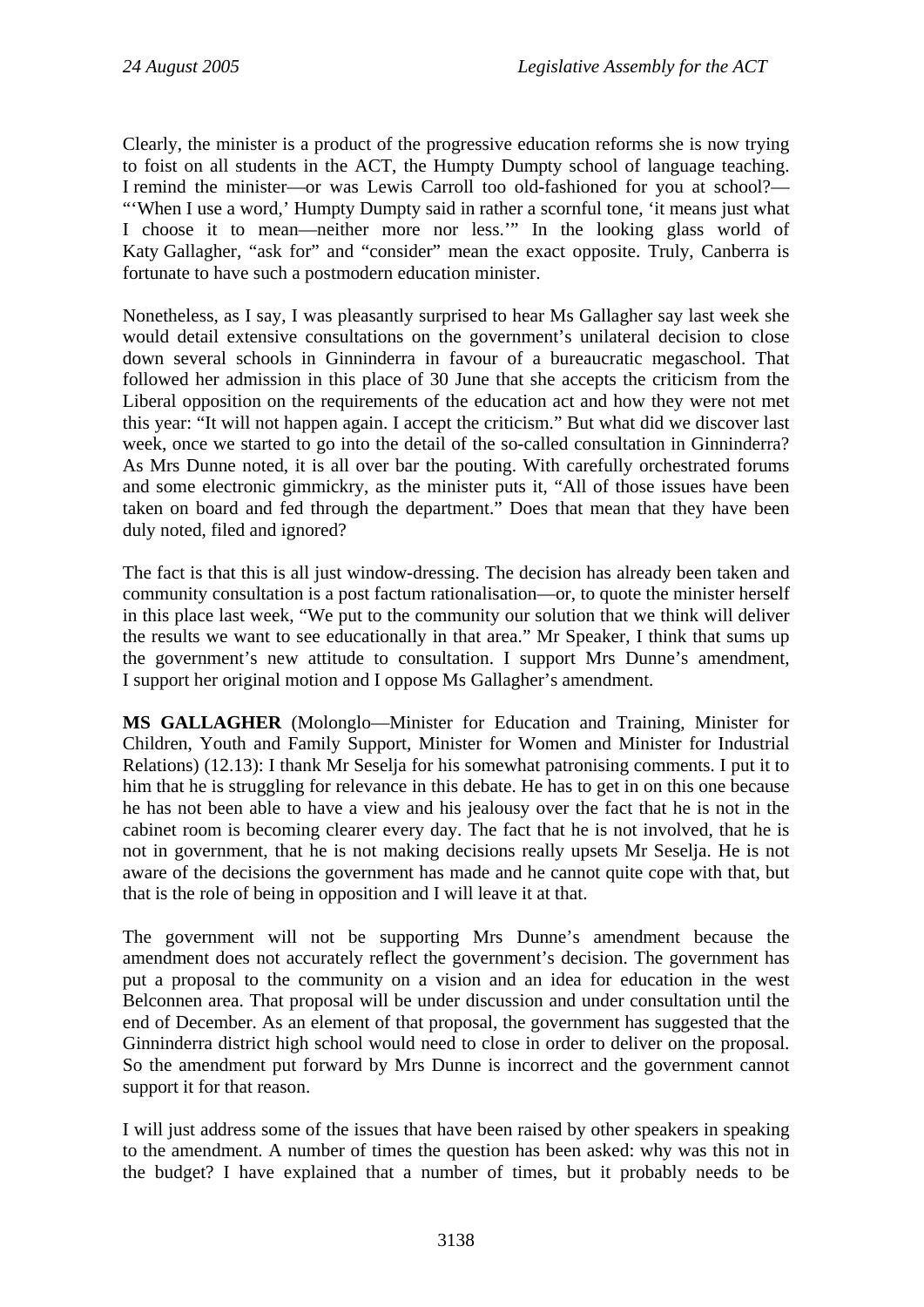explained again for those opposite, who are the ones with their ears shut on this matter. Investigation of the issues being dealt with by cabinet was started by me in, I think, December when I asked for initial advice from my department on some of the issues that I had seen not just at Ginninderra district high but in the west Belconnen area. I asked for some work to commence.

Those opposite who have not been in government before would not understand that the budget is finalised in February-March. That work had not been completed. I was not in a position, not having even half the information, to say, "This is something we have not thought through and we do not have any resources to back some of the ideas that I've got, but we'll shove it in the budget anyway." We did not actually know the extent of the cost of what I had wanted to argue for in the new infrastructure and the commitment from government. The simple reason that it was not in the budget is that the work had not been done. The work for me to take a proposal to cabinet, to get cabinet's support, was not completed until June, when I took it the first time, and then again in July when I took it back to cabinet.

I agree with Dr Foskey that the issue here is about how to deliver the best educational outcomes for west Belconnen. The government has a view on that. It is a view that we have put in a comprehensive proposal that we have put forward to the community for discussion over a six-month period. As I have said before, the community will have access to all the information that it has been requesting. All the information that I can provide, whilst maintaining my responsibilities as education minister, will be provided. That includes demographic information. It includes socioeconomic information.

But there are elements of that information which I am sure those who are involved in education, who have an understanding of education, appreciate will not be made public, for good reason. This government has made no secret of its concerns about reporting educational outcomes, making certain elements of data available to the public for use for a simplistic outcome. I have made no secret of that. I stand by that and I will argue the case on that with anybody. So it is not about keeping information secret. All the information that can be provided will be provided.

I have been criticised for not examining other options for the proposed new school prior to going to the community. On the one hand, I should have gone to the community before I had a proposal, before the government had any idea of what was its view on this issue; I should have done that. Now, it is said, "You had not done enough work before you went to the community. You should have done all this work before you actually went public and said that this is your idea." You cannot have it both ways. The approach that the government took was to say, "Here is our proposal. The idea is for a new school based on this site."

We went to public meetings. At the public meetings, several questions were asked of me. I undertook to answer every single question asked, which we are currently doing. Some of the questions that kept arising were: "Why do not you build it on the back block of the current site," or "Why do not you look at a site near Higgins?" I should supposedly have understood all the issues that were going to come up from the community prior to going to the community so that when the community asked me those questions I could say, "Do not worry, I've already examined that." This is the whole point of consultation.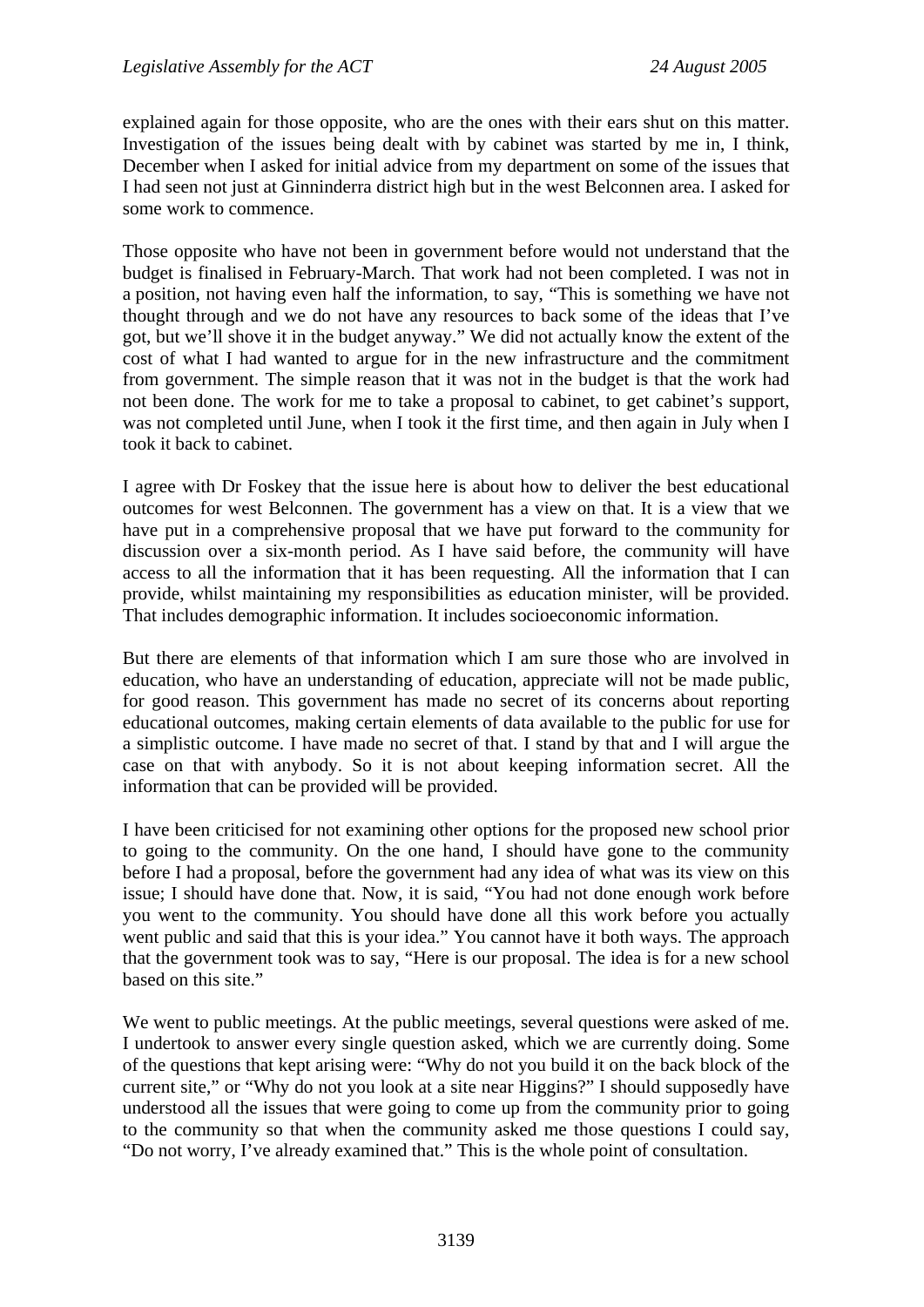**Mrs Dunne**: You said that your advice said that this was the only place you could build it.

**MS GALLAGHER**: I do have advice, Mrs Dunne. I was very careful with my words, Mr Speaker. I said, "The advice I have is that the best place to build this school is on the front of the block." That was the advice that I had. Subsequently, through a consultation period when, lo and behold, people had questions and they wanted answers from me, they raised an issue with me and their views on it and—gee, a terrible outcome!—I, as the minister, responded to that. I engaged an independent analyst so that the level of cynicism that was being stirred up by Mrs Dunne could be offset. I have had an independent person come in to provide advice to the government on the ideas that have come out through the consultation period. What a serious offence that is from the minister, responding to community suggestions and feedback during a consultation phase! I am guilty of it, absolutely guilty, dead guilty of responding to that.

We have had feedback from the community since going public with this proposal from the government. In the feedback mailbox and correspondence to me, we received 30 responses from 20 to 29 July. As to phone calls to the Department of Education and Training, we received 27 from 20 to 29 July. In the last month, from 29 July to 23 August, we have received 27 responses to the mailbox and to letters. There were no phone calls during this time to the Department of Education and Training. Community consultation meetings have been held. The Minister's Youth Council has met. Belconnen Community Services and the Uniting Care Kippax had a meeting on 17 August.

The Macgregor primary school P&C has met. A business breakfast has been held. A community council meeting in Belconnen is coming up. There is a stall at Kippax Fair. There will be open days at Amaroo, with free buses from Ginninderra district high, on Friday, 9 September and Saturday, 10 September. There will be a community forum again on 14 September. I have met with the P&C. I have undertaken to meet with them following that meeting on 14 September. This is genuine consultation. This is government responding to community feedback. The allegations being put forward by the opposition and by the Greens that the government has shut its ears, that it is not responding to this process, are simply incorrect.

**MRS DUNNE** (Ginninderra) (12.23): The minister says that she has not shut her ears, that the government have not shut their collective ears. I would challenge them, to demonstrate just how open those ears are, to put all of the information on the table, to put the \$43 million on the table and say to the community of west Belconnen, "How can we best spend it on our collective behalf"—not on behalf of the government—"for the best educational outcome for the people of west Belconnen?" That is what it is about. It is about consultation and it is about being open.

The other day, one of the Liberal staff members—a staff member who does not need to be named, Mr Gentleman—reminded me of one of the better lines from *Blackadder* and it went something like this, "Baldric, you would not recognise a subtle plan if it painted itself purple and danced naked atop a harpsichord singing, 'Subtle plans are here again.'" Baldric's failures with subtle plans are akin to the Stanhope government's failures when it comes to consultation; they would not recognise it if it danced naked in front of them. But the community in west Belconnen, and the community in Canberra generally,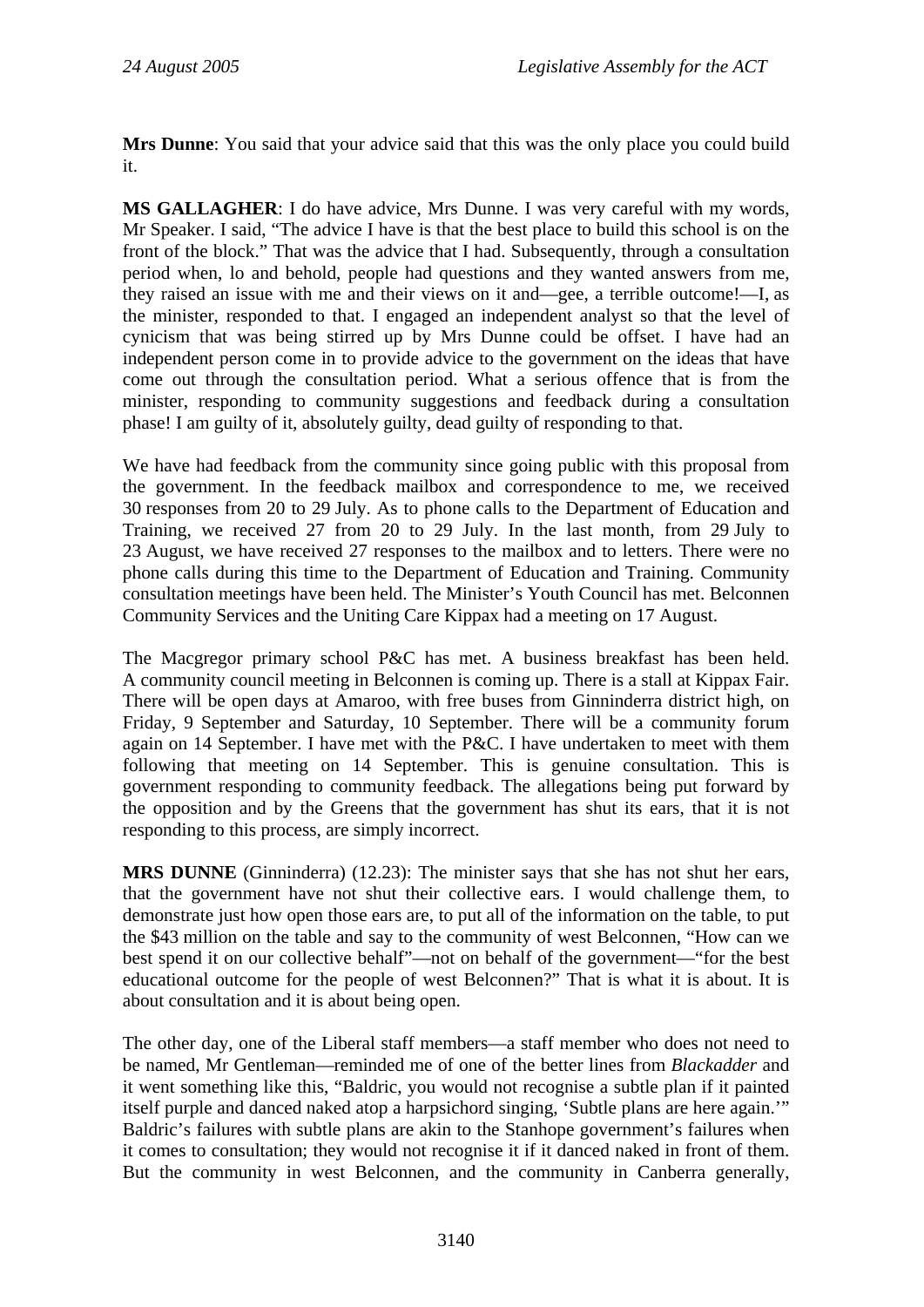recognises that this government fails when it comes to consultation. It can talk about consultation, but when it comes to really taking people into its confidence what happens? It falls down. We have had it here today.

We just had the minister saying, "We're putting on buses to Amaroo. You can go and inspect Amaroo. These children can go out to Amaroo and inspect Amaroo." They have also been told that they can enrol in any school in the territory that they want except Amaroo. They cannot go to Amaroo. This is about consultation. It is about real consultation. The minister has already decided that she is going to close Higgins preschool and primary school and Holt preschool and primary school. When is that consultation going to take place? In two years time or three years time those schools will close. That decision has already been made, and without consultation with those school communities.

What we have here is the government's approach. They are saying, "We're taking something away but we're giving something back in return." That sounds great on the surface. But what we have is the \$43 million cargo cult. We have condescension from the Chief Minister, who in this place today told the parents of the students of Ginninderra district high school, in the same way he told them outside the ALP conference on 30 July, that they were doing their children a disservice by persisting in sending their children to Ginninderra district high because they did not have the breadth of curriculum choice that was available in other schools.

Really, what it boils down to is that he is saying that he knows better, but the children and the parents at west Belconnen say, "Curriculum choice, a diversity of different subjects, is not an issue. We want to learn the basics. We want to learn how to read and write and to learn our history and learn the skills of learning history." It does not matter whether you are learning ancient history, medieval history or the history of the renaissance. You can have essentially what Bruce Springsteen spoke about in his song, "57 channels but still nothing on."

The importance point is the quality of the education that people are receiving in an intimate environment. The government is back-pedalling all over the place. As Mr Seselja said, they talk about scaremongering, and "scaremongering" in this place is code for, "You are getting under our skin. You are actually bringing home some truths and we do not like it." What we are seeing here is a government in retreat, in disarray, in complete disarray.

The minister is now saying, "We are looking at other options about where we might build the school." That is a certain degree of openness, but she is retreating from her original position, which was to say, "The advice I've received is that the best place I can build this school, and therefore I'm going to do it, is on the footprint of the existing building and we're going to pull it down, and to pull it down we have to get all the kids out," so that by yesterday every child at Ginninderra district high had to make an election about where they would go next year. The children who had made elections early were forced out, were encouraged to go, so that by the time we get to the next meeting in September there will almost nobody left at Ginninderra district high, which will make it easier for this government to close it down.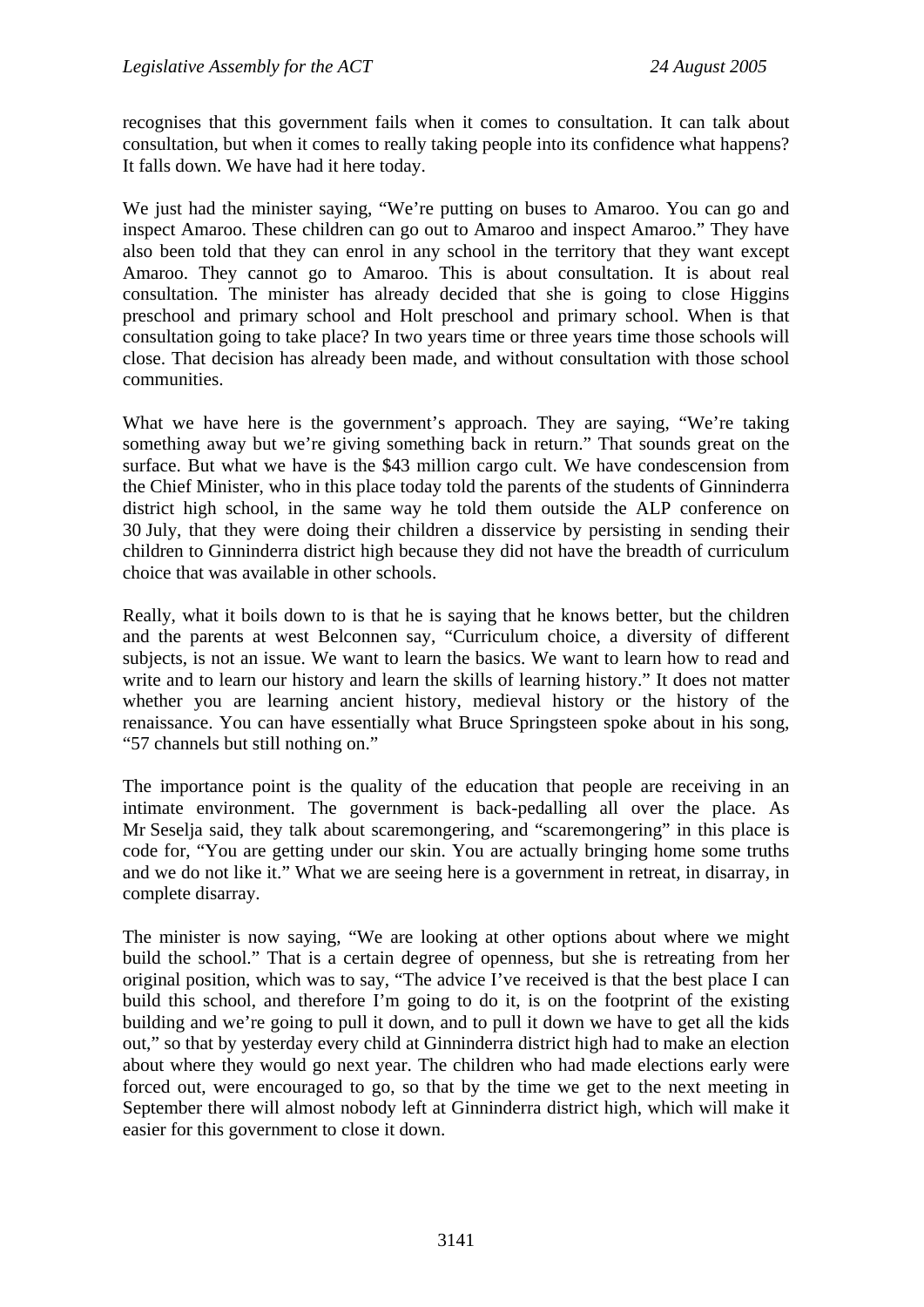I want a guarantee from this government that that \$43 million will stay on the table. There is no guarantee of that. It is very clear from what Mr Stanhope said to the parents outside the ALP conference and the minister said at the meeting at Ginninderra district high when this proposal was first announced that this is a "take it or leave it": "We build the uber school or the money goes. There are no other options." The Ginninderra district community also wants a guarantee that once the kids have been evicted from the school, essentially evicted, and the school is demolished that money will be, in fact, spent in west Belconnen.

There is no guarantee, there is no appropriation, there is no commitment from this government except one press release, and the people of west Belconnen have asked me to ask you—this was not my idea—to give a rock-solid commitment that when the children have been evicted and when the Ginninderra district high school has been demolished there will still be \$43 million to build a new school, because they doubt your word.

Question put:

That **Mrs Dunne's** amendment to **Ms Gallagher's** proposed amendment be agreed to.

The Assembly voted—

Ayes 7 Noes 8

| Mrs Burke | Mr Seselja   | Mr Berry     | Mr Hargreaves |
|-----------|--------------|--------------|---------------|
| Mrs Dunne | Mr Smyth     | Mr Corbell   | Ms MacDonald  |
| Dr Foskey | Mr Stefaniak | Ms Gallagher | Ms Porter     |
| Mr Pratt  |              | Mr Gentleman | Mr Quinlan    |
|           |              |              |               |

Question so resolved in the negative.

**Mrs Dunne's** amendment negatived.

Question put:

That **Ms Gallagher's** amendment be agreed to.

The Assembly voted—

Ayes 8 Noes 7

| Mr Berry     | Mr Hargreaves | Mrs Burke | Mr Seselja   |
|--------------|---------------|-----------|--------------|
| Mr Corbell-  | Ms MacDonald  | Mrs Dunne | Mr Smyth     |
| Ms Gallagher | Ms Porter     | Dr Foskey | Mr Stefaniak |
| Mr Gentleman | Mr Quinlan    | Mr Pratt  |              |
|              |               |           |              |

Question so resolved in the affirmative.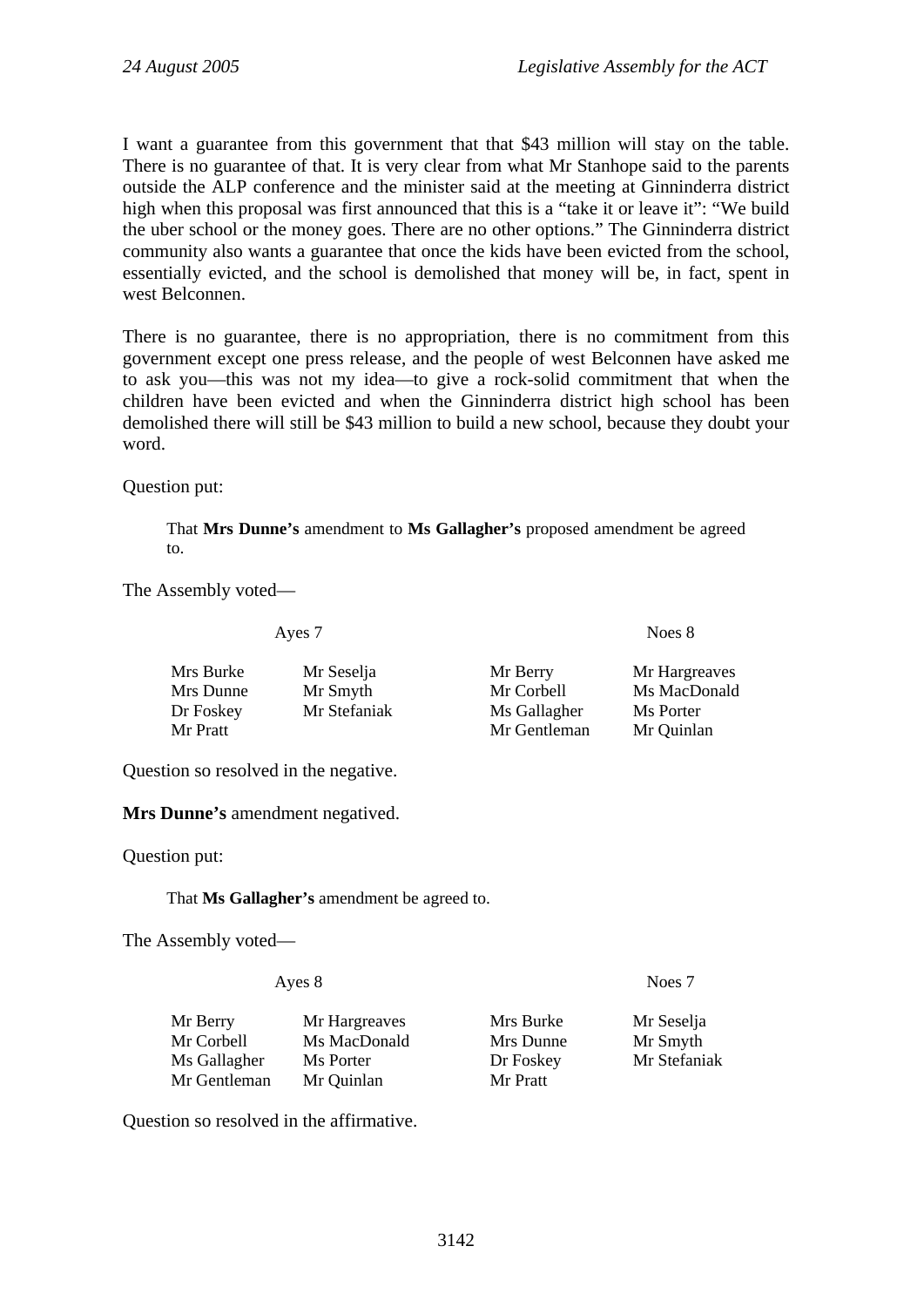#### <span id="page-34-0"></span>**Ms Gallagher's** amendment agreed to.

#### Question put—

That the motion, as amended, be agreed to.

Ayes 8 Noes 7

| Mr Berry     | Mr Hargreaves | Mrs Burke | Mr Seselja   |
|--------------|---------------|-----------|--------------|
| Mr Corbell   | Ms MacDonald  | Mrs Dunne | Mr Smyth     |
| Ms Gallagher | Ms Porter     | Dr Foskey | Mr Stefaniak |
| Mr Gentleman | Mr Quinlan    | Mr Pratt  |              |

Question so resolved in the affirmative.

Motion, as amended, agreed to.

#### **Sitting suspended from 12.35 to 2.30 pm.**

### **Ministerial arrangements**

**MR STANHOPE** (Ginninderra—Chief Minister, Attorney-General, Minister for the Environment and Minister for Arts, Heritage and Indigenous Affairs): Mr Speaker, for the information of members, the minister for education has a pressing personal issue that she was required to attend to. She will not be available for question time this afternoon. I am happy to take questions or seek to be of assistance in relation to any question that may be asked of the minister.

### **Questions without notice Canberra Hospital—psychiatric unit**

**MR SMYTH**: My question is to the Minister for Health and it concerns the psychiatric services unit at the Canberra Hospital. Is it the case that yesterday a patient at the PSU obtained a knife and then stabbed themself? Why was this allowed to happen? Were PSU staff members put in danger at any time?

**MR CORBELL**: I am not aware of any such incident. I certainly will not take on face value anything that Mr Smyth says. I will take the question on notice and provide an answer as soon as possible.

**MR SMYTH**: Mr Speaker, I have a supplementary question. The minister might like to take this on notice as well. How was it possible for a patient to obtain a stabbing weapon? Why were PSU staff members unable to prevent the stabbing?

**MR CORBELL**: Again, I do not take on face value any assertion Mr Smyth makes. But it is a serious one, and obviously I will look into the matter and provide further advice to the member and the Assembly.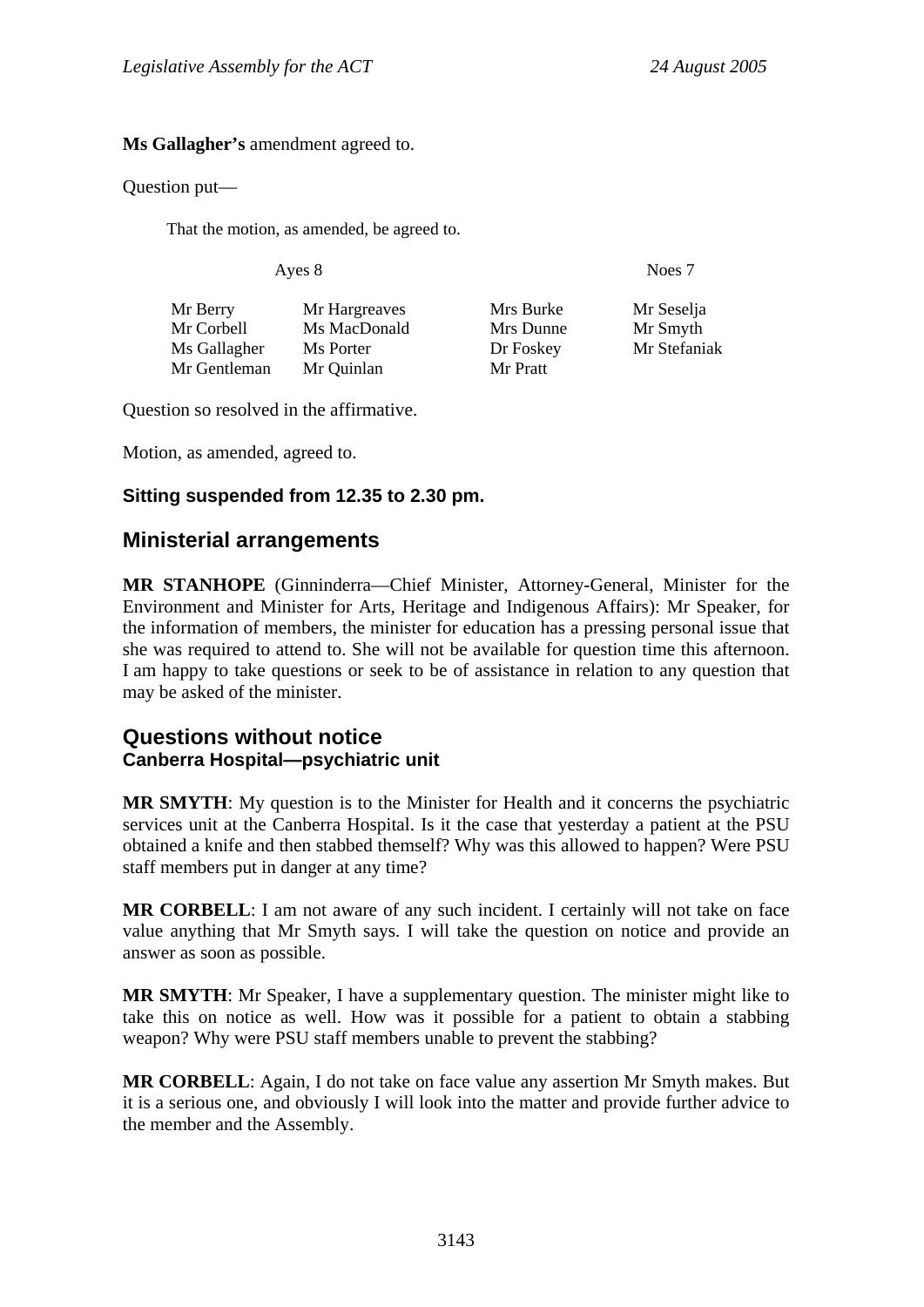### <span id="page-35-0"></span>**Counter-terrorism planning**

**MR GENTLEMAN:** My question is to the Chief Minister. What security arrangements has the government put in place to protect the community in the event of a terrorist incident?

**MR STANHOPE**: This is a most important and serious issue. The national arrangements that the ACT has put in place and that are part of the fabric of counter-terrorism measures in the ACT concern the ACT's counter-terrorism arrangements as such which form part of the national counter-terrorism arrangements which are detailed in the counter-terrorism plan and are consistent with the arrangements in all the states and the Northern Territory. The plan is available on the national security web site at www.nationalsecurity.gov.au. National security awareness campaign posters with the message "Help protect Australia from terrorism: every piece of information helps" and the national security hotline number have been distributed to and are displayed in all ACT government agencies.

The structures that underpin the ACT arrangements involve a whole-of-government counter-terrorism policy and coordination is overseen by the security subcommittee of cabinet, which comprises the Chief Minister and the Minister for Police and Emergency Services. The security subcommittee is supported by the security coordination executive committee, which comprises the chief executives of the Chief Minister's Department and the Department of Justice and Community Safety, the commissioner of the Emergency Services Authority and the ACT's NCTC members, the deputy chief executive officer of JACS and the Chief Police Officer.

There is also an ad hoc security working group, comprising senior officials from JACS, ACT Policing and the ESA, which deals with the day-to-day development, implementation and review of counter-terrorism policy and arrangements, and a security in government committee comprising senior officials from each ACT government agency responsible for protective security matters. These structures are supported by the security coordination unit in JACS.

The emergency management committee addresses all aspects of emergency management, including counter-terrorism related incidents, and has close links to other jurisdictions and the Australian government through the Australian emergency management committee. The emergency management committee comprises senior officials from all relevant government agencies and observers from key utility owners and operators. It is supported by the Emergency Services Authority.

As to arrangements in the event of a major incident in the ACT, all ACT government agencies work cooperatively to plan for and, if necessary, deal with any counter-terrorism or related incident. Mutual assistance is also available from all other jurisdictions and the Australian government as part of the national counter-terrorism arrangements. The territory crisis centre will be established within JACS to support the ACT crisis policy committee, comprising ministers and senior executives, in the overall coordination of a major incident, including public information and media arrangements.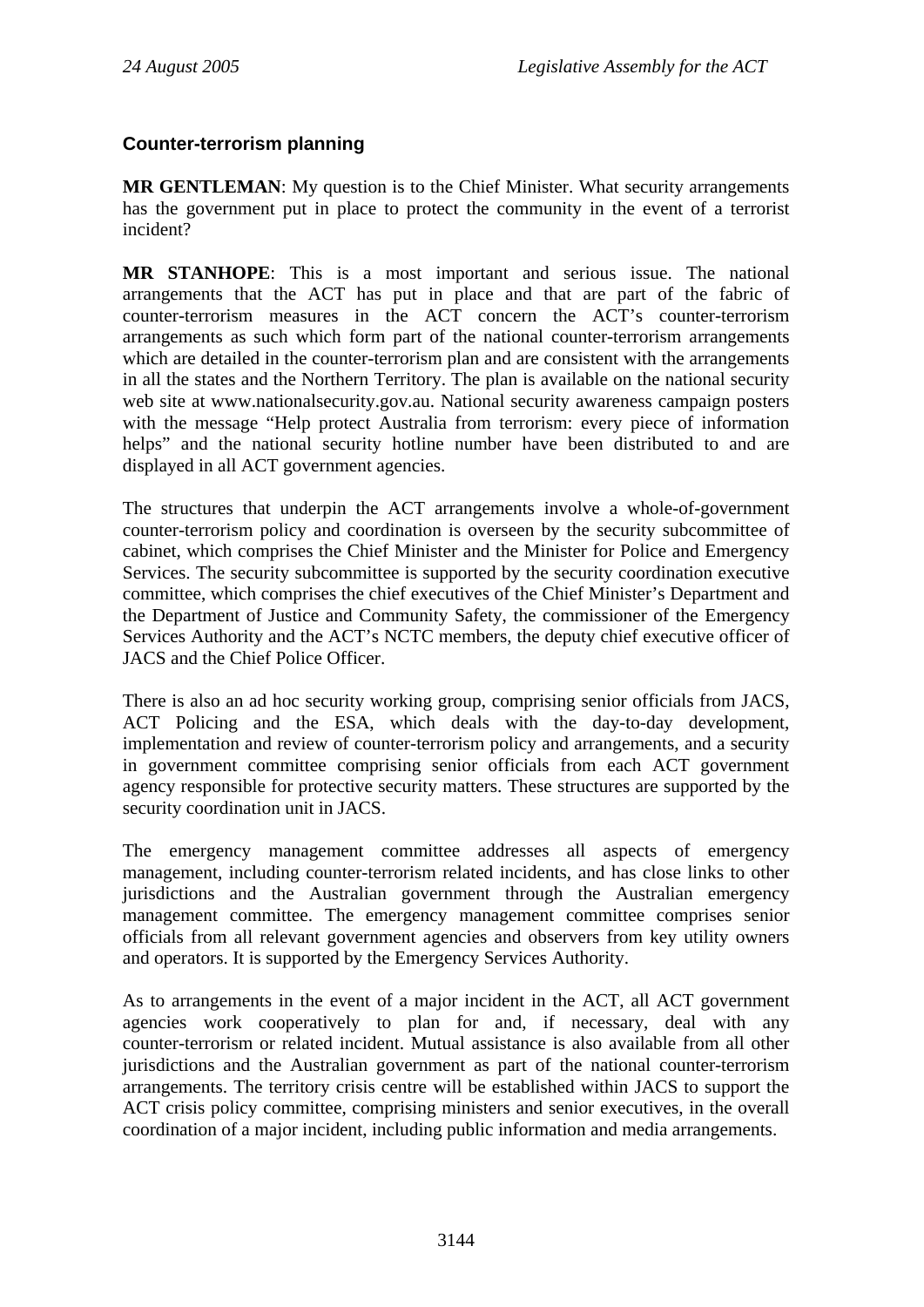The Australian Federal Police/ACT Policing specialist response and security team is the prime source of specialist skills and resources in the event of a counter-terrorism related incident. The SRS planning team, in consultation with relevant ACT government stakeholders, has developed key plans, including the ACT Policing counter-terrorism plan, a practical guide to the processing of chemical, biological and radiological suspicious packages incidents, and the ACT disaster victims identification plan.

The Emergency Services Authority, through the ACT emergency plan, provides first responders—that is, the fire brigade, the ambulance service, the rural fire service and the state emergency service—for any incident. ACT Health, through the health emergency subplan, provides strategic advice to the health sector's planning, preparedness, response to and recovery from emergencies and disasters within the territory.

The Department of Disability, Housing and Community Services, through the ACT community recovery subplan, coordinates community recovery activities for the ACT region in the event of any significant emergency. The Department of Urban Services and ACTION have undertaken risk assessments and developed a security plan for public transport that includes an awareness campaign entitled "If you see something, say something".

All relevant agencies regularly participate in counter-terrorism related exercises at the operational, policy and strategic coordination levels, both in the ACT and nationally. The benefits of such exercises were amply demonstrated in the responses to the London bombings. The recent white powder incidents at several embassies and at Parliament House fully tested the ACT's capability to deal with multiple real incidents and the lessons learned proved invaluable for agency planning and preparedness. It is worth noting that the ACT is the only jurisdiction in Australia recently to have had this level of experience.

Uniform guidelines are being developed for the protection of critical infrastructure in the ACT, including national infrastructure, which is the responsibility of the national government. A major critical infrastructure exercise, White Out, will be conducted in the ACT in mid-September to consider critical dependency issues. Participants will include representatives from all ACT and Australian government agencies. A multijurisdictional exercise, Mercury 05, will be conducted in mid-October over a period of four days. All of the ACT's counter-terrorism structures will be fully activated. Detailed briefings will be provided closer to the day.

**MR SPEAKER**: The minister's time has expired.

**MR GENTLEMAN**: I have a supplementary question. Could the Chief Minister outline to the Assembly the ACT government's approach to evacuation in the event of an incident?

**MR STANHOPE**: Yes, I can. The ACT Emergencies Act 2004, the ACT emergency plan and the evacuation strategy all combine to provide a high level of preparedness to effectively manage evacuations in the ACT. The development of partnerships with the community provides a greater capacity to manage complex situations and enables the emergency services to better deal with a specific incident. Its strength lies in a shared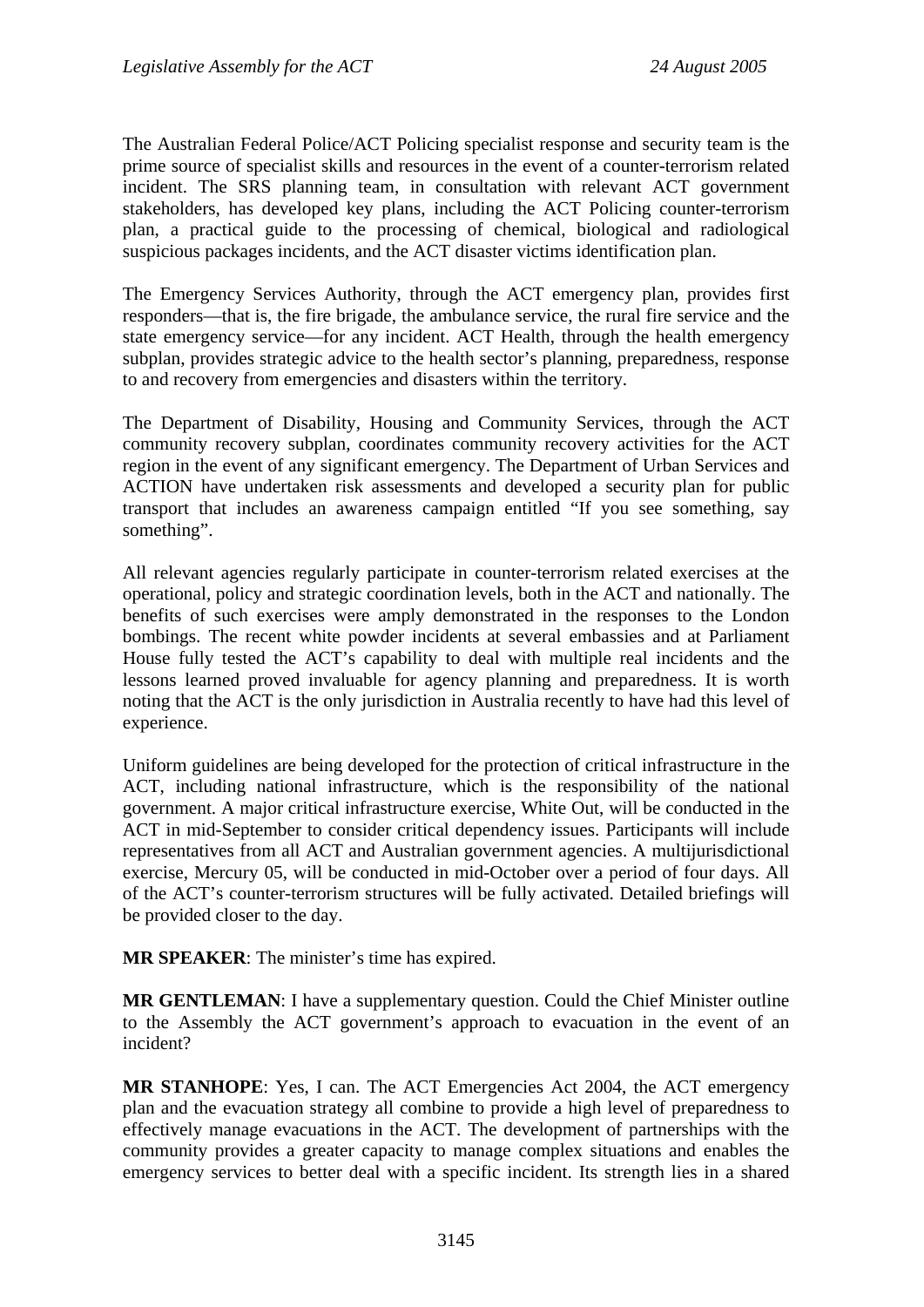knowledge of all hazards, shared responsibilities and the provision of reliable and timely information.

The approach provides the required flexibility and adaptability when dealing with major incidents with the assistance of the SES and the fire brigade and ensures that effective incident action plans can be tailored to the situation. It maximises the advantages of the open layout of the ACT and avoids the limitations of published evacuation plans.

The recognition of an all-hazards approach to emergency management that addressed both natural and non-natural threats has widened the evacuation requirement to include the consequences of terrorist attacks. The ACT evacuation strategy is based on the all-hazards requirement. This work has been undertaken by the ESA in collaboration with ACT Policing and reported to the emergency management committee.

The basis of the evacuation strategy is, of course, the Emergencies Act 2004, which includes the declaration of a state of alert or a state of emergency. This enables a proactive approach to be taken. A number of components make up the evacuation strategy. One is the ACT community safety evacuation policy. This policy is intended to educate the community on its roles and responsibilities in the preparation, evacuation and recovery phases. A partnership between the community and the emergency services is essential for the conduct of evacuations in all circumstances.

Another is the ACT all-hazards warning system. This system is intended to provide clear information to the community on the likelihood that an incident will occur that will require evacuation. It provides direction on the actions required by ACT Policing, the ESA and other agencies, and a public information message. The message is to be preceded by the standard emergency warning signal alert.

The ACT Handy Map, the third component of the evacuation strategy, is intended to provide a simple means to communicate the location of an incident and the likely area in which evacuation is required in relation to the warning system. This map is contained within the *Yellow Pages*. The alphanumerical grid covers the ACT and surrounding region. The community is asked to identify the grid squares in which they live and work and those in which special needs members of their family are located.

The fourth aspect of the strategy is the media MOU. The intent of the media MOU, the only MOU of its kind in Australia, is to provide a reliable flow of information to the community through the media. This overcomes reliance on mobile/fixed telephone and internet services that may not be operating during a major emergency. Members would recall that in London all mobile telephone usage ceased immediately the incident occurred. The ACT is the first jurisdiction to have an approved MOU with all media organisations—TV, radio and print—that establishes a partnership in the dissemination of information.

The fifth aspect is assistance in preparing plans. A major lesson learned from the London bombings is the need for direct assistance to the owners/managers of higher density facilities in the preparation of effective building/area evacuation plans. This is a new development for the strategy and seeks to raise the overall level of preparedness, ensure interoperability in arrangements between adjoining areas, and support evaluation of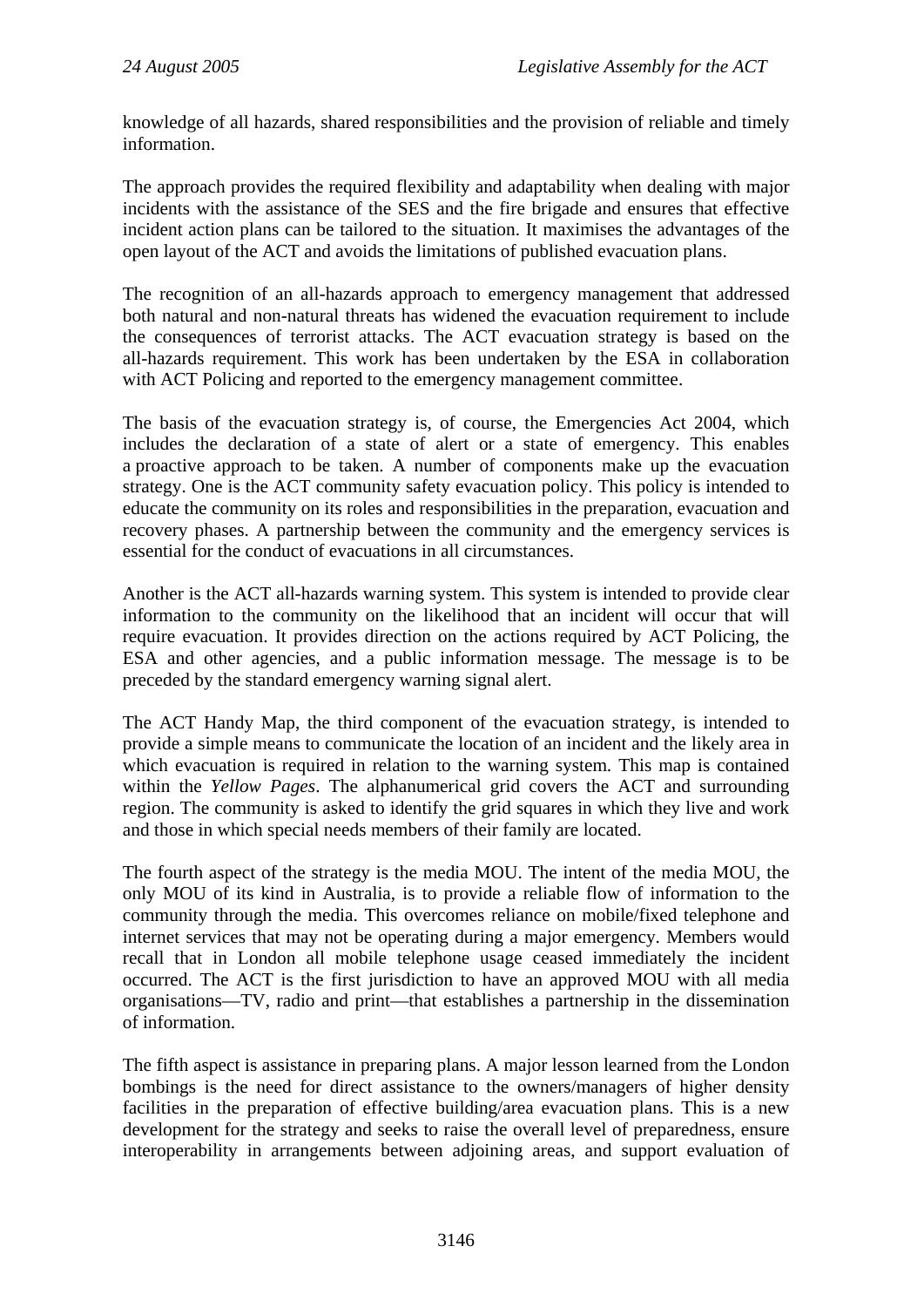arrangements by ESA officers, for example, during fire safety inspections or following response to an automatic fire alarm.

The next stage is the implementation of incident action plans, a very significant part of the ACT evacuation strategy. The key requirement for standard evacuation plans is the capacity to incorporate the specific arrangements of a certain location into incident action plans at the time of an incident.

Another feature is access to community evacuation centres through the IAP, which will locate and communicate the locations of specific staging areas and community evacuation centres to which the community will be directed. The use of staging areas can be necessary in higher population density areas to gather people for transportation to other locations away from the incident area. Potential locations for evacuation centres are known and include schools, colleges and community centres. The last of the particular aspects of the strategy is the operational analysis of evacuations, an essential action intended to maintain best practice within the ACT.

In conclusion, I would like to emphasise the value of the approach taken by the ACT government and point out the limitations of published plans. The ACT evacuation strategy provides a flexible and adaptable approach to the management of evacuation in the ACT. It maximises the advantage of space and easy road access in the ACT and avoids the limitations of set published plans that have been developed elsewhere.

The major limitations may be: the deliberate targeting of evacuation routes by terrorists with the use of secondary devices; certainly, complacency in the mind of the community; and an inability to develop incident action plans that meet the unique demands of a particular incident.

**MR SPEAKER**: Order! The minister's time has expired.

#### **Childcare centres—rent**

**DR FOSKEY:** My question is to the Minister for Disability, Housing and Community Services. It relates to the management of community facilities. The ACT government leases facilities for the purposes of providing childcare to a diversity of operators, including small businesses and non-government organisations. In a ministerial statement to the Assembly in December 2004, the minister said that the development of consistent approaches to the management of community facilities, including those used for childcare, would be an area of major government focus. Therefore, can you please explain why some childcare operators leasing premises from the ACT government pay peppercorn rent while others pay full commercial rent? What responsibility does the ACT government have, in making them available, to ensure that the premises are safe to use and undertake ongoing maintenance?

**MR HARGREAVES**: With respect to the levels of rent that various people pay, I would have to look at specific cases, as all of those occurred before my time, and I do not have that information in my head. If Dr Foskey would like to provide details, and perhaps some comparisons, that show me where one centre is paying peppercorn rent and another is not, I would be happy to look into it and find out the reasons behind it. The government is quite keen to see community activities that support various activities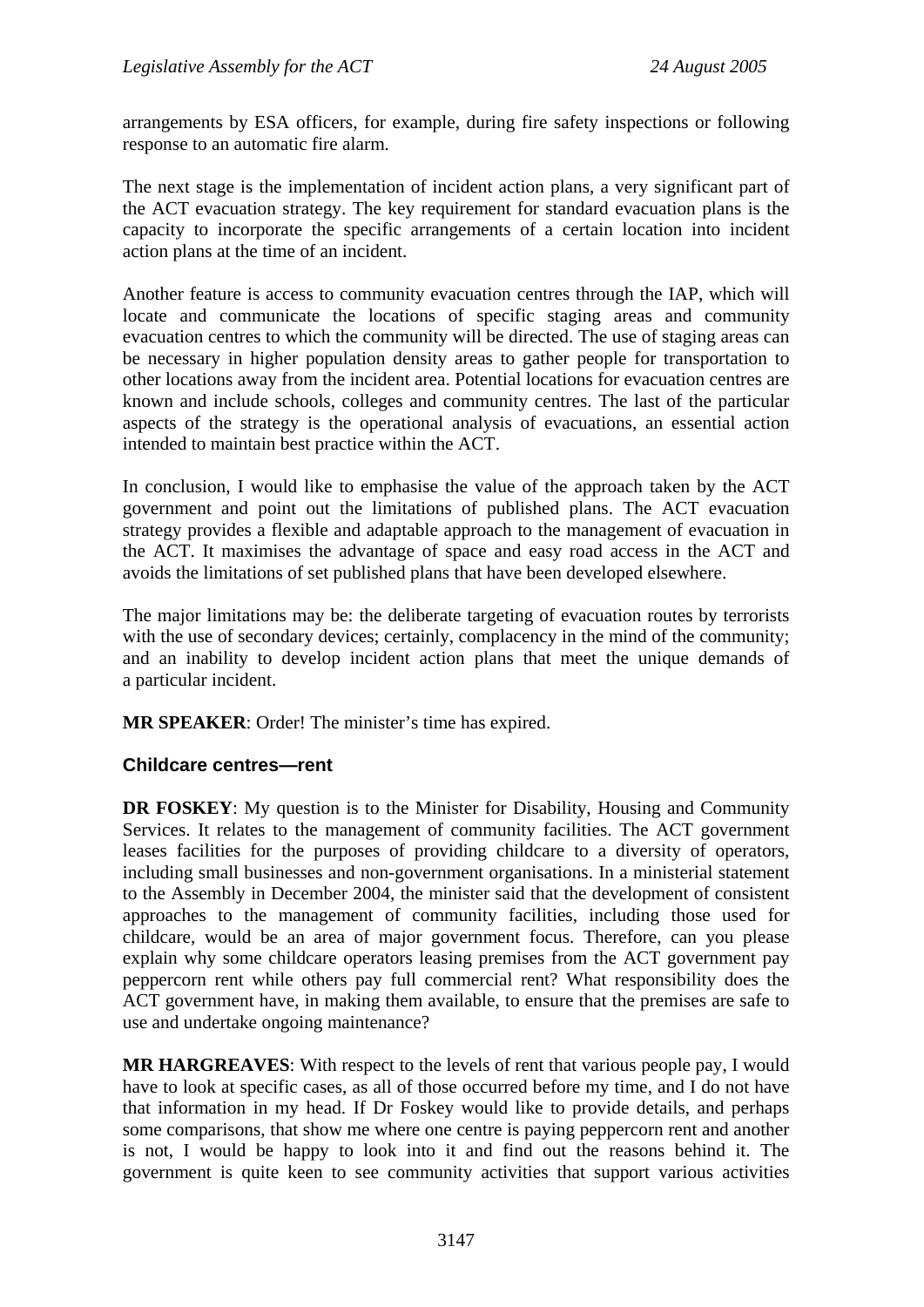going on within its surplus space. Leases and licence agreements have been issued when surplus space has been identified. However, nothing in this world is permanent and every now and again there are changes and greater imperatives. For example, let us say we leased out surplus space in a school that was no longer a school. If there were a change in the demographics of that suburb and we had to rejuvenate it as a school again then the education imperative would transcend that of the occupants of that premises.

However, it is true that the government honours licence agreements and leases that have been taken out over time. When those leases and licence agreements expire, the government has another look at those premises to see whether it has a reason to use those premises itself. Let us take an example out there in the ether at the moment. I would argue that, if we have agency staff in substandard demountable accommodation and, because of the conclusion of the lease, surplus space becomes available within that same set of buildings, there is an obligation on the part of the government to rehouse.

The important thing to do is to see whether those tenancies are appropriate at a given point of time—otherwise you just give out a lease forever. We do not do that. They are time limited. I am sure the one to which you obliquely refer concludes next month. I do not believe it is the job of the government to seek out its own surplus space and put it out for peppercorn rent or otherwise to a commercial enterprise when we have, in some areas of town, non-government charitable organisations, support organisations and refugee support organisations clamouring for space. I do not believe the government is in the business of commercial real estate.

**DR FOSKEY**: Supplementary, Mr Speaker. Unlike some preschools and childcare centres that pay peppercorn rent, the Blue Gum preschool in Dickson pays a commercial rent—

**MR SPEAKER**: Would you come to the question please, Dr Foskey, without the preamble.

**DR FOSKEY**: Yes, that is certainly my intention. I am wondering what landlord responsibilities the ACT government has in relation to issues and concerns that the Blue Gum preschool in Dickson, paying a commercial rent, and having reported problems with the safety of heating fixtures, heating timers and general maintenance—

**MR SPEAKER**: Would you come to the question, please? Preambles are not—

**DR FOSKEY**: Would you like me to repeat the question? I asked: what landlord responsibilities the ACT government has in relation to these issues, which have been raised by the Blue Gum preschool in Dickson, which pays commercial rent to the government, as landlord? Sorry—for shortness!

**MR HARGREAVES**: It is all right. There are not too many cases where we would forgive you but this time we do, and we accept your apology without reservation. Mr Speaker, the ACT government, where it is landlord for such a thing as a preschool, takes its responsibilities seriously. I know Dr Foskey is talking about a litany of complaints—a page or so of issues—one of which involves a heater into which a child, I think, put some object and rendered it useless. There have been questions asked about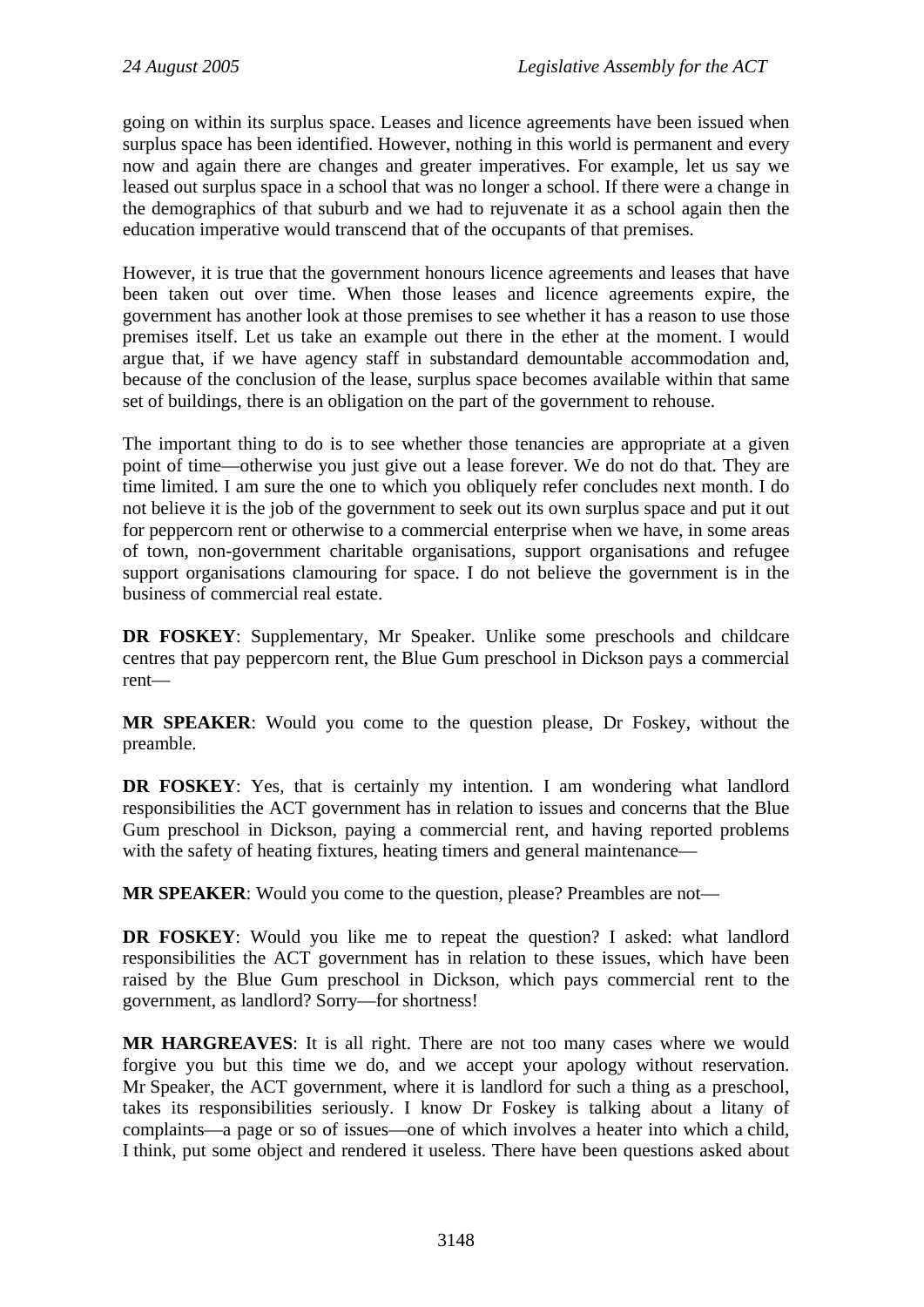that. That problem was brought to my attention by Blue Gum and I have responded to them. The answer to Dr Foskey is that we take our responsibilities very seriously.

#### **Disaster planning**

**MR PRATT**: All very impressive spin, Chief Minister. My question, getting past the spin and to the facts of the issues about—

**MR SPEAKER**: Who is the question to?

**MR PRATT**: My question is to the Chief Minister, Mr Stanhope. Chief Minister, a comment from your office in the *Canberra Times* today says:

On Monday the ACT SES was tasked to take over responsibility for much of the day-to-day management and upkeep of the evacuation strategy.

However, an email that was sent by the SES chief officer on Monday, 22 August advised commanders that the ESA commissioner, Peter Dunn, made it clear to the SES that, "The ACTSES is to take the lead role in the development of plans, the identification of sites and possibly the development and delivery of training as appropriate."

Chief Minister, why are you misleading the public by stating that we have terrorist threat evacuation plans when all we have to rely on are old individual building fire evacuation plans? When will you have the overarching terrorist threat evacuation plans drawn up and promulgated to the public?

**MR STANHOPE**: Mr Speaker, I just answered that question. The ACT Emergencies Act 2004 and the ACT emergency plan and evacuation strategy—and I invite Mr Pratt to listen this time—all combine to provide a high level of preparedness to effectively manage evacuations in the ACT. The development of partnerships with the community provides a greater capacity—

**Mrs Dunne**: Where is the plan?

**MR STANHOPE**: This is what we are doing. We are developing partnerships, Mr Pratt, with the community to provide a greater capacity to manage complex situations to enable the emergency services to better deal with a specific incident. Its strength lies in the shared knowledge of all the hazards—

**Mr Smyth**: But you said we had the best plan in the country.

**MR STANHOPE**: shared responsibilities and provision of reliable and timely information—

**MR SPEAKER**: Order! Chief Minister, would you resume you seat, please. Mr Smyth, I have called you to order three or four times today. I warn you.

**MR STANHOPE**: The approach provides the required flexibility and adaptability when dealing with major incidents with the assistance of the SES and the fire brigade and ensures that effective incident action plans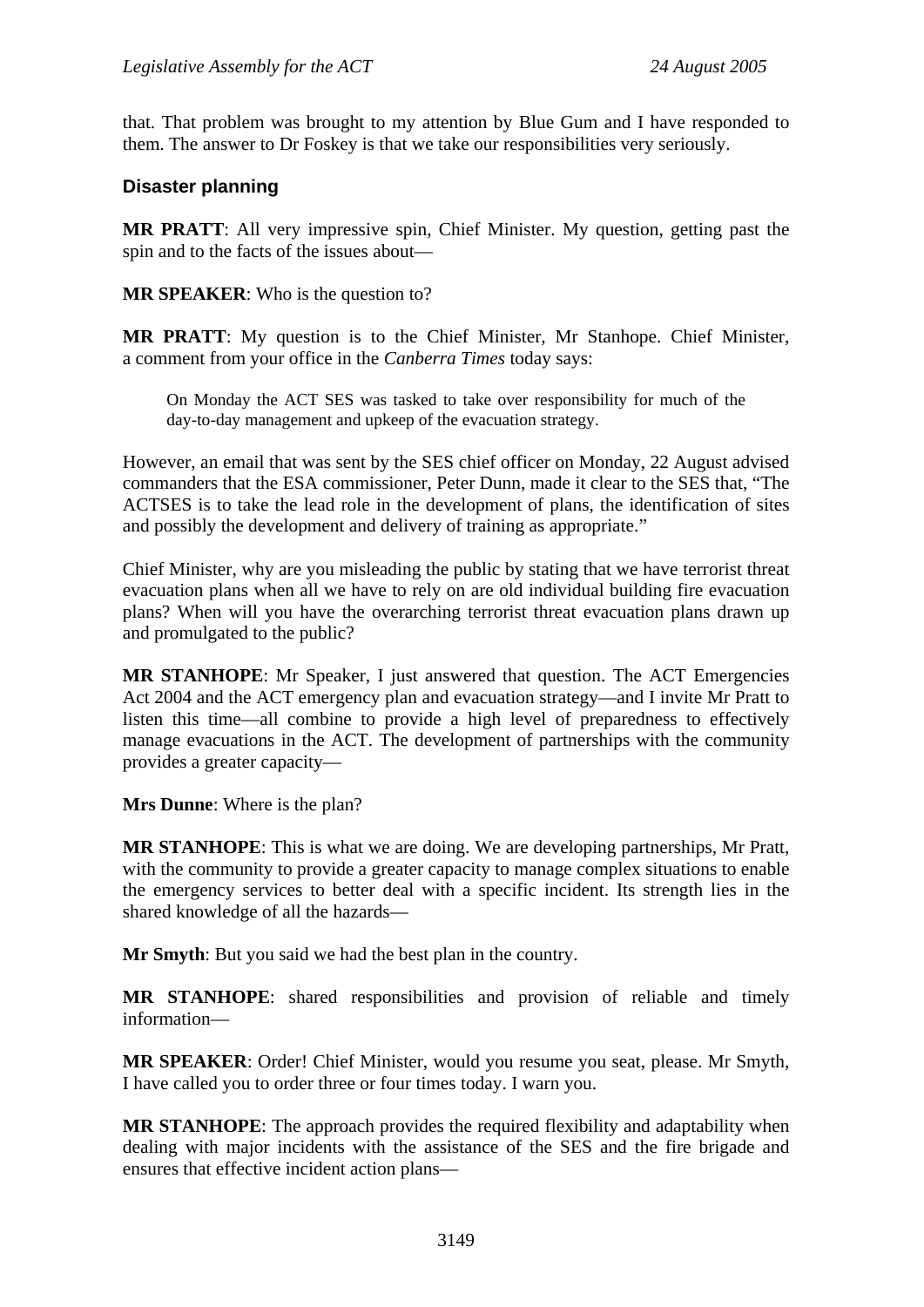*Mr Pratt interjecting—* 

**MR STANHOPE**: You need to understand. When you have your briefing with emergency services, they will explain to you the detail, the importance and the implications of the development of individual or effective incident action plans—

*Mr Pratt interjecting—* 

**MR STANHOPE**: for each particular incident and the role that they play in our evacuation strategy. Those incident action plans will be tailored to the precise and unique situations—

**Mr Pratt:** You're going to write them up now, are you, Chief Minister?

**MR STANHOPE**: It does maximise the advantage, as we see it. We are preparing an evacuation strategy that details the unique situation and circumstances of the ACT, namely, a community of 325,000, not particularly densely populated, with wide roads generally and with plenty of open space. It provides us with an opportunity and an operational response that is not available, for instance, to the Sydney CBD or other densely populated cities.

**Mr Pratt**: But you still need plans.

**MR STANHOPE**: It recognises, of course, the importance of an all-hazards approach to emergency management that addresses both natural and non-natural threats and the extent to which they widen the evacuation requirement to include the consequences of terrorist attacks. So the ACT evacuation strategy is based on an all-hazards requirement. The work has been undertaken by ESA in collaboration with ACT Policing and reporting to the emergency management committee. The basis of the evacuation strategy is, as I indicated earlier, the Emergencies Act 2004.

To go to some of the specifics of the question that Mr Pratt asked in a broader request for an exposition on how the evacuation strategy developed and where it is at, one of the central aspects of the strategy is the capacity or the requirement to develop and implement an incident action plan in respect of the incident. What that does is require—

**Mr Pratt**: They're busy writing the plans now, are they, Jon?

**MR STANHOPE**: standard evacuation plans to have the capacity to incorporate, as I said before, the specific arrangements into each particular site and respond to the specifics of that particular incident. As to the role of the SES, as the commissioner, Mr Peter Dunn, explained at a press conference today in some detail—

**Mr Pratt**: So where's the plan?

**MR STANHOPE**: and as I think every member of this place that takes an interest in emergency management would know, the SES has been completely restructured and reorganised in the last 15 or 16 months. The SES of today is not the SES of 18 months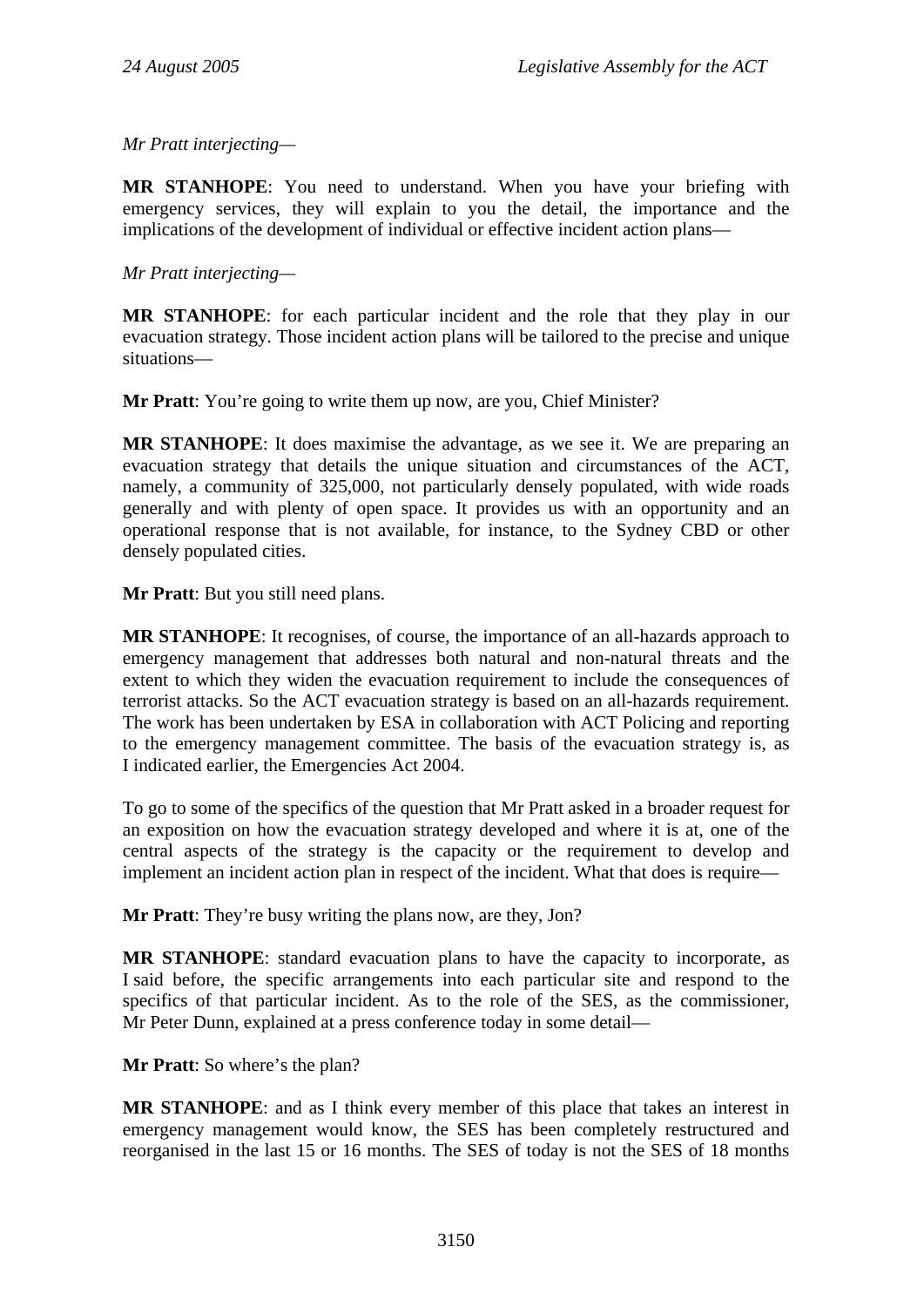ago. It is now a freestanding, independent, well-trained, proud organisation that stands on its own.

**Mr Pratt**: Three years since the wake-up call in Bali, Jon.

**MR STANHOPE**: A decision was taken this week, conveyed through an email that was quoted from yesterday, that reflects the fact that the Commissioner for Emergency Services has now, as of this week, in consequence of the stage reached in the development of the evacuation strategy for the ACT, invested in the SES a major responsibility for the ongoing implementation—

**Mr Pratt**: Why has it taken so long?

**MR STANHOPE**: of the evacuation strategy, a responsibility which, until today, had been primarily borne by the urban fire service. But we now have another highly skilled, highly trained, independent unit in the SES which now, for the first time, has the commissioner's authority and the capacity, in addition to the work it traditionally carries out in relation to storm and flood, to involve itself in evacuation planning for all hazards, including, of course, terrorist incidents. It will now be the front line in terms of community consultation around the development of individual evacuation plans.

**MR SPEAKER:** The minister's time has expired.

**MR PRATT**: I ask a supplementary question. Chief Minister, if the SES says that, in fact, they have just been charged with developing the evacuation plans, the terrorist threat evacuation plans, why are you claiming that plans have already been developed?

**MR STANHOPE**: I just answered that.

**Mr Pratt**: No, no, no.

**MR STANHOPE**: It is because those plans, the evacuation plans, to date have been the primary responsibility of the urban fire service.

**Mr Pratt**: And they have not been written, have they?

**MR STANHOPE**: We have more than one unit involved.

**Mr Pratt**: And you do not have them.

**MR STANHOPE**: Up until now, Mr Pratt, the primary responsibility for much of the work that has been done in relation to evacuation plans was the responsibility of the urban fire service, as distinct from the SES. As of this week, the SES has taken over from the urban fire service.

**Mr Pratt**: Too late.

**MR STANHOPE**: Are we right now, up to date? Got that? Sunk in?

**Mr Pratt**: Too late.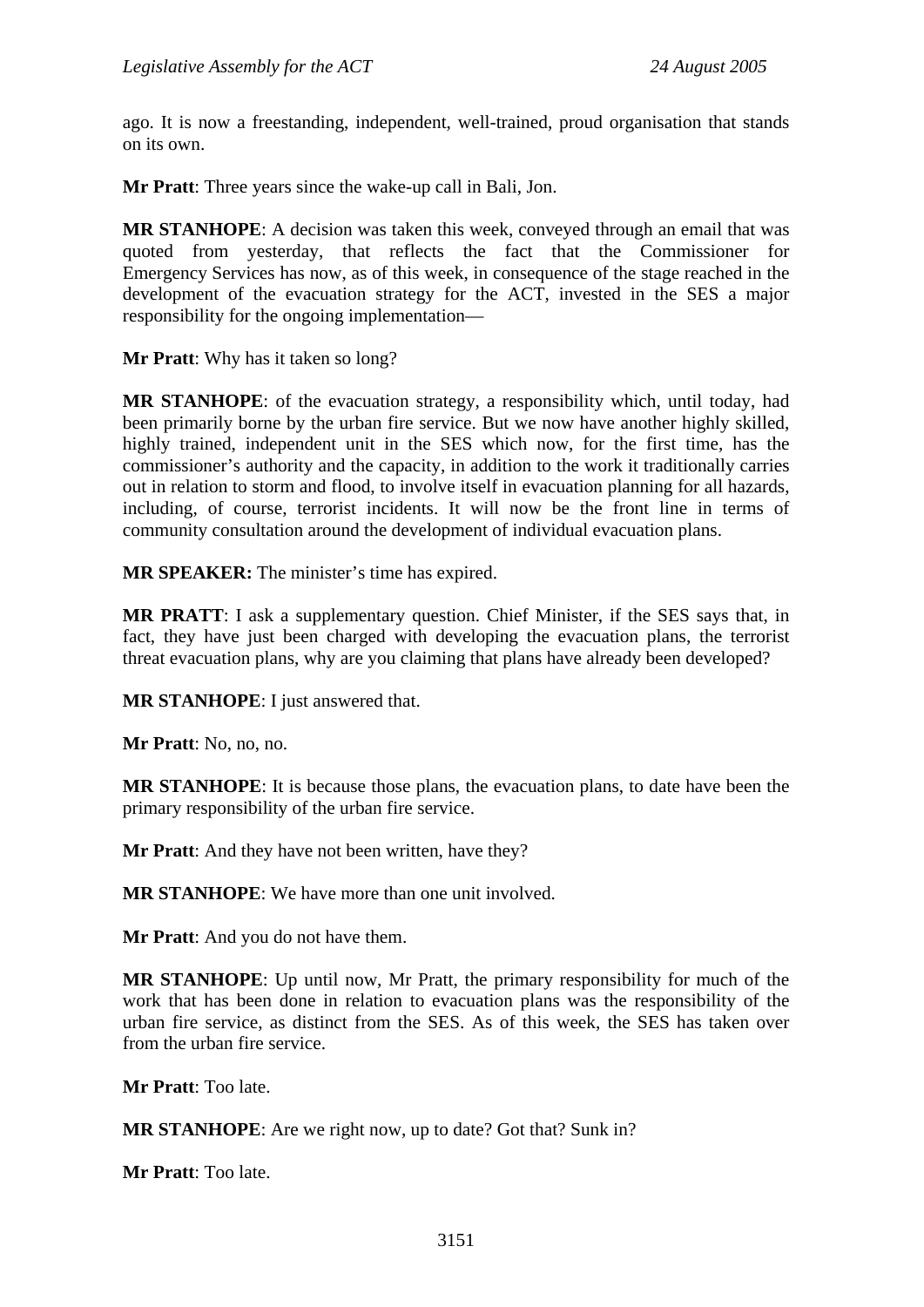#### **MR STANHOPE**: A bit too hard?

**Mr Pratt**: Too late, Jon.

**MR STANHOPE**: Work has been proceeding at pace and diligently over the past three years in relation to all aspects of our security, our preparations and our preparedness. It was confirmed today by both the Commissioner for Emergency Services and the deputy chief police officer, Commander Lancaster, that in their estimation the ACT is as well placed, as organised and as prepared as any other jurisdiction in Australia and, in some respects, we lead Australia. The primary example that I have used—

**Mr Pratt**: We lead Australia. Ha, ha!

**MR STANHOPE**: goes to the extent to which the memorandum of understanding with all media outlets in the ACT is being used as a model by Emergency Management Australia of the sorts of links and cooperation that emergency services authorities around Australia should be developing with their media outlets. It is unique that in the ACT the Emergency Services Authority has a memorandum of understanding with all electronic and, I understand, print media in the ACT in relation to the degree to which all parts of the community cooperate—

**Mr Pratt**: You've got nothing.

**MR STANHOPE**: at a time of emergency in relation to the activation of emergency evacuation plans and arrangements. Emergency Management Australia is indeed using the ACT experience in relation to that as a model.

**Mr Pratt**: Yeah, yeah.

**MR STANHOPE**: The ACT also, unfortunately, because of the number of hoax white powder incidents that we experienced in the ACT, is the only jurisdiction in Australia with recent multiple incident experience. We have learnt—

**Mr Pratt**: I'll bet you do not have evacuation plans.

**MR STANHOPE**: through that real life experience a lot about our capacity and a lot about the requirements and demands of responding—

**Mr Pratt**: But you have not got an evacuation plan.

**MR STANHOPE**: to multiple incidents at the same time. We have experience, and it is experience perhaps that one would wish we did not have but we do have, in relation to all aspects of the management, including evacuation.

**Mr Pratt**: You do not.

**MR STANHOPE**: The white powder incidents, where they occur, require automatically, in testing and trying circumstances, an evacuation. The point that needs to be made with multiple incidents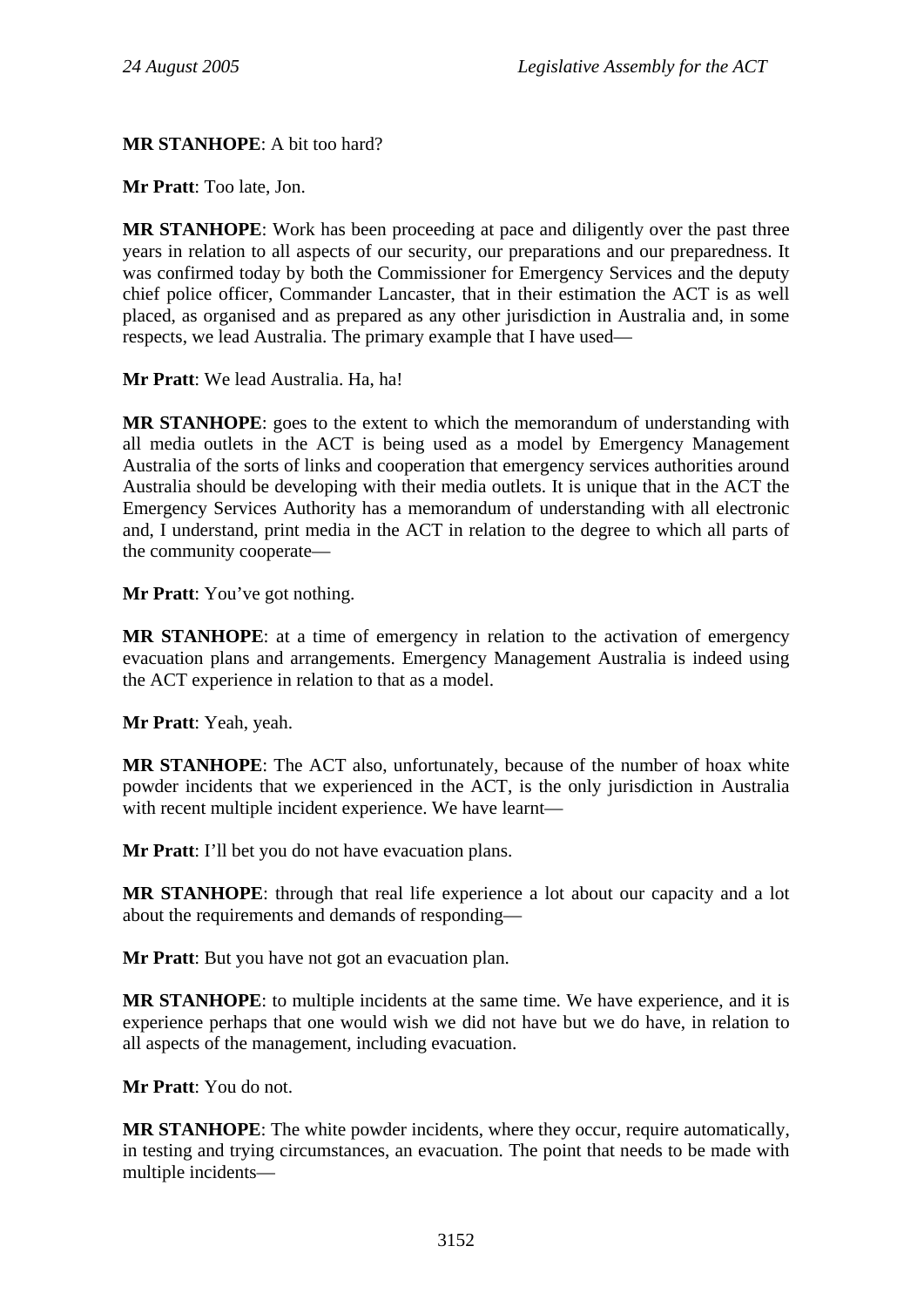**Mr Pratt**: You're a bloody disgrace, Jon.

**MR STANHOPE**: such as we have experienced—

**MR SPEAKER**: Order, Mr Pratt!

**Mr Corbell**: Point of order, Mr Speaker. Mr Pratt has consistently and persistently interjected throughout the Chief Minister's answer and supplementary answer. I have counted over a dozen occasions where Mr Pratt has interjected. I ask you to draw him to order and to warn him for his behaviour.

**MR SPEAKER**: I have called you to order three times, Mr Pratt. I think it is fair enough to issue a warning that if there are any more interjections, I will name you.

**MR STANHOPE**: The point I make, and I conclude on the point, is that the ACT Emergency Services Authority, in collaboration with ACT Policing, which was the lead agency in relation to the white powder incidents, which were a scourge through June and July in the ACT, has developed a degree of experience and understanding in dealing with multiple incidents, most of which included and required evacuation, that most other jurisdictions do not have.

We are as experienced, as well trained and as ready, in relation to our capacity to deal with emergency incidents across the board, whether they be natural hazards or terrorist related, as anywhere in Australia. That was confirmed today by Commissioner Dunn and deputy chief police officer Steve Lancaster. There is work that still needs to be done. The SES has just come on board and we look forward to working with the SES to continue to ratchet up our capacity in relation to this most important area.

**MR SPEAKER**: The minister's time has expired.

#### **Emergency Services Authority**

**MRS DUNNE**: Mr Speaker, my question is to the Minister for Police and Emergency Services. Minister, from comments you have made in this place and to the media it would appear that the government and/or some of its agencies has come to regard the ESA headquarters as a terrorist target. Without compromising security, can you tell the Assembly: what has been the nature of communications between the ACT and federal authorities on this issue? What other childcare centres in the ACT are considered terrorist targets because of their location?

**MR HARGREAVES**: I will answer the second question first. I do not know of any childcare centres that are terrorist targets. Those are your words, Mrs Dunne, not mine. No-one in my hearing has described any childcare centre as a terrorist target. We have said a number of times that there is critical infrastructure which can be regarded as sensitive in that, if it is attacked by terrorists in any form—whether it be through violence or things like white powder—and rendered inoperable, there would be a detrimental effect on the ACT community. This is particularly so in respect of the ESA headquarters, which is our communications centre for the dispatch of ambulances and fire engines. There is a range of infrastructure regarded as critical by the national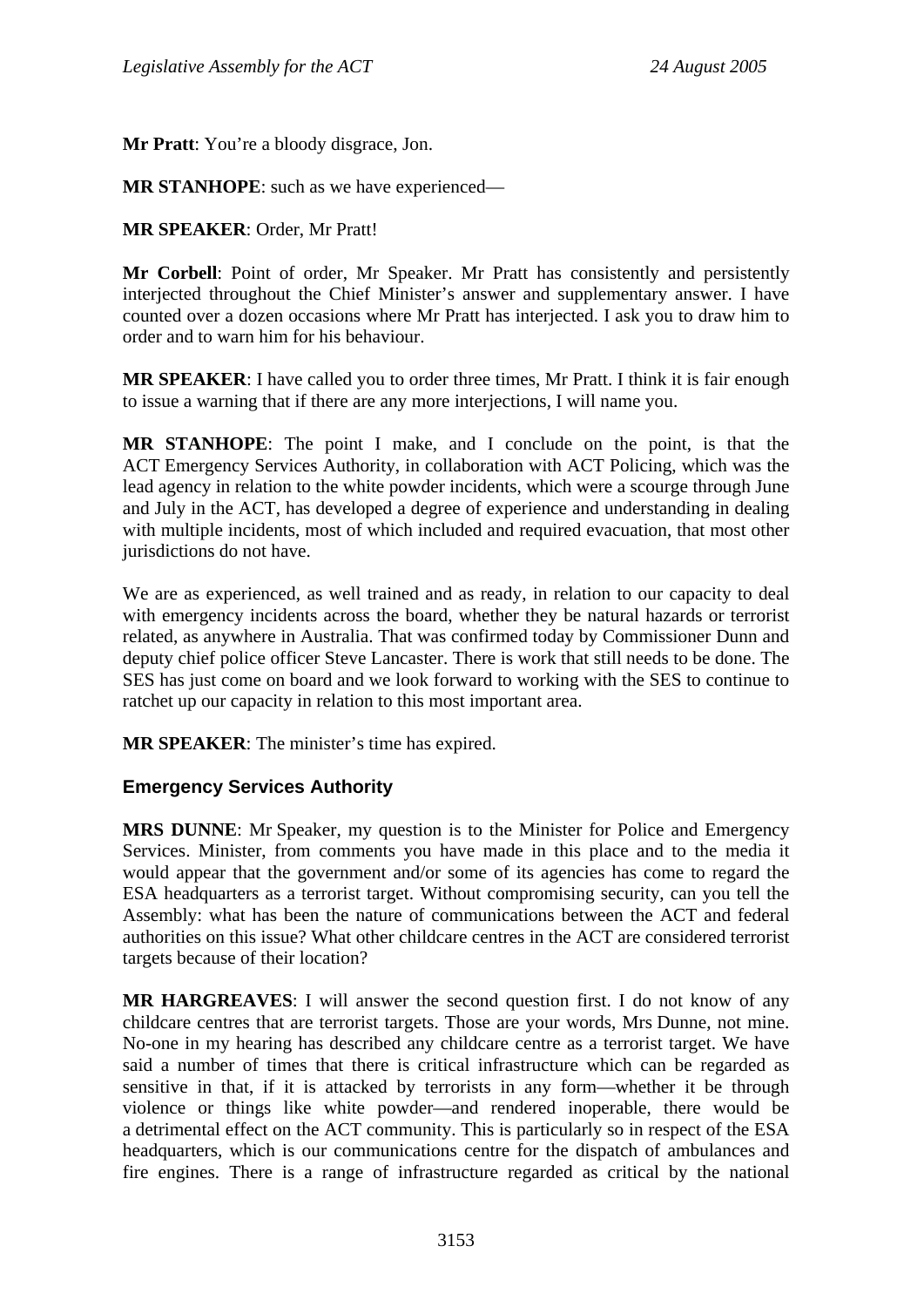counter-terrorism committee, which I do not propose to name in this place. I am sure you will understand the reason for that.

There are two operational activities at the Curtin centre. One is about 12 months old and the other has been there for a while. As I have mentioned, one is the communications centre and the other is the emergency coordination centre. It is a very high-tech, highly sophisticated centre. When there is a significant terrorist threat it is required to operate with discreet security around it. On some occasions it is required to be locked down but, unfortunately, it is impossible to lock it down because of the collocation of the childcare centre in those premises. I do not think there is much more I can add to that.

**MRS DUNNE**: Mr Speaker, I have a supplementary question. Minister, you would be aware that when Sir Humphrey Appleby explained to his minister that invoking security was the ultimate tool of—

**MR SPEAKER**: Come to the question!

**MRS DUNNE**: He said that invoking security was the ultimate tool of—

**MR SPEAKER**: Order, Mrs Dunne! I will order you to resume your seat unless you come to the question.

**MRS DUNNE**: Minister, are you following the dictates of Sir Humphrey Appleby and invoking security as the ultimate tool of obfuscation, that is, invoking security as a reason for not telling the truth?

**MR SPEAKER**: You will have to withdraw that, Mrs Dunne.

**MR HARGREAVES**: I am happy to answer the question.

**MR SPEAKER**: I think the imputation was that you were not telling the truth. I think she should withdraw that.

**MRS DUNNE**: I withdraw it and substitute "not misleading the public".

**MR HARGREAVES**: We are having trouble here, are not we?

**MRS DUNNE**: Yes, perhaps we are, but not as much as you are in! **MR HARGREAVES**: Those opposite can accuse me of many things but certainly not of aping the Liberal Party's method of communicating with the public.

#### **Disaster planning**

**MRS BURKE**: My question is to the Minister for Police and Emergency Services, Mr Hargreaves. Minister, in today's *Canberra Times* the Chief Minister's spokeswoman is quoted as saying:

On Monday, the ACT SES was tasked to take over responsibility for much of the day-to-day management and upkeep of the evacuation strategy.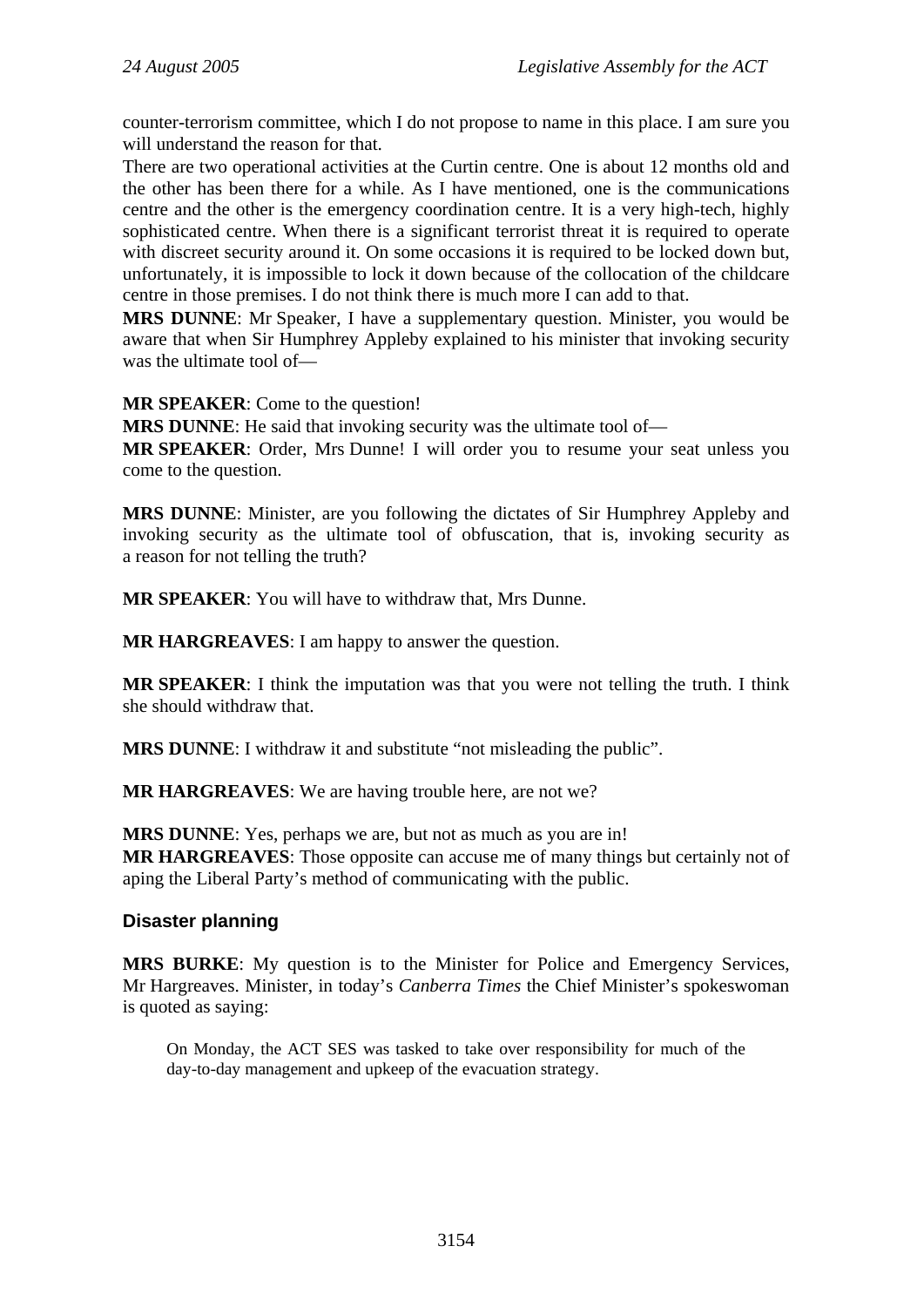Minister, the Emergencies Act 2004 establishes that the ESA is responsible for "the overall strategic direction and management of the emergency services". Minister, why is the SES, an organisation staffed predominantly by volunteers, being made responsible for the management of the evacuation strategy when the ESA has the responsibility for this role?

**MR HARGREAVES**: Mr Speaker, I wonder if the Chief Minister could pass his speech to me so that I can repeat yet again to opposition members what he said. Obviously those opposite were not listening to the way the Chief Minister twice explained this matter.

Firstly, can I advise Mrs Burke that the SES is a subset of the ESA. It is not a separate organisation, Mrs Burke. It is now a recognised fighting arm within that organisation. In days gone by, the SES, because it was staffed by volunteers and did not have a particular leadership and management infrastructure, was regarded as a bit of a Cinderella service. Such is not the case anymore. There are administrative arrangements. There is very significant and professional leadership in the SES. Also within the ESA, dedicated deliberately to the SES, there are logistics and planning people and, as I said, very professional leadership.

Over the last wee while and particularly over the past 12 months, significant training has been delivered to SES officers. In the judgment of the executive of the ESA, the volunteers and the managers in the SES have the competency to assist and are quite capable of assisting something like 2,500 building owners and managers around town. They have the job of working with these people to develop their incident action plans and evacuation plans for their buildings. There is a need for some parts of the community to take responsibility for their own evaluation plans, and this has to be done in partnership with the government. Of course, the ESA will be the agency of the government that the partnership will be with. As the Chief Minister so eloquently pointed out repeatedly, this hitherto was done by the urban fire brigade.

We now have the benefit of an additional resource. We can reach more people over time. We can have expertise delivered to building managers. I do not think I will go over again what was said by the Chief Minister. I will leave it at that.

**MRS BURKE**: Mr Speaker, I ask a supplementary question. Minister, if the ACT SES is being tasked in this way, what will the staff of the ESA be doing and do they have the resources?

**MR HARGREAVES**: Mr Speaker, I have already answered that question. I will have to do a Jon Stanhope and repeat what I said—I will have to say it again. The SES officers are now in a position where they can actually assist building owners and managers with the development of real-time incident action plans and evacuation plans. We now have an opportunity for trained people to have dialogue with building owners and managers. To answer Mrs Burke's second question, we have an increasing number of people within the SES because people still volunteer to joint it. We are getting more and that is why we have training regimes.

All I can say is that in this instance it is pretty poor form for Mrs Burke and her colleagues to denigrate the work that these officers perform.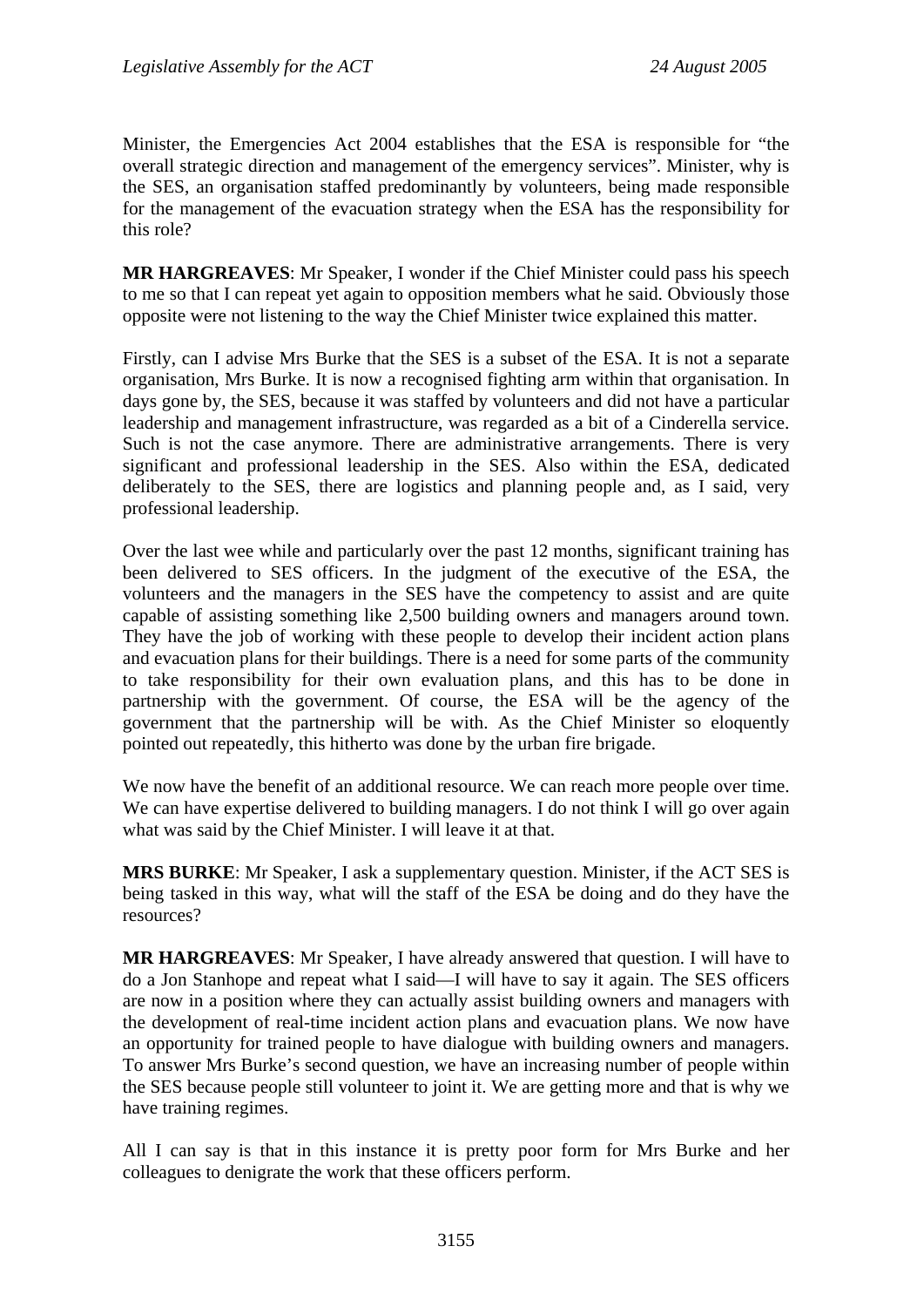**Mrs Burke**: Point of order, Mr Speaker. I do not believe that the minister answered the question correctly. I was asking that if the ACT SES is being tasked in this way, what will the staff of the ESA be doing?

**MR SPEAKER**: Order! Mrs Burke, there is no point of order.

**Mrs Burke**: Mr Speaker, with respect, the minister was talking about the SES. I was asking about the ESA.

**MR SPEAKER**: The minister has answered the question and that is the end of the matter.

#### **Policing—Civic**

**MR SESELJA**: My question is directed to the minister for police. I refer to the report in today's *Canberra Times* about the assault on a university student in Civic in the early hours of Saturday morning. The student was seriously injured and remains in hospital. Minister, according to this report, a spokeswoman for you is quoted as saying:

… I urge everyone to take responsibility for their own actions …

This student had been to the cinema and was walking with a friend. In what ways was this student not being responsible for his own safety and welfare?

**MR HARGREAVES**: This an individual incident; it is about a specific case. There are facts about this case that, in the interests of the privacy of that particular victim, shall not be made public. Mr Seselja is fast running out of the excuse of being a new bloke in this place, even if he is still learning.

**Mr Seselia:** We are asking about public statements by your spokesperson.

**MR HARGREAVES**: He insists that the facts are X. As a person trained in these matters, he should know better.

**Mr Seselja**: I am going on your spokesperson's statements.

**MR SPEAKER**: Order! Mr Seselja has asked a question. Mr Seselja, it might be best if you cease your interjections so that the minister can address the issues that you have raised.

**MR HARGREAVES**: Mr Seselja really should ascertain all the facts, not the selected ones that he brings out here. There is considerably more to this story than he is aware of.

**Mr Stefaniak**: It's in the paper.

**MR HARGREAVES**: Of course, Mr Stefaniak—interjecting yet again—quotes the gospel according to the *Canberra Times.* That is very limited reading. I suggest that you stick to your Harry Potter books, Mr Stefaniak.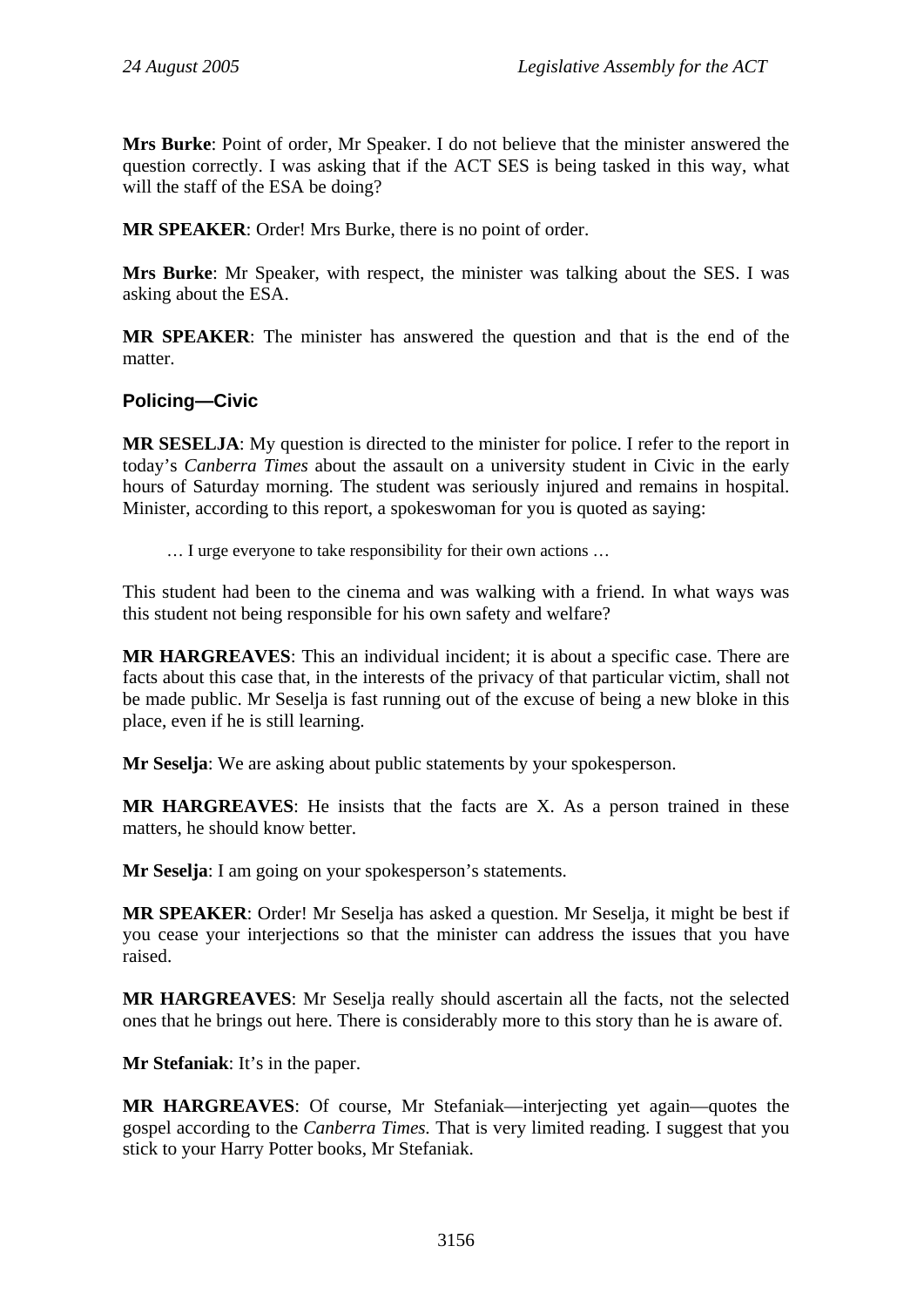I fully support what my spokeswoman said in the *Canberra Times* today, because she is dead right. Is Mr Seselja asking us to say to people, "Do not look over your shoulder when you go to an ATM machine. Do not worry about who might be following you or lurking around. Go down as many dark alleys as you like—feel free"? Is Mr Seselja suggesting that we should be telling people, "Nah, do not worry about looking after yourself. Do not worry about walking through places which might have some problem"?

This is clearly a lead-in, a bit of a set-up. It is a really tricky question. I have to tell you that I do not see the problem as being the way you guys portray it: that we have massive gangs roaming the streets of Civic. We do not have a problem with systemic violence in the ACT. I accent the word "systemic".

I do not believe that these isolated and unusual incidents warrant the concerns expressed in the media. It is an overreaction, and it is an overreaction perpetrated by you lot. I am very comfortable with the police's approach in Civic at the minute, and particularly in other areas such as Manuka. Civic is obviously one of the popular places to go out, particularly on Thursday, Friday or Saturday night. But people consume alcohol and unfortunately, in some instances, illegal drugs. This presents a challenge to the police.

To combat this, ACT Policing increases its presence on Thursday, Friday and Saturday nights. One of the ways that they do that is through the city beat teams. The prime focus of these teams is to provide a police presence in the Civic retail and entertainment precinct. This is delivered through a physical and mobile police presence rather than via a static shopfront, where intelligence, community liaison and law enforcement activities rely on the community consciously making an effort to enter the building. The city beat team undertakes both foot and vehicle patrols in and around the city area and patrols the Canberra city central business district. That is the role of the police.

People need to be careful in any place in the world. This town, in that sense, is no different. I think it was a planning document issued fairly recently—by the Canberra central taskforce, I think—that said that Canberra is one of the safest cities in this country, if not the world. For these guys to try to beat it up, so that people are too scared to come out of their houses, is irresponsible in the extreme. I suggest this to Mr Seselja, very sincerely and without any ulterior motive: check all of your facts, because one day you will be very seriously embarrassed, my boy.

#### **Carers**

**MS PORTER**: My question is to the Minister for Disability, Housing and Community Services. Can the minister advise the Assembly of the Stanhope government's support for projects that improve the recognition and support of Canberra's carers?

**MR HARGREAVES**: I thank Ms Porter for the question. The caring for carers policy tabled in December 2003 embodies the ACT government's commitment to better acknowledge carers and better address their needs. In the 2004-05 budget, the ACT government announced new funding of \$830,000 over four years to support the implementation of the caring for carers policy. I am very pleased to advise the Assembly that through the 2005-06 carer recognition grants program, the ACT government is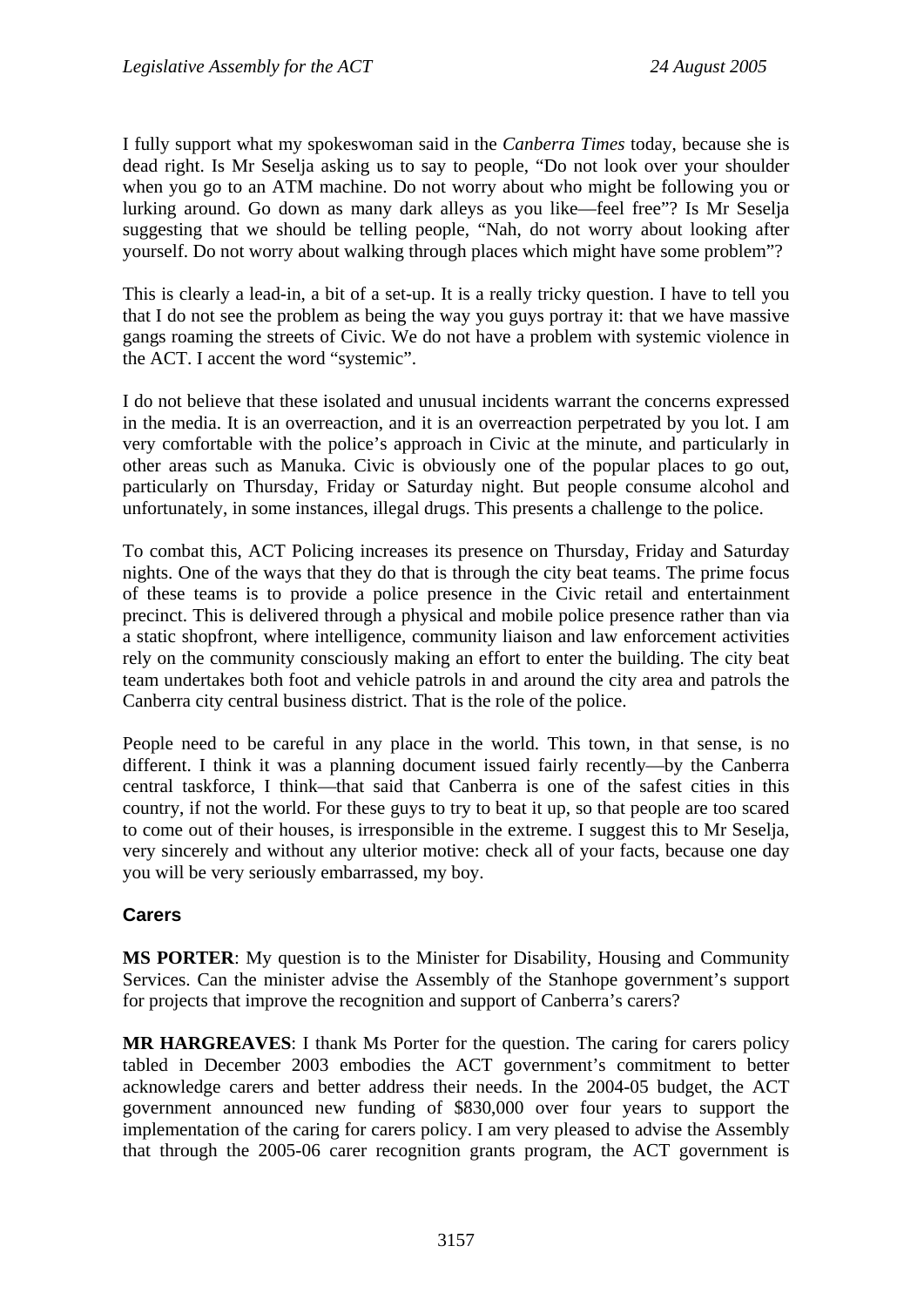providing \$200,000 to community organisations and projects that improve the recognition and support of Canberra's carers.

Community organisations can apply for grants of up to \$60,000 for innovative projects through the program. I would urge those opposite to listen, if they purport to represent constituents—albeit not very many of them. The government is seeking to fund two types of projects. The first one is a carer support project to improve the capacity, skills, knowledge and networks of carers and former carers. These projects might include advice and counselling, written resources, carer peer support groups and social and recreational opportunities. The second is strategic projects to inform the future development of innovative and responsive supports for carers. These projects will include professional development and a research project to investigate appropriate and responsive respite models for people, and their families, who are affected by mental health and/or alcohol or other drug issues.

The 2005-06 carer recognition grants program will be advertised in the *Canberra Times* on Saturday, 27 August 2005. An information session for interested applicants will be held on Wednesday, 7 September and applications close on Friday, 7 October 2005. I encourage interested community organisations to participate in programs to further enhance the recognition and support of the territory's estimated 43,000 carers—and the word carer covers a wide range. I would at this point like to take a moment to congratulate the Youth Coalition of the ACT for its support of young carers in this town. We often forget—when we think of carers, we think of older people looking after disabled young people or we think of older people looking after increasingly ageing disabled offspring—that there are many young kids in this town, some as young as 10, providing support and care for a parent or parents or siblings who have a disability.

I urge those opposite, where they know of people in these categories, to bring this carer recognition grants program to their attention, because we are trying to reach out to the carers in our community and support them. I think this is a very sensitive initiative by the Stanhope government and it needs bipartisan support.

#### **Legal action**

**MR STEFANIAK**: Mr Speaker, my question is to the Attorney-General. Attorney, on 2CC on Monday 22 August you said that the appeal against the coroner would not cost the ACT taxpayer anything as it was all covered by insurance. Why did you make that claim when the former head of your department told the estimates committee that \$8.3 million had been spent on legal fees, which included the appeals up to 30 April, and that approximately \$5 million of that total cost was covered by insurance?

**MR STANHOPE**: In relation to the comment I made on 2CC on Monday morning, I must say that I had another very significant, most interesting, entertaining and learned interview this morning with Mr Jeffreys. Mr Jeffreys, who is not known for his soft, sympathetic support for this side of politics, asked me if I agreed with his assessment or instinct that the *Canberra Times* had turned against me. It is interesting, is not it, when you get a commentator with Mr Jeffreys's particular view of the world suggesting that there are others out there who are having a go at me! I demurred from answering that, of course, suggesting that I had noticed no such thing.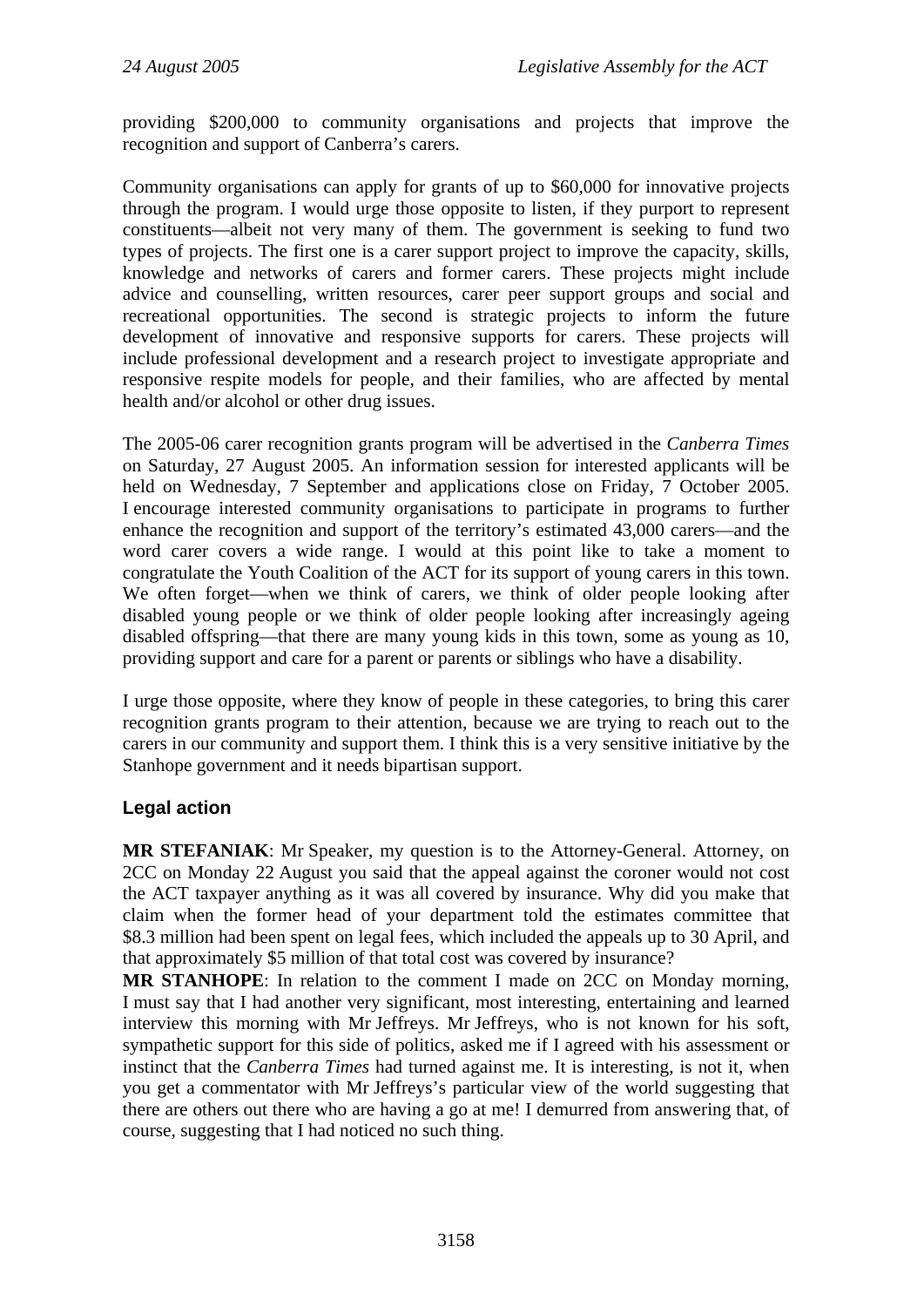**Mr Hargreaves**: It is your natural shyness!

**MR STANHOPE**: When you get objective observers with the particular world view that Mr Jeffreys has, thinking up these things about some of his colleagues within the profession, one wonders. You know well the point I made, Mr Stefaniak, because you preceded me, making some quite outrageous statements which you repeated a number of times in relation to certain facts.

The context is precisely this: as you know, I responded to the specific remarks you made in relation to the cost of the application and the claim that has been put about—that I have seen reported repeatedly—about my involvement in supporting the application costing ACT taxpayers \$1.8 million. As everybody knows, that is simply not true because the vast majority of that amount was covered by insurance, although not all of it.

**MR STEFANIAK**: You said it was all of it!

**MR STANHOPE**: No, no. The point I made—and I will endeavour to get the transcript, Mr Stefaniak—I remember well. You made the claim again, as you have made repeatedly, that I joined the application at a cost to the ACT government of \$1.8 million and that the fact that I joined the application had delayed the coronial inquest by 10 months. What I said to Mr Jeffreys was that the application would have been made in any event by the nine individuals. It would still have taken 10 months and to say, as you have been saying repeatedly, ad nauseam, that—

**Mr Stefaniak**: You said it would cost us nothing, though.

**MR STANHOPE**: No, let me finish. You made two claims, Mr Stefaniak: one, that my involvement had cost the taxpayer \$1.8 million; and, two, that my involvement had delayed the inquest by 10 months. Let me correct the record. The fact that I joined an application that was occurring anyway, which would have happened, did not add one single day to the inquest because the application would have been made in any event. The fact that there were 10, and not nine, parties to the application did not add a single day to the application. I remember precisely what you said, Mr Stefaniak.

**MR SPEAKER**: Order! Chief Minister, direct your comments through the chair, please.

**MR STANHOPE**: You said, "The Attorney-General now has to acknowledge that he has cost the taxpayer \$1.8 million and he has delayed the inquest by 10 months." Neither of those assertions is true. They are both false. My involvement did not add one single day to a process that would have run in any event. The ACT government's costs through the ACT government's joining the application, as such, did not add any cost because the costs were covered by insurance. The costs that were not covered by insurance were the costs of the DPP, which would have been incurred in any event, because there were nine other applicants. It is quite clear and straightforward, Mr Stefaniak. You have been spinning and spinning and misleading, misleading, misleading on this. What you have said is simply false. I make the point that it is false.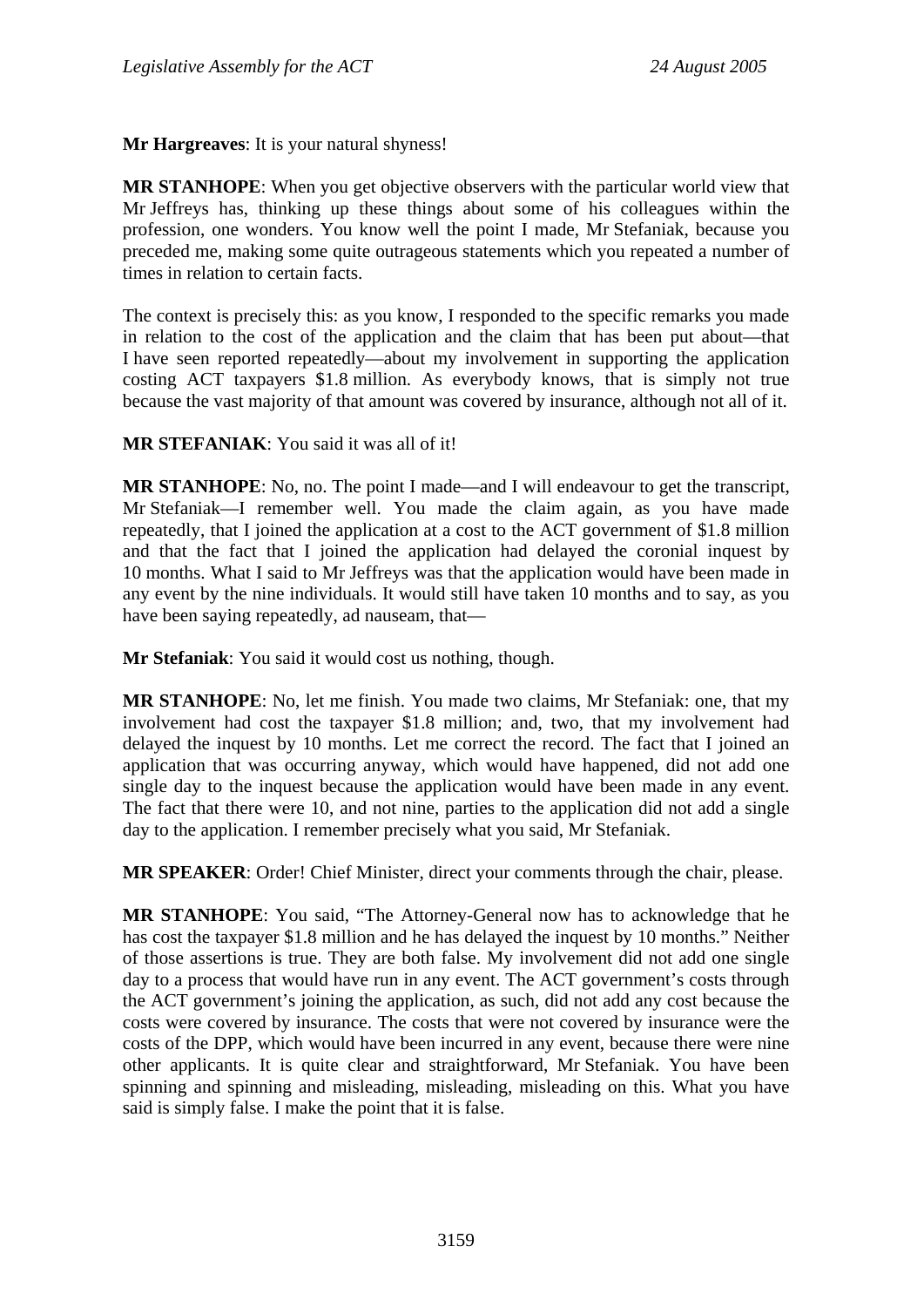**MR STEFANIAK**: I ask a supplementary question. I thank the Chief Minister for that answer. Would you provide up-to-date figures of the total costs of the appeal to date, including how much we actually get back on insurance, by close of business today?

**MR STANHOPE**: I am happy to provide those costs, but not by close of business today.

#### **Business migration program**

**MS MacDONALD**: My question is to the Minister for Economic Development and Business, Mr Quinlan. Minister, last month you launched the ACT skilled and business migration program. Can you report to the Assembly on the response to the new program since its inception and on the number of applications that have been approved to date?

**MR QUINLAN**: I thank Ms MacDonald for her question. I think members of this Assembly would be aware that there is a skills shortage. It is a national skills shortage and not unique to the ACT but, nevertheless, it impacts on the ACT. We are at that point in the economic cycle where there is a very tight labour market. This government has reacted by providing additional funds for vocational education training in the last couple of budgets. We put \$10 million into the University of Canberra to develop our allied health professionals to try to meet shortages in those areas. Those shortages have been identified by the federal Department of Immigration, Multicultural and Indigenous Affairs, and are virtually at the top of their list of current migration occupations in demand.

This government has resurrected its skilled and business migration program after some of the difficulties that have occurred have been cleaned up and put to rest. I am very happy to advise the Assembly that the response to our program, and to our seeking skilled migrants and business migration, has been very positive. In attracting immigrants, we know there will be both economic and social benefits for the territory. We have had over 60 skilled and business migration applications since the launch of the program on 12 July. So, in the space of a month, there have been 60 applications, with 29 of the applications being certified for permanent residence under the regional sponsored migration scheme.

The occupations designated as having a skills shortage range from academia, research and ICT through to health professionals. The top three countries of origin are the UK, Germany and Russia. Fifteen overseas employees have been certified under temporary long-stay business visas in hospitality, health and construction. The countries of origin of these are the Philippines, Brazil and, once again, Germany. On the business side, 17 applications have been sponsored under the business-owners scheme. It is worth noting that all of those business applications are from China. They include retail, alternative medicine, property development, design and printing and tourism.

I think members can see that the work that is being done is bearing fruit, and will continue to bear fruit, and will in its own way contribute to solving the problem we have with skills shortages. I made the point at a media interview today that addressing skills shortages is not the sole province of government. There is a responsibility on the part of industry and commerce for them to continue to develop skills. I think it has become fairly clear over the last decade or more that industry, in terms of traineeships and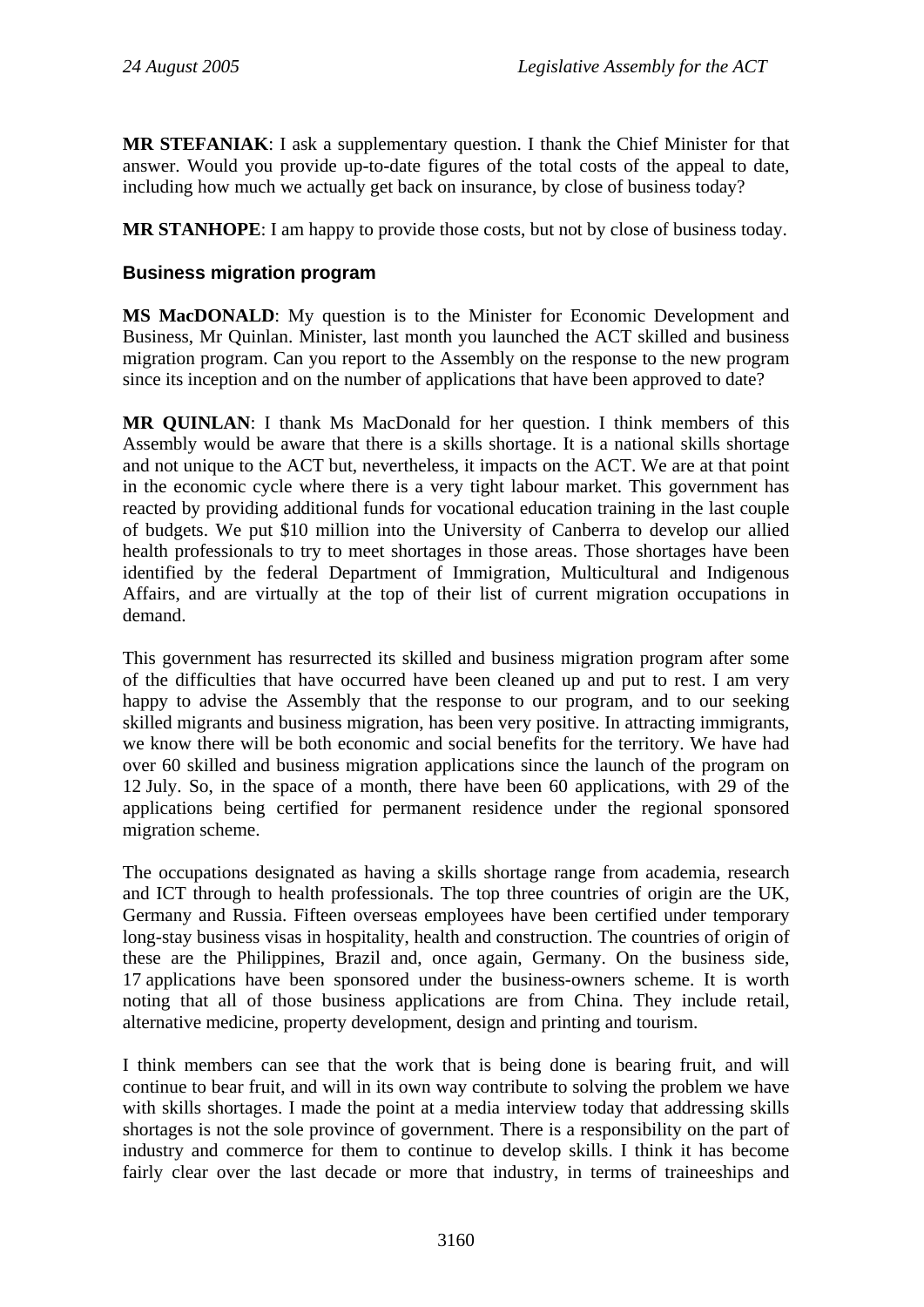professional development, has dropped the ball. We need to lift our game across the board. This government is happy to work with industry—not for industry—and will continue to work with industry to address the skills shortages.

**Mr Stanhope**: Mr Speaker, I ask that further questions be placed on the notice paper.

### **Supplementary answers to questions without notice Ms Clea Rose**

**MR STANHOPE**: Mr Speaker, I refer to yesterday's question time. Mr Smyth asked:

My question is directed to the Chief Minister. Chief Minister, now that a young woman has died as a result of injuries she sustained in the recent hit-and-run accident in Civic, will there be a coronial investigation into the circumstances surrounding her death?

I provide the following information for members. I have sought further advice from the department and can inform the Assembly that, under the provisions of the Coroners Act 1997, the coroner will not proceed with an inquiry, or consider proceeding with an inquiry, until criminal proceedings have been dealt with. The decision as to whether a formal inquiry will be undertaken following the criminal charges is a matter for the coroner.

### **Public Sector Management Amendment Bill 2005 (No 2)**

Debate resumed from 29 June 2005, on motion by **Mr Berry**:

That this bill be agreed to in principle.

**MR CORBELL** (Molonglo—Minister for Health and Minister for Planning) (3.32): This bill rightly identifies the appropriateness of the need to change the process of appointment for the Clerk of the Assembly. The Clerk of the Assembly is an important role in the ACT body politic. In particular, the role of the Clerk of the Assembly is to serve the interests of the Assembly, principally through the presiding officer, the Speaker but, more broadly, to all members.

We all acknowledge and recognise the importance of separating the role of the legislature from the executive and, to date, the appointment of the Clerk of the Assembly has been an unusual circumstance, because it has been the role of the executive to appoint the Clerk, or an element of the executive to appoint the Clerk. It is important that we draw the distinction not just in practice and convention but also in law to ensure that the appointment of the Clerk of the Assembly is made by the Assembly itself.

This bill recognises that it will be the role of the presiding officer, the Speaker, to appoint the Clerk rather than an officer of the executive or on behalf of the executive. This change is, I think, an important symbolic change. It recognises a growing maturity in this place that the Clerk, and the officers of the Assembly more broadly, are distinct elements from the broader territory administration. This change to the Public Sector Management Act recognises that growing maturity, and obviously the government will be supporting this bill.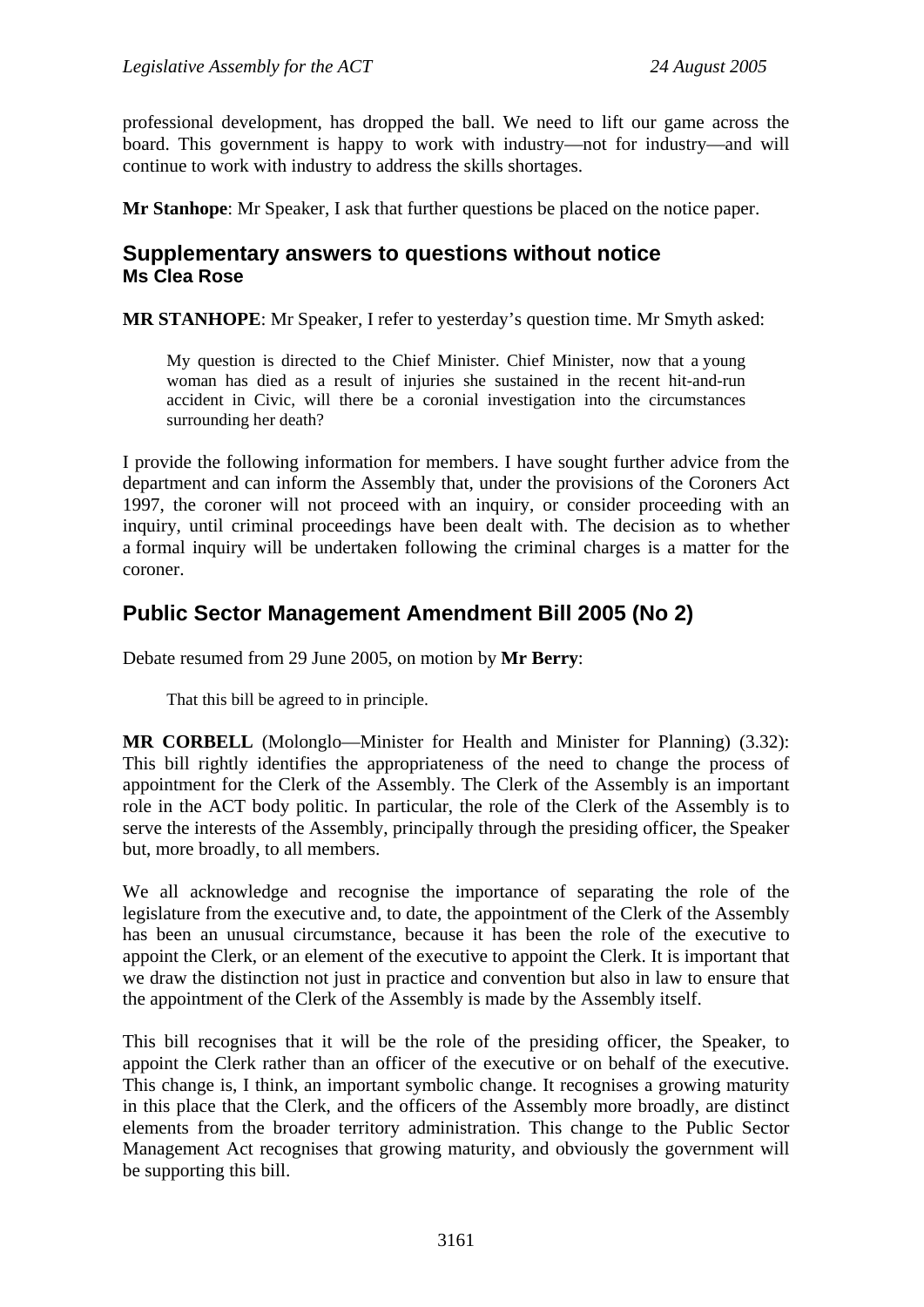**DR FOSKEY** (Molonglo) (3.34): I support the Public Sector Management Amendment Bill (No 2) because it better establishes the separation of powers between the administration and the parliament of the ACT, thus awarding the Assembly secretariat its due status. As we are well aware, the separation of powers is much in the public eye at present. In this case, it is perhaps self-evident that it is not appropriate for the Assembly, our parliament, to be answerable to the Chief Minister of the government by way of his chief executive. Rather, the Assembly is answerable to the electorate, which, in practice, makes the Speaker the relevant minister and the Clerk the Assembly's chief executive.

I support the amendments that allow for greater independence in the selection of the Clerk, that bring the Clerk's pecuniary interest declaration into line with other CEOs and that provide more flexibility around the selection of an acting clerk. I also support the requirement that the Commissioner for Public Administration receive approval of the Speaker before investigating the Legislative Assembly secretariat, as this is the current practice for the Chief Minister and the Chief Minister's Department. In closing, I would like to add that I find the work of our secretariat to be of a very high professional standard, especially in its client service. It is certainly much appreciated in my office.

**MR SMYTH** (Brindabella—Leader of the Opposition) (3.35): The Liberal Party will also be supporting the Public Sector Management Amendment Bill 2005 (No 2). I thank the Speaker for bringing it to the attention of the chamber. As outlined, this is about the separation of powers. Currently, the power to appoint the Clerk resides with the executive, which is clearly inappropriate. We only appoint a clerk every now and then or, in the case of the Assembly, once every 15 years approximately. It has therefore come to the attention of those involved with the process that the Speaker does not have the responsibility that he should have. The bill also clarifies, importantly, the existence of the Assembly secretariat as a discrete unit within the ACT public service. Currently, the act only allows for officers assisting the Clerk, which I think is a bit vague. This gives certainty for the secretariat as well, which is very important. As I said, we will be supporting the bill.

**MR BERRY** (Ginninderra) (3.37), in reply: I thank members for their support of this bill. Mr Corbell hit the nail on the head, I think, when he talked about the symbolism of the bill because, in practice, that is what will occur. Whilst we in this Assembly inherited what we were given in the first place, so far as the management of the Clerk's position is concerned, Mr Smyth made the salient point that one does not get a chance to consider these issues, and the legislation which deals with the appointment of the Clerk gathers dust for many years in between its application. The appointment of the most recent Clerk gave cause to look through these provisions and bring them up to date with Assembly practice. I thank members for their support of the bill.

Question resolved in the affirmative.

Bill agreed to in principle.

Leave granted to dispense with the detail stage.

Bill agreed to.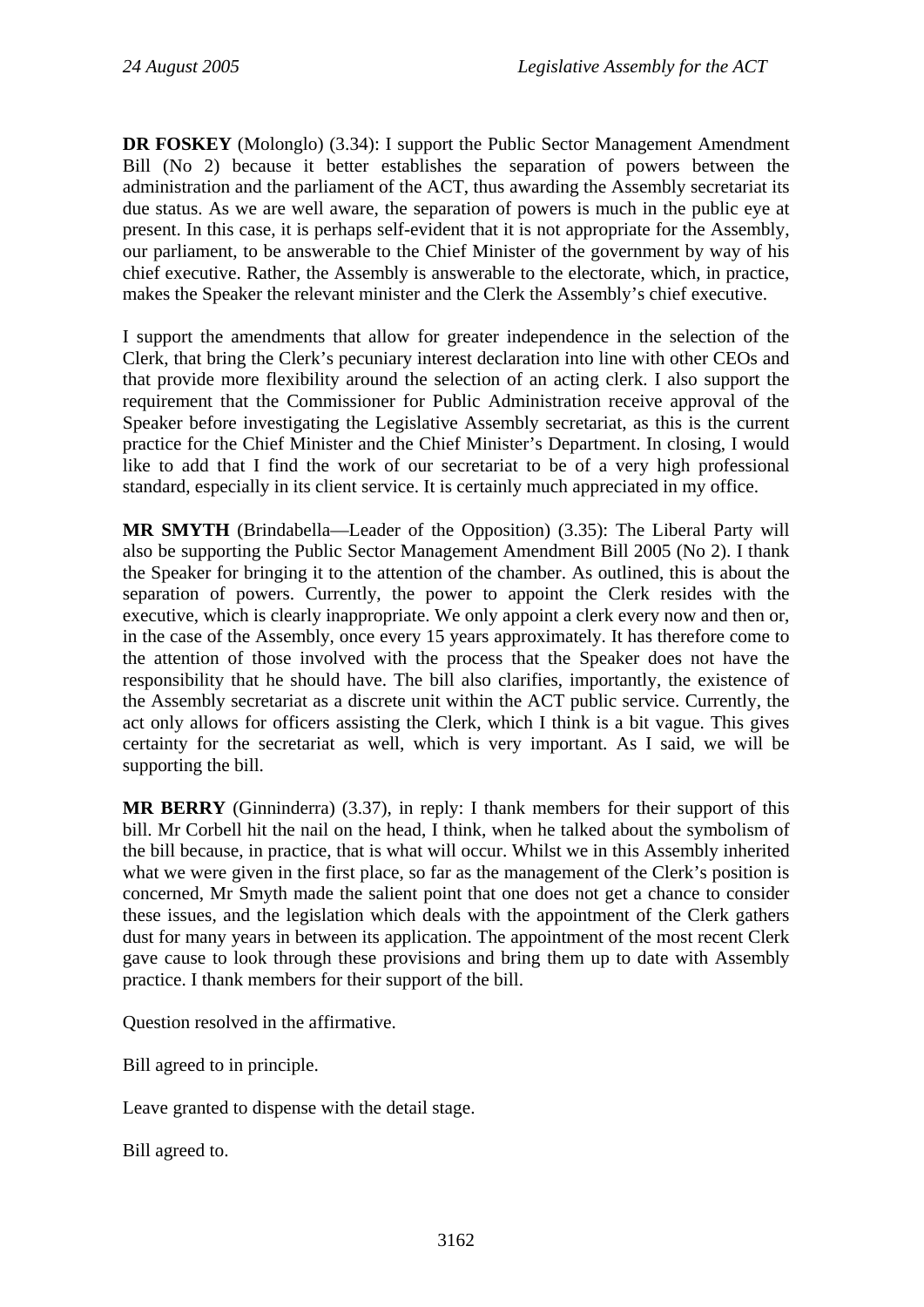### **Supplementary answers to questions without notice Canberra Hospital—psychiatric unit**

**MR CORBELL**: In question time today Mr Smyth, in a question directed to me, made an allegation of self-harm by a client of the psychiatric services unit. I advise members and Mr Smyth that no report has been made of a client at the psychiatric services unit obtaining a knife, and inflicting self-harm or stabbing themself. No report has been made to the General Manager of ACT Mental Heath, nor has it been brought to the attention of management of the psychiatric services unit. The Australian Federal Police did bring a client to the psychiatric services unit yesterday. That client was found to have a knife and this knife was immediately confiscated. However, no self-harm incident has been reported, and I am advised it did not occur.

# **Fair trade products**

**DR FOSKEY** (Molonglo) (3.40): I move:

That this Assembly:

- (1) recognising the imbalance in bargaining power between the small-scale growers of tea and coffee and the much larger international businesses that purchase, distribute and market the bulk of that product in the developed world;
- (2) acknowledging:
	- (a) the capacity of organisations and businesses to accept the responsibility for the social and environmental impact of their purchasing decisions; and
	- (b) the significance of such actions both practically and symbolically;
- (3) adopts a policy of the preferential purchase of tea and coffee from accredited "fair trade" suppliers in every possible situation;
- (4) indicate its preference for fair trade products whenever they are served to visitors and the public; and
- (5) calls on the ACT Government to pursue a similar policy through its agencies and its activities.

This may seem like a small thing to do to make us feel good, and I hope it does make us feel good. We hear so much about free trade in the media and elsewhere. Australia is a signatory to World Trade Organisation agreements. We have just signed a free trade agreement with the United States. We are negotiating an agreement with China and we are trying to get into ASEAN. So free trade is the go; but free trade is not fair trade. What happens with free trade is that it tips the balance towards those countries and businesses that are already doing quite well. I could speak at great length about this issue but I am referring here to fair trade, particularly agricultural trade, and just want to indicate how free trade policies are affecting the world's farmers.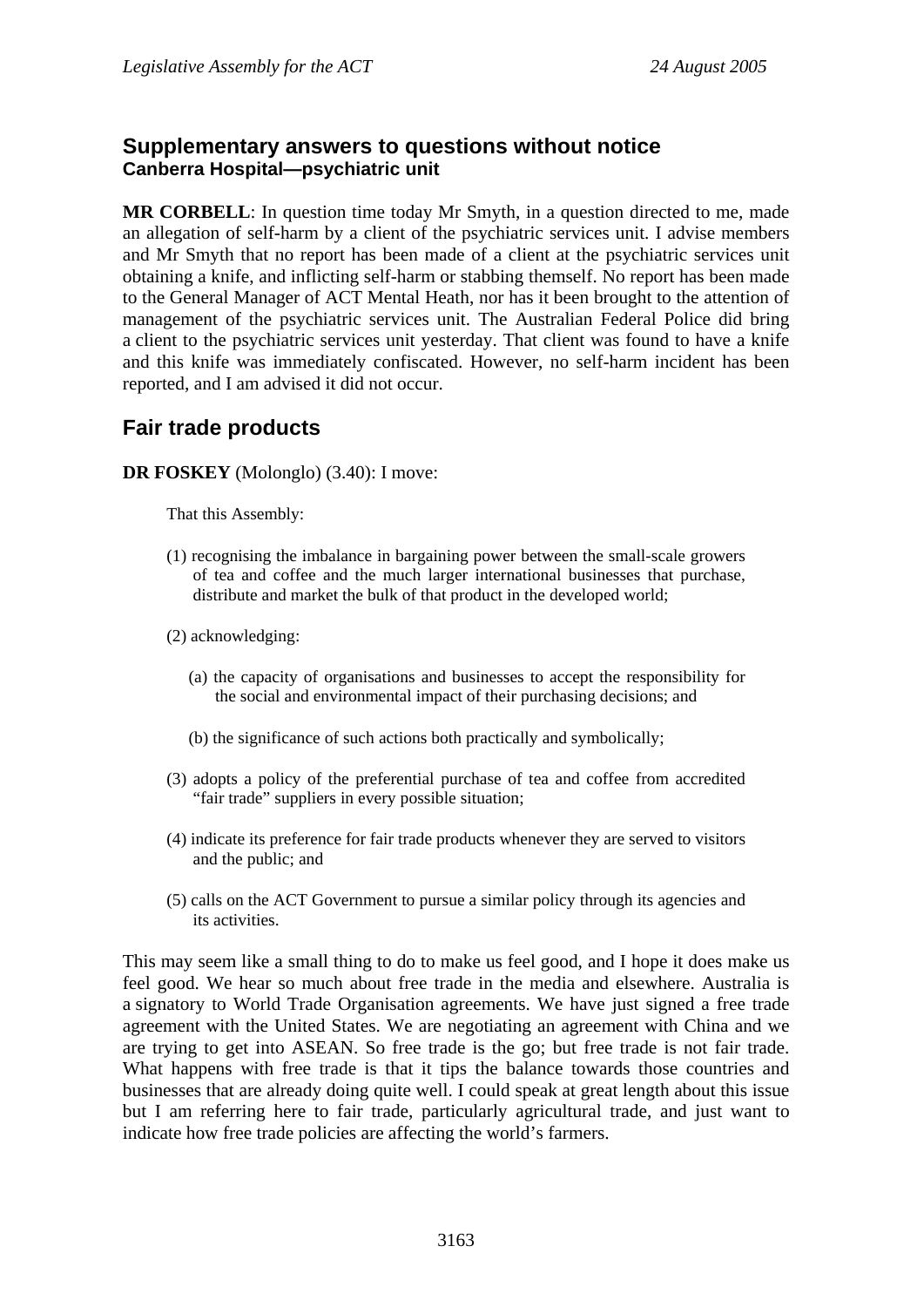Last week I had the pleasure of having lunch with a man called Davinda Sharma who is an Indian advocate of fair trade. Mr Sharma had appalling stories about farmers in India—hundreds of thousands of farmers suiciding, farmers going under, farmers who cannot feed their families, farmers whose crops fail and farmers who get paid very poorly for their crops, for their livelihood. We all know that World Trade Organisation meetings, and there is one next month in Hong Kong—Australia is part of the Cairns Group so in this one we are bit on the side of the angels—are about getting the US and Europe to drop their subsidies, because that effectively closes their markets to developing countries that have all been exhorted to take up export-oriented agricultural policies. It also gives their products an unfair advantage around the world. Australia is having this problem, too. We cannot get our goods into those markets and I believe the US Free Trade Agreement will not make an iota of difference to that.

Fair trade would pay farmers for at least the value of the work they put into producing products, and it would even the playing field so that developing countries could trade on with countries like the US and even Australia. As consumers, we are only one part of the picture—the last stop if you like. The big picture of food production includes regional, global and bilateral trade agreements, which are often influenced in various ways by the International Monetary Fund and the World Bank. For instance, in Indonesia during the 1998 economic crisis the structural adjustment program inflicted on Indonesia by the IMF and World Bank committed them to greater and greater export-oriented policies, to austerity measures and so on. That has exacerbated the poverty of many groups in that country, and that is just one example from around the world.

The policies of these bodies—WTO, IMF and World Bank—work together to groom market-oriented approaches that favour the growing of cash crops over subsistence crops. The aim is to bring everyone into the economy. We live in a world of agribusiness oligopolies. Just as the majority of company profits end up in the hands of the few, much of the world's food is produced by a few multinationals. They would number fewer than the fingers on my hands. These large companies, not being local to the area where the food is grown, generally have little regard for soil and water degradation, chemical build-up from pesticides, herbicides and fungicides, and they provide little economic sustainability for the producers.

As an Assembly, we can set an example. We have the opportunity to be the first and the only Australian parliament to take steps on an official level to make trade fair, thereby helping poorer farmers from developing countries rather than exploiting them for our caffeine habits. Taking this step will not only set an example for businesses, organisations and residents of the ACT, and other government departments, but also show leadership to other parliaments around Australia by showing them that it is an easy, feel-good, step to take. Fair trade certification allows ordinary people to know that they are purchasing products that support the communities where the product is grown and made. They know that with their purchase they are making a decision for social justice, ecological sustainability and economic security, thereby protecting the human rights of women, children and indigenous people to be free of exploitation in the production process. In Africa, for instance, women make up 80 per cent of Africa's farmers.

Fair trade is not only about ensuring that workers are paid properly: there is also an important ethos running through the process to change some of the production practices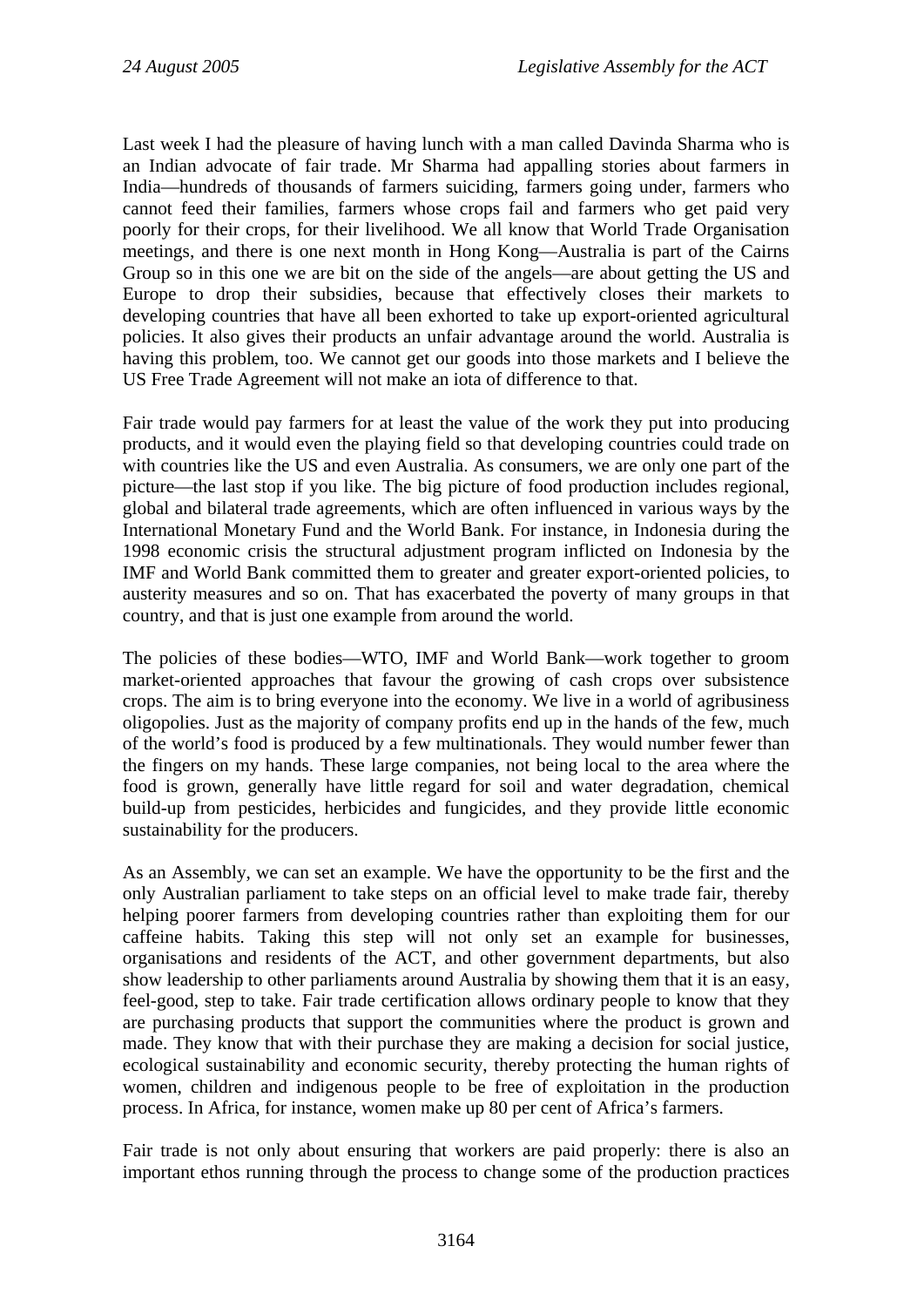to be healthier for the community over the long term. Environmental sustainability is the key to this. Indigenous populations have a deep connection to their land, and often they have had to change from a subsistence lifestyle to a cash-crop approach. Fair trade gives those communities an opportunity to determine for themselves the kind of community they would like, in the context of bringing in an income sufficient to ensure that the whole community can support itself in a sustainable way.

What does fair trade mean? It means fair pay, good working conditions and the right to unionise. Many fair trade communities have established workers' cooperatives to give workers a decisive say in the production methods and a fair share in the profits. A workers' cooperative is an interesting structure because it is an alternative to the full profit structure based upon standard democratic principles. Here, we have become very used to the partnership, the sole trader and the company. The cooperative is a method often used in Third World countries and certainly in alternative societies. It is not designed to maximise profits or returns to investors, but rather to bring to the workplace many of the rights and responsibilities that we have as citizens in our communities.

These principles include one-person, one-vote, open access to information—that is, open book management—free speech and the equitable distribution of resources such as incomes. These are not features of the multinational companies that benefit from the free trade and rely on cheap labour to make the highest profit. Many of us might think that child slave labour is an issue from the past but that is not true. Slave labour is a serious issue because stopping the cycle that causes it is very difficult. Many countries in the world have child slave labour simply because of the immense poverty and the need to make money.

Much of what we buy could in fact be harvested, made or crafted by children from Third World nations. Many people do not realise that some of the items we have at home and use daily are imported and therefore potentially at the risk of being made by slave or child labour. Slave labour is so close to home that you can taste it, maybe you are wearing something, whether it be clothing or shoes. More than 90 per cent of all cocoa from the Ivory Coast in Africa is procured with the help of child labour. Many children begin working at a young age, which prohibits them from getting an education that would stop the cycle of illiteracy and poverty. These types of conditions are taken advantage of for trafficking children, not just for sex purposes but as cheap and free labour.

Cacao prices are very low and, as long as they are kept low, corporate prices are high. Some plantations use this as an excuse for slavery. Many companies try to avoid slave chocolate. However, the five largest manufacturers, Nestle, Mars, Hershey, Cadbury and Phillip Morris—yes, they do make chocolate—do not. They claim they have no control over the problem, which is not true. The only way they will learn is if we avoid their products. There are a number of examples of industries around the globe that are renowned for the exploitation of workers. We know that garment and shoe companies in Australia and elsewhere rely on sweated labour. It is a global campaign that has brought the working conditions of Nike workers, for instance, to light and has put pressure on Nike to improve workers' conditions. But they have also opened market niches for the fair trade companies, which produce similar products in fully unionised factories in safe and fair conditions.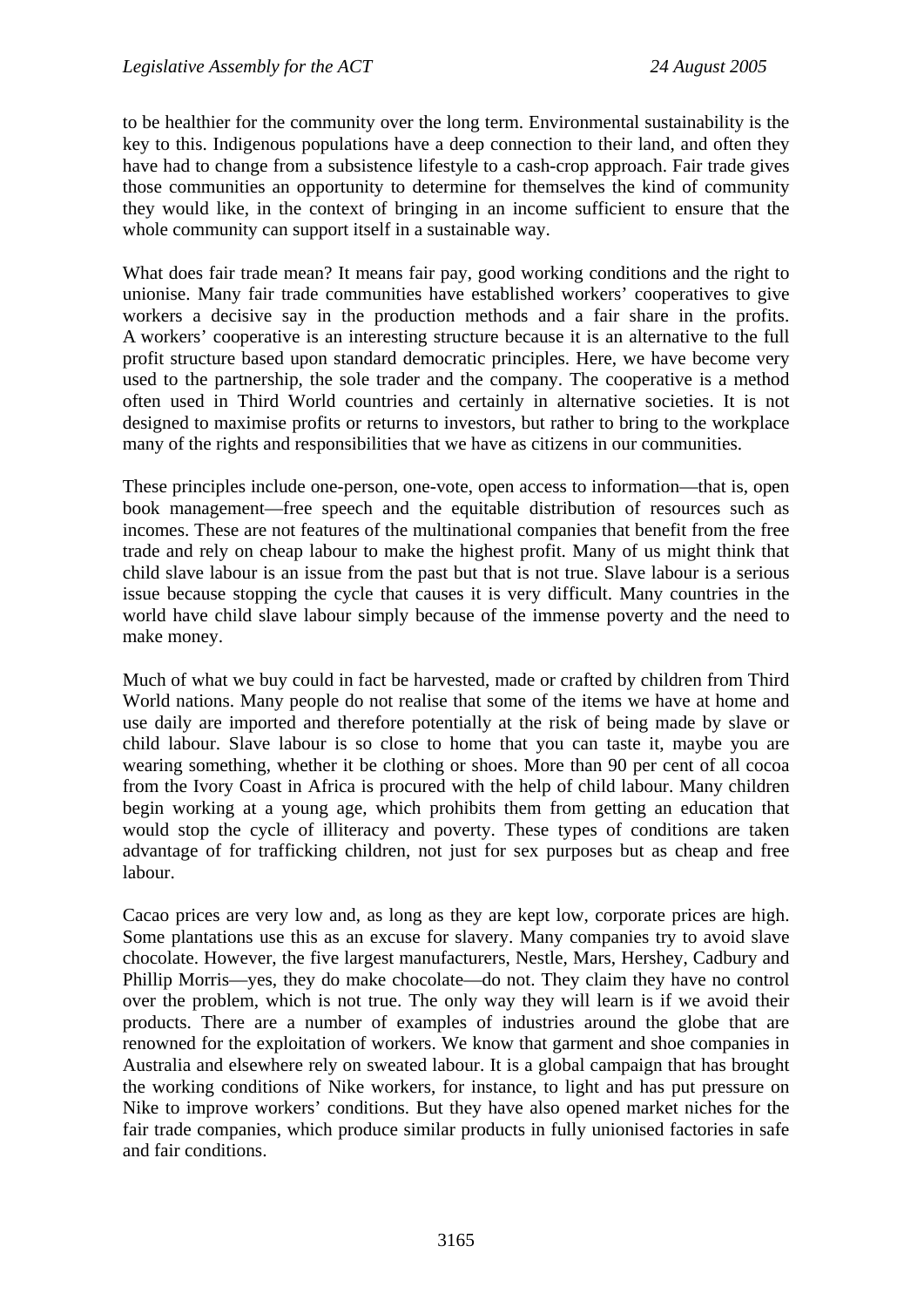I am going to use coffee as a case study. There is a crisis destroying the livelihoods of 25 million coffee producers around the world. The price of coffee has fallen by around 30 per cent in real terms in the last 15 years to a 100-year low. Our cappuccino prices might go up but the return to farmers in developing countries goes down. Even the World Bank, after doing a study of sustainable coffee markets, has taken a positive stance on fair trade. I have some case studies here but I do not have time to go into them. In short, farmers who grow coffee are now getting less than they put in when they sell it and, given that some of these people are not living on incomes that keep them well fed, that is a disaster.

East Timor, our neighbour, has an interesting solution to this. The Cooperative Cafe Timor is a cooperative organisation of the organic coffee farmers of East Timor. There are currently 19,000 farmer members. East Timorese farmers founded CCT to fill the void left after gaining independence from Indonesia in late 1999. CCT processes, transports and exports the Timorese farmers' annual coffee crop. Its aim is to get the highest possible price for their coffee, and 98 per cent of these farmers' income is generated by coffee. The initiative is supported by USAID. It also involves offering primary health services to coffee farmers, which is a good thing, and reducing dependency on aid in the long term.

I now move to Mr Quinlan's amendment. I cannot see the difference between Mr Quinlan's part (3), except that his words are less emphatic than ours. I am disappointed in his rejection, or the government's rejection, of part (4). Just by way of clarification, when we talk about letting consumers know that they are being served fair trade products, it might be a little notice on the table or a sticker near the urn. We do not think that is too hard or undignified. Part (5) of our motion would have led us to be proactive on this issue, just to try and get other government departments doing so.

I think it is disappointing that the government has chosen to pussyfoot on this one—to put just a toe in the fair trade camp instead of an entire foot. I am tabling an amendment to Mr Quinlan's amendment to ensure that we set an example, that we need to demonstrate what we are doing otherwise there is less point in doing it. How can we be leaders if people do not know we are doing it? We reluctantly accept the replacement words from Mr Quinlan's part (3) because we think it is important to get the motion through, but we do commend our amendment to you. We are a small Assembly but, by adopting this motion, we can make a difference. In the words of that discredited exploiter of labour, Nike, let us "just do it".

**MR QUINLAN** (Molonglo—Treasurer, Minister for Economic Development and Business, Minister for Tourism, Minister for Sport and Recreation, and Minister for Racing and Gaming) (3.55): I will move the amendment circulated in my name immediately. I move:

Omit paragraphs (3), (4) and (5), substitute:

"(3) where possible, and in accordance with prevailing legislative requirements, supports the use of products from accredited 'Fair trade' suppliers.".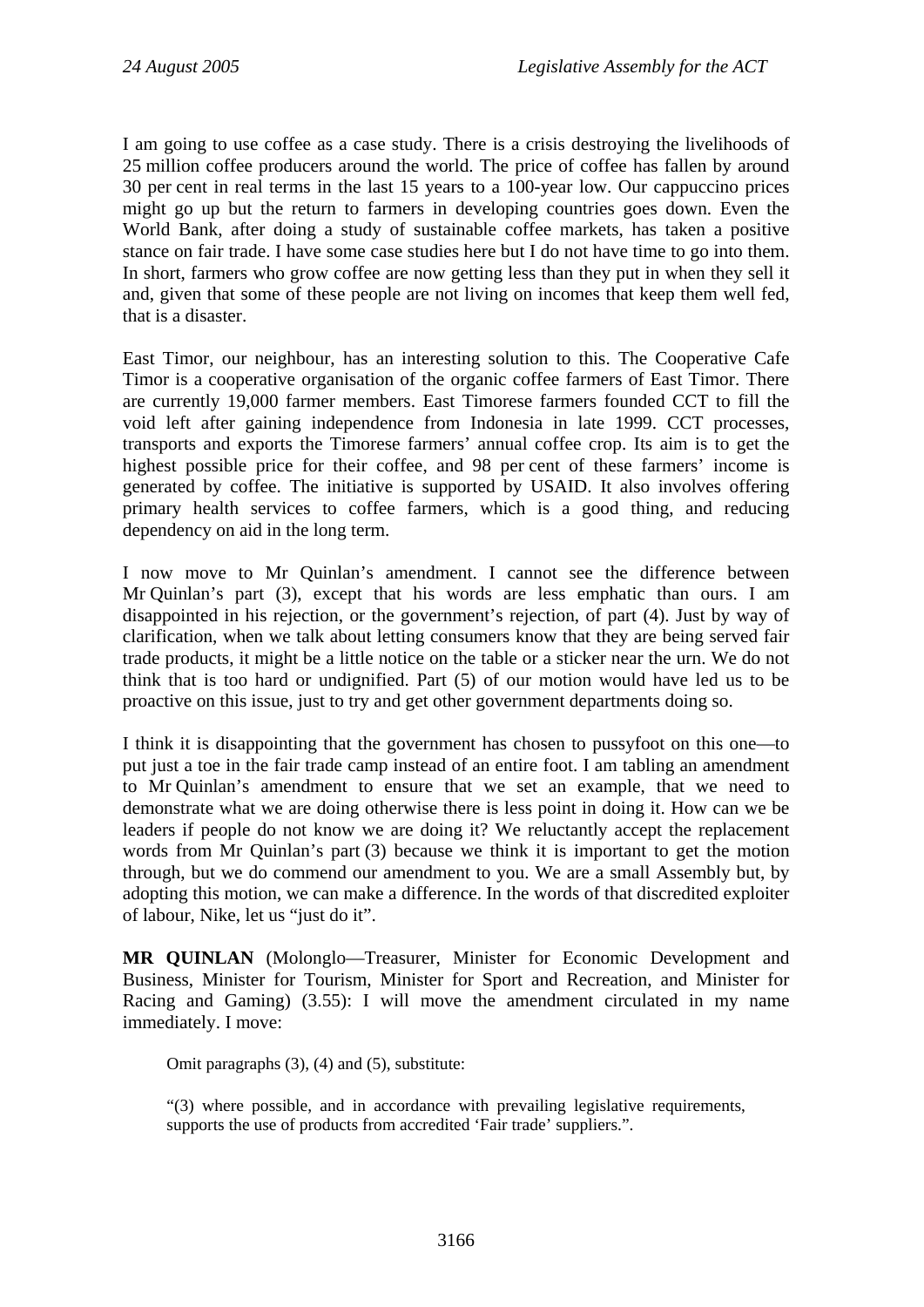I will now speak to both the original proposition and the amendment. Let me say that one cannot argue with motherhood, and you would have to say that this is a very worthy sentiment, and I do not mean that in a patronising way. I have done a little personal research on fair trade and I understand the concept and understand the consequences of there not being a process such as this.

The motion itself talks about tea and coffee, and I suppose they are some of the products that we in this place might use a little more than honey, sugar, rice, fresh fruit juices and sports goods, which, so far, have been covered by the free trade labelling organisations certification process. Of course, there are other labelling mechanisms around the world and other initiatives of a similar nature that set out to label products as having been purchased in a fair and ethical way or, at least, the base materials have been purchased in a fair and ethical way. I think it is a very commendable process. Today I want to make a commitment; in fact, I have already issued the instructions. Having read Dr Foskey's motion, and having done a bit of research myself, we will—in reviewing the purchasing processes that are in place, and the legislation and the regulations that we put in place to govern our purchasing—take into account the fair trade philosophy and do what we can to make sure that this process is incorporated or at least taken into account in the purchasing that we do.

We have a purchasing regime, a procurement policy, which has a number of principles included in it: value for money, open competition, probity and environmental sustainability and ethical suppliers. It is a moot point as to whether that parameter that we place on purchasing would be sufficient to take into account fair trade certification. I do not think it will so, in our examination of the purchasing procedures scheduled for this year or early next year, we will take into account this process, particularly under that guideline that we have in our purchasing principles.

At the same time, there will be many products that do not necessarily have their roots in exploitation but are not certified as fair trade items. If we are going to do this, if we are going to look at it, let us not make it a gesture. Let us take it into account and build it into the purchasing process. We will do that but we will also have to take into account, whether we like it or not, the procurement agreements and free trade agreements that have been signed. We have to take into account those governing agreements within our purchasing procedures and we also have to take into account our own parameters such as buying Australian, for example. There may well be many products that are not necessarily fair trade certified products, or similar certification, but nevertheless we would at least assume that they do not have the base materials provided under some exploitative regime.

This does smack of a grand gesture. If it is only tea and coffee, and only tea and coffee consumed in this Assembly, then it is purely a gesture. I would not like to think we were involving ourselves in that sort of process but, rather, be a little more serious and look at the potential and the growth of fair trade initiatives across the world. At some future time, we may find that quite a number of products would fit into the same category and would have the same problem of exploitation of the production of base materials associated with them. We probably should have a regime that is practical, workable and takes into account every opportunity. I give this Assembly the commitment that we will conduct a review, and it is scheduled to be conducted, and it will take into account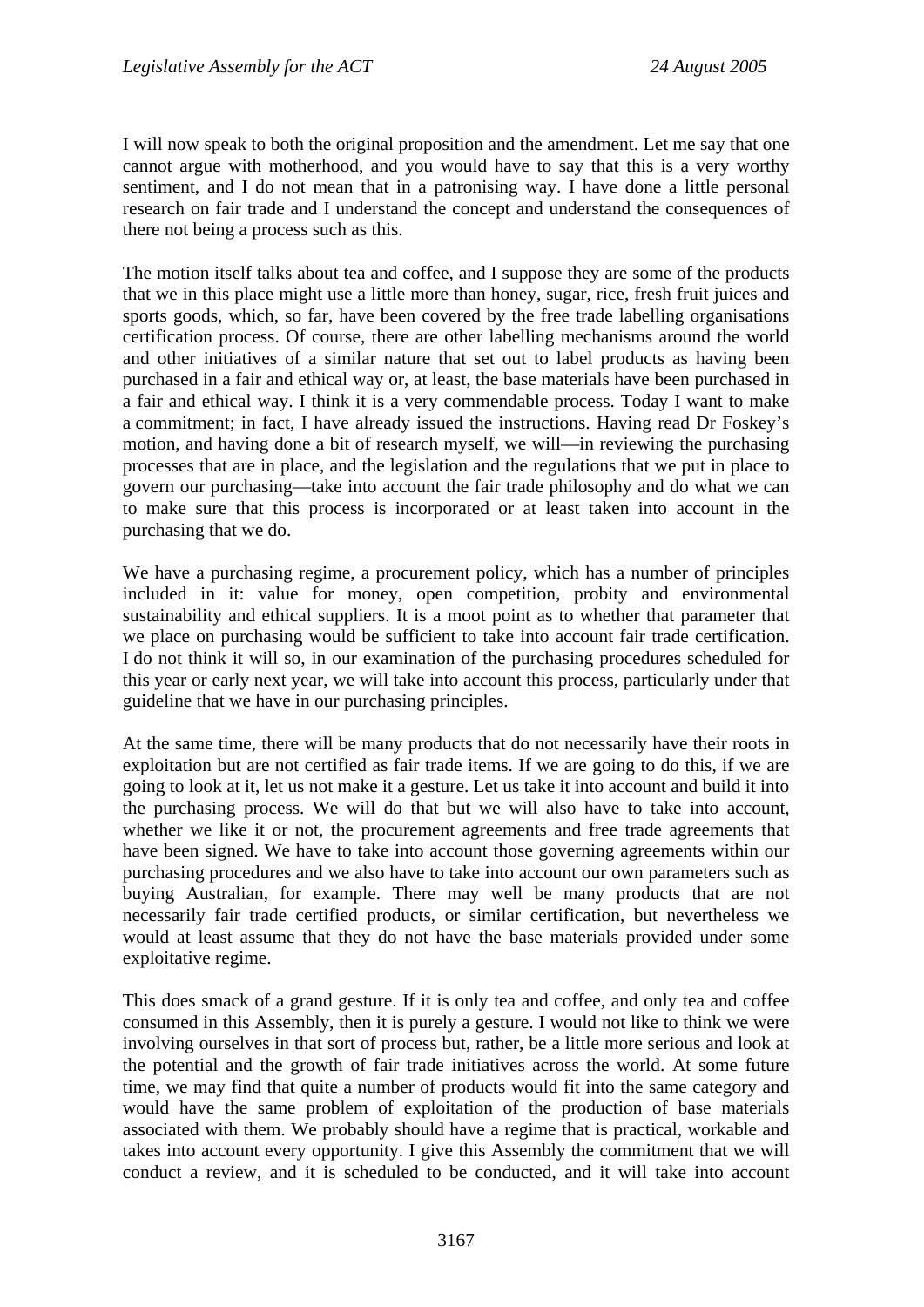international movements on fair trade initiatives. They will of course have to be balanced off against any free trade agreements that we have made or that are imposed upon us and we have to abide by. The parameter will have to live side by side with other parameters that we must take into account such as buying Australian and supporting local industry where we can. Those other guidelines in place may be changed as a function of the review.

In relation to clause (4) of the motion, putting little signs on teacups or urns, I do not think we want to go there. From time to time, various delegations are entertained in this place, and in each case I think it would be wise to exercise diplomacy appropriate to the particular event, the particular delegation. I cannot really imagine a situation where it would be a problem, but I do not think I want to bind the Assembly to putting little notices on coffee pots or teapots, saying that the coffee or tea contained herein is fair trade coffee or tea.

The amendment circulated in my name does largely emasculate what Dr Foskey has put forward, and that is unfortunate, but I think, in practical terms, it is as far as we can go now. I give the commitment that we will incorporate considerations that have given rise to fair trade initiatives and, hopefully, the growth of fair trade labelling across the globe, into the purchasing procedures as they are reviewed.

**DR FOSKEY** (Molonglo) (4.04): I will move the amendment, to Mr Quinlan's amendment, circulated in my name. I move:

Omit (4).

This morning the Clerk tabled a petition that I had received, which had been organised by Oxfam, the ACT group. There were 124 signatures at that point and I am advised that three more pages have come in with 54 more signatures and no doubt, this being the way of things, more signatures will arrive. We are dealing with it this week but people, when signing the petition, do not know that. I think this shows that ACT people are getting behind the idea of a fair trade Assembly. I think, on the whole, ACT people want to live a life that is least harmful to the planet and most beneficial to social justice. I say on the whole because I certainly come across people with those concerns.

At the moment, we have got the opposite with people paying huge amounts of money just to support and advertise the logo of multinational companies. We probably all have teenage children that we cannot discourage from paying that extra \$20 or \$30 for somebody's copyright on their T-shirt, and we also know that cups in many coffee shops advertise the coffee they serve. I am not proposing anything like that. I do not want us all to suddenly start sporting fair trade T-shirts, nor do I think we need to have a label on every cup or coffee pot. I was just suggesting a little cardboard thing; we have very large ones we use as name tags in the committee rooms, but I am talking about very small, very discreet, even beautiful, ones placed just near the urn. People can see it or not. If we are entertaining people to tea and coffee who would find that very uncomfortable well, good, let us have a conversation with them about it.

There is a display of fair trade products in the lobby and I invite members to have a look but not to eat. There is some excellent chocolate there. These products may be purchased from Mooble, which is a shop in Bailey's Arcade that specialises in fair trade and other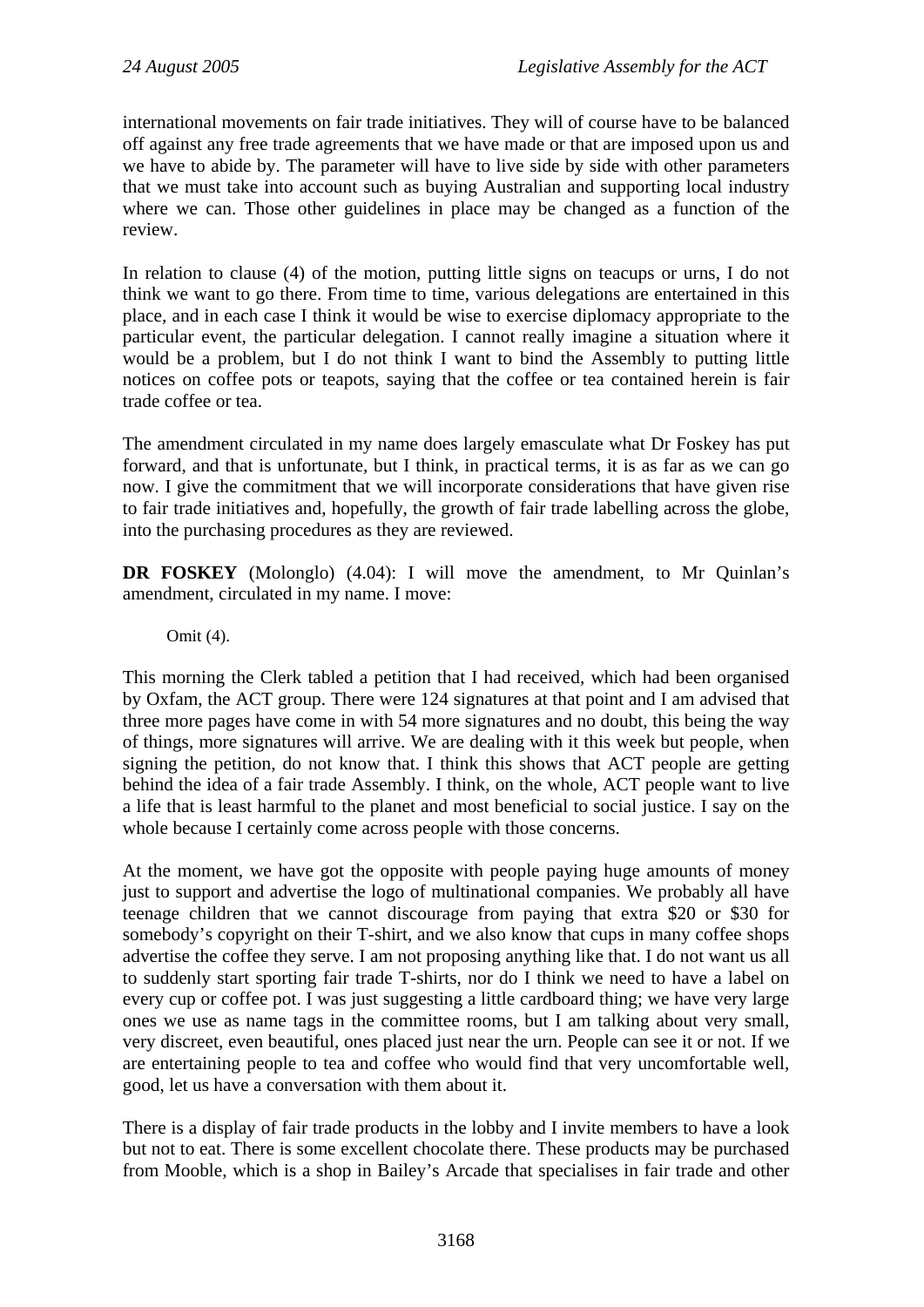products. I am sure similar products can be purchased from the Oxfam shop and I believe Coles is getting in on the act—I am not so sure about Woolworths but, just to be even-handed, I will mention their name. You can go to Cafe Essen and buy a fair trade cup of coffee and, believe it or not, you can even go to that chain store, Starbucks, and know that, while you may be destroying other smaller locally owned coffee shops, you are drinking fair trade coffee.

In terms of it being a token gesture, I ask: where do we start to make a difference? We can all talk, and no doubt we all do, we can complain about the state of the world and we can all get very frustrated, especially if we are not drinking fair trade coffee at the time, but I would hope that individual members might make decisions when they purchase tea and coffee for their offices or their homes that they might just now have an awareness and look for that sign on the packet.

A couple of weeks ago we had a whole cavalcade of farmers on tractors in the ACT. They were from the fair dinkum food campaign, a related campaign but a little different. It is about getting labelling so that people can tell when they are buying an Australian product. At the moment it can say "Made in Australia" but it might only be the jar that is made in Australia and the jam might be made anywhere. As purchasers, we do have a lot of power. It meant a lot to those farmers to get correct labelling, and it is another way that one can make a difference in many of our purchases. But, in our case, I think fair trade for the Assembly is a good way to go. I still think we should let people know that we are doing it, even if it is subtly and only people with very good eyesight can read the signs. I commend my amendment to you.

**Dr Foskey's** amendment to **Mr Quinlan's** proposed amendment negatived.

**Mr Quinlan's** amendment agreed to.

Motion, as amended, agreed to.

## **Kippax library**

#### **MS PORTER** (Ginninderra) (4.11): I move:

That this Assembly:

- (1) welcomes the opening of a permanent library facility at Kippax;
- (2) applauds the process of consultation undertaken during the preparation and planning stages of the new Kippax Library; and
- (3) encourages residents of the Belconnen region to make use of this new multipurpose facility.

I am delighted to move this motion today as it corresponds with the realisation of a service which has been talked about in this place for a long time now and has been delivered by the Stanhope government. I speak, of course, of the provision of a permanent facility to house the collections and resources which make up the Kippax library located in the heart of west Belconnen.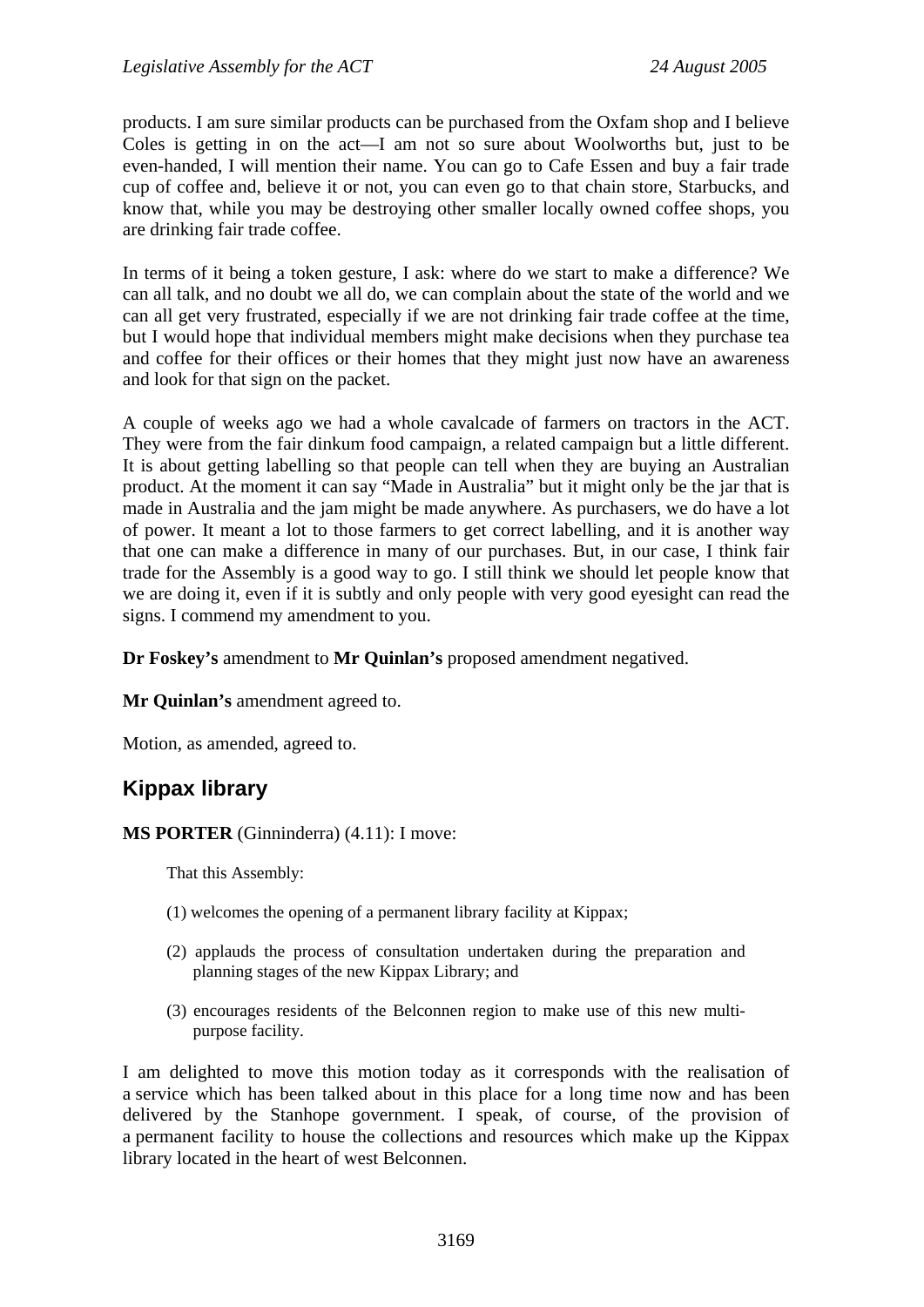As we spoke about this morning, the west Belconnen area is enjoying significant delivery of services from the Stanhope government, and the unveiling of the \$3.5 million Kippax library is yet another example of this government's long-term commitment to the cultural and educational growth of the people of the ACT and the people of west Belconnen in particular. I have no doubt that the Belconnen Community Council, whose meetings I regularly attend, will be delighted with the launch of this new facility.

While the temporary facility was well utilised and much valued by most of the community, the complex itself had long passed its use-by-date. This facility, at over 800 square metres, is almost four times as large as the temporary facility which has been used to house the Kippax public library collections until this point. This extension of floor space means not only a more pleasant environment for the users of Kippax library but also the library now has the capability to increase the size of their publicly available catalogue and provide even more facilities for communal use, thus enabling the further instigation of community activities, which this government has committed to sustain and encourage.

The government has also further delivered on its commitment to the public provision of information technology education, through the provision of a multipurpose community room, with 10 computers for public use, including six with free internet access and two with the capability to run advanced software such as dream weaver, photoshop and Microsoft office. In yet another example of the government's commitment to its diverse community, the computer facilities also provide free-of-charge software which can be used as an aid for those studying English as a second language.

The financial commitment to this facility does not stop with the construction of bricks and mortar, of course. The package includes a further \$595,000 to increase the size and diversity of the library's catalogue, enabling readers to widen the range of their study and recreational reading.

It is important that our community embrace the advent of new technology, and we all know that ACT residents do. However, at the same time, we need to continue to appreciate the more traditional features of a library. This library allows for both. The increase in the collection will enable the library's catalogue to complete its leap into the 21st century, with the introduction of DVDs, audio books and picture novels, as well as allowing for the leasing of contemporary CDs. Libraries are no longer seen as long halls of books and papers but a place where the written word exits alongside the most advanced forms of communication—an enriching and exciting environment.

I am proud to be part of a government that has delivered a 21st century library facility to the community I represent, and I personally look forward to using this facility. I am sure that I will not be alone when using this facility, because it has essentially been designed by and for the community it services. During the design, preparation and planning stages of the library project, the west Belconnen community was involved in numerous discussions with both government and design officials.

As well as this, the Department of Urban Services hosted a number of community fora during the design and construction phases; and emerging from these meetings were an abundance of positive suggestions which were eventually incorporated into the final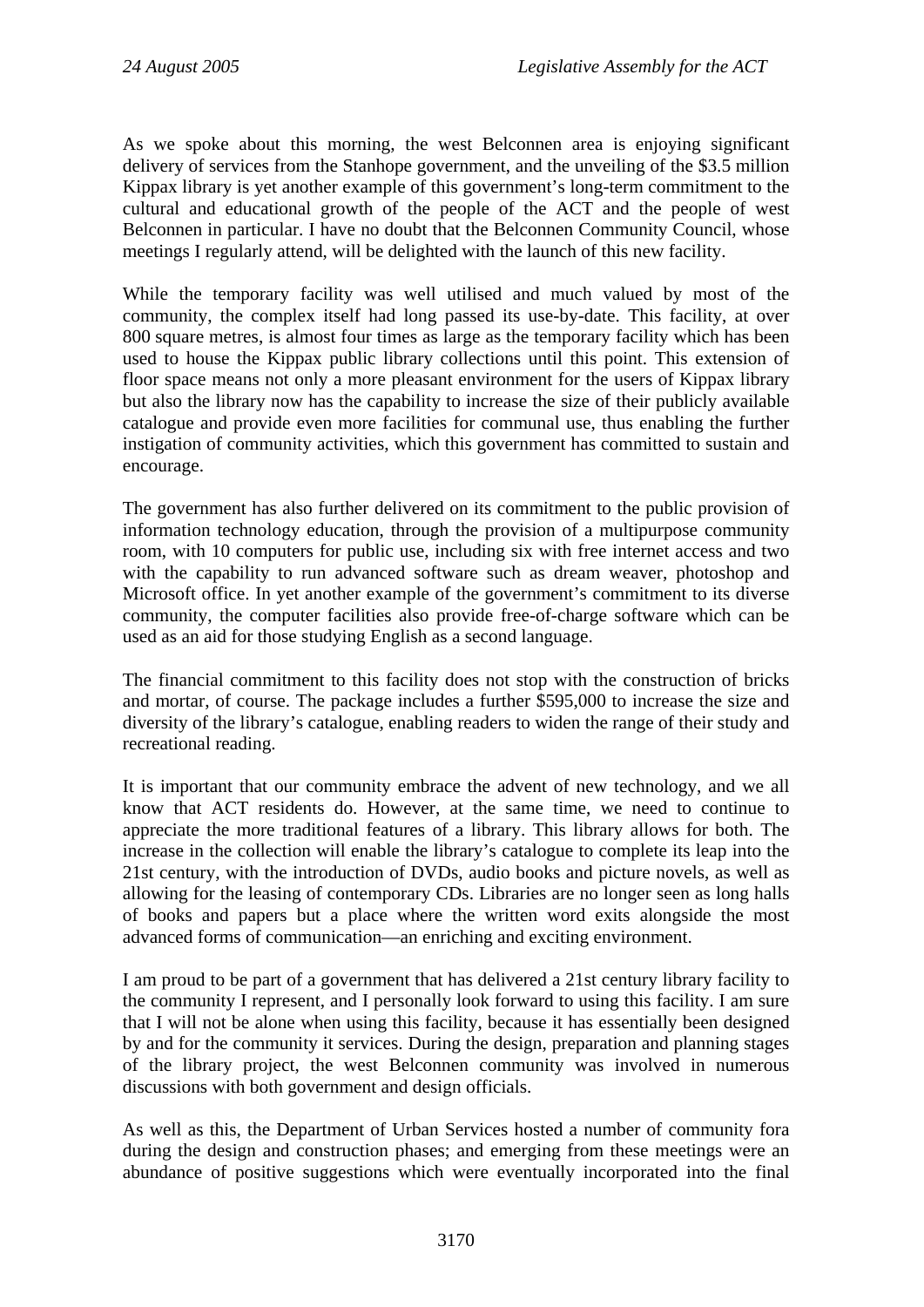product. For example, during the collection-building phase, a presentation was held at Dymocks Belconnen where attendees were able to suggest titles for purchase and to request specific services be incorporated into the master plan.

As we have discussed many times today, this government values the perspective of service users and accordingly listens through every available mechanism it has at its disposal and incorporates the feedback it receives in relation to its proposed policies and announcements. The library facility, which will be officially opened by Mr Stanhope on Tuesday morning, is a great example of the outcome of this positive community consultation—something which our colleagues opposite never really understood during their time on the government benches. That is why they never took innovative projects like the Kippax library any further than the basic rhetoric that we have come to expect from them.

The Liberal Party can dispute such claims till the cows come home but history does not lie. For six years, the Carnell-Humphries Liberal government ignored the demonstrated need of the west Belconnen region and, for instance, subjected readers in the area to the old portable shed that this facility replaces. The Stanhope government could not and would not allow such a state of affairs to continue and accordingly decided the time was right to act.

The Stanhope government is making a real financial commitment to education and culture in Ginninderra. The \$3.5 million commitment to this facility is yet another example of this commitment. There is no better investment than one made in shaping the educational future of our society. This is a principle that the Stanhope government has long recognised, and today's debates have shown that it is a principle that this government does act upon.

The books, tapes, DVDs, meeting rooms and services which are provided to the Kippax community from this library will result in tangible benefits for that community, both in a social and an economic sense. For instance, residents are more willing to participate in the community if centralised facilities like the Kippax library's multipurpose community room are available.

Government can, however, only go so far. The west Belconnen public and indeed residents from the whole Ginninderra region are the important other half of this equation—the people who will make good use of these facilities. The area has now been provided with up-to-date recourses and facilities that further enable exploration of literature, history, fiction and fantasy. Books can take us on adventures which one could only dream of; they open our eyes to wonders across the world; they challenge our ideas and quench our continual thirst for knowledge.

Books and reading have always been an important part of my life. I fondly remember, as a child, visiting my local library in Purley, Surrey, England. It was a very different place to the modern facility the Stanhope government has delivered to the Kippax community. Irrespective of the surroundings I found myself in, it was a place that enabled my imagination to take flight and my life-long quest for knowledge to begin.

I remember clearly the huge globe of the world that took pride of place. It was at this globe where I spent many happy hours examining the names of far-away places and then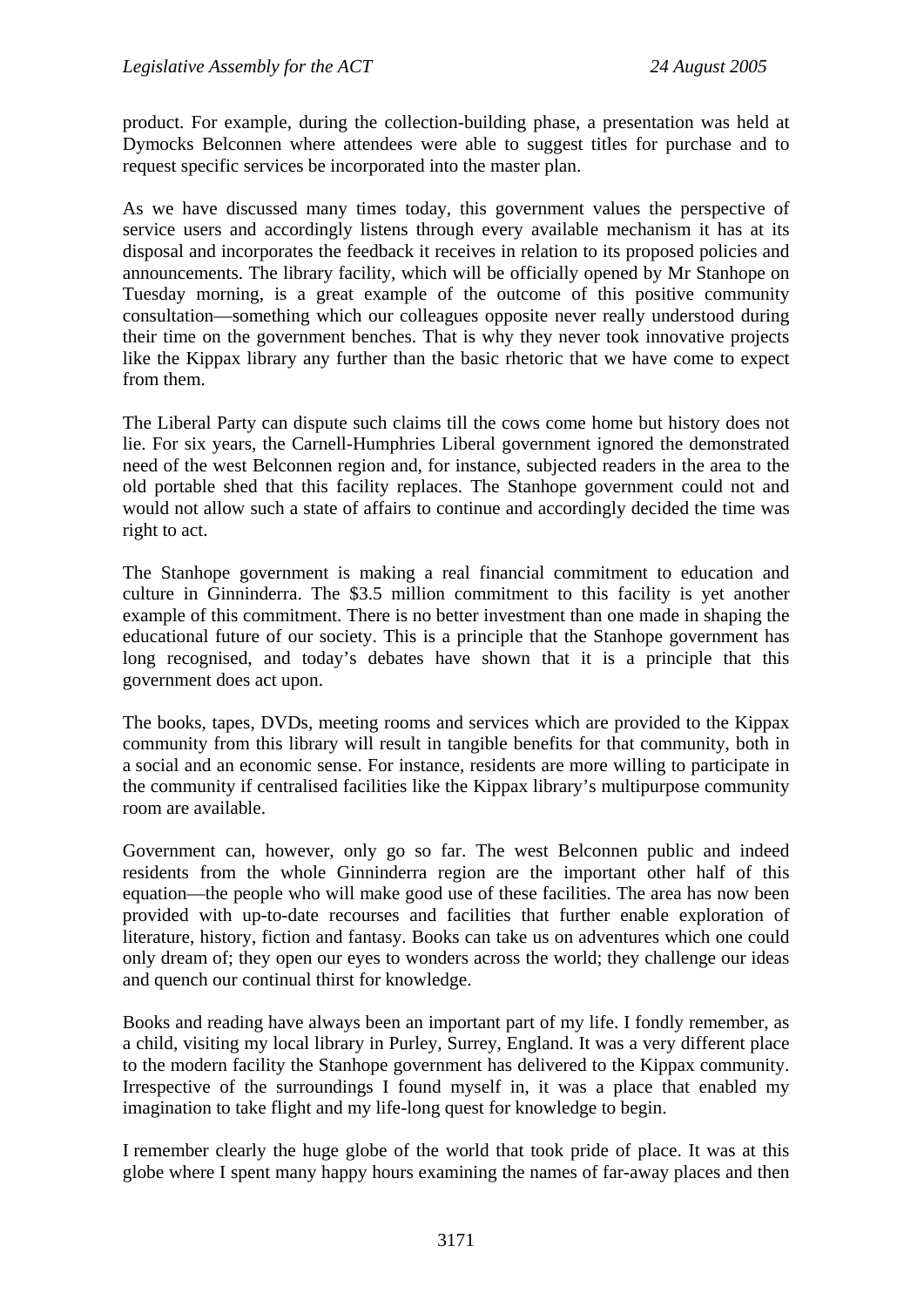reading about their cultures and traditions as I took the books home. Little did I know that one day I would live in such a far-away place and even be a representative of one such place.

The new purpose-built facility at Kippax will provide readers with the opportunity to experience their own adventures in an environment that they have been waiting for since 1978—an environment they deserve. I am proud that I am part of a government that could deliver this facility and look forward to making use of it at every available opportunity. I encourage everyone in this place to do the same.

**MR STEFANIAK** (Ginninderra) (4.19): I suppose the government is in need of a self-congratulatory motion like this when they have had so much trouble getting people to write nice letters to the paper about the Chief Minister, as poor old Greg Friedewald's wife had to get involved in.

In relation to the Kippax library, though, I listened with interest to what Ms Porter said. I am a fellow member for Ginninderra. Of course the opposition welcomes the library. But let us get a few things straight about the library, because there are some misconceptions that she has in her speech. She is a new member; so she might not be aware of the history.

Yes, the library was a temporary library, which had about 30 or so hours a week—maybe 31 hours a week. Back in 1994—in May 1994, I think—I went to a demonstration there, which you, Mr Speaker, went to. I must admit I felt somewhat sorry for you then, having to defend a decision by the Follett government to close the library, which you did not perhaps believe in yourself.

Luckily that did not happen. We had a change of government. Whilst we did not exactly have a lot of money—we had this very big debt we had to overcome—we did manage to extend the hours of that library. It was not a huge amount—not as much as I would have liked—but certainly the library hours were extended by several extra hours a week. When, finally, the budget got into the black, steps were then taken to build a permanent library. I recall some money being put in for the initial stage of designing and siting. I recall it was \$100,000.

Then the government changed. To your credit, rather than attempting to close it, like the previous Labor government did, you went ahead with it. As a result of the very strong financial position the territory was in as a result of good management at the federal level by John Howard, and good management at the local level by the Carnell government, you had money to spend on it. Yes, it will be a good library.

A couple of points need to be made about it. I am bit concerned that, in the consultation phase, probably a majority of local residents would have preferred the library to have been built on the same site. It is built on an old car park. I think about 24 car parking spaces will be lost to the area. There was certainly a bit of controversy about that. There is probably still a little bit of residual concern that maybe this could be on a better site.

I am sure most of us, including certainly the Ginninderra members, would have received letters from the Kippax taskforce about a particularly nasty substation, which is about 2 metres long. I forget the width. It is in a very difficult position. I think it is right in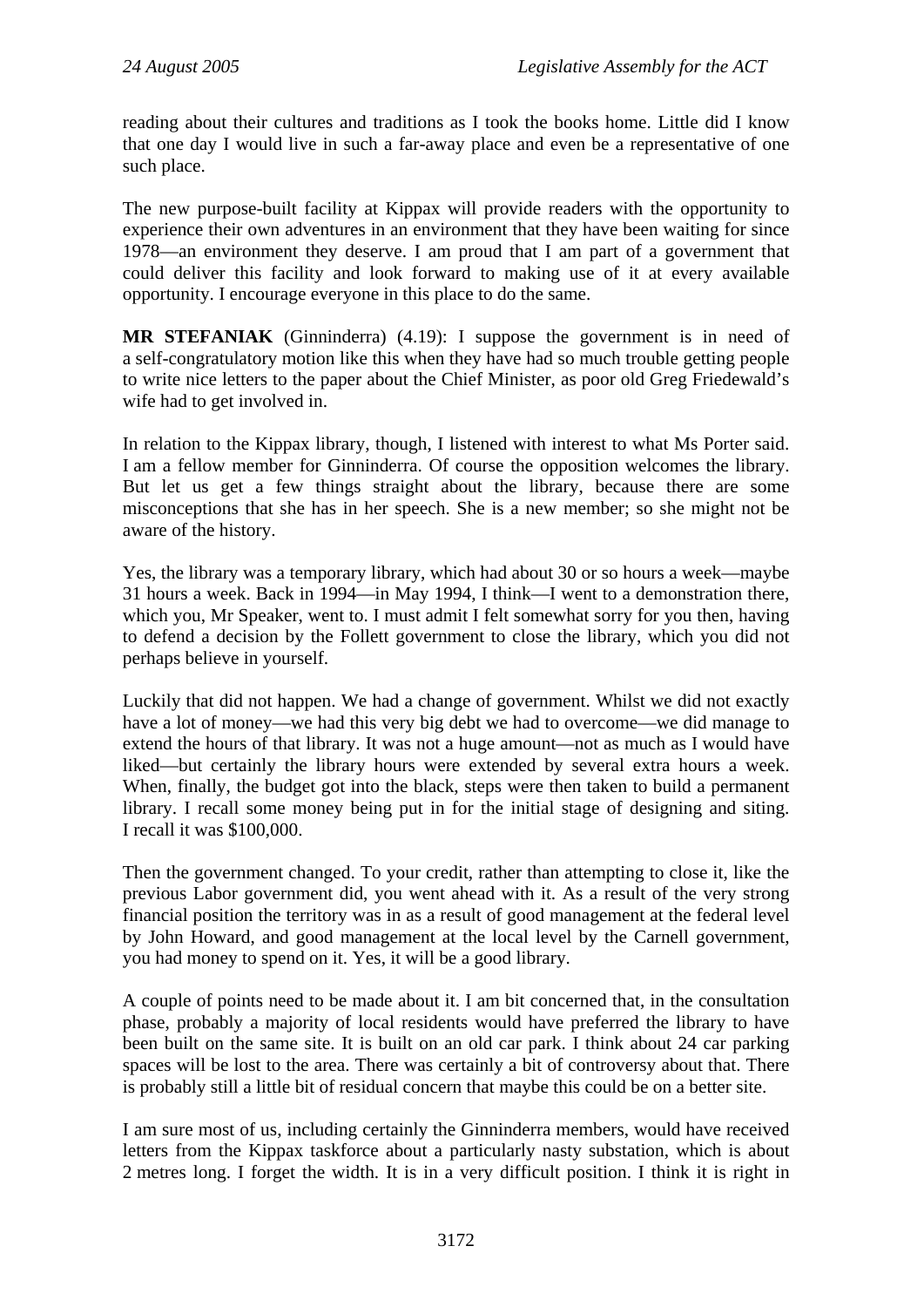front of the stairs to the library. It is a real concern to a number of residents, including the people on the Kippax taskforce who have laboured long and hard for the interests of west Belconnen for well over a decade, at least to my knowledge—and probably longer in some instances. That is something that I would commend to the government to rectify because that is still causing concerns.

Yes, there is concern as to exactly where the library is. Would it have been better where it existed? I suppose the benefit of not doing that, of course, is that the old library continues. That probably was a better site. However, we have a library. I think everyone can be grateful for that.

We still do not have a master plan for Kippax. I think it is far too early to trumpet any real interest in the area by a new government; you are merely continuing on with a decision taken by the previous government. But, to your credit, you are doing that.

What you have not done, apart from not having a master plan, is not proceed with a couple of other matters in train, namely, some tennis courts at the old Charnwood high school site and the skateboard park which was to be in the 2002-03 budget, which was taken out and which, despite repeated requests by me and others on this side, is not going to occur as far as you lot are concerned. I would still commend that to you. It does not necessarily have to go on the site we picked. There are probably some rather good sites around Kippax itself. I certainly commend those two matters to you.

I was at least pleased to see, although it was alarming to start with, funding for the Uniting Church, which does some have wonderful programs there for a number of people. It had some programs under threat. The funding was finishing on 30 June. It was only about \$40,000 that was needed. I know, Ms Porter, you were very active, as was I, in terms of trying to make sure the government continued that. Yes, the government has. I do not know how safe that funding is but at least those programs are able to continue.

There are some real needs for this area still in terms of a master plan, in terms of facilities for youth and in terms of surety for some of those good programs, in an area that is probably the lowest socio-economic area in Canberra, to be able to continue to support the people of that area. I think all of us, certainly those people who represent the area, need to keep on hammering this government to ensure that those programs are not neglected and the area is not neglected. I am not going to reflect on any debates in relation to Ginninderra district high—we have had those—but there are issues in relation to that as well.

We note your motion, Ms Porter. I do note, however, and want to draw to the attention of the Assembly the factual inaccuracies in some of the things you say. One positive to come out of this, regardless of the rights of wrongs of where exactly it is, is that it is going to be a significant library. I certainly hope that the opening hours will be adequate.

I note the Kippax taskforce, the Belconnen Community Council and other people have always been concerned that the opening hours should be something like Dickson's, which I believe used to be around 50. I am not too sure what they are now. I certainly hope that the opening hours will be commensurate with other similar libraries around the territory so that it does give a proper service to the people.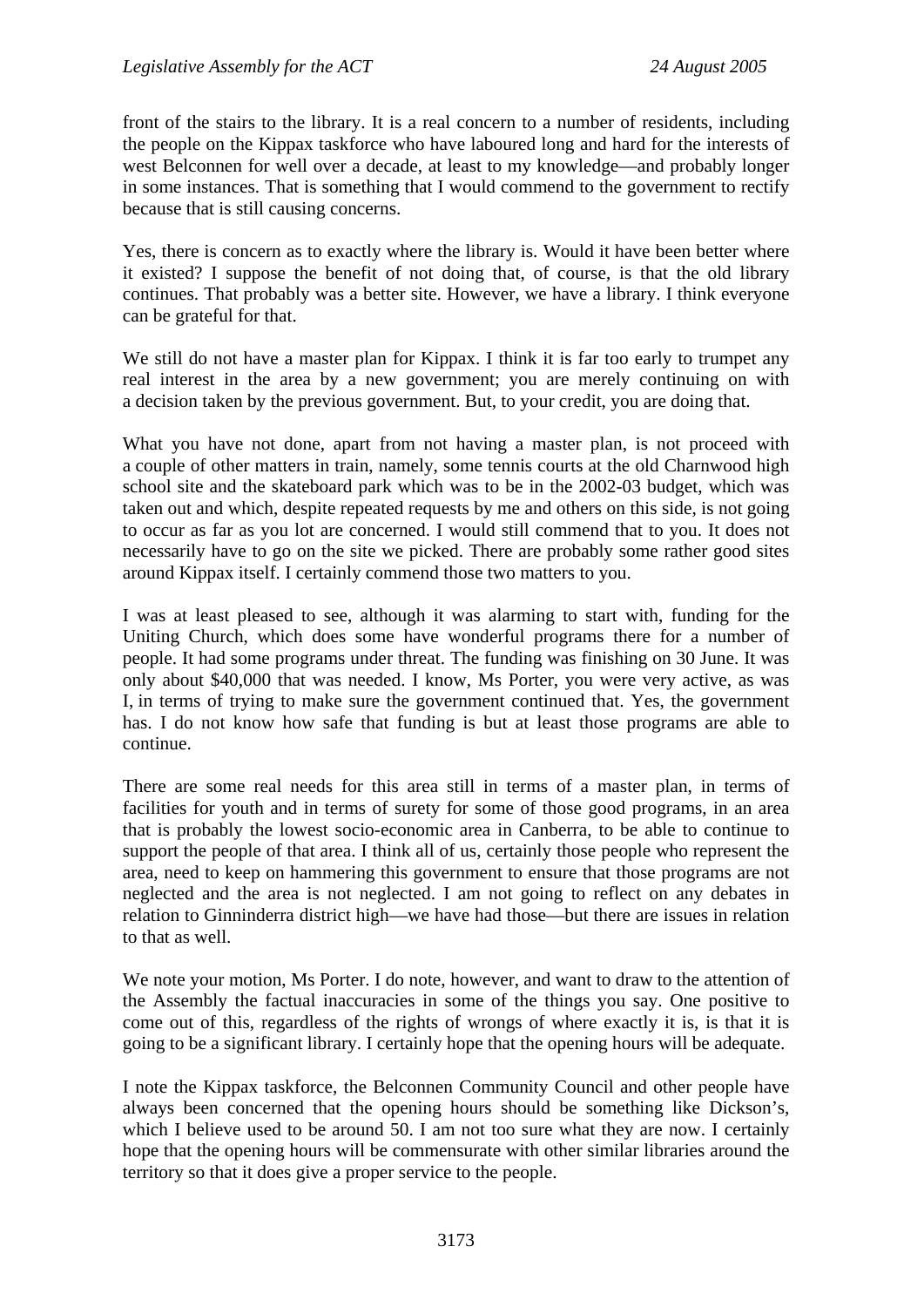It is particularly important in terms of young people—youth who might not have the same access to all the sophisticated types of learning equipment as their counterparts in wealthier areas in Canberra might have. There is a significant aged population, too, who benefit from the current library and who will benefit from the new and enhanced library. I think it is crucially important that there are programs to cater for those people in terms of this particular facility. I commend those remarks to the Assembly.

**DR FOSKEY** (Molonglo) (4.26): The Greens welcome the opening of the new Kippax library. The library has been housed in temporary facilities since 1978. The Kippax community has gone through a long and rocky process to obtain a permanent facility.

I congratulate the current ACT government on being the government to finally deliver a permanent library facility at Kippax. Perhaps, though, it is taking credit which could also be attributed elsewhere. A quick trawl through *Hansard* shows us that the people of west Belconnen, led by the Kippax taskforce, have been lobbying successive governments for 12 years to turn their temporary library into a permanent one. While Ms Porter suggests that we congratulate the government on the development of a permanent Kippax library, I think it is more important that we recognise the extraordinary effort that the community has invested in convincing consecutive governments to deliver a permanent library.

I think that we should also recognise the effort of previous crossbenchers, Kerrie Tucker and Roslyn Dundas, who have campaigned on this issue during their terms. It was Roslyn Dundas's motion of 12 March 2003 that resulted in the Stanhope government's making a commitment to build the new Kippax library.

In regard to part 2 of the motion, I find it ironic that the government seeks to applaud its own efforts in undertaking community consultation during the planning process when the entire project has been community driven. Nonetheless, for the purpose of encouraging the government to consult with the community on major public projects, let the record show that the ACT Greens acknowledge the work of the government in conducting public meetings and seeking community feedback on an options paper to ensure that the community could contribute to the design of the new library.

The government's 2004-2005 action plan for young people contained a clear commitment to consult with young people on the development of the new library facilities in Kippax and in the production of public art for the shopping centre refurbishment. I am concerned that the government did not live up to this promise, as I cannot find any evidence to indicate that this consultation took place.

I refer the government to one of the findings of the group that was set up. The Kippax library and Belconnen region services study commented that the provision of services specifically for young people was a constant theme of the consultation process. While principals were consulted, I am sure that any young person will tell you that principals do not always think the same as young people and that not all young people go to school. Perhaps in her closing comments, Ms Porter could provide us with an indication as to whether any consultation with young people did occur; and, if so, the manner in which it was conducted.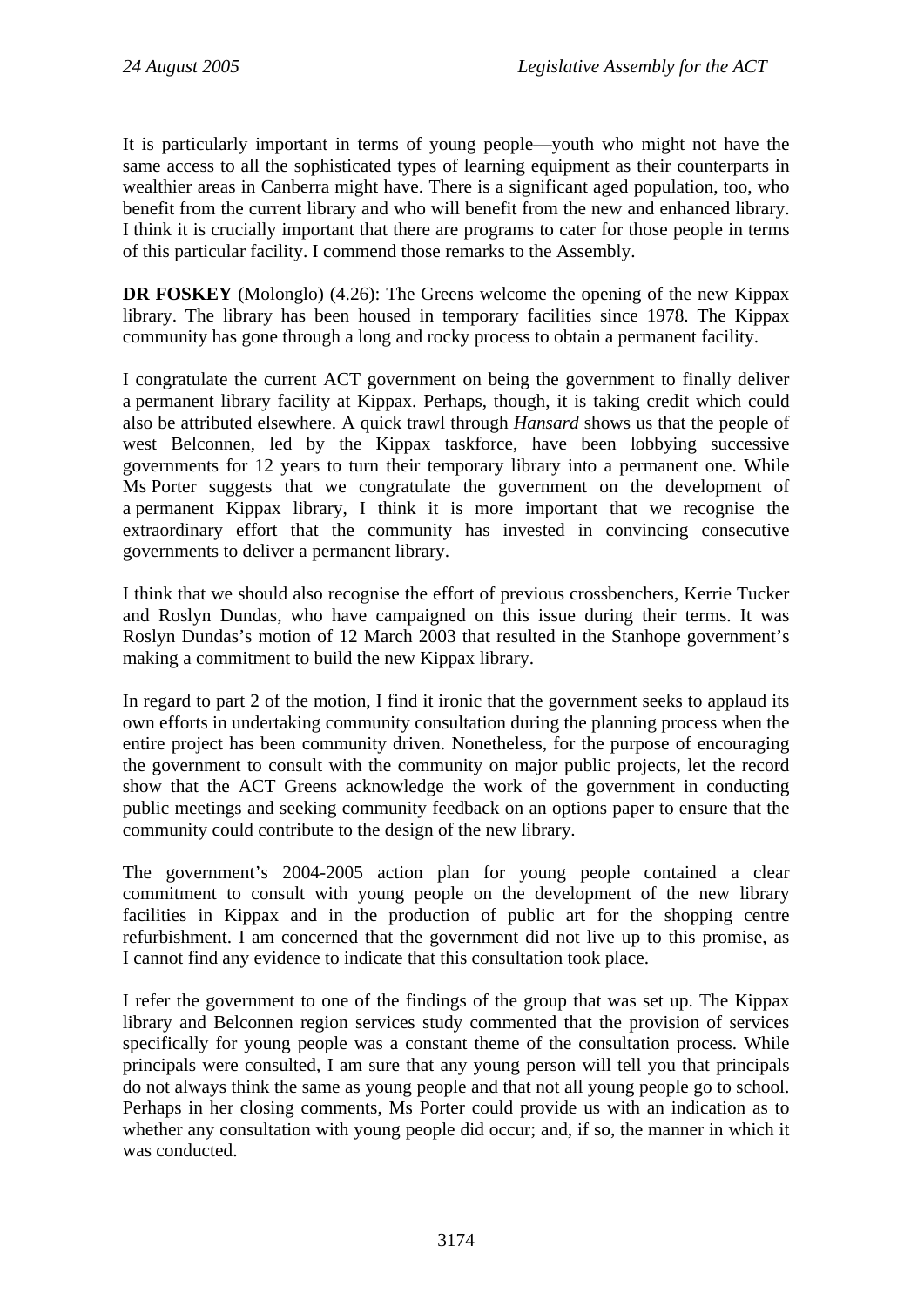On the third point in the motion, I am sure that the community of west Belconnen needs no encouragement to use their new library. I hope that it meets all their expectations. After all, they have had to fight for it for 12 years. A library is not just a place that holds books; it is a community meeting point that can assist in delivering vital services addressing the community's needs. I am pleased to learn that a community meeting room is being included in the new library, in line with the recommendations of the Kippax library and Belconnen region services study conducted in 2002.

I am also pleased to hear that the library will be trialing a homework help centre, assisting primary and secondary students, families and schools. This will help in the building of links between the library, other community services and local schools. The 2002 Kippax library study put forward several other recommendations that I think are also important. I am less sure about the extent to which these recommendations have been implemented and I would appreciate it if Ms Porter would clarify their status.

The first recommendation was that the library increase its staffing numbers from the 3.6 employed at the time of the study. The second was that the library's opening hours be extended to include weekends. Another significant item identified in the study was that the people of Kippax cannot always afford to travel to Belconnen, due to a lack of appropriate transport and, in some cases, their physical health and/or disability, sometimes due to age. We know our senior citizens are often great library users.

I think that this is an opportunity to reflect on the need to support and promote local community facilities, including local shops, banking services, meeting places and community centres, of which the library is but one, although significant, component. I hope that the government will continue to support the development of community infrastructure and facilities in the suburbs of west Belconnen.

I thank Ms Porter for bringing this motion to the Assembly today. I will vote in favour of it, despite my misgivings regarding the second and the third points.

**MR QUINLAN** (Molonglo—Treasurer, Minister for Economic Development and Business, Minister for Tourism, Minister for Sport and Recreation, and Minister for Racing and Gaming) (4.32): There are just a couple of remarks that I wanted to make in response to Mr Stefaniak's history lesson. Let me say that the changes that I have seen over the last 10 or so years in the ACT economy have more to do with the initiatives of Paul Keating than they do with the good management of John Howard, and I would be very happy to hear any citations of initiatives that the Howard-Costello government have put in place that have had as much impact upon our fortunes as those which Mr Keating put in place.

Following on from that, I then heard the oxymoron "good management by the Carnell government". I very much struggle to remember an instance of an initiative that finished up being of a benefit to the territory. I can think of plenty of initiatives that the Carnell government undertook, but most of them cost a lot of money and really have died on the vine since.

Further, you mentioned the fact that you had substantial debt. But I do not think the territory had debt at that stage, other than the unfunded superannuation liability, which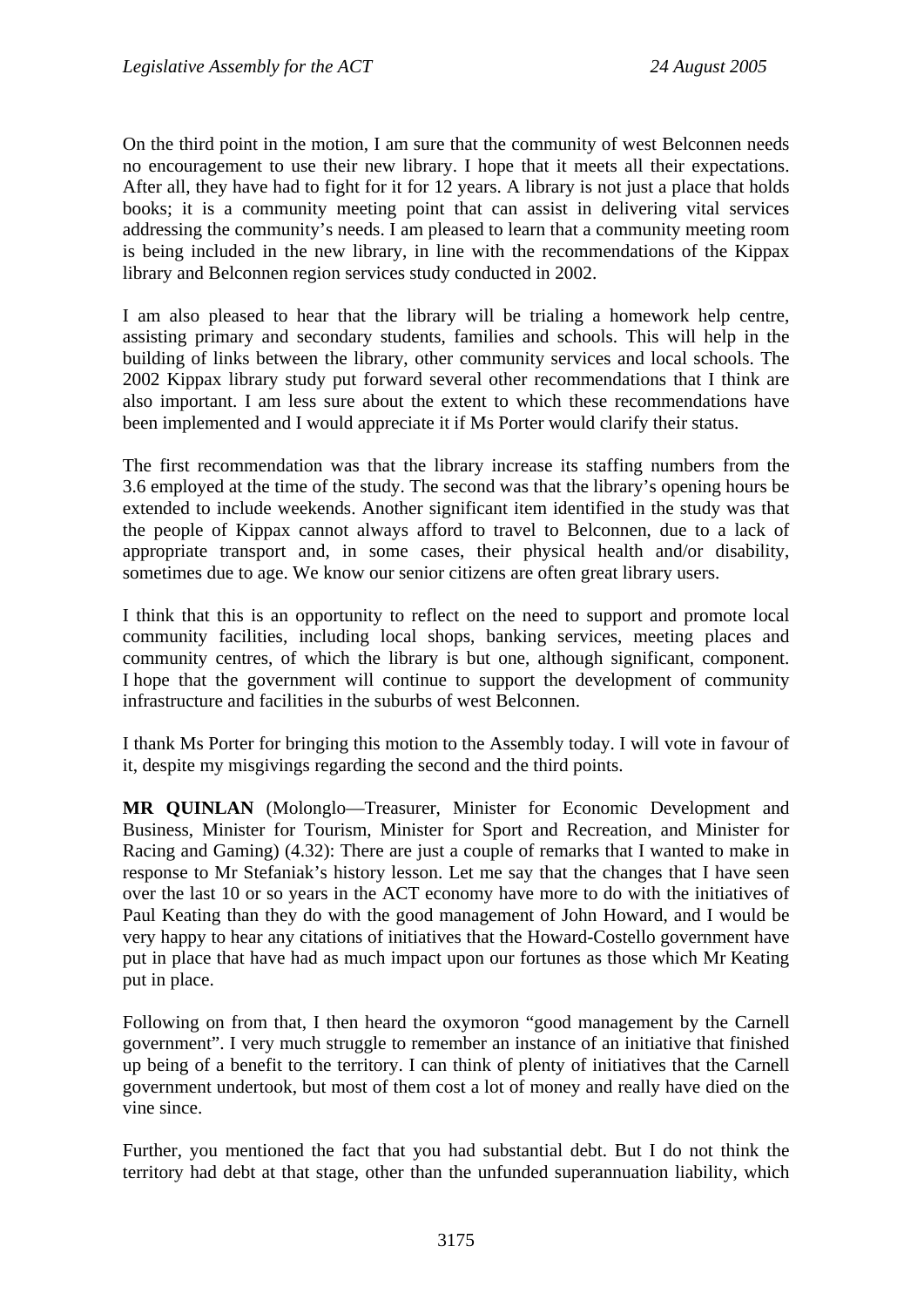the Carnell government addressed by incurring debt via the Actew Corporation. "We are going to fund super; so we will take \$300 million out of Actew and put it against the superannuation liability," which also then, of course, generated a stream of interest which helped balance the budget. I think it typically well fitted within the overall framework of accounting and bookkeeping of the time, which has gone into folklore within the ACT.

I cannot remember any, but I would love to hear again a positive initiative of the Carnell government that has generated wealth, contributed and value-added within the ACT. I will just close the history lesson, Bill. I have not looked it up, but I would be willing to take a small punt that you might have talked about the Kippax library but you would not have provided a cent in any budget for it.

**Mr Stefaniak**: Have a look, Ted.

**MR QUINLAN**: I will have a look. It would be unique if you had.

**MR HARGREAVES** (Brindabella—Minister for Disability, Housing and Community Services, Minister for Urban Services and Minister for Police and Emergency Services) (4.35): I would like to thank Ms Porter for bringing her motion before the Assembly today. You talked about who did what and who said what. I remember the public backlash against the then Liberal Minister for Urban Services, Tony De Domenico, because of his desire to reduce library opening hours and abolish the mobile library service. I joined the protest and spoke at the community uprising. That is what it was. It was sponsored by the friends of the Erindale library. I was not a member of this place at the time, but I was moved by the community sentiment of it all.

The Stanhope government has been positive towards the development, albeit slower than some would want, of the library service. We have seen the emergence of library on line; the call centre; the heritage library recognised; an enhancement of the mobile library service and the provision of this service to rural ACT; enhanced IT services; the provision of a library in Gungahlin; the construction of the Link library, emerging as we speak; and now we have a new Kippax library, a positive outcome for the people of west Belconnen. That is the fact. The Liberals under De Domenico wanted to wind back library services. The crossbench talked and talked about it. But it took a Stanhope Labor government to do something about it.

I would like to reiterate a couple of the things that Ms Porter has said. The Kippax library has been housed in its current location since 1978. I was living in Holt at the time, just around the corner. It is a 223-square-metre, 26-year-old, demountable classroom. It is no longer sufficient to provide the best possible access for information and recreation services required by the west Belconnen community.

This community as a whole, and the Kippax taskforce in particular, have identified over many years the need for a newer and larger library facility in Kippax. In 2002, the government commissioned the Libraries Alive company to conduct a Kippax library and Belconnen regional services study. The recommendations of the study have been a planning basis for the new library.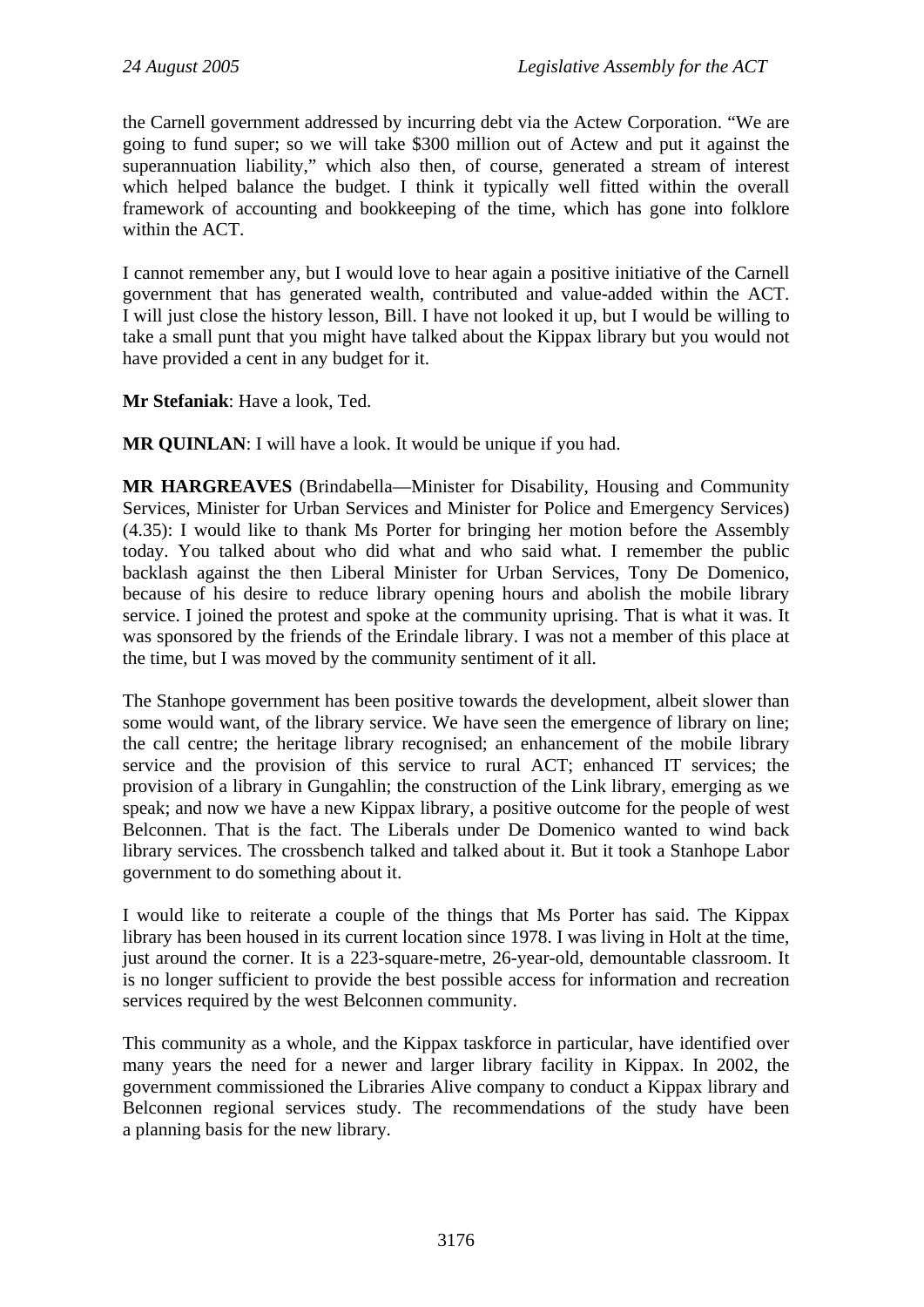In the 2003-04 budget, this government allocated \$2.5 million for a new Kippax library on the site of the existing one. This comprised \$300,000 for forward design works in 2003-04 and \$2.2 million in 2004-05 for the construction and fit-out. Following a proposal by the Planning and Land Authority for the redevelopment of areas at Kippax, the new site for the library was determined opposite the main entrance of the Kippax Fair shopping centre, a much better site. This new site required some additional works, and a further \$1 million was approved in 2004-05 budget so that road works, a pedestrian crossing and new connections to services could be included in the project.

The new, purpose-built Kippax library is more than 3½ times bigger than the current facility, at 810 square metres. The new library includes community meeting areas, youth areas, space for additional IT resources, including free public internet access terminals, and a larger collection of library materials. It is situated so that it provides maximum opportunity for residents of the west Belconnen area to make linked visits to both the library and the shopping centre. And it is on a bus route. There are plenty of car parks in the Kippax shopping centre precinct. I also have to advise that it is fairly close to the Mama Ria pizza store, which is probably the best one in town, just by way of an ad.

The new Kippax library will be opened next Tuesday, 30 August, as Ms Porter said, by the Chief Minister, and the ACT public library has invited the whole Kippax community to attend this important event. It will be a great day for the community to finally see their dream of a state-of-the art library facility opened in west Belconnen.

In response to the findings of the Kippax and Belconnen regional services study, \$595,000 of additional funds was allocated to provide for the acquisition of exciting new books, magazines and audiovisual material for the new Kippax library. In response to community consultation, done directly with interest groups and through the public calling for involvement—and this goes to the point that Dr Foskey was making; you can only approach a group of people if you have a defined group of people to approach; and the way that you do it is through public advertising of the availability of the consultation process and through local schools, which did occur—special collections of literacy and English learning resources have also been purchased.

Special attention has also been given to the young people of west Belconnen, with hundreds of new CDs, graphic novels, two listening posts and access to the latest computer software. Two multimedia PCs will offer access to software such as English as a second language learning, dream weaver, photoshop and office tools. New online services will also greatly assist with homework help.

The new library building offers a multipurpose community room that provides for a great deal of flexibility in its use by community groups. The design of the building also allows for this space to be accessed after the library is closed, therefore maximising its use by community groups. To cater for the needs of the west Belconnen area for supplementary educational opportunities, the new library also provides space for a literacy specialist who can work with one or two young people or small groups, with or without computers for assistance.

An extensive community and stakeholder consultation took place during the 2002 services study, including public meetings, visits to west Belconnen schools and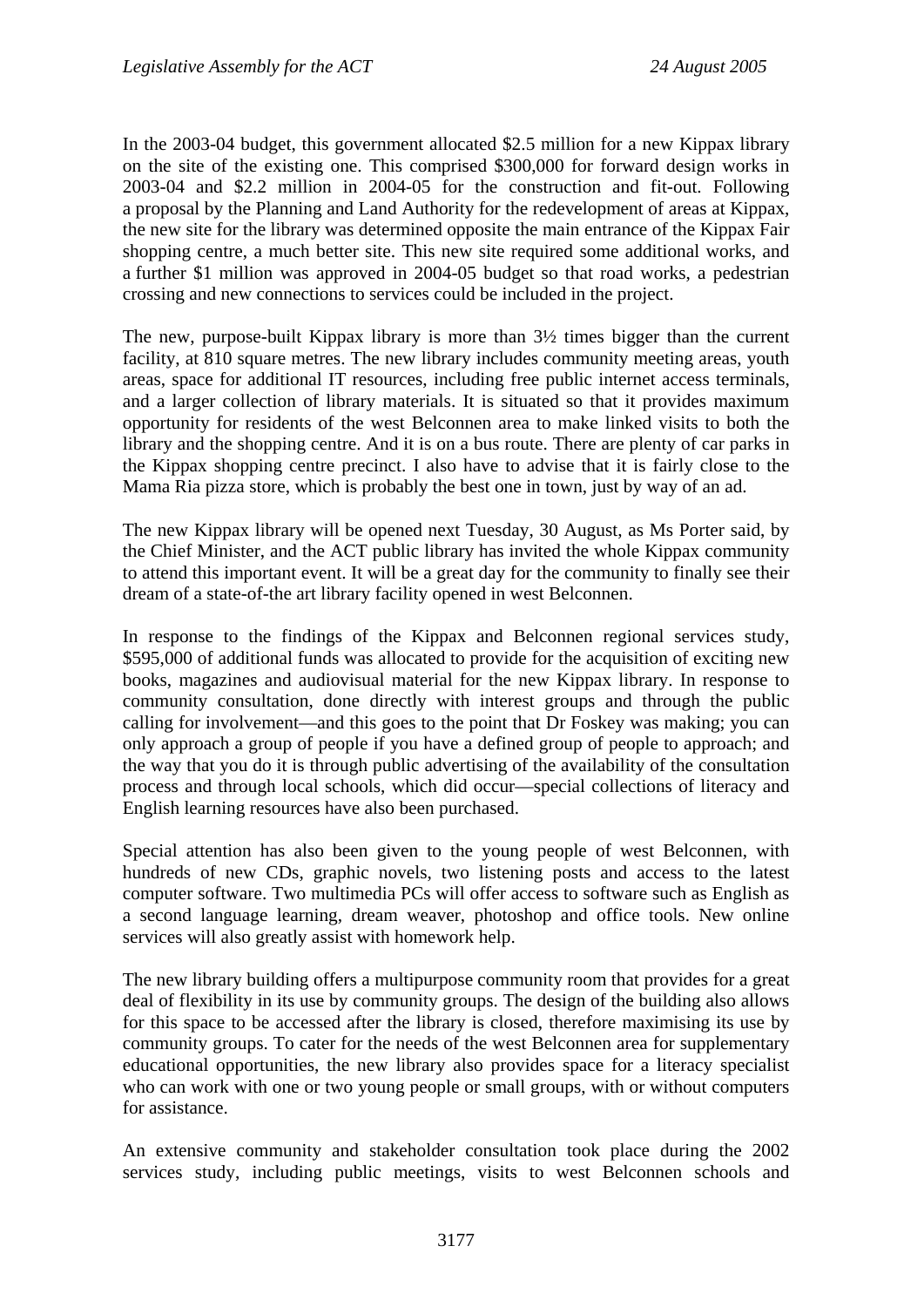discussions with members of the student representative councils. That answers Dr Foskey's query about the kids. The young people were consulted, through visits to the schools and discussions with members of the student representative councils.

Very well-attended public meetings were conducted during the design process in 2003-04, with representatives from AC&A Architects attending those meetings, of course, and responding to the many and varied questions and concerns raised by the community in the process of finalising the building design. Public meetings continued to provide updates about progress of the building project during 2004-05.

In early 2005, this year, a public meeting was held to discuss development of the collection. During 2004-05, in planning for the revitalised library collections, the current Kippax library manager consulted extensively with schools in the west Belconnen region to ensure that the collections accurately reflected the supplementary learning materials that would be required for students to complete homework assignments. Further consultation was undertaken earlier this year with the schools to ascertain the best outcomes in the planning of future new Kippax library services to meet the needs of the west Belconnen community's young people.

As a result, in September, when the new Kippax library has been open for the first month, in addition to the regular ACT public library programs and services such as children's story times and children's book week activities, there will be a host of other events in the library. These events will assist to inform the west Belconnen community about the growth of literacy, with the help of local author Jackie French; how to assist children with their homework; how to use the library's online virtual services for information and resources; and, of course, reinforce the perception that use of the library is also fun.

There will be a series of workshops assisting people to write their own life stories, and the ACT heritage library manager will be present to enthuse the community about local Canberra history. The library will establish an Animee club for young people and continue to involve local youth in the selection of items for the library collections that they look forward to using at their local library.

The new Kippax library is a purpose-designed building. It meets the high standards for new library buildings in Australia by maximising the amount of flexible space while providing for the many special areas that are required to provide the range of services and programs offered by the ACT public library in all of its branch libraries. Flexibility of space permits the library staff to work with the community to adjust the spaces and the collections according to the changes in community directions and needs over time.

The new building meets environmentally sound standards for building design—for example, maximising the amount of natural light in the building. It provides for seating areas to encourage the community to use the library, read magazines and newspapers, and chat or browse the internet and the collections. There will be a full program of events and programs in the first month of the life of this new library to tempt community members of all ages and backgrounds to use their new library.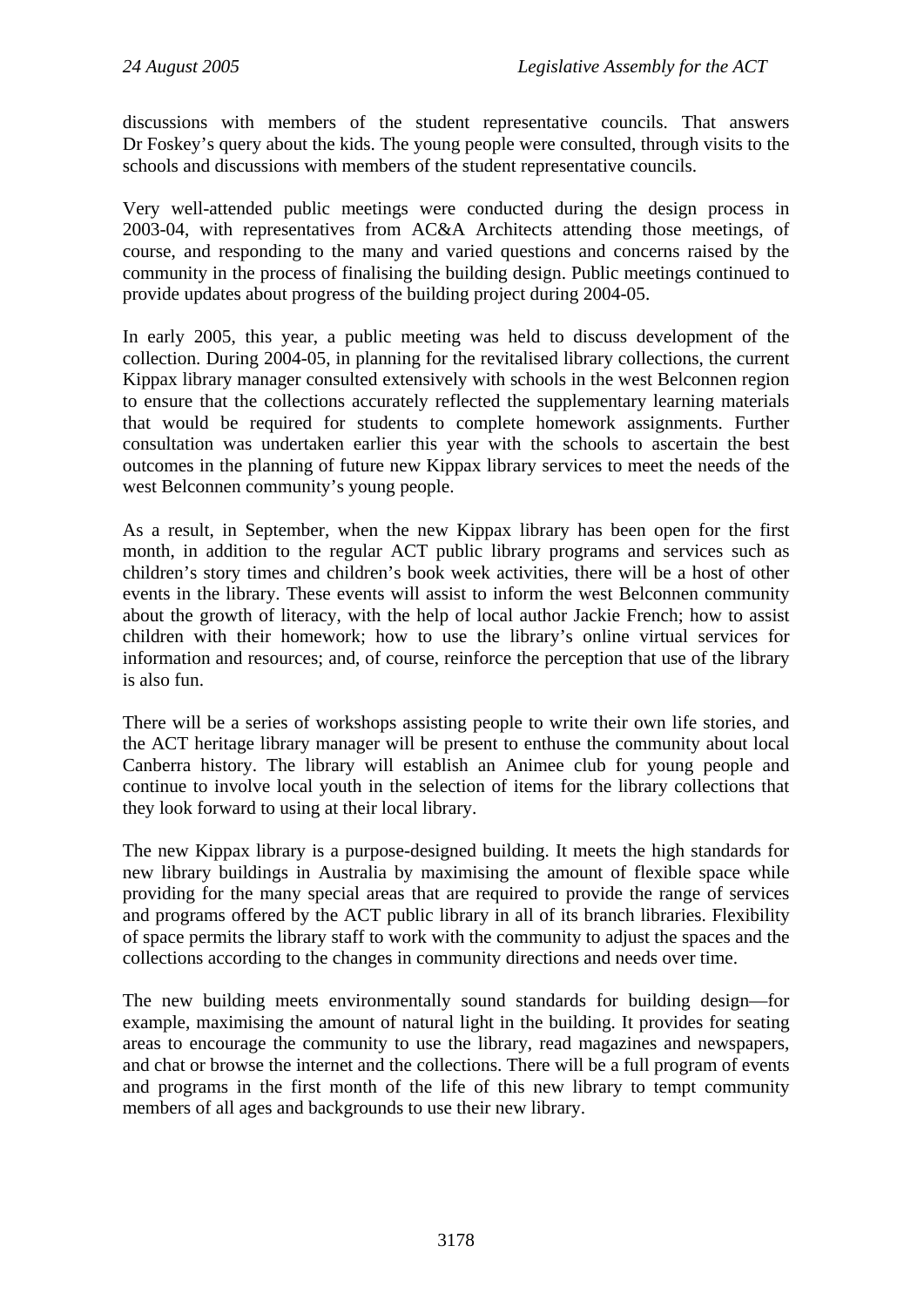I commend this new library to residents of the Belconnen region, to make the most of this new and exciting multipurpose facility. I congratulate Ms Porter for bringing the matter to the attention of the Assembly and urge members to support Ms Porter's motion.

**MS PORTER** (Ginninderra) (4.44), in reply: I thank all members for their contribution to the debate. As I said at the outset, this is an important addition to the services provided to the west Belconnen area, an area of Canberra in which this government has committed considerable funds to education, both at the level of public school education, as was outlined this morning, and sustaining community education, such as through this library.

My experience is that learning is not something that is restricted to the time we spend in formal schooling, as important as that is. Learning starts at birth and continues until we die. That is why this community facility is so important to all. It is accessible; it is well equipped; it is spacious; and it responds to community needs. As I mentioned before, the community has been fully engaged in this process. As I said, many open forums and stakeholder meetings were held involving the whole community. The result is now for all to see. I am sure Mr Stefaniak is going to hotfoot it down to the library, and I look forward to bumping into him there.

Question resolved in the affirmative.

### **Attorney-General and shadow Attorney-General Motions of condemnation and censure**

**MR STEFANIAK** (Ginninderra) (4.46): I move:

That this Assembly:

- (1) notes the concern expressed by the:
	- (a) Chief Justice of the ACT Supreme Court regarding threats to the doctrine of separation of powers and the independence of the judiciary; and
	- (b) community, fire victims and legal practitioners at the Government's unprecedented actions in initiating/joining the appeal against Coroner Doogan and the threat to the doctrine of separation of the executive and judicial powers as a result of such action;
- (2) condemns the Attorney-General for his interference in the administration of justice in the ACT that has led to the Chief Justice expressing his concerns; and
- (3) calls on the Attorney-General to stand aside as Attorney-General for the duration of the coronial inquest into the January 2003 bushfires.

On 20 October 2004, the government, through the Attorney-General, set in train some historic events in terms of legal precedent which the territory, indeed, the rest of Australia had never previously seen. It is not all that often that one actually hears a Chief Justice of a Supreme Court express concerns about the separation of powers. Indeed, the doctrine of the separation of powers does not come up as a real issue all that often.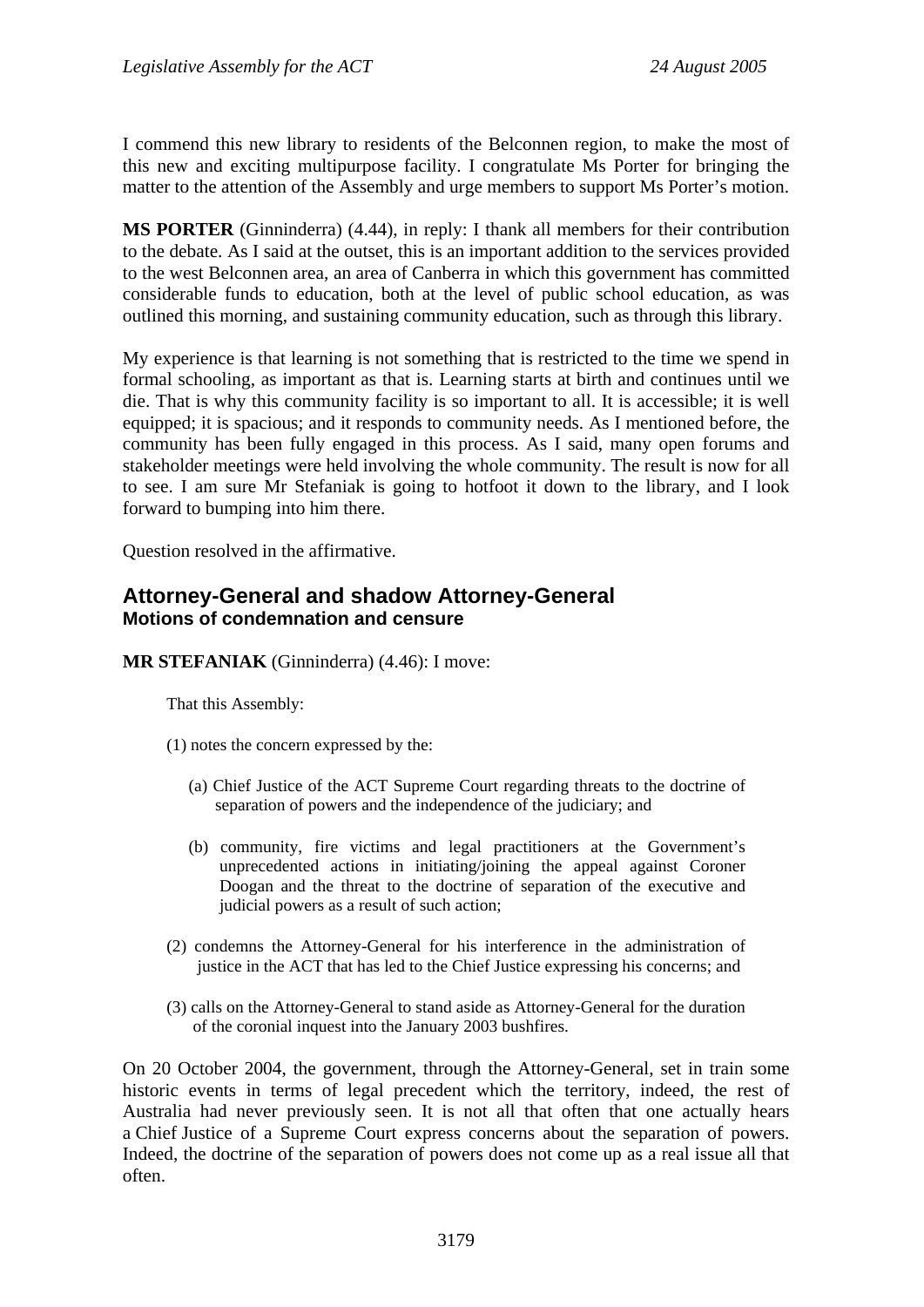Before I get into my remarks on this motion, I must explain what I mean by "stand aside". I know that we are probably not going to win this motion. I will be very surprised if the Attorney-General actually says, "Yes, all right. I'll stand aside." But we say that it is in the public interest that he should. It means that he should stand aside as Attorney-General for the duration of this coronial inquest into the January 2003 bushfires—nothing more, nothing less. It does not affect him as Chief Minister. It does not affect him in his other capacities. But if he took our advice and stood aside for the good of the legal system in the ACT, the legal system could be seen to be working independently of the whims of the government.

The genesis of this matter, as I said, occurred on 20 October 2004. Matters Nos SC 697 and 698 of 2004 were filed simultaneously in the Supreme Court. We are not too sure if the government initiated this or joined in, or what. But the facts are—and I think we have had these facts canvassed in the past in this place—that these two actions were filed at the same time, the one by the nine individuals first, immediately followed by the one by the government.

For a few days it seemed that people were not exactly sure what that meant. Then it started to sink in. When some of the criticisms and concerns about the government's action first came out, I can recall this man, this Attorney-General, saying that he had three choices. His three choices, he said, were to do nothing, to join in the appeal or to actually back the coroner. What started to ring bells, especially amongst members of the legal profession but also in the wider community, was the action he took in intervening, in joining in, in going along with it—perhaps he initiated it—but certainly going against his own coroner. The inquest had run for 84 days, with an anticipated one week to go, and he took the unprecedented step, not only in ACT legal history, but also in Australian legal history, of a government and an Attorney-General appealing against their own coroner.

That has caused significant concern in the legal community. It has caused significant concern amongst fire victims, indeed in the general community. I have been in this Assembly for a while. I have also been a practising solicitor and barrister. I spent nine and a half years with the DPP in the territory and probably three to four years in private practice with two different firms. As a member of this place quite often I am in contact with people in the profession and they will criticise the odd thing, the odd law they do not like. There are things about the civil torts law they do not particularly like. There will be criticism when it affects them.

But I do not think I have ever seen so much concern directly expressed by members of the profession as that about the separation of powers. That has been mentioned to me not just by a handful of people. It has also been mentioned to me by a large number of practitioners, some of whom probably support Mr Stanhope's party, and I have no idea how some of them vote, but practitioners of long standing who feel that this is a very genuine issue involving a breach of the separation of powers.

The doctrine of the separation of powers is a fundamentally important doctrine. It ensures that our whole system of government can continue in an orderly way. It provides for the separation between the executive, the legislature and the judiciary. The independence of the judiciary is crucially important, and the implication that maybe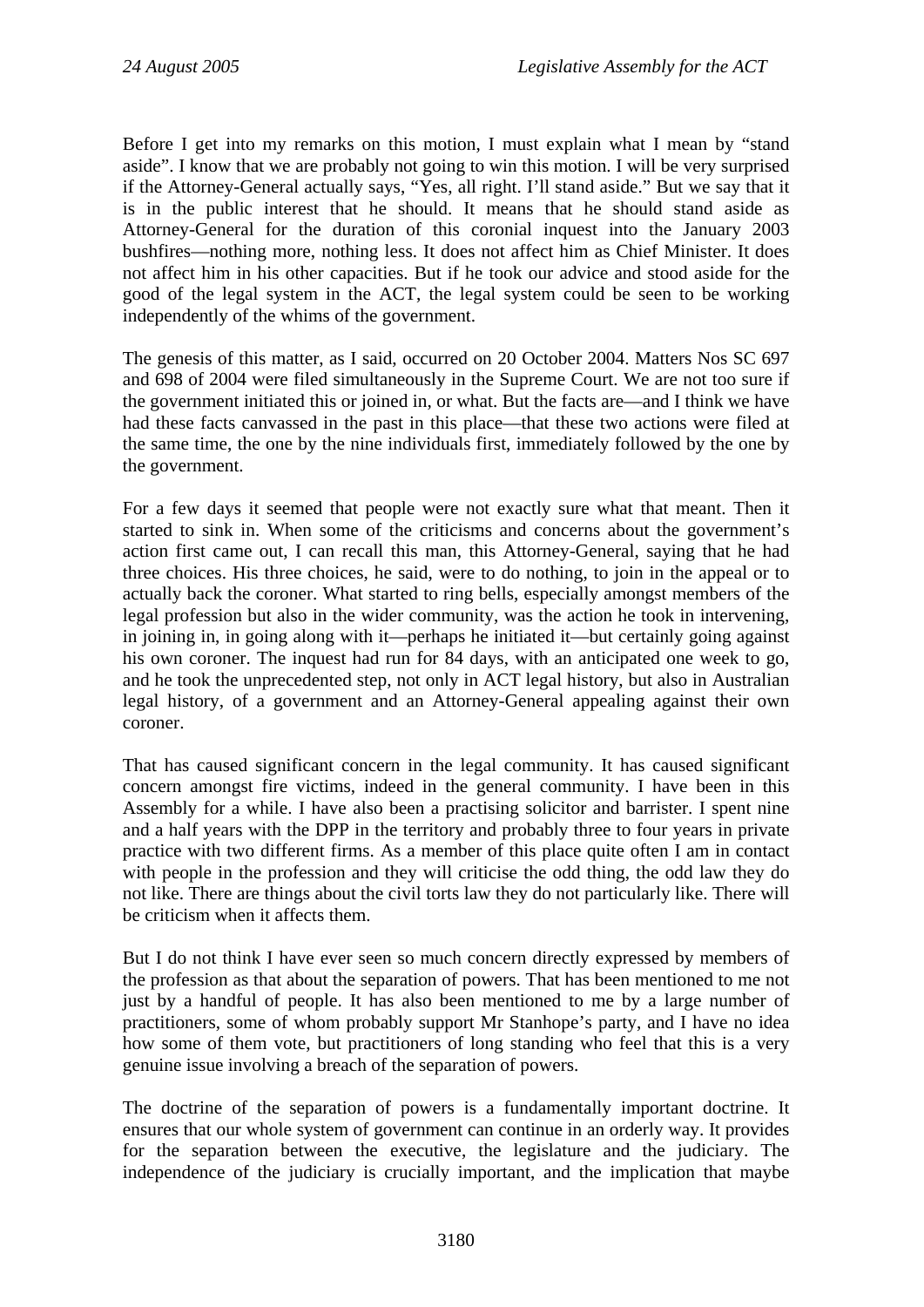a government is taking an action to interfere with the nexus between the proper role of the government, the executive, and that of the judiciary is very worrying indeed.

That has been commented on since the meaning of the attorney's actions sank in to people. The meaning of it sank in to a large number of people, certainly to the opposition and certainly to me. Indeed, it is interesting that not just legal practitioners have mentioned it. It seems that other people in our community have some good idea, too, of the meaning of the doctrine of the separation of powers and the fact that the government really is not doing the right thing here.

Fire victims felt that they were actually getting somewhere. They had a robust coronial inquest, something that this attorney wanted, or said he wanted after the fires. It is certainly something the opposition wanted, something that I think everyone in this Assembly wanted, and just before that inquest was due to finish, this action took place. I think the more people thought about it, especially the victims, they started to see it as a betrayal by this government. Naturally, concern started to filter in.

What does the government have to hide? There seemed to be an obvious conflict of interest. The attorney was also the Chief Minister. On the day he was acting emergency services minister. He was a witness, as were a number of public servants. People felt that there had indeed been a betrayal. People who had probably been fairly comfortable with the way things were moving felt that, as a result of the government's getting involved, there had been a betrayal by the government. The fact is that, whilst the government is not solely responsible for the delay, its involvement in this action did delay this coronial inquest for 10 months.

I mentioned legal precedent. At the time there was one precedent in the ACT. In the 1998 matter of R v Somes ex parte Woods, the Attorney-General joined in an action seeking to remove the coroner on the ground of apprehended bias. That was the right thing to do. There had been a death in custody at Quamby and a public servant or public servants at Quamby launched an action. The government had nothing to gain by a coronial inquest, but it took the traditional step of ensuring that a coronial inquest would be seen through to its conclusion, to back its own coroner and to back the court system even if, at the end of the day, the results of the inquest were unfavourable in some aspects to the government. Governments traditionally, in detailed inquests, do cop a bit of flak on various matters. Things crop up. There may be recommendations that are embarrassing to a government. The government just has to take that on the chin.

Did the government do that in this instance? No way. When it looked like there might be some problems with the evidence coming out of the coronial inquest, they joined in this particular action. That has caused immense concern, not only to victims, not only to the general community, but also, as I said earlier, to the legal community itself. That is of great concern.

The government should have backed its own coroner. If it was not prepared even to do that, it should have stayed silent and allowed this appeal to go through. It did that a month or two beforehand in relation to a question of documents. The precedent is for the government to back its coroner, as the government did in 1998 in the matter of R v Somes ex parte Woods. The government at least could have stayed silent, but it did not. Quite clearly, it had those choices. The Chief Minister, the attorney, himself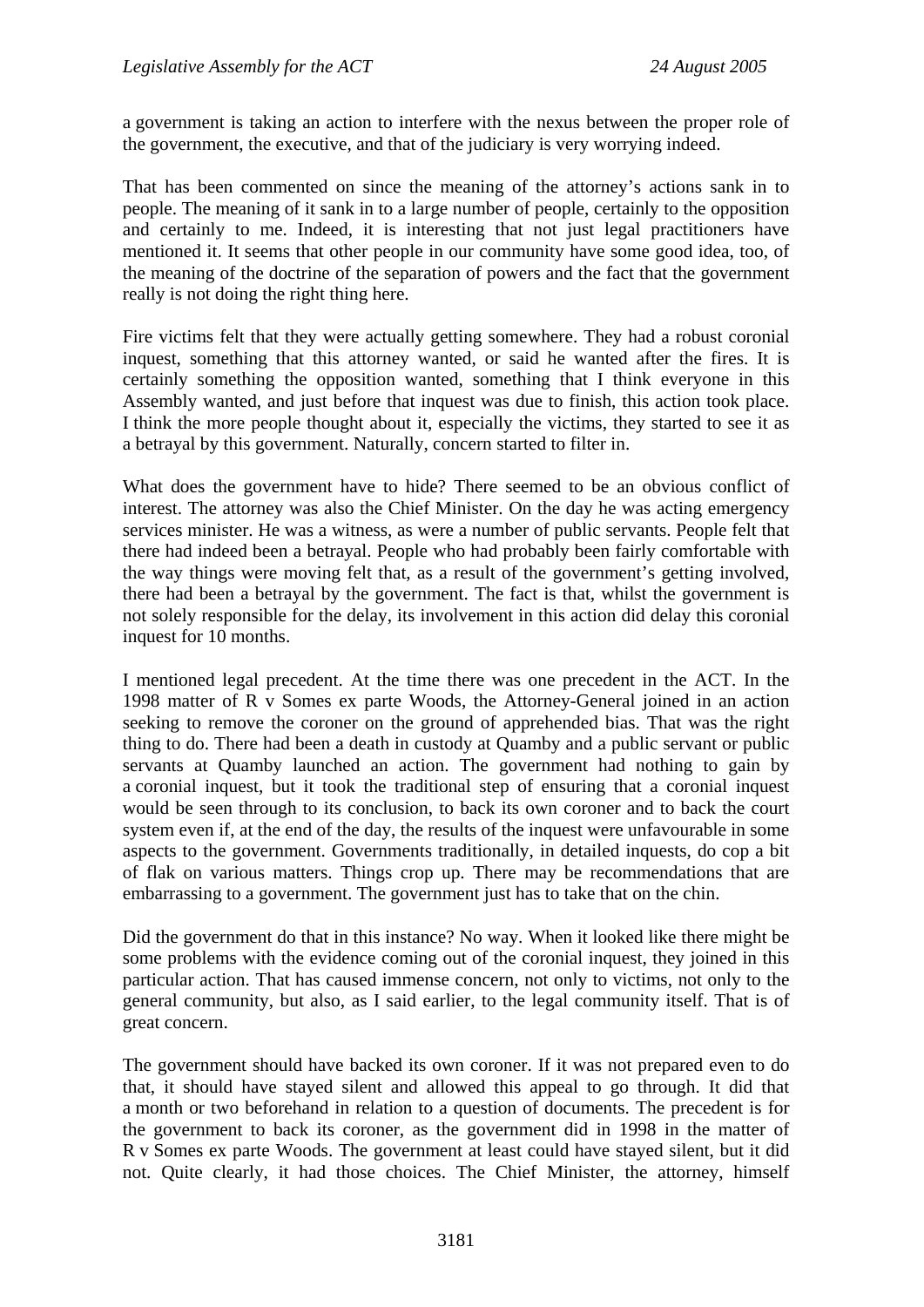indicated it had those choices. He had three choices and he very much took the wrong one.

As we all know, there was then an appeal to the Supreme Court. We might quibble about how much it cost or did not cost, but what it did do was delay, for some 10 months, the actual coronial process, and it turned out to be, in the end, a futile appeal. The full bench of the Supreme Court, the three judges, went through and rebutted page after page of transcript. They go for some 67 pages, from about page 20, the various counts in relation to apprehended bias. No matter how the attorney might try to tart that one up and justify it, it must have been a rude shock to him that the court took the view it did and pretty well substantially rebutted the government's argument. Now it is back in court. Now we wait to see what will happen with the coronial inquest.

I have mentioned the concern of the public, the victims and, specifically, the legal profession, who do know something about the separation of powers. Last Friday, when talking to newly admitted practitioners, in an unprecedented step the Chief Justice of the ACT specifically in his four-page speech referred to the problems with the separation of powers and the concerns that he had.

They might not be the same concerns expressed by various legal practitioners, the opposition or members of the public in terms of a government appealing against itself when it finds that the going is getting a bit tough and it might end up with a bit of egg on its face. There are concerns enough, when a government appears to be going against its own coroner, that it might be trying to nobble the coroner. But when the Chief Justice weighs in to the argument specifically in respect of the separation of powers, albeit on another tack, I think that is a very real cause for concern, too.

I have been around Canberra for a long time. Chief justices do sometimes say things to newly admitted practitioners. Chief Justice Miles was very keen for a new Supreme Court building and would often put that into his speech welcoming new practitioners. But here we have a four-page address from Chief Justice Terry Higgins. Chief Justice Higgins refers to the number of graduates from ANU, University of Canberra, James Cook, et cetera, and then, starting at the bottom of page 1, says:

Congratulations on being admitted into this fine court, the Supreme Court of the Australian Capital Territory, and one of the institutions of justice that society would be much the poorer without. It does seem, however, that the importance of the doctrines of the separation of powers and the independence of the judiciary are under threat.

He goes on to say:

Indeed, as my brother Crispin, sister Bennett and I commented upon in our recent judgement in relation to allegations of bias by Coroner Doogan—

He goes on to quote paragraphs 90 and 91 of the transcript of the Full Court's judgment. I will read out some of the relevant parts; I will not read the lot. I will table a copy of the speech, but members can refer to the judgment. Justice Higgins quoted from the decision of the Full Court. It states that there: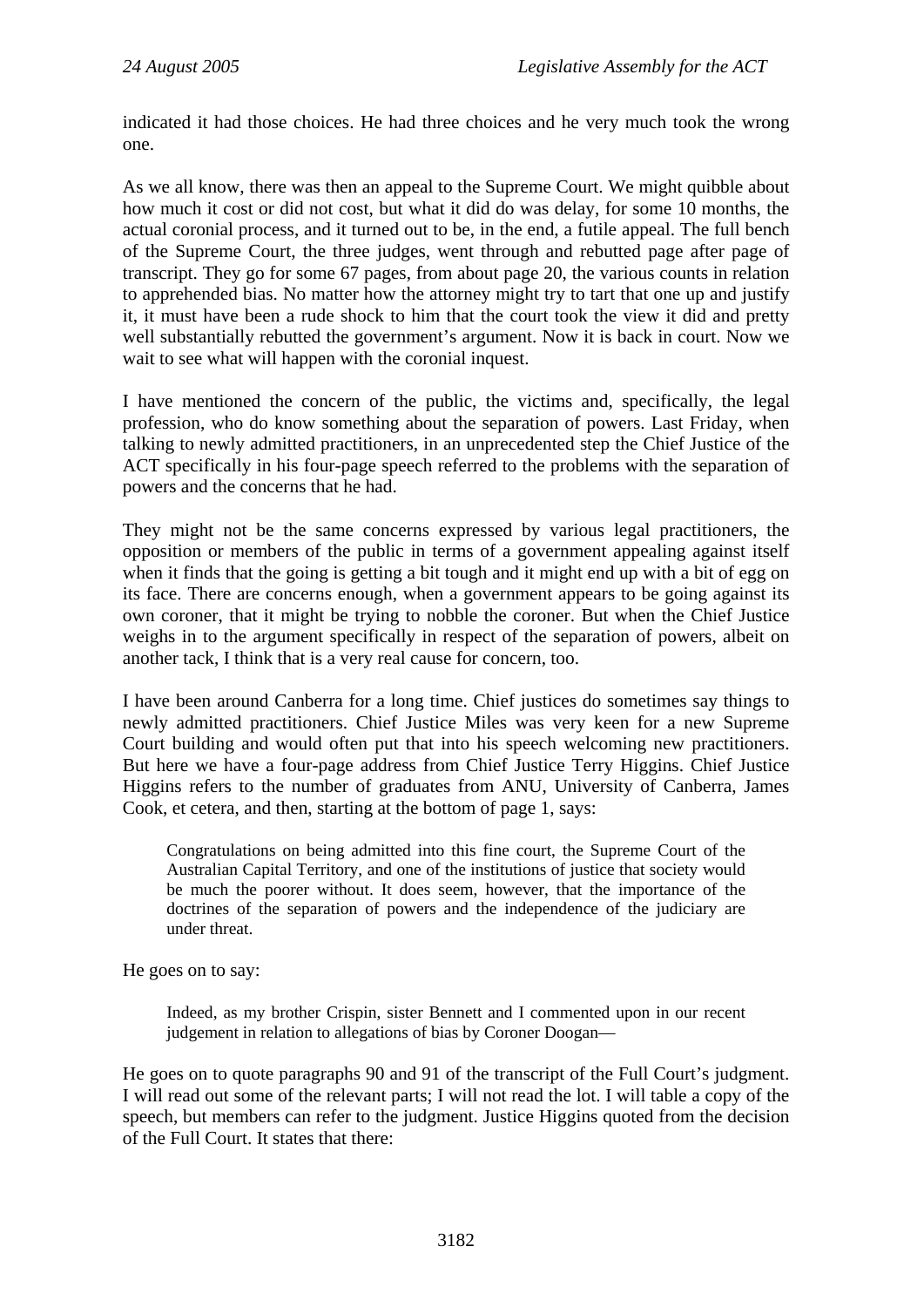… appears to be an increasing tendency for the boundaries between the courts and the executive to become blurred. Courts are not, of course, part of the public service. The courts as a group constitute one of the three arms of government, the others being the legislature and the executive. The role of the courts is to see that justice is done according to law, and that frequently requires them to stand between the citizen and the other arms of government.

The Chief Justice interpolates here, "Something which you, too, as legal practitioners will participate in." He continues:

Public confidence in the ability of the courts to dispense justice in a fair and impartial manner is largely dependent upon continuing recognition of their independence. There are obvious indications of such independence, including the fact that jurisdiction must be exercised according to law rather than government policy, and that judges and magistrates generally enjoy guaranteed tenure of office.

He then refers, in paragraphs 90 and 91, to grounds for concern, at an administrative level, that courts may be seen as sub-branches of a public service department. On page 3, he says:

It is in this court and within this tradition of separation of powers that you may be working as a legal practitioner.

He concludes with more observations about newly graduated and newly admitted practitioners. I seek leave to table the speech by the Chief Justice.

Leave granted.

**MR STEFANIAK**: The Chief Justice did not quote paragraphs 92 to 94 of the ruling, but that is relevant because that is where the justices talk about the issue of the separation of powers in relation to the coronial inquest. They said that the coroner did not know, and could not have known, that the two experts had, in fact, been hired by the government. That caused them some concern in terms of the separation of powers. It was not a huge issue, as it turned out, but there was a concern that, had their evidence been favourable to the government, that could have been a real bias in itself. That was the issue they seemed to speak of there.

The point is that the Chief Justice of the ACT, indeed two other learned justices, Justice Crispin and Justice Bennett, feel that there is a real problem with the separation of powers here in the ACT. A lot of lawyers feel the same way. Many members of the community are also concerned by the unprecedented action of this government getting involved in this appeal in the first place. The right thing for the Chief Minister to do is to stand aside as Attorney-General. That would be good for the legal system. I think it would be good for this government. It would be a sign that he is going to be totally at arms-length. Everyone would then have confidence that the judiciary is working independently and not at the whim of the government and the executive.

**MR SPEAKER:** The member's time has expired.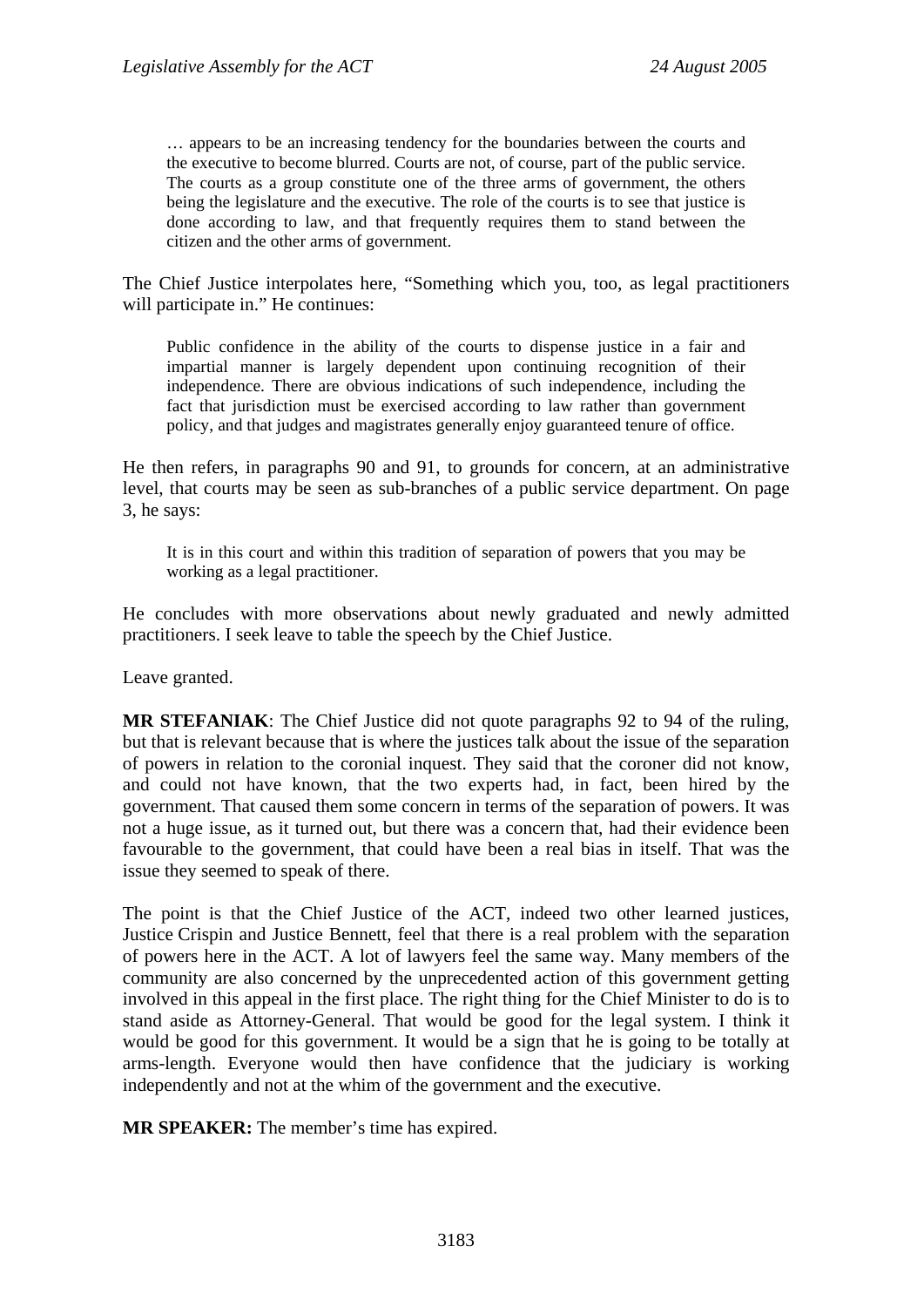**MR STANHOPE** (Ginninderra—Chief Minister, Attorney-General, Minister for the Environment and Minister for Arts, Heritage and Indigenous Affairs) (5.01): Mr Speaker, I have circulated to members an amendment to Mr Stefaniak's motion. I move:

Omit all words after "That this Assembly", substitute:

(1) notes:

- (a) comments on radio on 22 August 2005 by the Shadow Attorney-General that in the government becoming involved in the apprehended bias appeal against the Coroner 'there were big concerns that that was going against the doctrine of separation of powers';
- (b) further comments by the Shadow Attorney-General in this place, for example on 8 December 2004 that 'by joining in an appeal [against the Coroner]…..[the Government] contravenes the separation of powers';
- (c) the reported view of noted ANU academic, Hugh Selby (*Canberra Times* 30 October 2004) that 'claims that a breach of the separation of powers is occurring are nothing more than a red herring';
- (d) a further reported view of a second expert in coroner inquiries, Dr Ian Freckleton (*Canberra Times* 1 February 2005) that the Government's action was 'valid and lawful'; and
- (e) the fact that in the comments of the Chief Justice of the Supreme Court, relied on by the Shadow Attorney-General, nowhere does the Chief Justice suggest that the Government's appeal against the Coroner was a breach of the separation of powers; and
- (2) censures the Shadow Attorney-General for his blatant and repeated misleading of the people of Canberra and this Assembly.".

Mr Stefaniak's motion quite deliberately misconstrues what the Chief Justice actually said by connecting some remarks about the separation of powers with non-existing interference by me in the administration of justice. I have not interfered with the administration of justice; nor has the Chief Justice said I did; nor has the Chief Justice connected his remarks about the separation of powers on Friday of last with me. He made no connection; nor is there a connection; nor has any practising lawyer that I know said that I have interfered with the administration of justice or overstepped the bounds of the separation of powers. I note that Mr Stefaniak tabled documents today. I have not noticed him table any documents supporting the allegation that there are lawyers or legal practitioners that have said or believe any such thing.

In fact, the president of the law society has said quite the opposite. In an interview recorded for radio broadcast on last Saturday, the president of the law society said that he did not believe that the Chief Minister had offended against the separation of powers doctrine because it was apparent that the government had not attempted to influence the outcome of proceedings. It had merely used the court processes that are available to all persons and when the court ruled against it, the government accepted the decision. The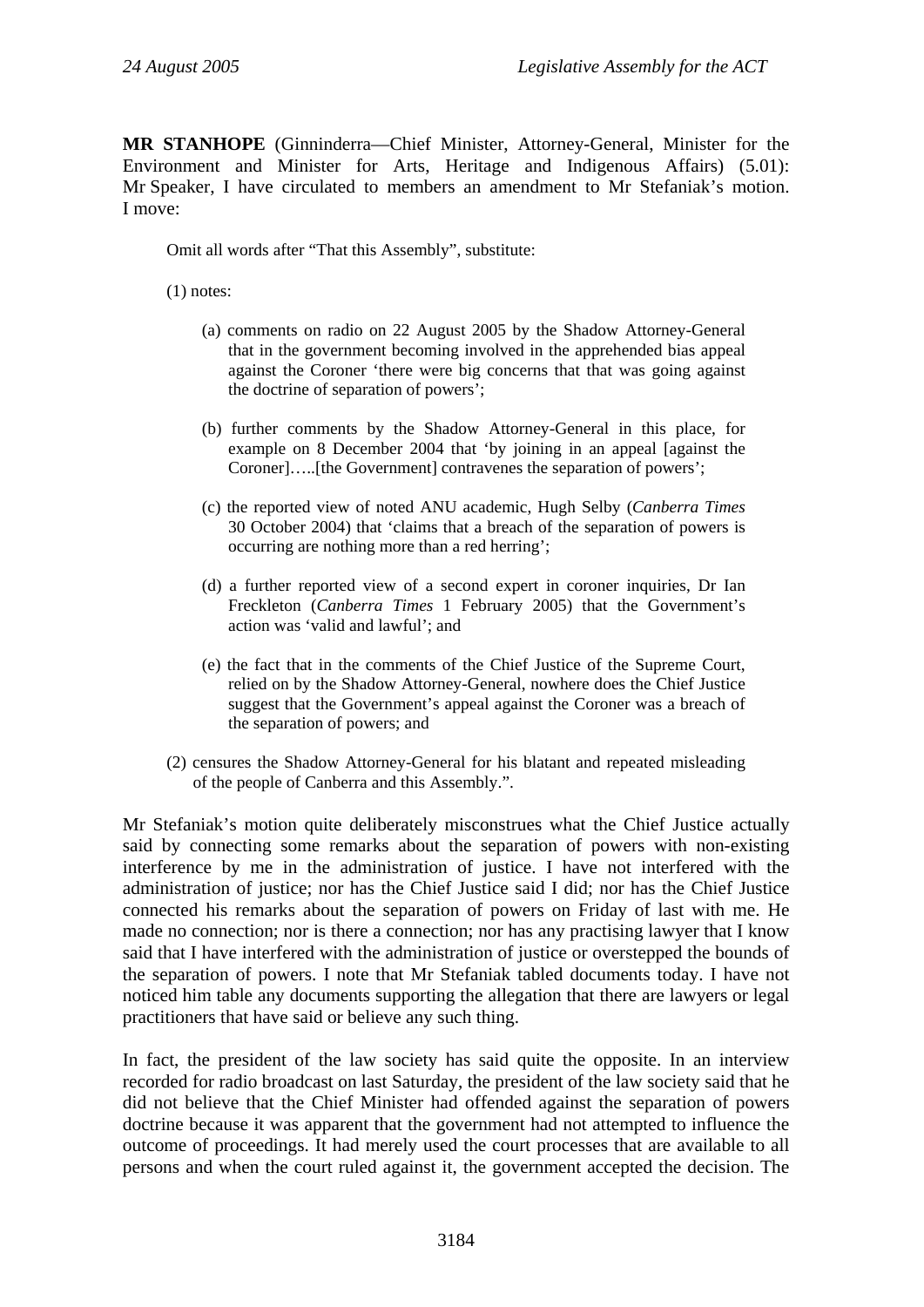law society president reaffirmed his consistent public position that this is not a separation of powers issue. In fact, when the government joined the application to the Supreme Court, it signalled that it accepted the separation of powers and was prepared to work within the existing judicial framework.

Further, two acknowledged experts in the law—unlike Mr Stefaniak's anonymous legal practitioners—Hugh Selby and Dr Ian Freckleton from the ANU have said that arguments that the government is politically interfering in the coroner's inquiry are baseless and that claims that a breach of the separation of powers is occurring are nothing more than a red herring or a furphy. Dr Freckleton said, on or about 1 February 2005, that an attorney-general had a right to ensure that justice was not only being done, but being seen to be done and to have a decision in a lower court tested in a higher court.

In addition, before the application went before the full bench of the Supreme Court, an order nisi, that is, an interim order calling upon the coroner to answer the case being made against her, was granted by a single judge, Justice Crispin. Before Justice Crispin could grant that order, he had to be satisfied that there were serious issues to be tried. Obviously he was satisfied, because he granted the order. In delivering the judgment, Justice Crispin said, "Having regard to the material annexed to the affidavits that have been filed in the proceedings, I have concluded that there are serious issues to be tried." In the light of these comments from the president of the law society, two expert and notable lawyers and the ruling of Justice Crispin, how can it be said that I interfered in the administration of justice or that I somehow threatened the doctrine of the separation of powers? It is absolutely ludicrous, Mr Speaker.

In his speech to newly admitted legal practitioners on Friday, the Chief Justice repeated his concerns that, in some jurisdictions, the courts may be seen as mere sub-branches of a public service department. This is a repetition of part of the report by the Australian Institute of Judicial Administration entitled *The governance of Australian courts: a managerial perspective*. There has been a longstanding debate about how the governance of courts can best reflect the independence of the judiciary, but still hold the courts accountable for the expenditure of public funds. The AIJA report, which was published in 2004, in part, says:

… there are at least three major patterns … within which are variations from system to system ... Specifically, in South Australia and the Commonwealth, there is a clear line at the point where basic resources are handed over by the Executive, with the judiciary clearly an administrative authority over the remaining activities. Among the remaining systems, New South Wales and Western Australia go further than the other States in the extent to which the Executive controls court staffing and infrastructure. In Victoria, Tasmania and Queensland, by contrast, authority over these functions, as with court operations, is shared in one form or another between the Executive and the judiciary. The major difference between, on the one hand, South Australia and the Commonwealth and the remaining States on the other, is the clarity of the line between the authority of the Executive and that of the judiciary. In the former, it is relatively clear; in the remaining States, the line is quite variable from one jurisdiction to another.

In other words, there is no one way of administering courts or recognising the distinction between the executive, legislature and judiciary. The way that has been adopted in the ACT since self-government, when Mr Stefaniak was Attorney General, and, before that,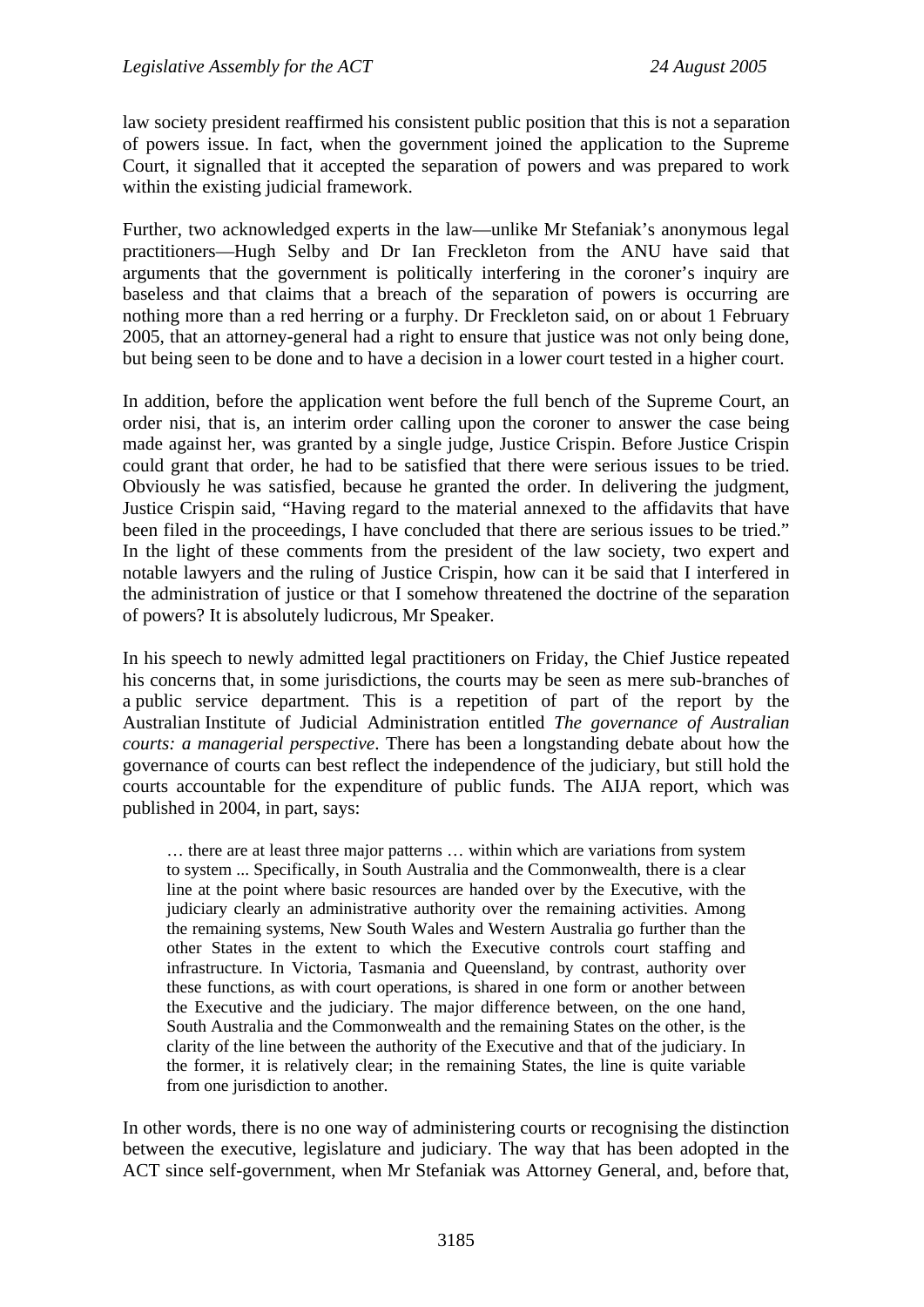under the commonwealth government, is well within the bounds of what happens elsewhere. The system in place in the ACT today is the system that was in place when Bill Stefaniak was the Attorney-General. The Chief Justice's remarks referred to in the decision of the Supreme Court deal with the issue of how funds can be committed and expended in the ACT. They are expended today in the same way they were expended when both Bill Stefaniak and Gary Humphries were Attorney-General of the ACT.

The extract was not about the decision to take action in relation to the coronial enquiry. It had nothing to do with it, although the full bench of the court did acknowledge that that was a difficult call. Constitutionally, funds can only be spent according to lawful appropriation. The process is not something we have dreamed up overnight. We remain consistent with the approach pursued by Gary Humphries and Bill Stefaniak. Appropriations for the purpose of funding the courts have always been made this way in the ACT, under this government, under every past ACT government and the commonwealth government before that. In this respect the ACT system is not unusual. Similar processes exist, as I said before, in every other state and territory in the commonwealth, with the exception of South Australia, where there is a different model.

The specific issue raised before the Supreme Court concerned who engaged the fire experts and under what terms they were engaged. An affidavit was placed before the Supreme Court establishing that the coroner and her counsel assisting chose the two experts, Mr Chaney and Mr Roach. The affidavit states that the coroner and counsel assisting gave instructions to the court administrator in relation to the experts they required and were fully aware of the processes used, which involved compliance with procurement procedures. I table that affidavit. It gives the detail of the process employed in the engagement of the experts. At no stage, ever, did the coroner, counsel assisting or any other party raise, as an issue of concern, the procurement process or the fact that the ACT was the formally contracted entity.

A related issue involving the formal appointment of experts under section 59 of the Coroners Act was raised in the bias proceedings in the Supreme Court, but this was a quite separate issue of compliance with the statute and was irrelevant to the question of the administrative arrangements that would underpin the statutory appointment. The judgement, as distinct from short newspaper reports of it, dated 15 August clearly acknowledges this. It states:

We accept that there is nothing in the section to prevent funding being made available by means of collateral contracts between experts appointed under s 59 and/or their employers and the ACT Government, but the section does seem to require that the appointment be made by the coroner personally.

The coroner chose Mr Chaney and approved Mr Roach's appointment. The full contracts of engagement show that the coroner wanted the expert engaged to do certain things that are set out in the contract. The expert was to report to the coroner. No matter in the report of the experts was to be released at any stage without the consent of the coroner.

The contract reads, "In accordance with the direction of the coroner or counsel assisting the coroner, the expert," will do a number of things. I table the contracts with the experts. The contracts are also on the government BASIS website. Anyone can look at those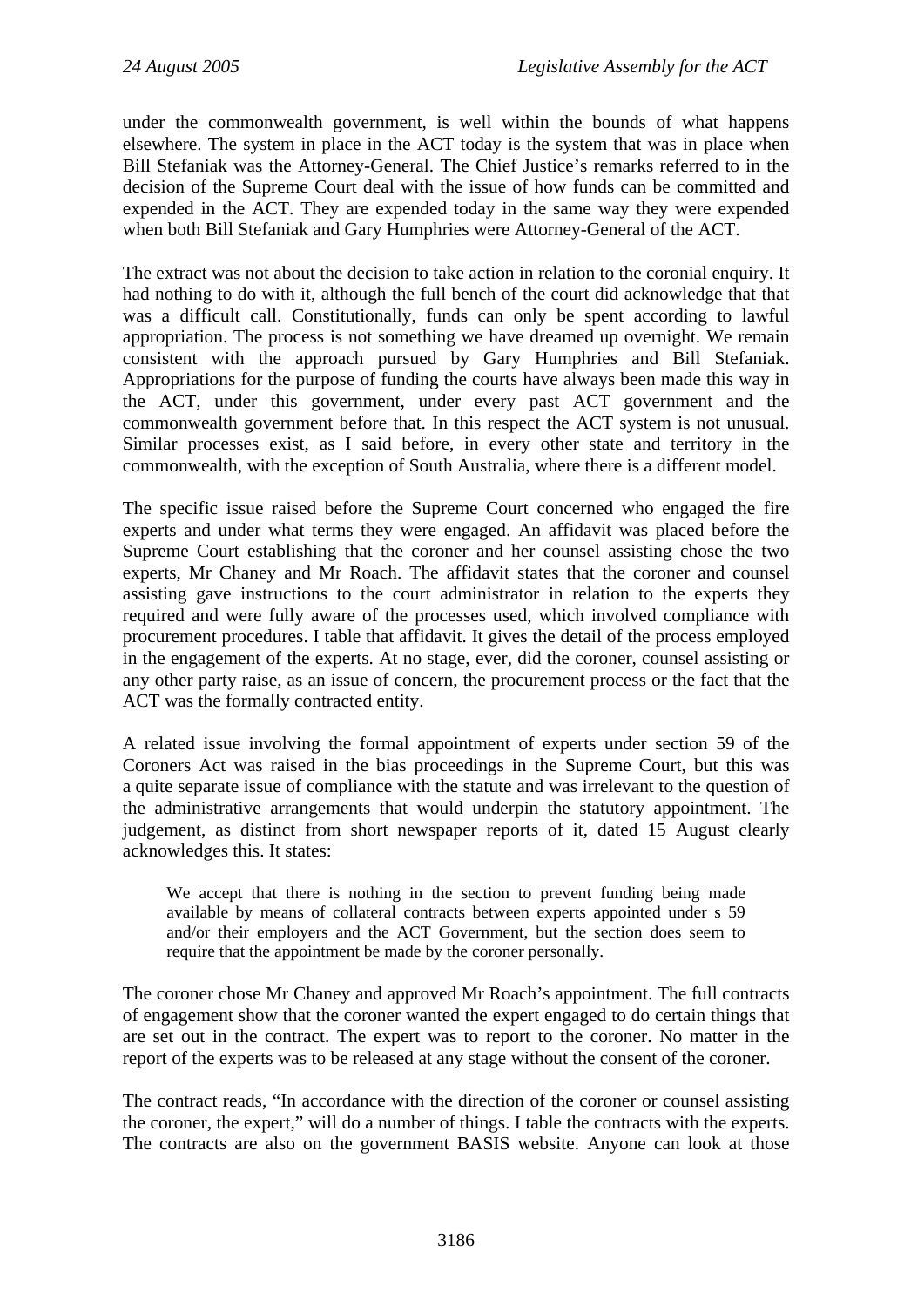contracts. The coroner was aware of that, and so informed the parties who asked for the production of the contracts.

The Chief Justice's remarks highlight the fact that there has been, and will continue to be, a debate about the best method of court governance. Under the traditional model the head of the jurisdiction is responsible for disposition of the court's business and the normal rules for government budget appropriations and accountability are retained for the expenditure of funds. The traditional model is not without its drawbacks. It can sometimes lead to duplication, tension and disagreement over funding, but not over the disposition of the court's business. That is solely a matter for the head of jurisdiction. However, of the states and territories, as I see it, only South Australia has adopted a different model. Every other state and the Northern Territory, and the ACT, have the traditional model.

Unlike those opposite, I understand and accept the doctrine of the separation of powers. I have written to the Chief Justice confirming my commitment to respecting the independence of the judiciary and inviting him to participate in dialogue on any aspects of the administrative arrangements in the ACT that cause him concern. I have consistently demonstrated in the performance of my duties as first law officer that I am committed to ensuring that our systems respect and protect the independence of the judiciary. I am happy to have a dialogue with the Chief Justice about these issues at any time.

I would also add that it is not uncommon, in fact, it is entirely proper, for an Attorney-General or a government to be a party to a coronial inquiry, to intervene in proceedings and to represent the interests of the law, the administration of justice and the community before the courts. It is one of the roles of the Attorney-General. Indeed, as I have often said in the past, it is my job to uphold the law. I would have been derelict in my duty if I had failed to act in the face of the overwhelming legal advice that I had.

It is the job of the courts to rule on these issues, and the ACT Supreme Court has done so. I did my job; the courts have done their job. It is my job, as Attorney-General, to accept the decision of the Supreme Court, and I have done so. As well, I have instructed the Government Solicitor's Office to do all it can to ensure that the bushfire coronial inquest proceedings are completed as expeditiously as possible.

I am happy to consider any constructive suggestions for improvement in the governance of ACT entities, but there is no single easy solution here. We are a small jurisdiction and the cost of new structures may simply be outside our reach. This may have been in Mr Stefaniak's mind when he was Attorney-General, when he, as part of the Liberal government's executive, deliberately and distinctly blurred the lines between the executive and judiciary by appointing a court registrar—a public servant and member of the executive—as a special magistrate, a member of the judiciary.

However, I will let that go, as these are important issues. They are too important to play the petty politics that we see exhibited here today. I am always happy to discuss these issues, but I will not change the current system so much that the courts are put beyond accountability for the expenditure of public monies. Nor does it mean that I can accept, without more evidence or justification, as somehow inappropriate in the ACT administrative arrangements that are acceptable and appropriate in every other Australian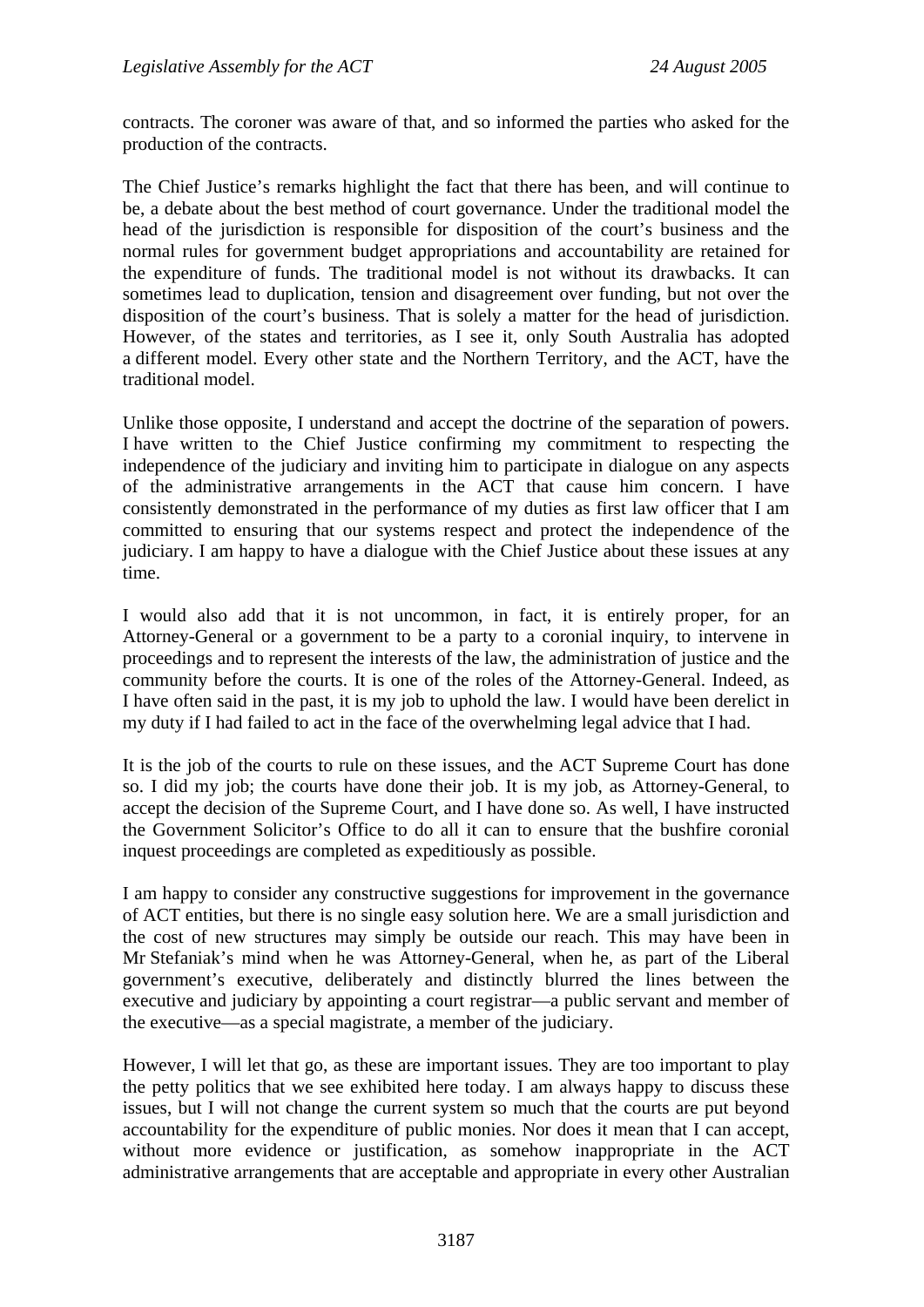state, except South Australia, and in the Northern Territory; that have not been considered an issue by any of the parties to the proceedings; and that have been fully disclosed—in fact, the contracts have been placed on a publicly accessible website.

This is an evolving debate and we are happy to participate. These matters are being explored in other jurisdictions as well. But Mr Stefaniak has repeatedly and blatantly distorted the argument. On 8 December 2004 he told the Assembly:

… we say … he has exceeded his role by intervening here, by joining in this appeal. It goes contrary to the role of the Attorney-General ... is generally understood ...

What we are talking about here ... is a fundamental principle in relation to the separation of powers.

That is bunkum! In support of this argument, he had the hide to cite Dr Freckleton. Dr Freckleton, however, had not asserted that the action was a breach of the separation of powers. He never has; in fact, he has asserted to the contrary. He had merely pointed out that my action in joining the appeal was probably unprecedented, not that it was invalid or an unlawful option. But, most pointedly, in his media release of two days ago reflecting on the comments of the Chief Justice, Mr Stefaniak said:

These comments from the ACT's most senior judge confirm what community groups and the ACT Opposition have been saying since the Government involved itself in the appeal … It's time now for the Attorney-General to acknowledge that he has compromised the separation of powers between the executive and judiciary, through his action in joining the ACT Government with the appeal … against Coroner, Maria Doogan.

The comments of the Chief Justice do no such thing, and Mr Stefaniak must know that. He is not speaking the truth. Mr Stefaniak says I have breached the separation of powers, but what has Mr Stefaniak done with his behaviour?

**Mr Stefaniak**: Point of order Mr Speaker. Not speaking the truth.

**MR SPEAKER**: The substantive motion goes to the issue of misleading the people of Canberra and this Assembly; so I think it is appropriate. I mentioned the substantive motion. I should have said in the amendment. It has always been the practice here that if somebody wants to make these sorts of statements, they do so by way of a substantive motion. Part (2) of the amendment goes to the issue of misleading the people of Canberra and this Assembly.

**MR STANHOPE**: Mr Stefaniak says I have breached the separation of powers. But what has Mr Stefaniak done with his behaviour on this issue and in this motion he puts before the Assembly? The answer is simple and clear. He has distorted the words of the Chief Justice and politicised that office.

**MR SPEAKER**: Order! The minister's time has expired.

**DR FOSKEY** (Molonglo) (5.16): This motion from the Liberal Party asking the Attorney-General to stand aside would appear to be triggered by the front page of the *Canberra Times* on Saturday, with its headline that judicial freedom has been put at risk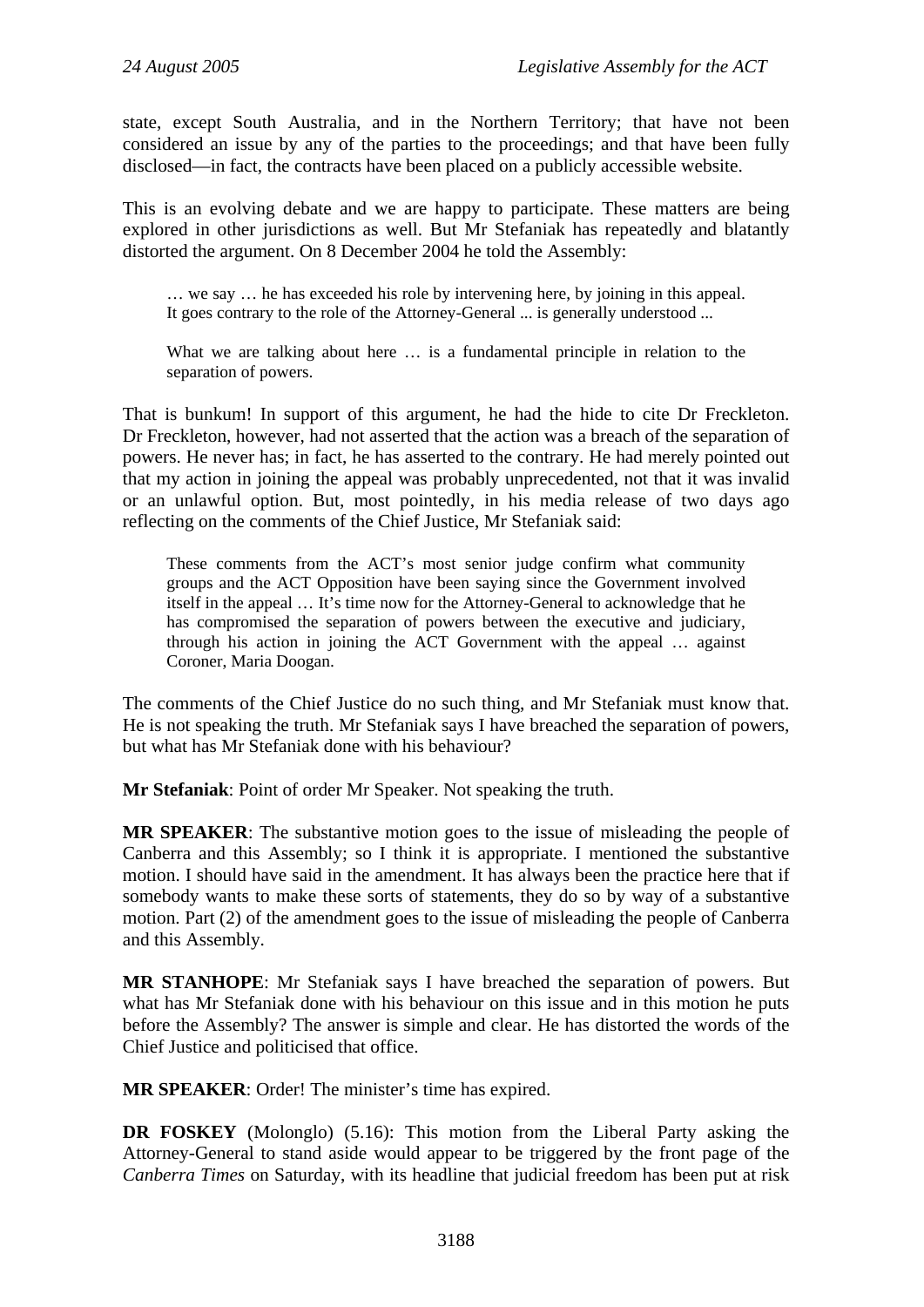and that Chief Justice Higgins's speech reported in that article was based on the Supreme Court's rejection of the legal action against the coroner on grounds of apprehension of bias. We have, in my office, looked at the Supreme Court's decision carefully. Much of the recent argument to censure the Attorney-General and now the call for him to step aside has centred on an accusation that he has transgressed the boundary between the courts and the executive, one of the separation of powers upon which our system of democracy has been built, by directing the ACT government to join the action against the coroner.

There were two substantive discussions of the issues of separation of powers in the judgment of the full bench delivered recently and then summarised in the *Canberra Times* article. Neither involved the Attorney-General, members of the cabinet or, indeed, the specific actions of chief executives. They are concerns, rather, about the blurring of distinctions between the department and the courts at a much more prosaic level. Indeed, they are concerns that are reflected more widely in the community which, to put it simply, demonstrate a public service which is used to more or less running the shop and failing to properly respect or be bothered with some of the finer distinctions about the courts, the parliament and the government.

This is not intended as a slur on the people in the ACT's public service who need to manage wide-ranging responsibilities on a fairly small scale; but, indeed, it is the very wide range and the small scale that give rise to some of the problems I am alluding to. Dan Stubbs, the immediate past director of the ACT Council of Social Service, made the point when he resigned from that position that policy decisions and ministerial responsibility are at times usurped by public servants. I would argue that this happens in part because the ministers are spread so thinly, in part because the matter at hand may appear to be a minor one and the solution might seem obvious, and in part because Canberra until fairly recently was run more or less exclusively by a government department.

I would also add that it does not appear that the courts are held in great esteem by the public service in the ACT. Again, I would say that this is in part the consequence of size and familiarity. Sometimes it seems familiarity can breed contempt, which is not always helpful.

I would like to remind the Assembly that in this case the court found it was a real problem that the coroner adopted independent experts that were, unbeknownst to her, appointed by the government and that, while that distinction was perhaps seen as of no great moment by government officers involved, it is indeed an important distinction. After some discussion on the importance of the courts being independent of the government's administration and being seen to be independent as well, the court went on to make the comment:

There are some grounds for concern that, at least on an administrative level, courts in some jurisdictions may be seen as mere sub-branches of a public service department.

Later, in a discussion about the dissemination of copies of submissions by a court officer, the court came back to "the potential for public confidence in the independence, and hence impartiality of courts to be undermined by administrative arrangements which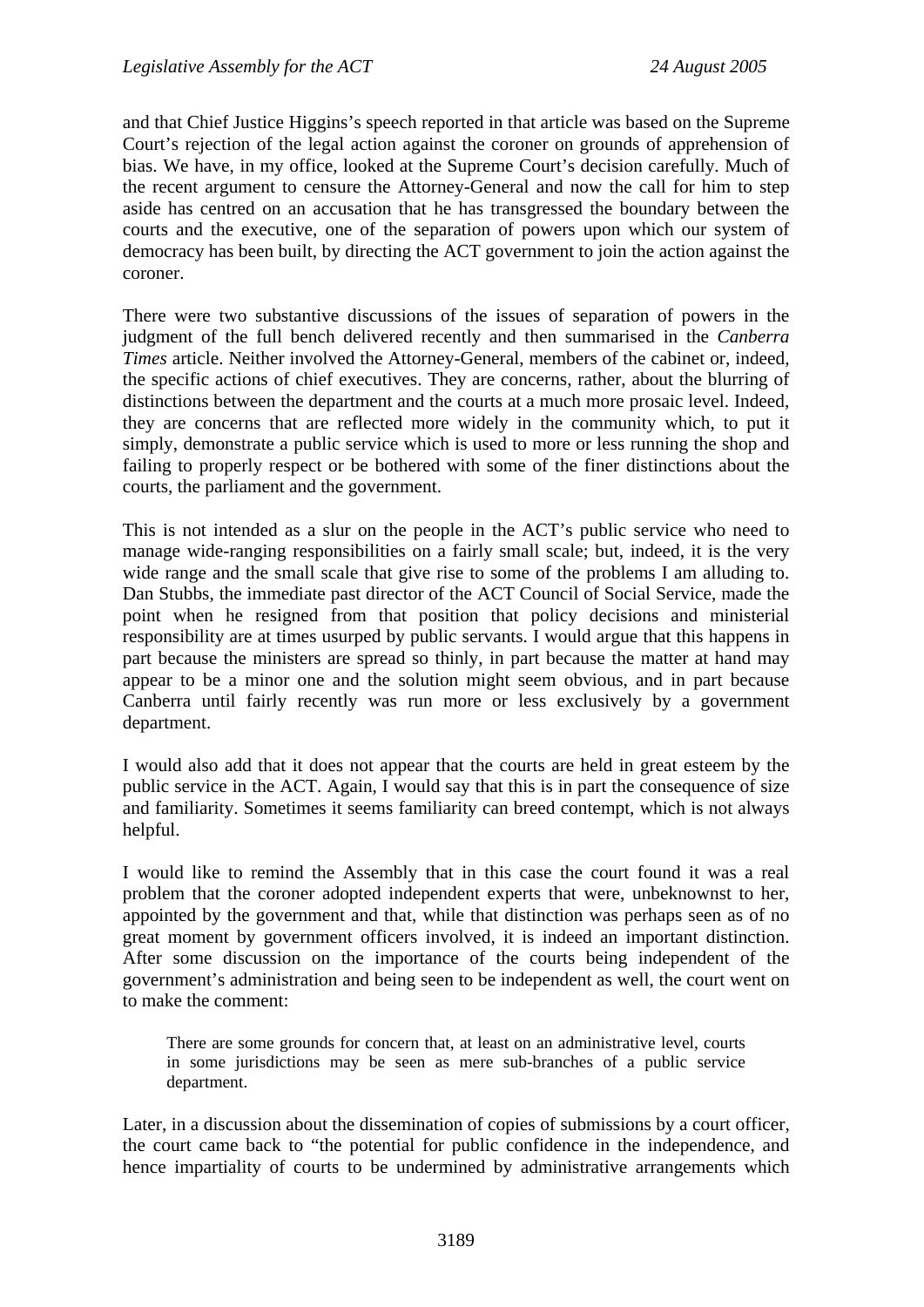treat them as sub-branches of public service departments". In that discussion the court added:

In any other circumstances, a finding that such an event could give rise to an apprehension of bias might be inescapable.

It concluded, however, that in this case any inference that could be drawn from the event was not sufficiently weighty as to warrant a finding of bias. In neither instance were these comments particularly relevant to or damning of the actions of the Attorney-General.

I would, however, like to draw the Attorney-General's and the Assembly's attention to these comments as I believe they reflect systemic issues within our agencies. I would also add, to draw again on Dan Stubbs's analysis, that the separation of powers between the administration and the parliament is as fragile as that between administration and justice and that it is at the mundane level of business that the blurring of the line is most insidious and, in the end, most dangerous. If anything constructive is to come out of this deadlocked debate, it needs to be a profound examination of the culture of our services and institutions and the establishment of a project to clean up separation of roles and responsibilities, before we expand the Assembly perhaps and indeed offer an argument for its expansion.

The Supreme Court's decision, of course, also included quite an extensive discussion of the jurisdiction of the coroner. Without revisiting too much of my contribution to last week's debate, that discussion strengthens the argument for some investigation into the best way to deal with such wide-ranging issues in the future, including a review of the provisions of the Coroners Act itself.

This raises a question of court resources and expertise. I reiterate my conviction that a dedicated coroners court or more space in the court calendar made available for coroners to conduct their inquests would assist us all. It is often said that people involved in these inquests need closure and that stretching out an inquiry over three, four or more years is insufferable. Of course, this particular inquest is not longer than many. There are numerous stories around this town. The Bender family springs to mind, the families and friends having the detail of their loss and the events leading up to it strung out for years.

Much is made of the need for closure. The implication is somehow that people keep themselves distressed and unresolved until the inquest comes back with the right decision for them. The reality is the reverse. It is the process of the inquest that reopens and re-exposes the pain and the distress associated with the events; and the closure is about the process being concluded and, therefore, allowing people to get on with their lives. It is important, then, that this government work with the courts to ensure a faster and more resilient inquest process.

One aspect of all these tortuous inquests is that they involve individuals with legal counsel. Often they are senior government officers, concerned that they will be found responsible for the outcome, whose lives and reputations will also be destroyed or at the very least badly affected. It creates an environment of intense legal contest and scrutiny.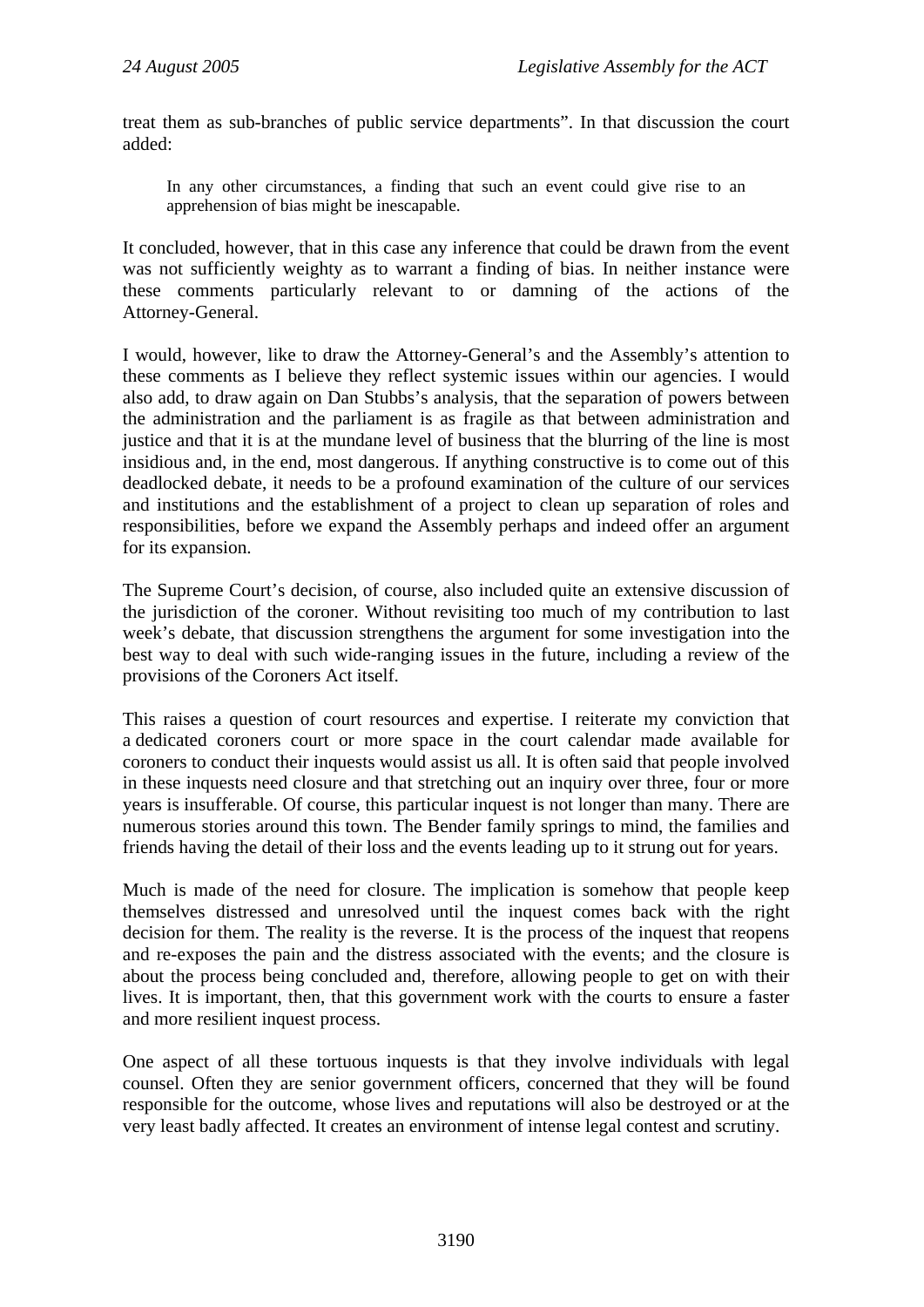I should add that the Supreme Court's findings were not by any means entirely uncritical of the court. There are a number of instances where it seems clear that the justices might well have found the other way, if matters had proceeded further in the direction they were heading.

One of the concerns that came through in this decision was a failure to tread carefully enough around the legal issues around the central witnesses, the presentation of evidence and the management of the process. I think there are issues here for later discussion.

However, for this debate, I would like to suggest we consider the difference between natural justice and formal legal processes. As the Supreme Court judgment reminds us, the coroner's powers and processes are more free ranging than an adversarial legal case. In that context, we might look at a more robust approach to natural justice in order to assist the coroner and the community to get more quickly but fairly to the bottom of the matter. These, I believe, are the lessons of this process for the government and for the Assembly.

The ACT Greens did not support the Attorney-General involving the ACT government in the Supreme Court case, and we still believe that the legal advice or, at the very least, a more detailed explanation of the legal advice which promoted that action ought to be made available to the public. We welcome the tabling of some documents today but note that most of these are already on the public record. Nonetheless, there is nothing in the argument put by the court to lead me to believe that the Attorney-General ought to step aside.

In relation to the amendment put by the government, I will support paragraph 1 but I will not support paragraph 2. I think it is time that we got on with the issue of separation of powers and ceased going over and over this matter in a way which is meant just to score political advantage.

**MR SESELJA** (Molonglo) (5.26): I will be supporting Mr Stefaniak's motion. One of the reasons I think this motion was brought forward today is Chief Justice Higgins's comments in relation to the ACT government and how it has threatened the independence of the judiciary in the way that it handles some aspects of the 2003 bushfire inquiry. To quote from the Chief Justice:

Public confidence in the ability of the courts to dispense justice in a fair and impartial manner is largely dependent upon continuing recognition of their independence.

It is this aspect of the debate that the Attorney-General does not appear to understand. Public confidence in the judiciary is a concern. The Chief Justice, who, I am sure, would ordinarily be very cautious about criticising the government, is so concerned that he felt the need to speak out about the issue. I do not think it is to be taken lightly. That is exactly what I think the Attorney-General appeared to be doing yesterday in his non-answer to Mr Stefaniak's question on the issue.

There are some important parts of the judgment, I think, that need to be put on the record and that go to the importance of seeing this legal advice. It says in paragraph 64: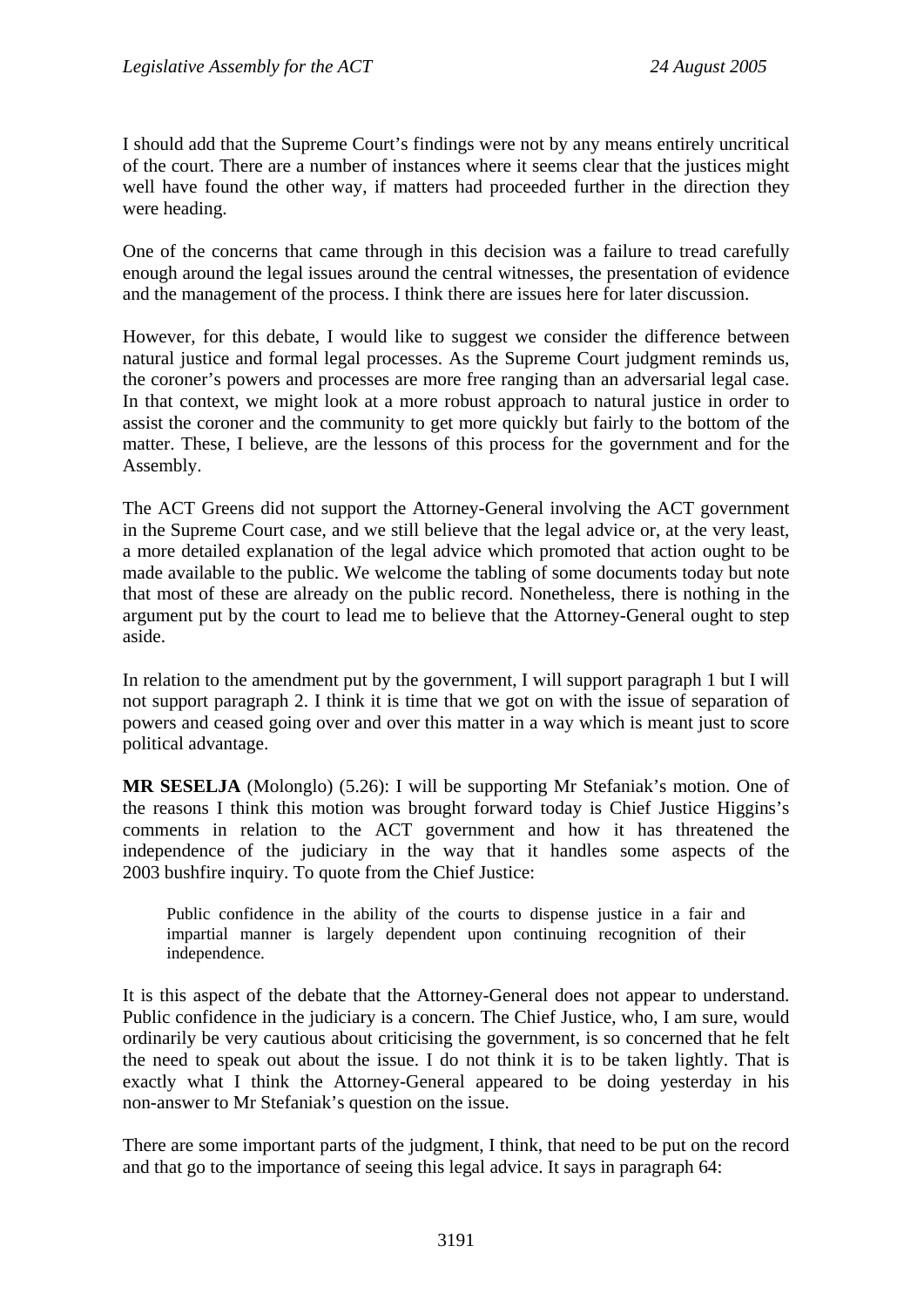The sequence of events propounded by Mr Glisson provide little support for his contention that a lay observer could have formed an apprehension of bias.

Another paragraph goes on:

We are unable to see how the first respondent's comments could provide any ground for an apprehension of bias.

This is important because it does suggest that either the legal advice was not saying exactly what the Chief Minister or Attorney-General tells us it was saying or the legal advice was not very good. Either way, it is a concern.

As I said, public confidence is the key here. The Supreme Court did raise the issue about Coroner Doogan being misled over the independence of bushfire experts. And that is a serious issue as well, when the full bench of the Supreme Court says:

The coroner, when inquiring into deaths arising from one of the most serious disasters to face Canberra, has been misled. That is very serious.

That also erodes public confidence in judicial processes.

The other thing that erodes public confidence and blurs the separation of powers is when a government seeks to knock off a coroner because they do not like what she might find. What does that do for public confidence in the judiciary? If a government does not like a coroner, they seek to knock them off. At least it delays the process. If they knock them off, good; get a new coroner; maybe they will be a little more favourable.

I think the irony of the government's position on this is that they were arguing that a lay observer might perceive bias on the part of the coroner—an argument comprehensively rejected. But the very fact that it was argued by the government that the coroner was biased adds to the perception that she is biased. So it is self-perpetuating. By arguing that she is biased, they are adding to that public perception that they seem so concerned about.

The Attorney-General thinks that the coroner is biased. I think that might explain why he gave such a sheepish answer in the Assembly last week when he was asked a question about expressing confidence in the coroner. When he was asked if he had confidence in the coroner, he gave a very long answer and eventually said that he supported all judicial officers. Unconvincing stuff! But asked when he regained confidence in the coroner, he said that he had never lost it. But he thought she was biased. It was the contention of submissions made on his behalf that the coroner was biased. On the one hand, he thinks the coroner is biased; but, on the other hand, he has confidence in her.

**Mr Stanhope**: On a point of order: I know it is a broad debate but at no stage did the government suggest in their submissions that the coroner was biased. That is simply not true. The action was around a perception of bias.

**MR SPEAKER**: That is not a point of order, though. It is a debating point perhaps.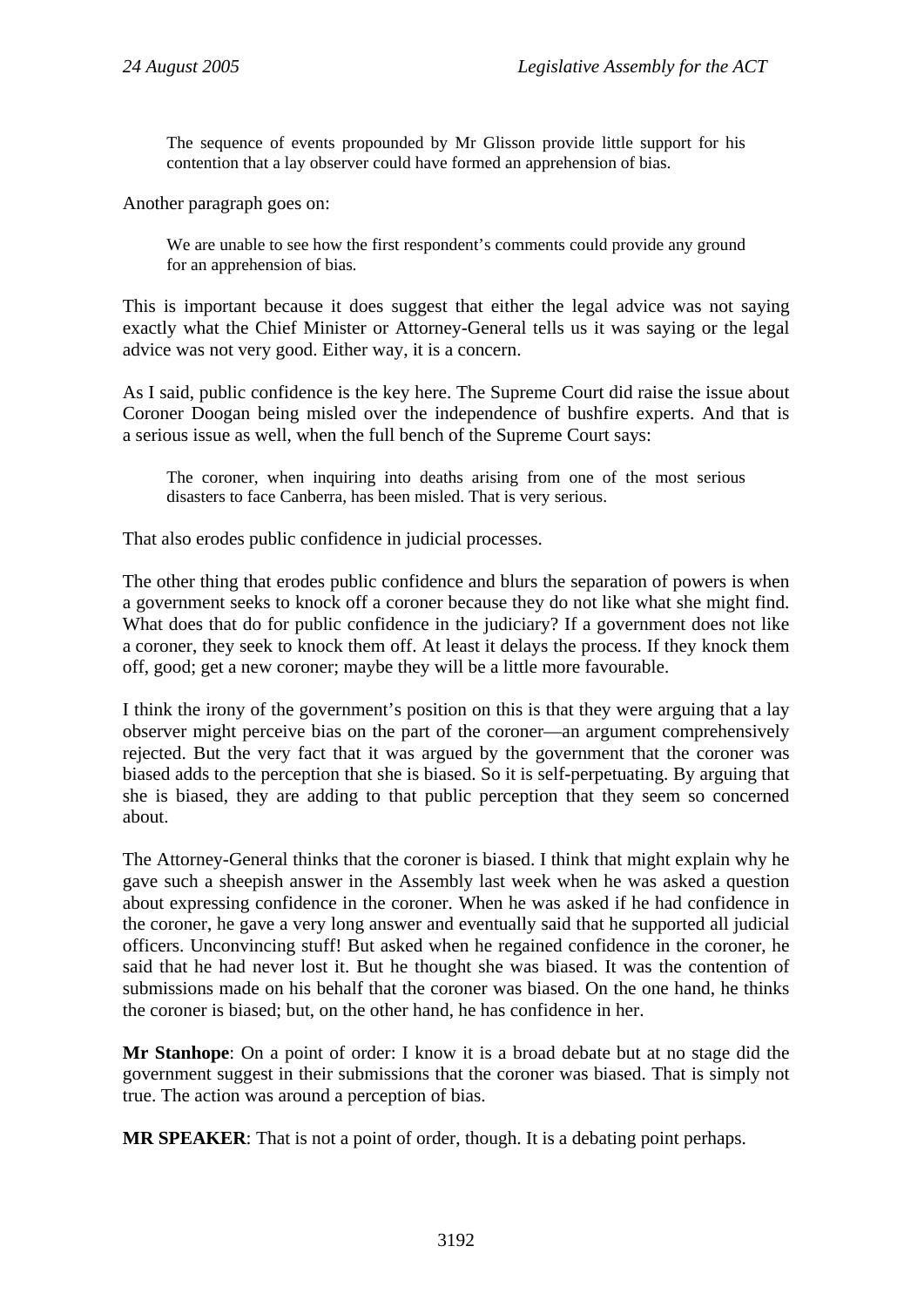**MR SESELJA**: The Attorney-General does think that the coroner is biased and that is why they launched the action. He says it is all about an apprehension of bias. As I said before, actually joining in that action adds to that apprehension. He is so concerned about an apprehension of bias that he adds to that apprehension by joining an action saying she is biased. The Attorney-General finds himself in a difficult position as a result of this, and he was so reluctant to express full confidence because he realised the difficulty of his position. On the one hand, the coroner is biased; but, on the other hand, he has full confidence in her. That raises issues for the Attorney-General.

This is why Mr Stefaniak has quite reasonably been calling on the Attorney-General to step aside while this process is completed. I do not quite understand the reasoning for not doing that. Even if Mr Stanhope is able to make a reasonable legal argument on the basis that the community has concerns—and the community does have concerns—Mr Quinlan will no doubt get up, if he gets up to speak, and say the community does not have concerns because they still voted for the government, even though of course the legal action was launched just before the last election and no-one knew about it.

But the community does have concerns, and there is a perception. Even if Mr Stanhope is so confident that there is no legal problem, he should at least, for the sake of public confidence—public confidence in the judiciary and public confidence in him as first law officer—step aside; do as the motion asks and, instead of the usual stuff we get where a motion gets completely amended and changed from its original intent, support the motion; stand aside and allow this to run its course so that the public can have full confidence in this process as it goes forward.

**MR QUINLAN** (Molonglo—Treasurer, Minister for Economic Development and Business, Minister for Tourism, Minister for Sport and Recreation, and Minister for Racing and Gaming) (5.32): I will borrow some of the thoughts of the Chief Minister, seeing that his speech was cut short by a point or order. Mr Stefaniak says that Mr Stanhope has breached the separation of powers. But what has Mr Stefaniak done, by his behaviour on this issue and in this motion that he puts before the Assembly? The answer is simple and clear: in so distorting the words of the Chief Justice, he has politicised that high office and committed the most glaring breach of the lines drawn in the Westminster system between the judiciary and the parliament. He has breached the separation of powers, not once but repeatedly.

It is simple, and it is blatant. Mr Stefaniak has misled the public, misled the Assembly misquoted the Chief Justice in this motion. He deserves the censure of the Assembly for doing so and for his continued efforts to make petty political points out of important governance issues.

It is unfortunate that the Chief Minister did not get time to deliver that himself but that is quite telling, because this whole proposition that we have in front of us is based on false premises. Even though Mr Seselja anticipates that what he is going to say is going to be criticised, I think it is naive of him to think that I will not criticise. This proposition is based on false premises all the way through.

First of all, and most importantly, the Chief Minister has clearly shown where you have misconstrued the words of the Chief Justice. I hoped somewhere you had the wit to know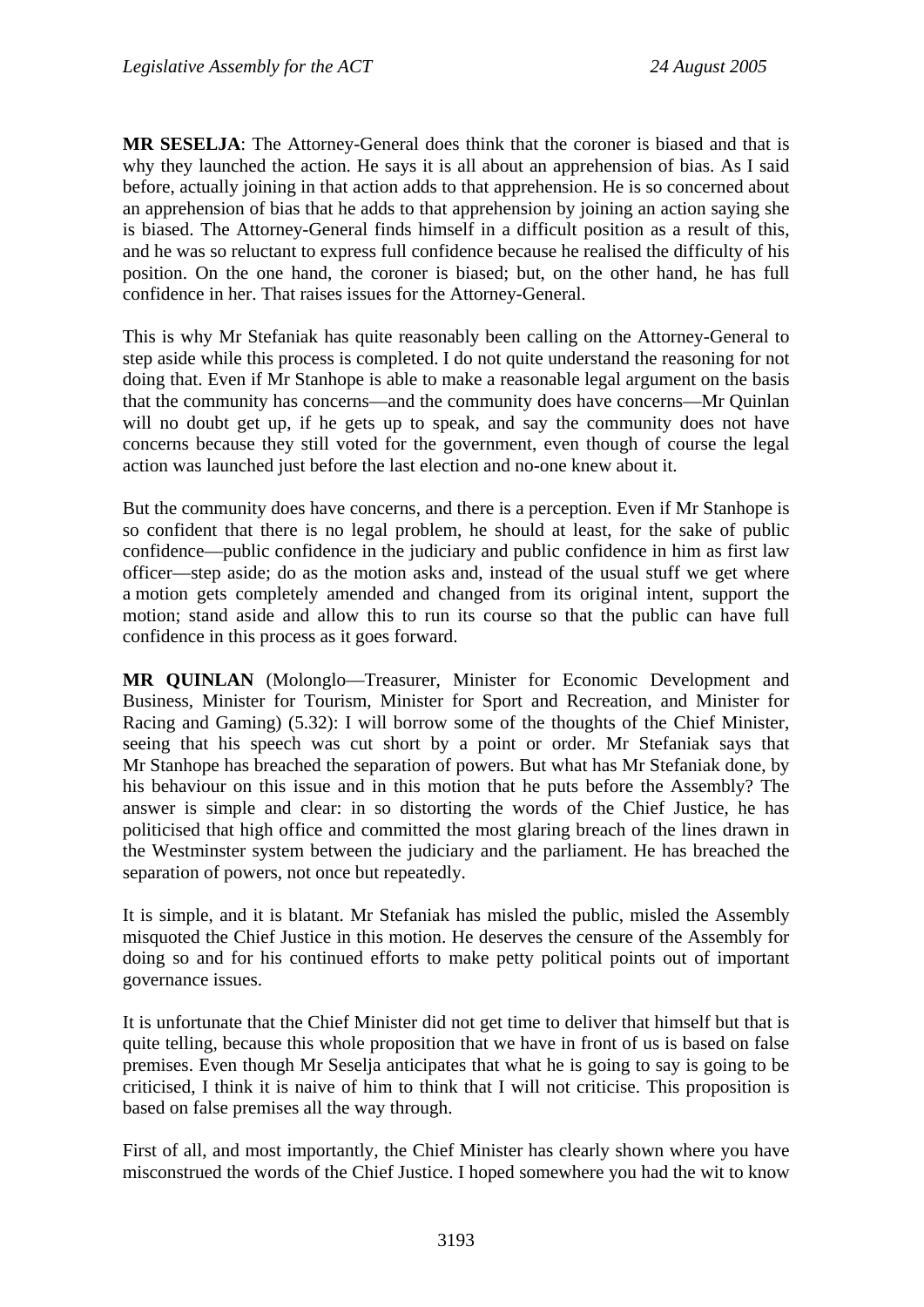what the Chief Justice was about and the concern about the control of the court versus the control of the executive over administrative matters. But to draw that in and connect that to the action taken by the government in support of the nine people who had an eminent judicial opinion on the coroner's inquiry so far is really distorting the picture in the extreme.

To claim that the community has major concern: you do not speak for the whole community. This action was on foot; this matter was a public matter at the last election. Yes, Mr Seselja, the community roundly rejected you and your lot—as I have pointed out before, worse than in Western Australian under Colin Barnett; worse than Denis Burke; the worst performance in Australia by a Liberal Party.

Yes, there are fire victims who are concerned. As I have said in this place in recent days, they are fire victims that you people are exploiting. This, to my mind, is one of the most unworthy processes that we are going through. I can recall, since the fire, talking to the Chief Minister from time to time, asking him about the coroner's inquiry. His answers were regularly: "I do not know; I'm not following it; I'm staying out of it."

I have seen him in this place take the hits at question time and not answer questions, when he could have quite clearly defended himself, because he did not want to open the floodgates on having a parallel inquiry in this place and because he did have respect for the separation of powers; he did have respect for the independence of the coroner's inquiry, which you did not have.

This high-sounding approach that you are taking flies in the face of the grubby politics that you guys have tried to play right from day one—grubby, the grubbiest of politics. This business about people on Red Hill on Friday night! Nonsense! Trying to make some bloody great mystery! "What has he got to hide?" stuff where you had nothing of substance! Totally unworthy!

Community! I do not think so. Maybe some people in the community! Yes, there will be supporters of your party out there who will write to the *Canberra Times*, as they do regularly, and express concern, but that does not mean an avalanche of opinion. I live in Weston Creek. I know a lot of fire victims. I know there are some that have yet to reach closure on this matter. But most have. Most are moving on with their lives and do not deserve to be misrepresented by you.

Mr Stanhope has pointed to this claim that it is the legal profession. You have got false premises all the way through this, which is the same as or consistent with the falsehoods that you have been peddling in public. It is based on the premise that somehow it implies that the government's involvement delayed the overall inquest. It did not. You know it; you do not want to recognise it; you would like to mislead people; you would like to put the spin on it that draws people to think, "Yes, the government delayed it."

You have tried to mislead people in relation to the costs when you have known better. How low can you get! Really, this is pretty damned low. But I have to say that the lowest dimension I find in the actions of those people across this place is the double standard, where there are crocodile tears shed for fire victims when nine people, who are directly involved in this inquiry, whose lives are likely to be far more affected than many of the fire victims, have no rights, according to this lot; their rights before the courts should be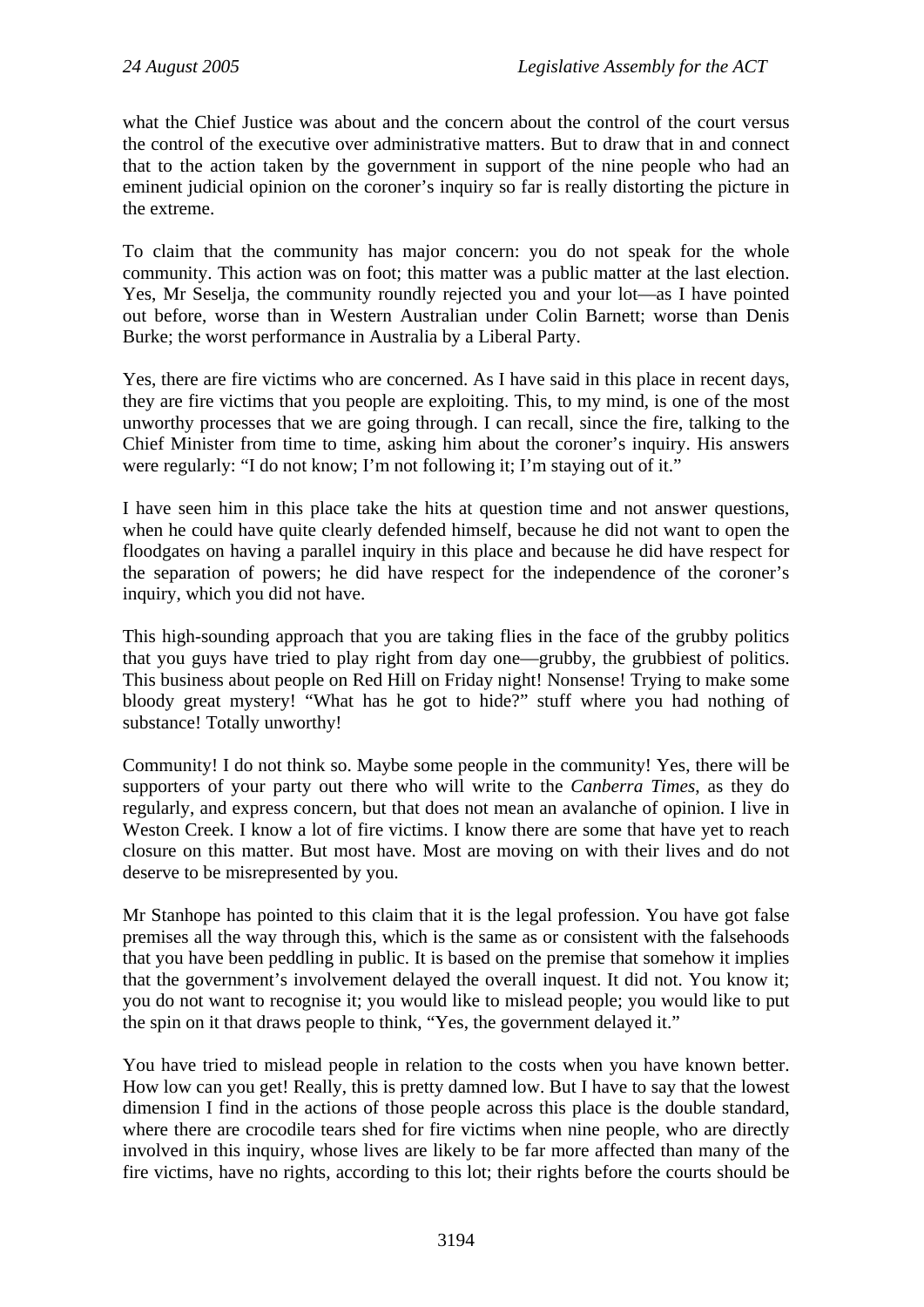compromised when they genuinely felt that they were not getting a fair go. Along the way, in relation to access to documents, it was demonstrated that they might not have been getting a fair go. Their rights do not matter to you.

Dr Foskey mentioned the pursuit of closure. Yes, the sooner, the better. But what we have here, what you want, is a process whereby the rights of people who could be very severely affected by this inquiry are to be ignored. Not for a moment do I believe that you have great concern for fire victims and that you are here today driven by concern for fire victims. I do not think you have got those standards. In all the criticism that the Chief Minister has copped, virtually every one of his critics qualifies it by saying, "Look, we realise he is a man of principle; we realise he is a man of integrity." Then they sling in the "but". They do not say that about you. Trust me. Quite the contrary!

This is the grubbiest of political exercises on your part, and it is exemplified by the falsity, the falsehoods that permeate the structure of your motion. You are damned by your own words in here, your misuse of the words of the Chief Justice and the outrageous misleading of the public in relation to the cause of delay and the overall cost to the public purse. This action that you are taking is genuinely disgraceful.

#### **MR SPEAKER**: Mr Corbell.

**Mr Smyth**: Mr Speaker, the tradition is to go from one side to the other. I was on my feet first. The tradition has always been one speaker for, one speaker against.

**MR SPEAKER**: The standing orders require me to call the person I first notice. I merely first noticed Mr Corbell.

**Mr Smyth**: So another tradition gone.

**MR SPEAKER**: It is not another tradition gone. I am not going to have it imputed that I have set myself up to breach traditions and conventions in this place; so I would like you to withdraw that. The first person I notice, I have got to give them the call. The standing orders require that.

**Mr Smyth**: I withdraw.

**MR CORBELL** (Molonglo—Minister for Health and Minister for Planning) (5.43): I will be brief because I am sure that Mr Smyth wants to contribute to the debate. This is, in many instances, the classic conspiracy theory at play from the Liberal opposition. I have watched, with growing alarm over the past 12 to 18 months, the hysteria around what happened on 18 January 2003; who is to blame; and the campaign that has been increasingly wrapped up by the Liberal opposition to bring home, sheet home, personal responsibility to the Chief Minister; and, as part of that campaign, to say, "There is something being hidden. Everything points to something being hidden." It is classic conspiracy theory stuff.

There is something I have wanted to say for a long time and I am going to say it tonight. I was in Holder, at my home, on 18 January 2003. I am probably the only member of this place who was at home in one of the suburbs most directly affected on that day. I can assure you, Mr Speaker, and I can assure members, that, if the government, the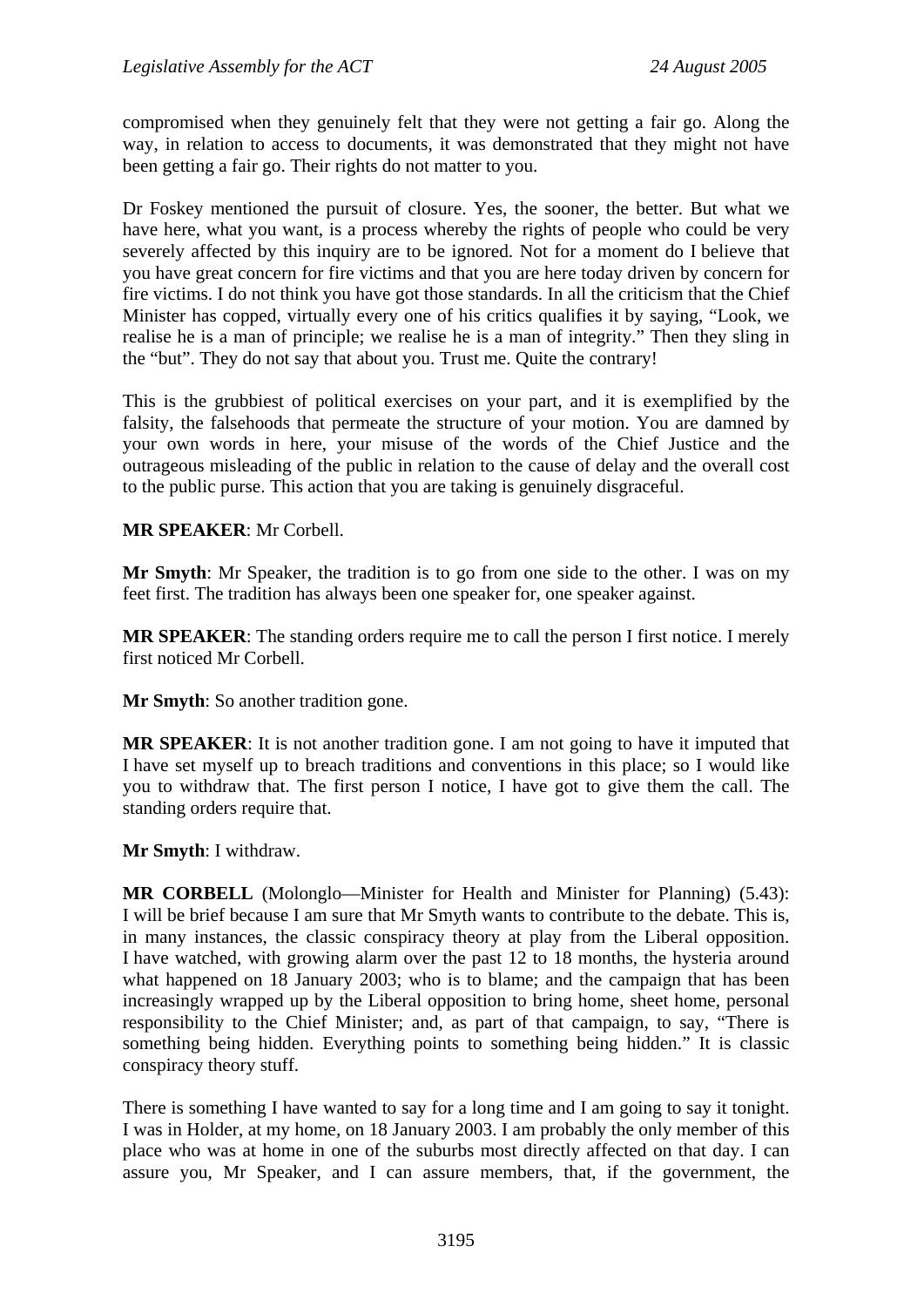government of which I am a member, seriously believed that what was going to occur on 18 January was going to occur, I would not have been there. It just beggars belief that in some way there was some conspiracy and that the government knew: the government knew the fires were coming; the government knew they were going to impact on houses. My house was there.

What was I doing at midday on 18 January? I was sleeping in my home, with my children, with my partner. Where is the conspiracy? Where is it? Just ask yourself that basic, simple question. If the government seriously thought something was going to happen, surely I, as a member of the government, might have had some idea about it.

We go back to the allegations the Liberal opposition have made in past months about that cabinet briefing and cabinet being warned that something was going to happen and we did not tell anybody. I was at that briefing. We have put very clearly on the record what happened in that briefing. But there was no conspiracy. The sad fact for those opposite is that there was no conspiracy; there is no conspiracy. At every step along the line, this government has sought to ensure that the process has been conducted properly, in accordance with the best advice it can receive on it, so that we get the best possible outcome for the people of Canberra and to make sure that such an event never happens again in our community. That is our first, foremost and only consideration.

To suggest there is some sort of political agenda, about minimising damage, about hiding the truth, is just bunkum; just a massive conspiracy theory on the part of those opposite; and, as my colleague Mr Quinlan points out, only for the purpose of making political gain, political capital, trying to get themselves back into the debate about the good administration of this territory.

The other issues worthy of being raised in this debate, from my perspective, come to Mr Stanhope's amendment and, in particular, the repeated facts that he outlines in his amendment where the opposition, and in particular the shadow Attorney-General, has deliberately misled this community as to what is being said by the law officers of the territory; by what is being meant in particular actions that are taking place in relation to the coronial inquiry.

Mr Stanhope makes a very valid and important point that nowhere has the Chief Justice of the territory suggested that the government's action in joining the action in relation to the perception of bias against the coroner is a breach of the separation of powers—it simply is not—but Mr Stefaniak has wilfully ignored that, wilfully ignored the views of the Chief Justice, wilfully ignored the facts, to make a political point.

Further, of course, it is worth making the point also that in no way has there been a breach of the separation of powers. And this suggestion that the coroner is the government's coroner also misses a fundamental point. The coroner is an independent judicial officer—an independent judicial officer, not the government's coroner, not the government's official. The coroner is independent. The Magistrates Court is independent. It is an institution in and of itself. We have no control over who is the coroner in relation to a coronial inquiry. We have no inputs in relation to what approach the coroner adopts in particular issues, except through the submissions that the territory can make in any coronial inquiry. So it is simply misleading again to make that claim.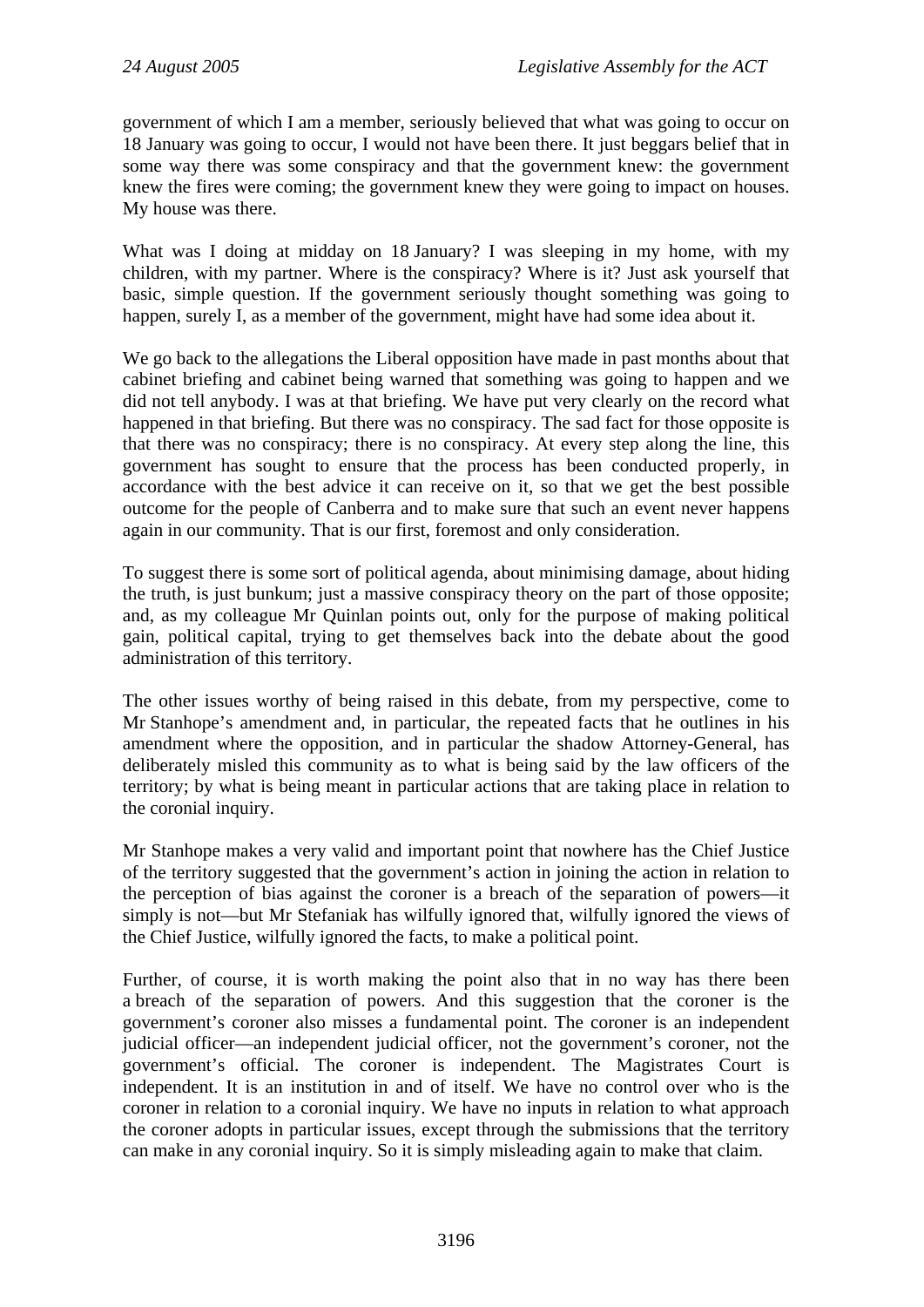The final question I would briefly put is this: in what way would anything be served by the repeated call by the Liberal opposition for the Attorney-General to stand aside? What does that serve? What purpose does that serve, except to say that it is about political one-upmanship, about making a political point? It in no way impacts on the ability of the coroner to complete her inquiry; it in no way impacts on the ongoing activities in relation to that inquiry. It simply makes a political point.

So do not come into this place and suggest that this is about ensuring that the coronial inquiry can finish without hindrance or interference. There has been no hindrance; there has been no interference. At all stages the Attorney-General has behaved in a way consistent with the best possible advice made available to him, with no agenda except to ensure that the coronial process is above board, thorough and a detailed investigation into the issues that have arisen.

Mr Stanhope's amendment is the real issue that this Assembly should be considering today: the continued political campaign run by those opposite, not in the interests of the community but in the interests of their own political advancement.

**MR SMYTH** (Brindabella—Leader of the Opposition) (5.51): We have heard from the last two speakers the spin away from what it is that we are actually here to discuss today. Neither of them makes any mention, or they make little mention, of what it is that Mr Stefaniak has moved. We had the traditional invective from Mr Quinlan when he has got nothing better to say: "It is just grubby," like that is an excuse. "It is just grubby." We got from Mr Corbell words that in the main bear no relation to this motion.

I want to put it to the people: why are we here? We are here to discuss an issue about the separation of powers and the independence of the judiciary because somebody raised those issues in a public gathering. Who was it that raised those issues? It was the Chief Justice. The Chief Justice himself said, in front of a group of people being admitted to the Supreme Court:

It does seem, however, that the importance of the doctrine of the separation of powers and the independence of the judiciary are under threat.

He could have stopped there, but he did not. He goes on and makes the link when he says:

Indeed, as my brother Crispin, sister Bennett and I commented upon in our recent judgement in relation to allegations of bias by Coroner Doogan—

And he goes on with a quote from *Fingleton v Christian Ivanoff Pty Ltd*. The Chief Justice of the Supreme Court of the ACT makes the link; knowingly goes out of his way; makes a public speech; issues that speech that connects his fears over the importance of the doctrines of separation of powers and the independence of the judiciary being under threat in the case that he has recently offered a decision in with regard to allegations of bias by Coroner Doogan. We do not have to make it; it is there; it is there in the words of the Chief Justice.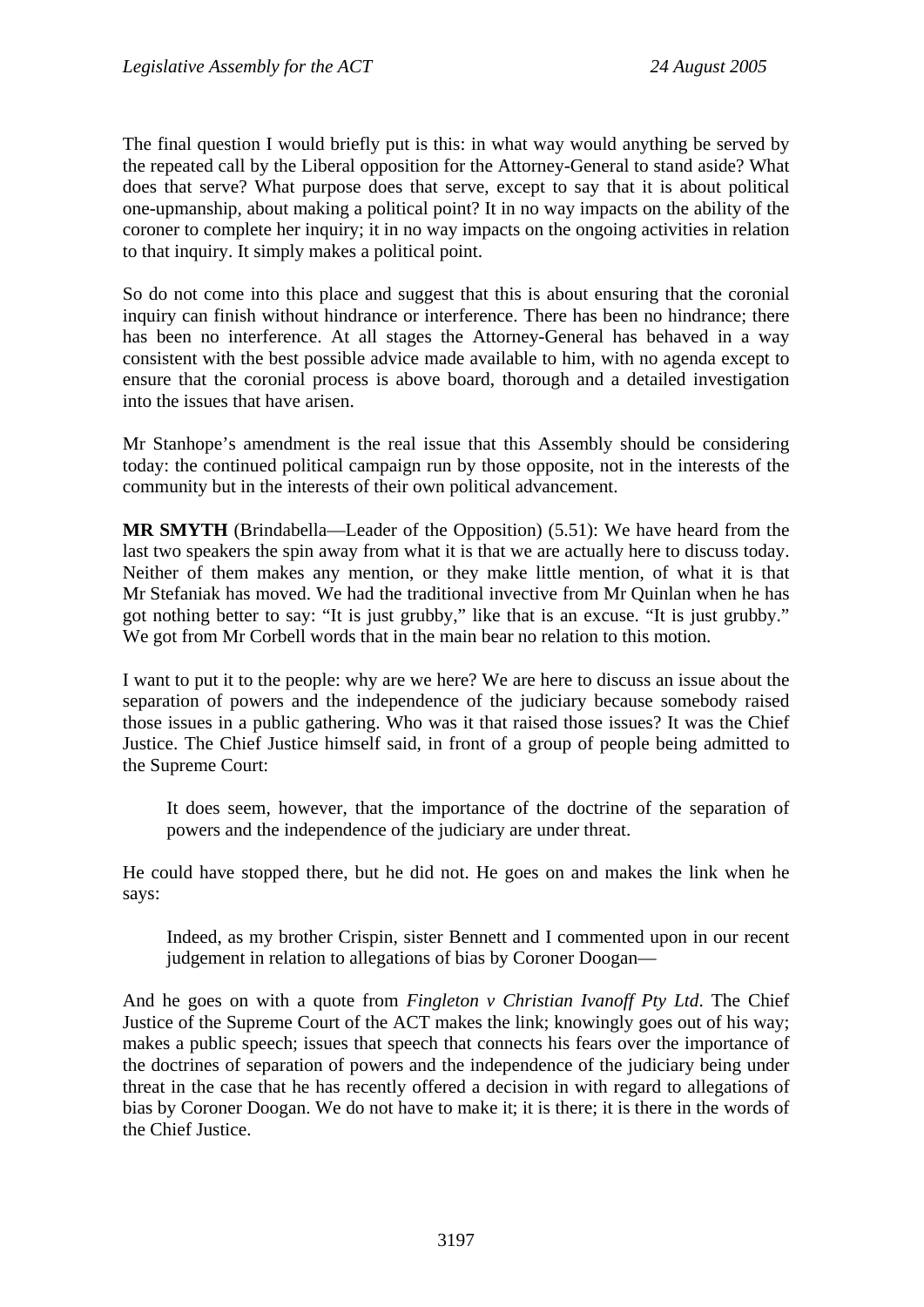The article that was run on the weekend by the *Canberra Times* puts that into a headline: "Judiciary freedom put at risk: judge blasts Government, fire inquiry". The *Canberra Times* has not printed the correction letter from the Chief Justice, because I do not think they have received one. The Chief Justice has not denied the interpretation that two journalists from the *Canberra Times* have put, and he certainly must be aware of what is happening here in this place.

Mr Speaker, I appreciate that we are about to run out of time. I request that, when we move to vote on the amendment, the amendment be split into parts 1 and 2.

**MR SPEAKER**: You will have to move that.

Motion (by **Mr Smith**) negatived:

That the amendments be divided.

**MR SMYTH**: Such is life. One would expect that. Having ignored everything that is in Mr Stefaniak's motion, we get the amendment from the Chief Minister. But let us look at what Mr Stefaniak's motion actually says—something totally ignored by the Chef Minister. Point (1) (a) notes the concerns expressed by the Chief Justice of the Supreme Court regarding threats to the doctrine of separation of powers and the independence of the judiciary. It is a fact. I have just read it out of his speech. That is a statement of fact. Tick, Mr Stefaniak.

Part (b) notes the concerns expressed by the community, fire victims, and legal practitioners at the government's unprecedented actions—it is an unprecedented action; that is correct—in initiating or joining the appeal against Coroner Doogan and the threat to the doctrine of separation of the executive and judicial powers as a result of that action. It is a fact. It is a fact that there is a threat; it is not something we are saying. We agree with the person who put this premise forward, the Chief Justice of the ACT who, in his own speech, makes the statement that it is under threat and then links it to his most recent decision regarding the bias of Coroner Doogan.

**Mr Quinlan**: That is a little leap you took there, sonny.

**MR SMYTH**: It is not a little leap, Mr Quinlan; it is consistent; it is on page 1, it is on page 2. You should read the speech, Mr Quinlan. It is the Chief Justice that makes the leap.

We get to point (2), which condemns the Attorney-General for his interference in the administration of justice in the ACT that has led to the Chief Justice expressing his concerns. The Chief Justice, of his own volition, made this statement. It has been reported in the *Canberra Times*: "Judge blasts government, fire inquiry". The Chief Justice has not complained to the *Canberra Times* or, if he has, they have not printed it. Obviously the Chief Justice does not have any problem with the inference that has been drawn by the authors of the article in the *Canberra Times*; so I think point 2 is proven.

Point (3) calls on the Attorney-General to stand aside as Attorney-General for the duration of the coronial inquest into the January 2003 bushfires. When we had the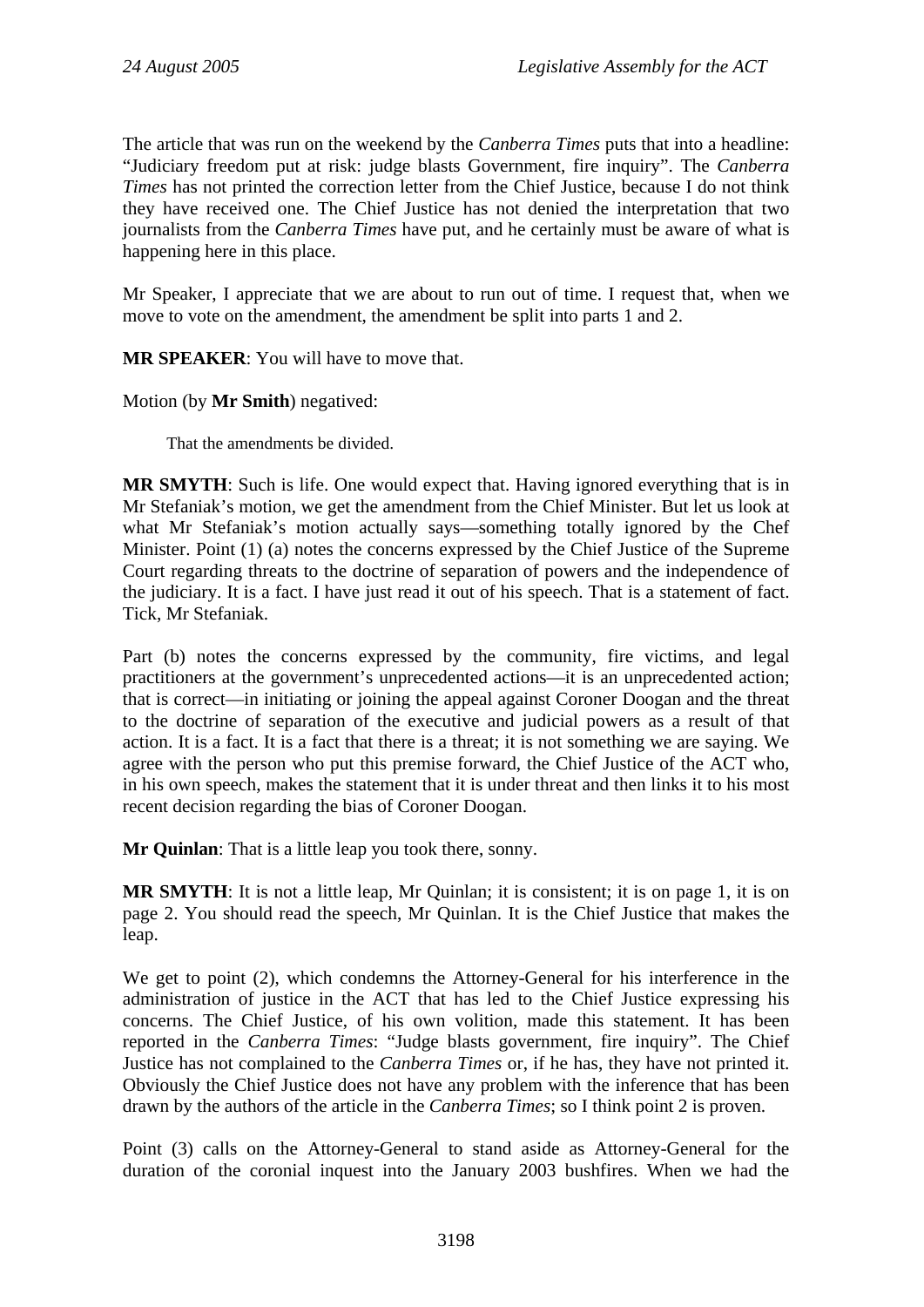censure motion last week, I said the whole purpose of what the Chief Minister had done was to nobble the coroner, so that when the decision came down, whatever the decision was: "We can all throw up our hands and say, 'It is tainted. We said there was a bias back then. We got it right then, and we are right now.'" I believe that has been the whole purpose of this. We have a Chief Minister who can, if he wishes, say that he now has not one but two sets of legal advice that said he was correct. But he refuses to share that legal advice. He says, "I will not do it." You have to ask why he would not do it, because—

Motion (**by Mr Stanhope**) proposed:

That the question be now put.

**MR SMYTH**: Yes, we get to the important bit and you move the gag. It is so typical of you. You said, "Honest, open and transparent," and you throw the gag in every time.

Question resolved in the affirmative.

Question put:

That **Mr Stanhope's** amendment be agreed to.

The Assembly voted—

Ayes 7 Noes 6

Mr Berry Ms Porter Mrs Burke Mr Smyth Mr Corbell Mr Quinlan Dr Foskey Mr Stefaniak Mr Gentleman Mr Stanhope Mr Pratt Ms MacDonald Mr Seselja

Question so resolved in the affirmative.

Amendment agreed to.

Question put:

That the motion, as amended, be agreed to.

The Assembly voted—

| Ayes 7       |             | Noes $6$   |              |
|--------------|-------------|------------|--------------|
| Mr Berry     | Ms Porter   | Mrs Burke  | Mr Smyth     |
| Mr Corbell   | Mr Quinlan  | Dr Foskey  | Mr Stefaniak |
| Mr Gentleman | Mr Stanhope | Mr Pratt   |              |
| Ms MacDonald |             | Mr Seselja |              |

Question so resolved in the affirmative.

Motion, as amended, agreed to.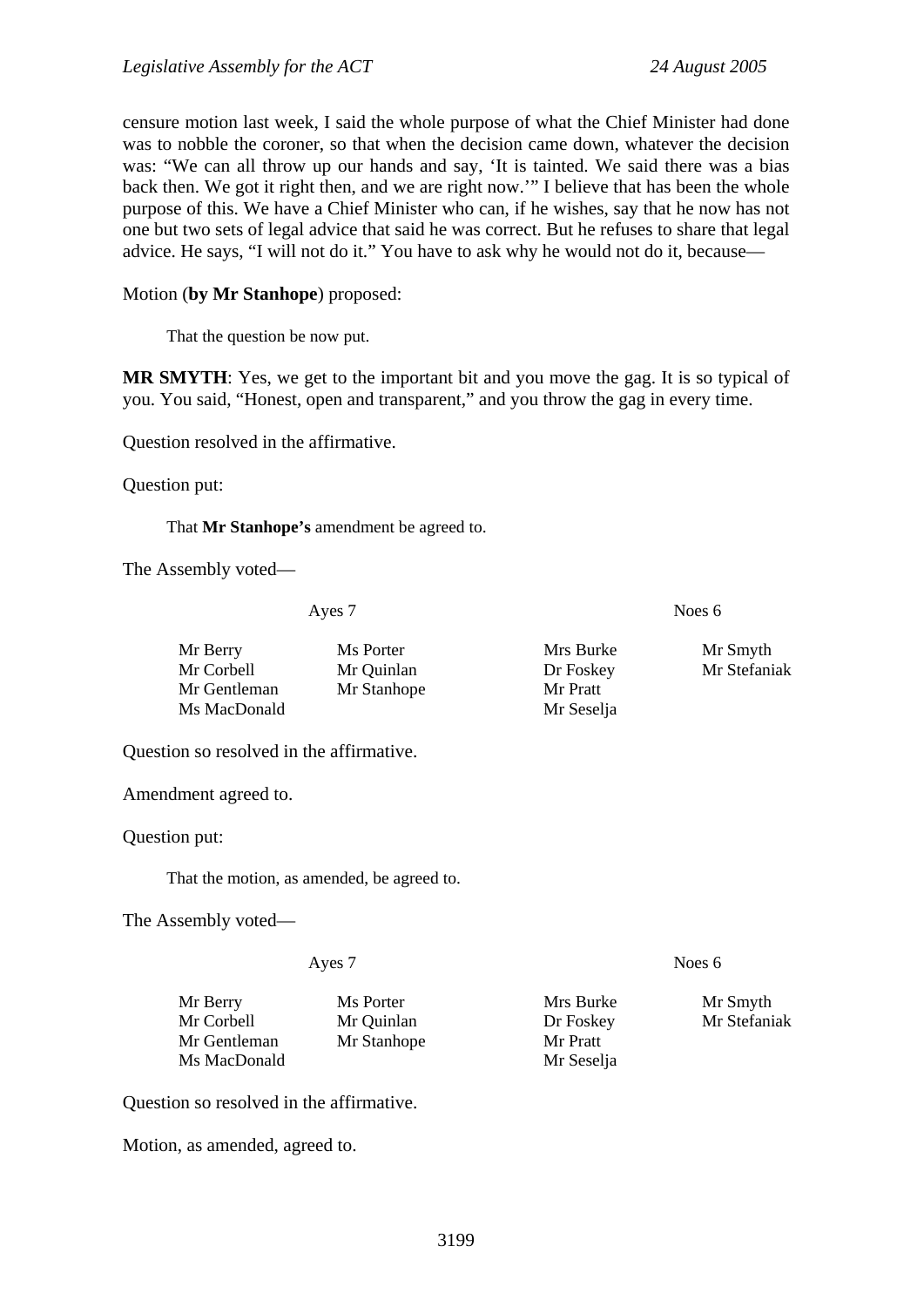*At 6 pm, in accordance with standing order 34, the motion for the adjournment of the Assembly was put.* 

# **Adjournment Canberra Hospital—psychiatric unit**

**MR CORBELL** (Molonglo—Minister for Health and Minister for Planning) (6.01): In question time today Mr Smyth asked me a question in relation to what he alleged was a stabbing incident at the psychiatric services unit at the Canberra Hospital. Mr Smyth made this claim with absolutely no evidence to back it up. He decided that he would take the opportunity in question time, as Leader of the Opposition, to make the allegation, knowing that there was absolutely no substance to the allegation. This allegation is without foundation. There has been no stabbing incident in the past 24 hours at the psychiatric services unit at the Canberra Hospital. There has been no occasion in the past 24 hours where a knife was smuggled into the unit and involved in some stabbing incident.

But that does not stop Mr Smyth, as the shadow minister for health. Indeed, it seems to me that Mr Smyth is quite happy to use this place to make any allegation he likes that might in someway throw a bit of mud that might stick when it comes to the delivery of health services here in the ACT. I would have thought that a man who purports to be the next minister for health of the territory, the next Chief Minister of the territory and the person who is given the privilege in every sitting week to ask the first question without notice to a government member, would at least give some thought as to what it is he is asking. But time and again we have seen from this shadow minister a tendency to not worry about the facts, to not worry about whether or not it is true but simply to use this place and the protection it provides him to make an allegation.

The allegation he made today was without foundation, without any substance whatsoever. There was no stabbing incident at the psychiatric services unit in the past 24 hours. There was nothing of what he purported to take place. But it is not the first time that we have seen this from the shadow minister for health. Of course he made the claim—and his colleagues did—a couple of sitting days ago that there had been over 22,000 admissions for elective surgery in the past 12 months. What Mr Smyth and his colleagues failed to notice on that occasion as well was that they were looking at the wrong statistics; that they were not looking at admissions just for elective surgery, they were looking at admissions for a whole range of other in-patient activities, including renal services, including cancer care. But that did not seem to make any difference; they were still prepared to make the allegation, knowing—I think, deliberately—that they were wrong.

That is the style of politics we get now from those on the other side of the chamber: make the allegation; throw a bit of mud. It does not matter whether or not it is true; it does not matter whether or not it has got any factual basis; just throw it and see what happens. I think the Canberra community deserves better. I think it deserves better when it comes to a man who thinks he should be Chief Minister of the Australian Capital Territory. If he wants to question the government on the delivery of health care services, this is the forum to do it. And I welcome it. But I do not welcome allegations about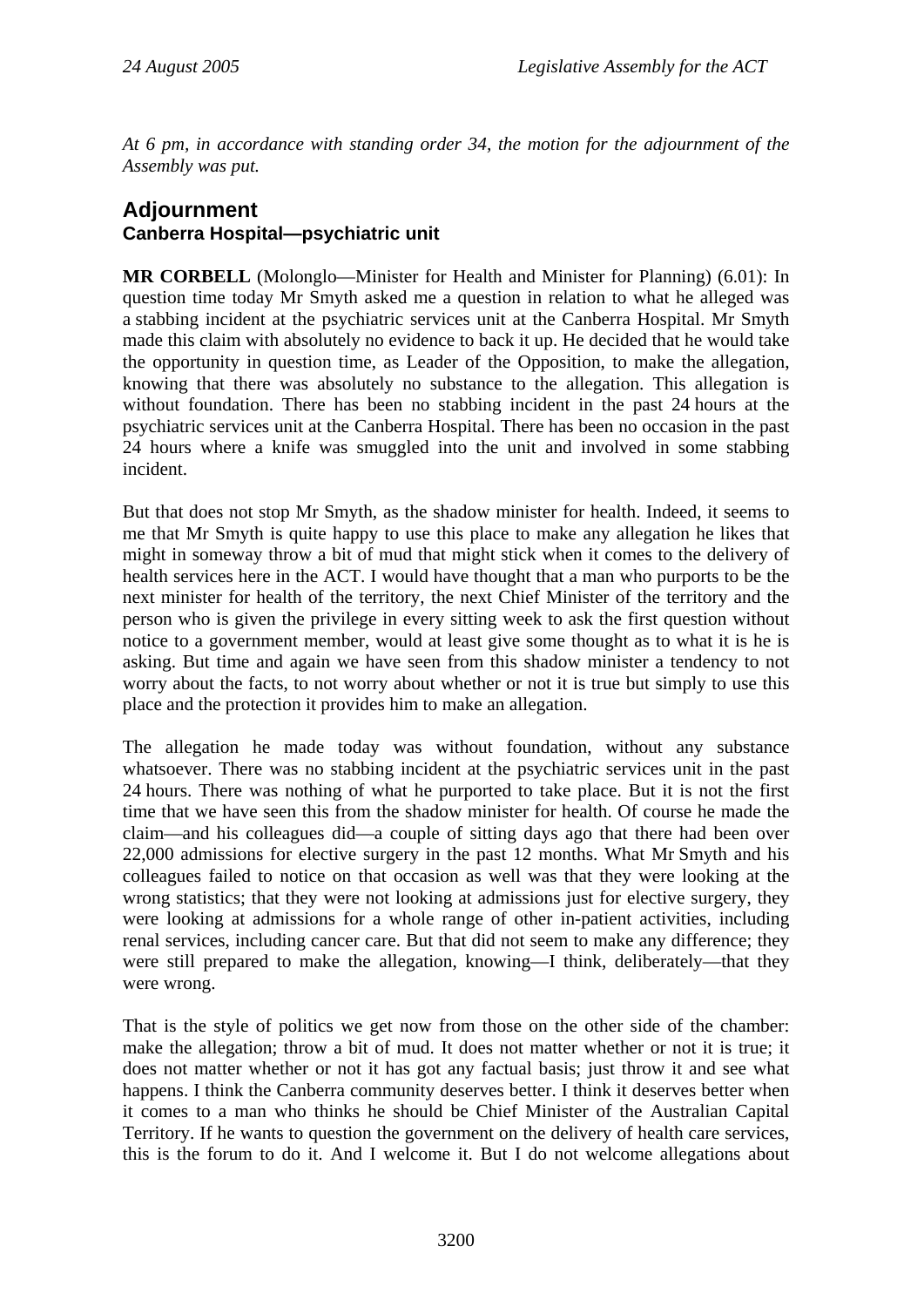serious incidents in our health care system that are made without substance, without any proof as to their being correct or accurate.

What Mr Smyth did today was, quite simply, outrageous. To suggest a serious incident involving a person with a weapon and who was mentally ill, causing harm to themself or others was without any substantiation.

**Mr Smyth**: But the weapon got in.

**MR CORBELL**: No, the weapon did not get in. The weapon was detected when the client presented to the psychiatric services unit. The question that could be asked is: what was happening prior to the client being presented to the PSU, given that the client was presented to the PSU by the Australian Federal Police? That is something that I will be asking some questions about because I am concerned—

**Mr Smyth**: Blame the police!

**MR CORBELL**: No, I am not blaming the police. What I am saying is that I am concerned that they were potentially put at risk because there was no process, or the process did not work, to detect the fact that the person involved was carrying a knife. Those are the facts of the matter. It is unfortunate that once again Mr Smyth does not seem to care about facts when it comes to making allegations in this place.

**MR SPEAKER**: The minister's time has expired.

#### **Policing—Civic Parliamentary rugby team**

**MR STEFANIAK** (Ginninderra) (6.06): There are a couple of matters. I regard the first one as a very unpleasant one. I was concerned to see on the front page and indeed the second page of the *Canberra Times* today a report in relation to an assault on a young university student aged 22 in the early hours of Saturday morning. In fact, at about 12.30, just a little bit after midnight, the young man was viciously assaulted by three thugs who apparently were dressed in some sort of camouflage gear. He and his mates had apparently been to the pictures. He was seriously injured and, indeed, remains in hospital. That in itself is disturbing enough. I think the paper went on to say that some other people were assaulted.

**MR SPEAKER**: Mr Stefaniak, you know the rules about referring to something that is going to find its way to the courts.

**MR STEFANIAK**: I do not think anyone has been apprehended. There was another incident there, which may or may not have involved the same people. It was a real concern to see the level of violence in our community and certainly the level of violence in Civic. I think everyone would like to see Civic as the hub of Canberra, where visitors can come and feel safe. This was not as a result of something happening perhaps in a nightspot, necessarily fuelled by alcohol; it was in the streets, on a main thoroughfare; it was not in a dark alley or anything like that. From the reports, it seemed to be a completely unprovoked attack.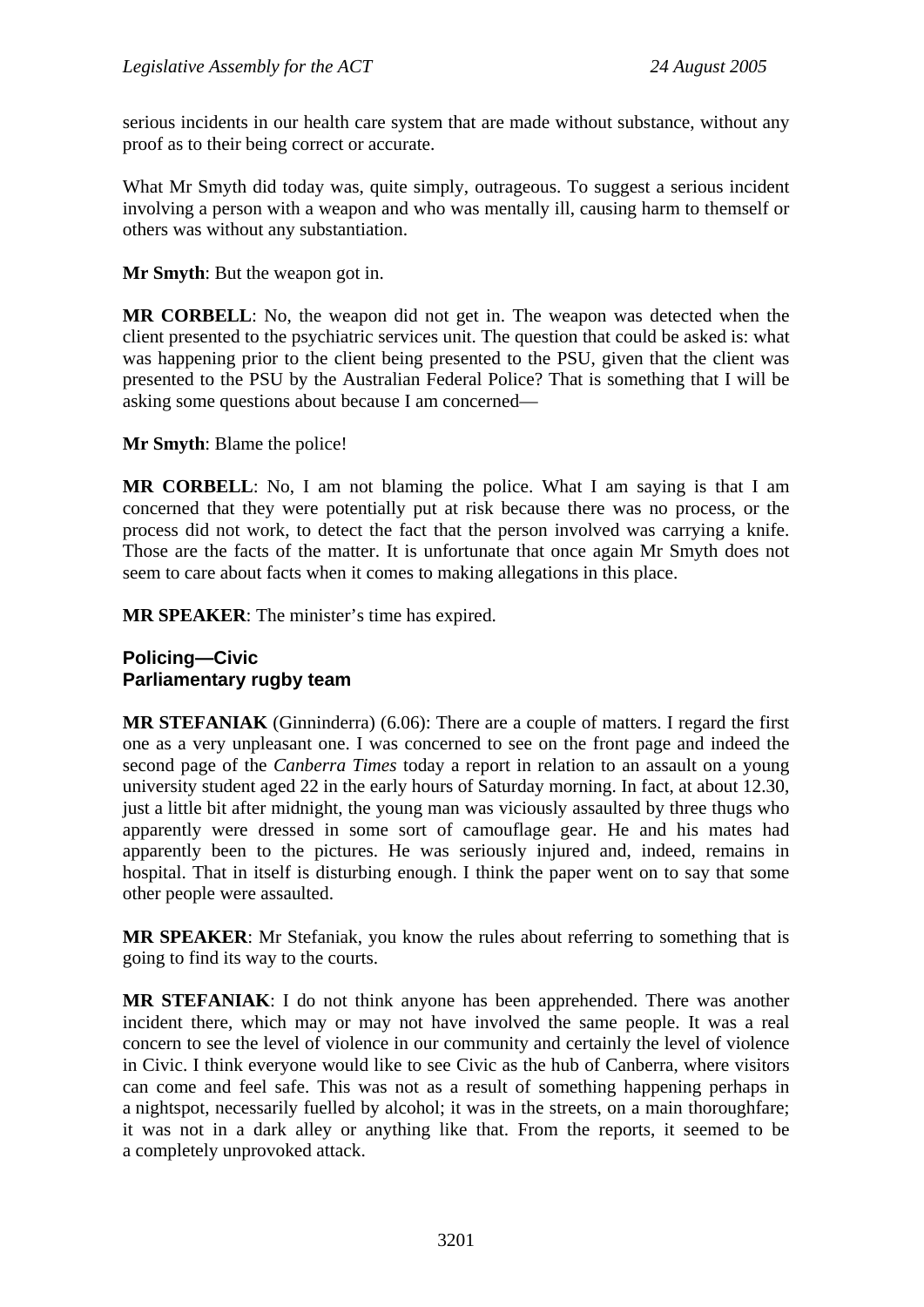I am particularly concerned at the response from the minister's office. The minister himself did not respond, but the response from the spokesperson was: "I urge everyone to take responsibility for their own actions." That is of concern. What on earth is wrong with an ordinary, law-abiding citizen coming out of a movie theatre? The person then goes off about his or her lawful business and is wantonly attacked in the street. What on earth could a person like that be expected to do to take further responsibility for their own actions? People should have the right to walk around our community at night and feel safe. I think it is a sad indictment of our society generally that they do not.

But I think it is also a sad indictment of this government that their only response can be to urge people to take responsibility for their own actions. That is really blaming the victim rather than looking at the problem. I think the problem might well be sheeted home—apart from a general propensity, unfortunately, these days for more violence in our community than there might have been 20, 30 or 40 years ago—to a lack of suitable response on behalf of our overstretched police force, our police force who, on current figures, are at least 100 under strength; who obviously have intense difficulties in going about the duties they quite clearly really want to do to protect our community, the difficulties imposed on them by a government that refuses to adequately resource this most crucial arm of society; the people who are at the end of the line, the thin blue line that protects us.

I am certainly calling on this government—I do not know whether they will be able to do it because of the lack of resourcing to our police force—to increase the number of patrols, especially around spots like Civic and to ensure that there is a visible police presence there. In the past that has occurred. Incidents like this simply do not occur if you have enough police, if they are there ready enough. If people see them, it makes it a lot harder for unprovoked attacks like this to occur. I am appalled that the government is attempting to blame the victims and is coming up with idiotic comments like urging ordinary, law-abiding citizens to take responsibility for their own actions. What on earth are they expected to do? Lock up their doors and not go out at night?

The second matter is just a quick one. In talking about people assisting the parliamentary rugby side last week, I left out one of the vets, one David Murray, who is a stalwart of the vets and who played an excellent game in Sydney, with the rest of us: my apologies to David. I have already bought him a schooner. I now include my thanks to him as well.

## **Attention deficit hyperactivity disorder**

**MS PORTER** (Ginninderra) (6.11): I rise this evening to speak about ADD and ADHD. Last Saturday, it was my honour to represent the education minister, Katy Gallagher, and open an ADHD conference for teachers, support personnel and other professionals, organised by the Canberra and Queanbeyan ADD support group. Thanks to the farsighted and hard-working volunteer members of the support group, participants at the conference had the opportunity to learn from world authorities on ADD and ADHD from presenters such as Professor Rosemary Tannock from the hospital for sick children in Toronto, Professor Michael Sawyer from the department of paediatrics at Adelaide University and Mr Mark Brandtman, an educational consultant specialising in ADHD and a father of three children who have been diagnosed with ADHD.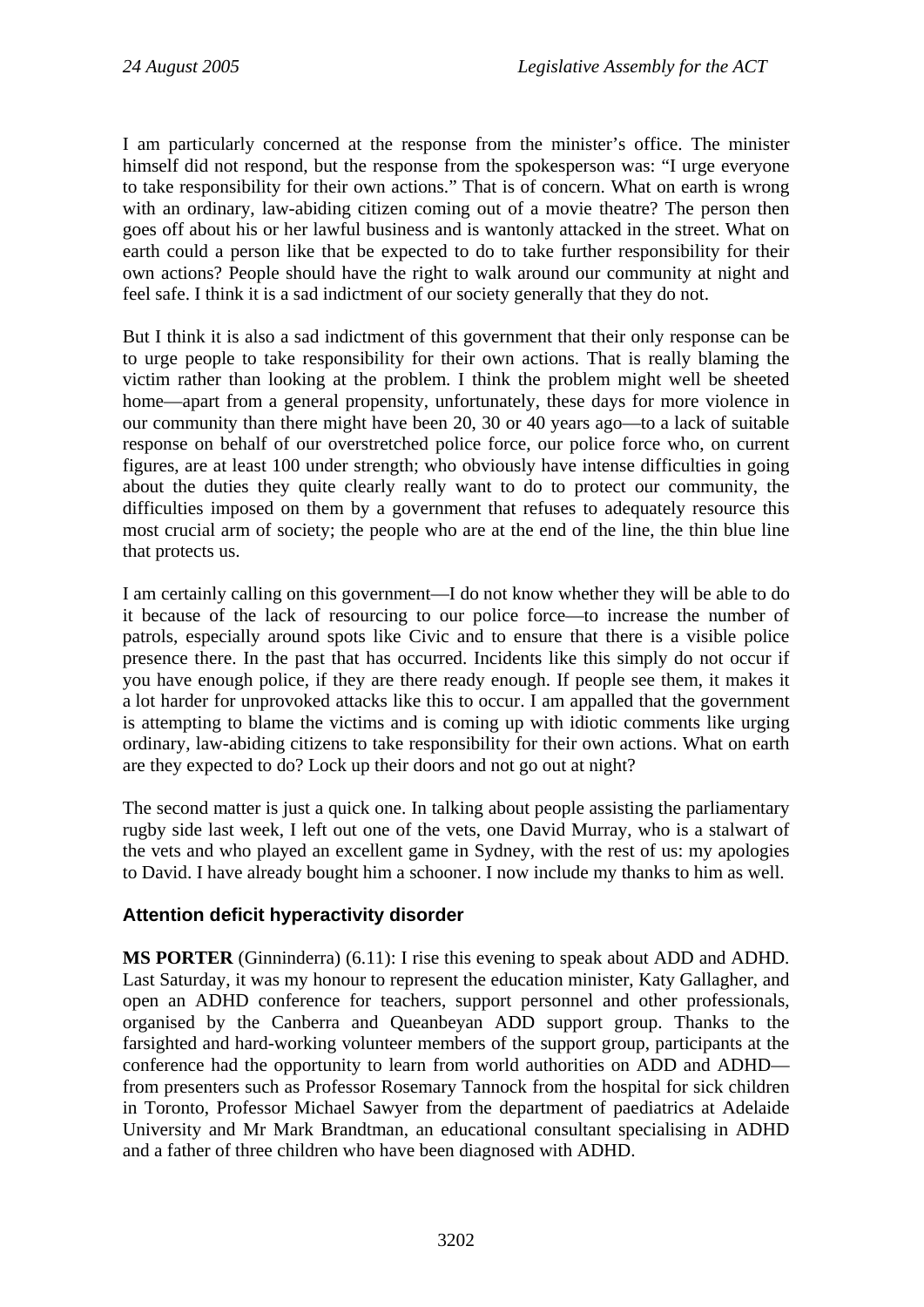ADD and ADHD have been around for much longer than most of us realise. I understand it was not until the 1980s that the terms "attention deficit disorder" and "attention deficit hyperactivity disorder" came into being. Parents with children diagnosed with these conditions know the effects that this can have on their children's education and social development. The effects may carry over into adulthood.

As a young mother living in indigenous communities in remote areas of the Northern Territory in the late 1960s and through to the late 1970s, I had a young son who, with the benefit of hindsight, I believe, may have been suffering from either ADD or ADHD. However, diagnosis of these disorders was not possible at the time. I would have been grateful had I been able to access the level of support that is now available through the work of organisations such as the Canberra and Queanbeyan ADD support group. I commend the work they do.

Michael Sawyer's presentation focused on the use of medication and the prevalence of ADHD in Australia. We know there is a debate about the best way to assist children and adolescents with this condition: diet and medication, to name but two. Professor Tannock's presentation focused on the classroom and the teaching and learning strategies that can be adopted to support students with ADHD. The knowledge that educators took away from the conference will, I am sure, enable them to better engage their students in learning, and thus lead to better educational outcomes.

Clearly the support of families, school and allied professionals is critical to achieving success. The conference enhanced the knowledge and skills of these groups by providing them with the latest research and methods for supporting young people with this condition. The conference contributed to the goals of the ACT government as articulated in the Canberra social plan. This plan aims to ensure that all members of the community have the opportunity to reach their potential and make their contribution to society. Conferences like this help those living with this condition reach that potential.

I commend the Canberra and Queanbeyan ADD support group for the role they play in assisting the carers of those who have been diagnosed with ADD and ADHD and for their work in educating the community about the issues relating to this disability.

#### **Policing—Civic Bushfire inquiry**

**MR PRATT** (Brindabella) (6.14): Before I get on to the subject that I want to talk about, I just pick up on Mr Stefaniak's point that he made earlier about the victim being blamed and the fact that that is now becoming a bit of a defence for the inability of ACT Policing to be able to do the policing that it wants to do. I would simply echo those comments that he made.

I want to get up and tackle a point that Mr Corbell raised during the motion about the Attorney-General. He raised a couple of very interesting points. What I would like to say is that I do take Mr Corbell's point. I take his point about his being at home. He, in a heartfelt way, described a little earlier this evening that he was home and was not aware that a firestorm was going to be hitting the suburbs. I do not think that I would disagree with that at all. I think he is quite right. I think the point that the opposition has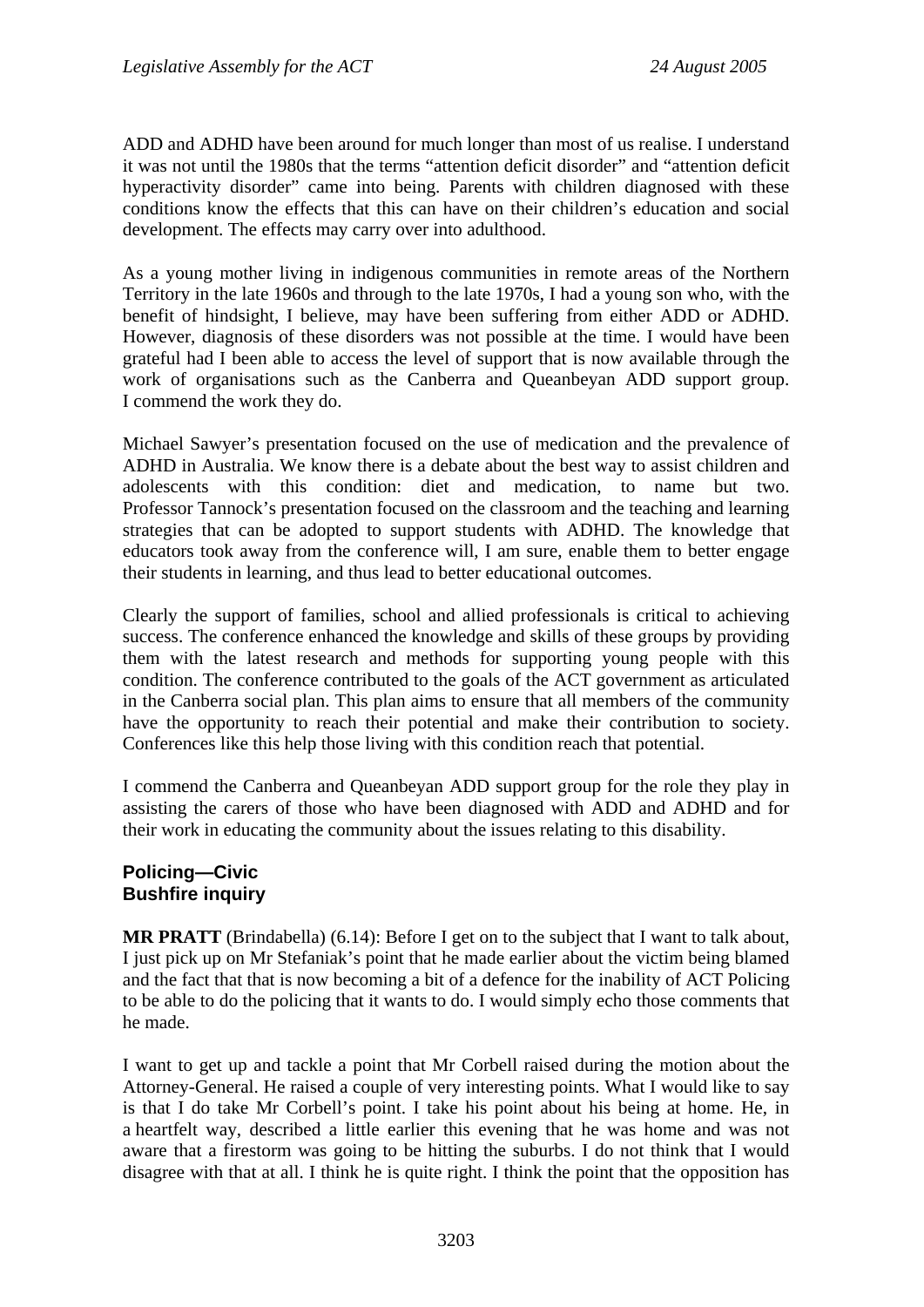been making all along is that there was a failure of government to warn the community, based on a failure to understand what was coming—the level of the threat.

The point is: the comments that he made that the opposition believe there has been some filthy conspiracy, I think, are an exaggeration. We have never said that. We have been concerned about games being played in making sure that various inquiries have been impeded. That has been the concern. Our concern has been, fundamentally: why did the government fail to warn the ACT community, with the fire intelligence that must have been available from 16 January onwards, to ensure that steps could have been taken to minimise the disaster that was going to be hitting those frontline suburbs a couple of days later? Therefore, our concern has always been that the McLeod inquiry, which was established, was never going to be able to get to the bottom of all of those types of concerns. We needed to see those lessons brought out and applied so that future risk could be minimised.

So it is against that background that the opposition has been so concerned about, for example: why did the government fail to understand the macro factors which were there to be assessed in 2002, after the December 2001 fires, the lessons coming out of that; the frightening speed with which that fire ripped through the forest; and then the very strong drought indicators available in 2002? If you put all that together, they must have assessed that the ACT faced a very strong fire risk in the coming bushfire season December 2002-January 2003. And that was always our concern.

It was against that concern that we were not happy with the way the McLeod inquiry went. Certainly the McLeod inquiry did bring out some very good points. I must say that the government has moved quickly on a number of those recommendations and we certainly have a better situation now with the emergency services than we did prior to January 2003. But of course the community relied on the Doogan inquiry to go further and further. Why did the failure to warn occur? We needed to get right to the bottom of where all those emergency management systems failed, and that was what Doogan was at least going to be getting closer to doing than what McLeod had previously been able to do. So the community was depending on Doogan.

It was against the background of the delay with Doogan and now another further stretching out of that inquiry, with a third bushfire season approaching after January 2003, that we have been extremely concerned. Really, those are the issues and the principles that do underpin the concerns that the opposition has had and why we have taken certain actions in this place as a consequence.

Do not forget that this is not just about the victims of the fire. Our concern is not just about the victims of the fire; our concern is also about learning the lessons so that we can minimise the risk for the community in the future. That is where we are going with the concerns that we have been expressing.

## **Kokoda track walk**

**MRS BURKE** (Molonglo) (6.19): Members may recall that a little while ago I mentioned two very courageous guys undertaking the Kokoda track walk, Ken Salo and David Dredge. In fact, that walk commenced on Sunday 21, August. They walked for a swift 6.5 hours on that day. The walk now is into its fourth day, on the itinerary I have